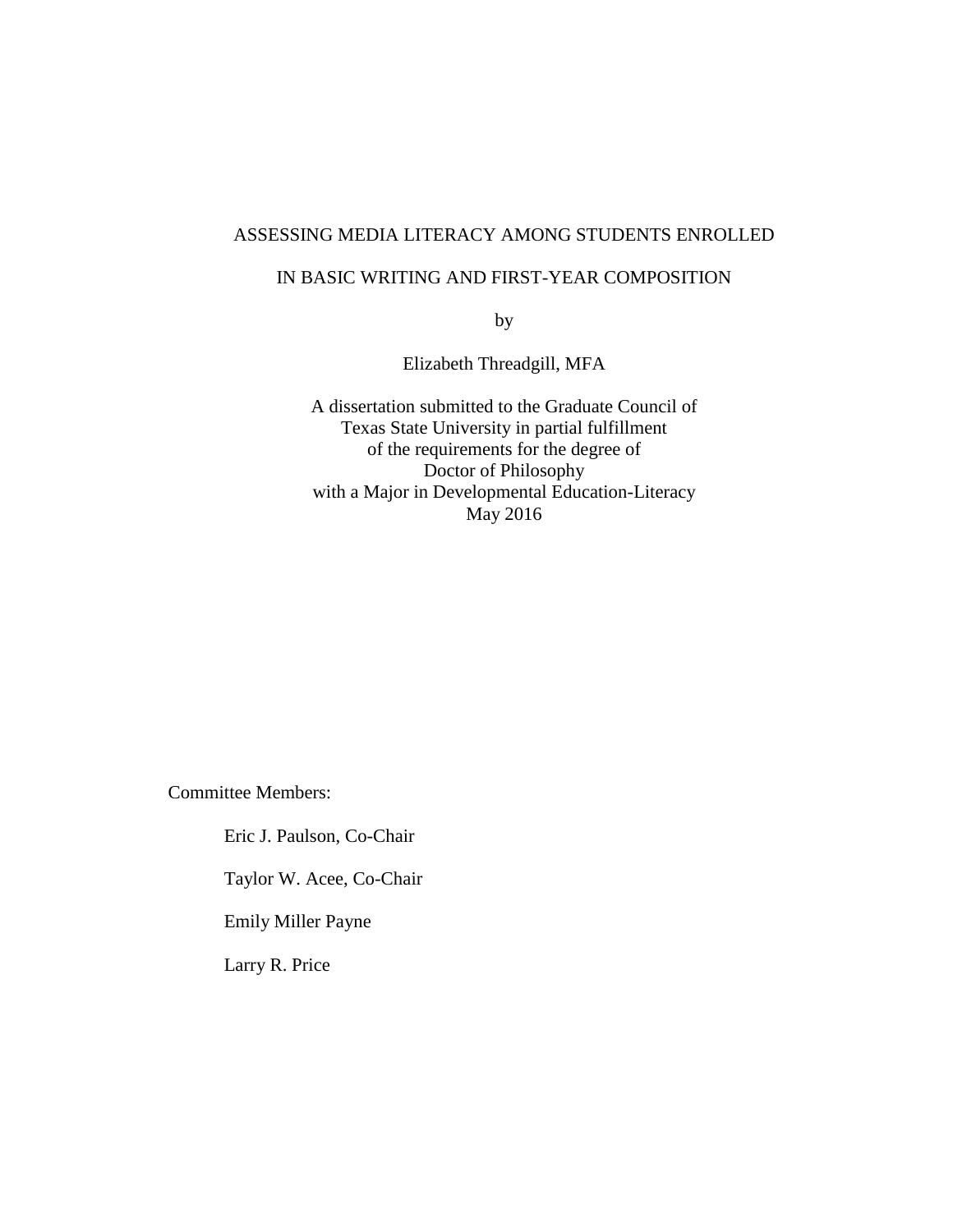# **COPYRIGHT**

by

Elizabeth Threadgill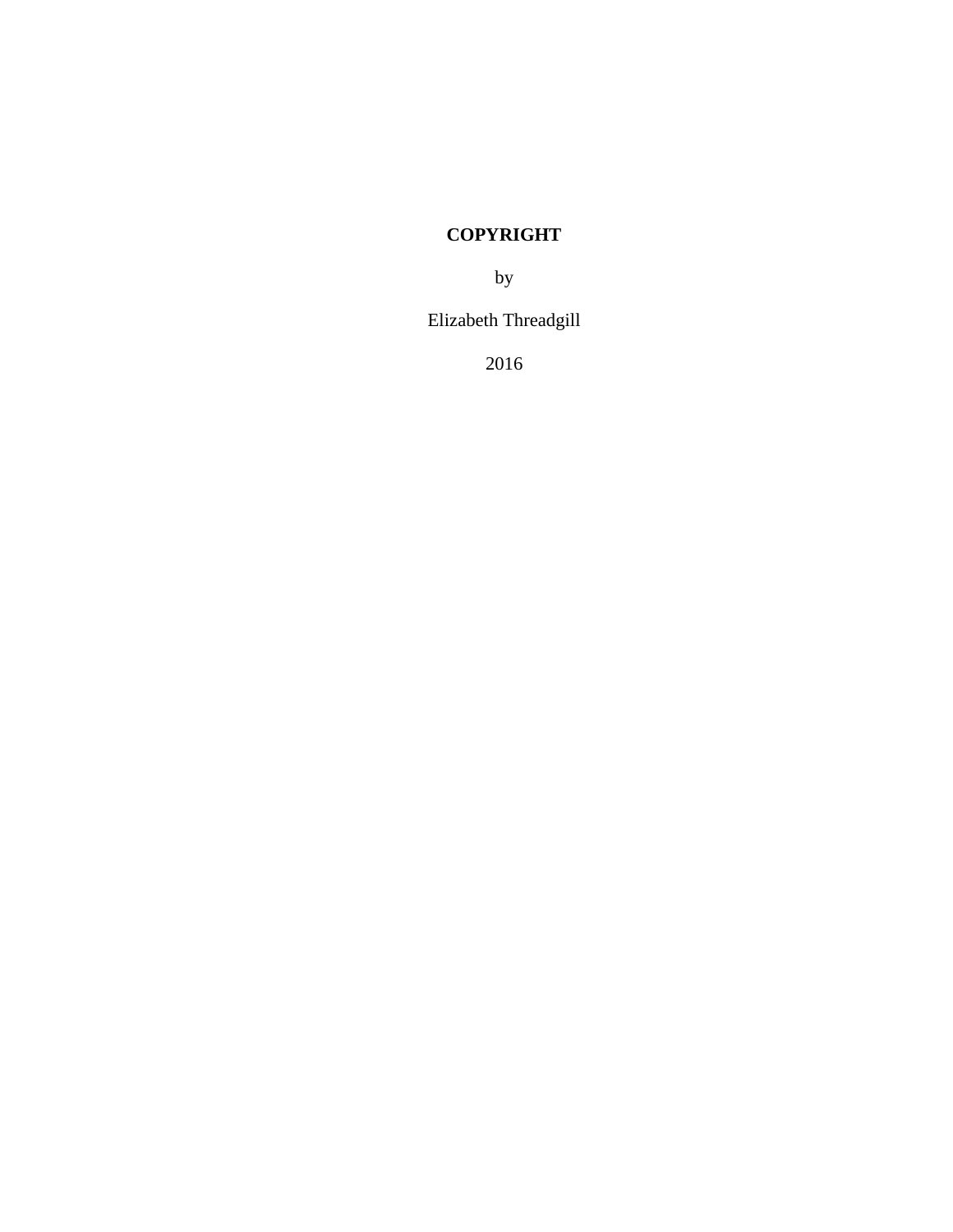### **FAIR USE AND AUTHOR'S PERMISSION STATEMENT**

### **Fair Use**

This work is protected by the Copyright Laws of the United States (Public Law 94-553, section 107). Consistent with fair use as defined in the Copyright Laws, brief quotations from this material are allowed with proper acknowledgment. Use of this material for financial gain without the author's express written permission is not allowed.

#### **Duplication Permission**

As the copyright holder of this work I, Elizabeth Threadgill, authorize duplication of this work, in whole or in part, for educational or scholarly purposes only.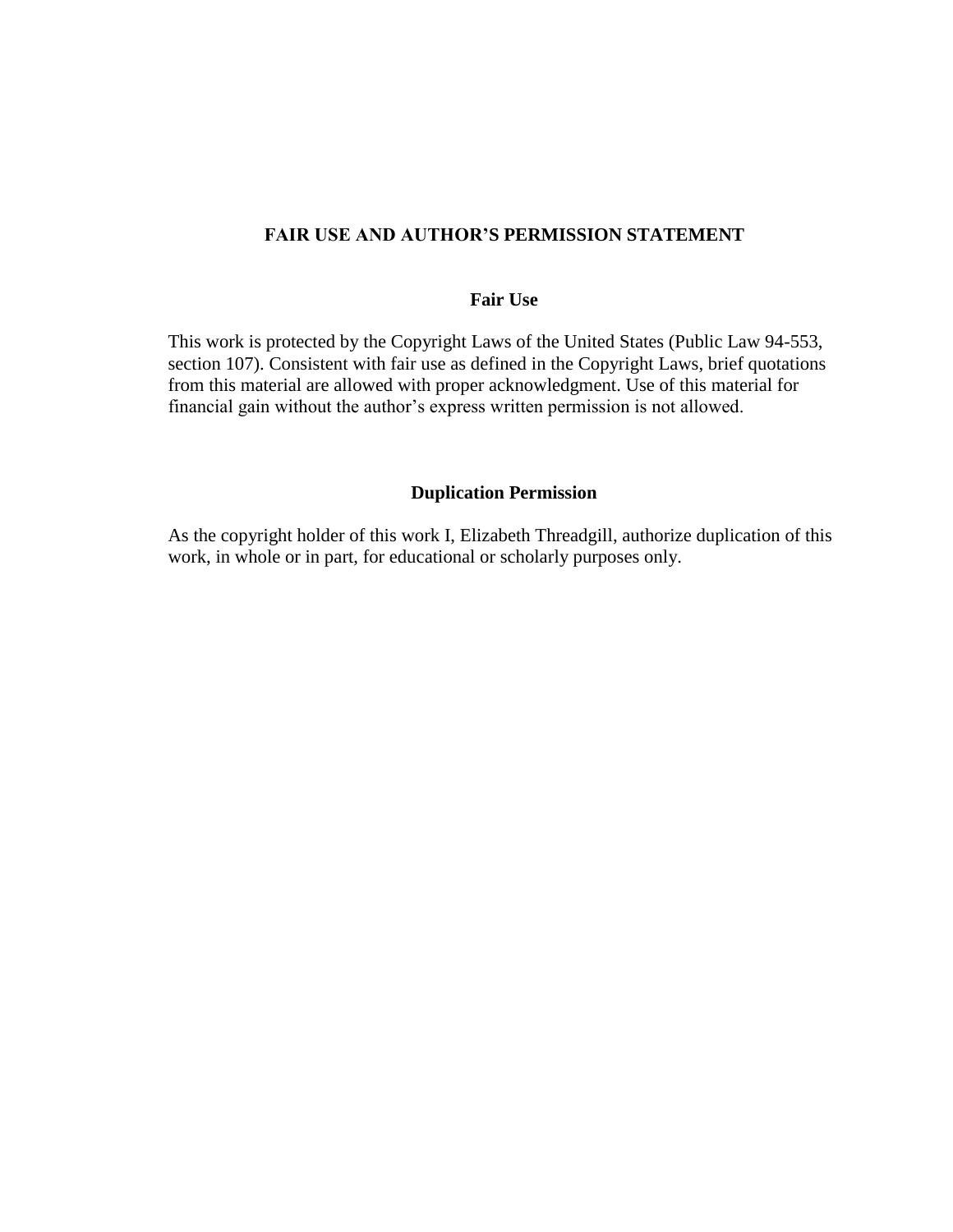# **DEDICATION**

I dedicate this dissertation to James Henry Knippen—my husband, my best friend, my esteemed colleague, and my light. Also to my parents Joe Threadgill and Kyna Threadgill, who have balanced life-long encouragement with room to flourish.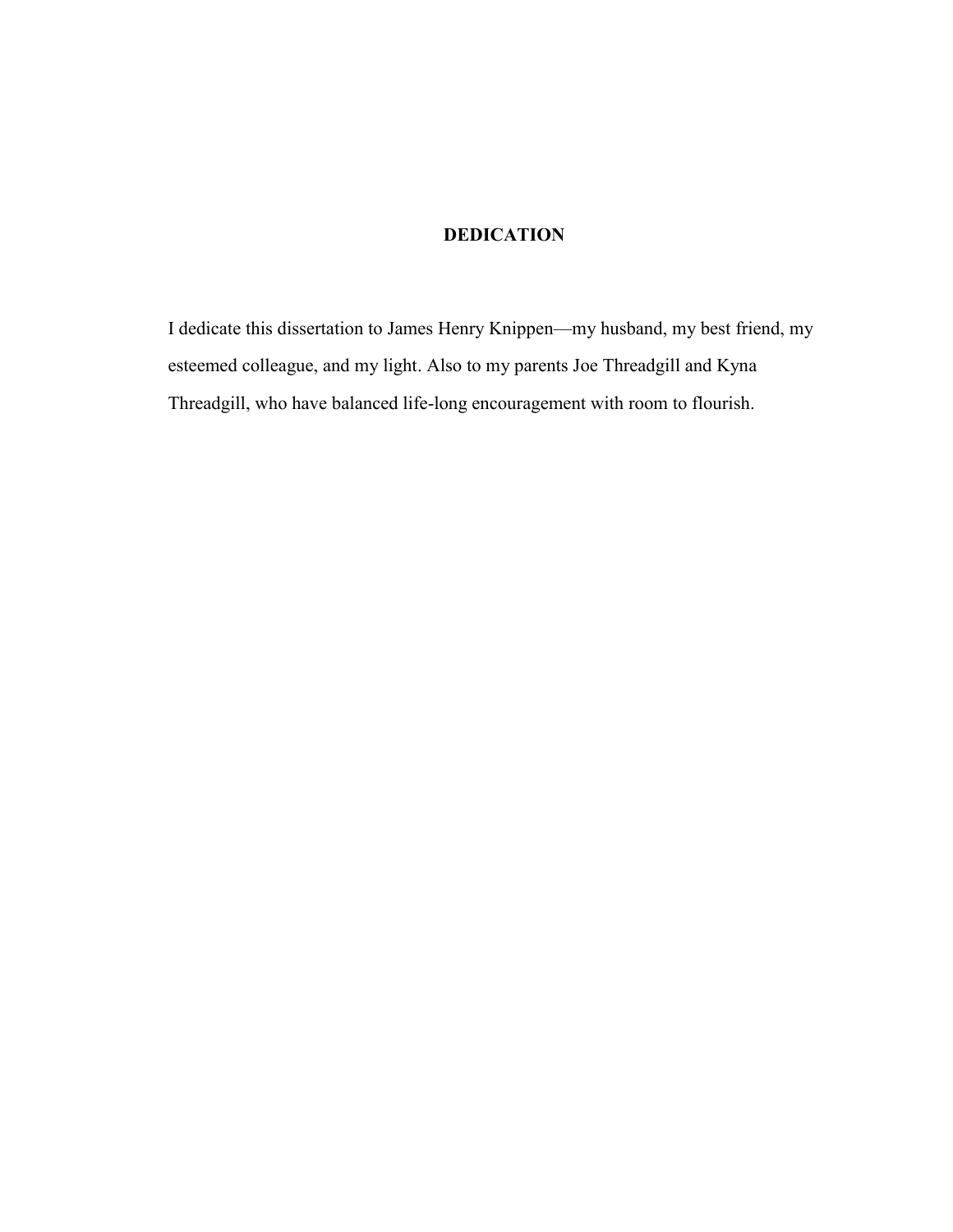#### **ACKNOWLEDGEMENTS**

Thank you, firstly, to my dissertation committee. Thank you to Eric Paulson for four years of unwavering support and for your unflappable nature, which kept me grounded throughout this journey. You have helped me to develop my voice in this field. Thank you to Emily Miller Payne for exposing me to such a wide variety of experiences ranging from policy to professional development. You have helped me to find the context for the work I do. Thank you to Taylor Acee for inspiring the development of CEAM. You have set my research agenda in motion. Thank you to Larry Price for expanding my boundaries. The world of research is now a vast place full of possibilities.

Thank you, also, to my mentors. Thank you to Russ Hodges and Carol Dochen for encouraging me to jump head first into this field and for always cheering me on. Thank you to Nancy Wilson for providing me with every opportunity to shine. Thank you to Deb Balzhiser for being my metaphorical sensei and for modeling what it means to be an academic professional. And thank you to my SLAC, Writing Center, and Sanger families.

Thank you to my faculty—Eric, Emily, Taylor, Larry, Russ, Jodi Holschuh, Dave Caverly, EJ Summers, Steven Aragon, and Becky Jackson. You have shown the way. Thank you to Judy Herington for your ongoing advocacy for the students in our program.

Thank you to my community of peers. Thank you to Sydney Granger Saumby for your steadfast friendship and for setting the bar. Thank you to my cohort—Brandy Alba, Salma Amlani, Cynthia Brewer, Aimee Carrasco, Cristella Diaz, Patricia Hernandez, and Ysabel Ramirez—for making this experience a rich one. Thank you, especially, to Brandy for helping me to develop CEAM. Thank you to my reading instructors group— Ysabel, Ren VanderLind, and Amarilis Castillo—for your comradery and merriment. Thank you to my TEI group—Emily, Russ, Sydney, Ysabel, Mary Helen Martinez, Michael McConnell, and Luann Walker—for being the best darn colleagues a girl could ask for. Thank you to my writing group—Deb, Amarilis, Luann, Karen Johnston-Ashton, and Kristie O'Donnell—for bringing life into readership and for your invaluable insights.

v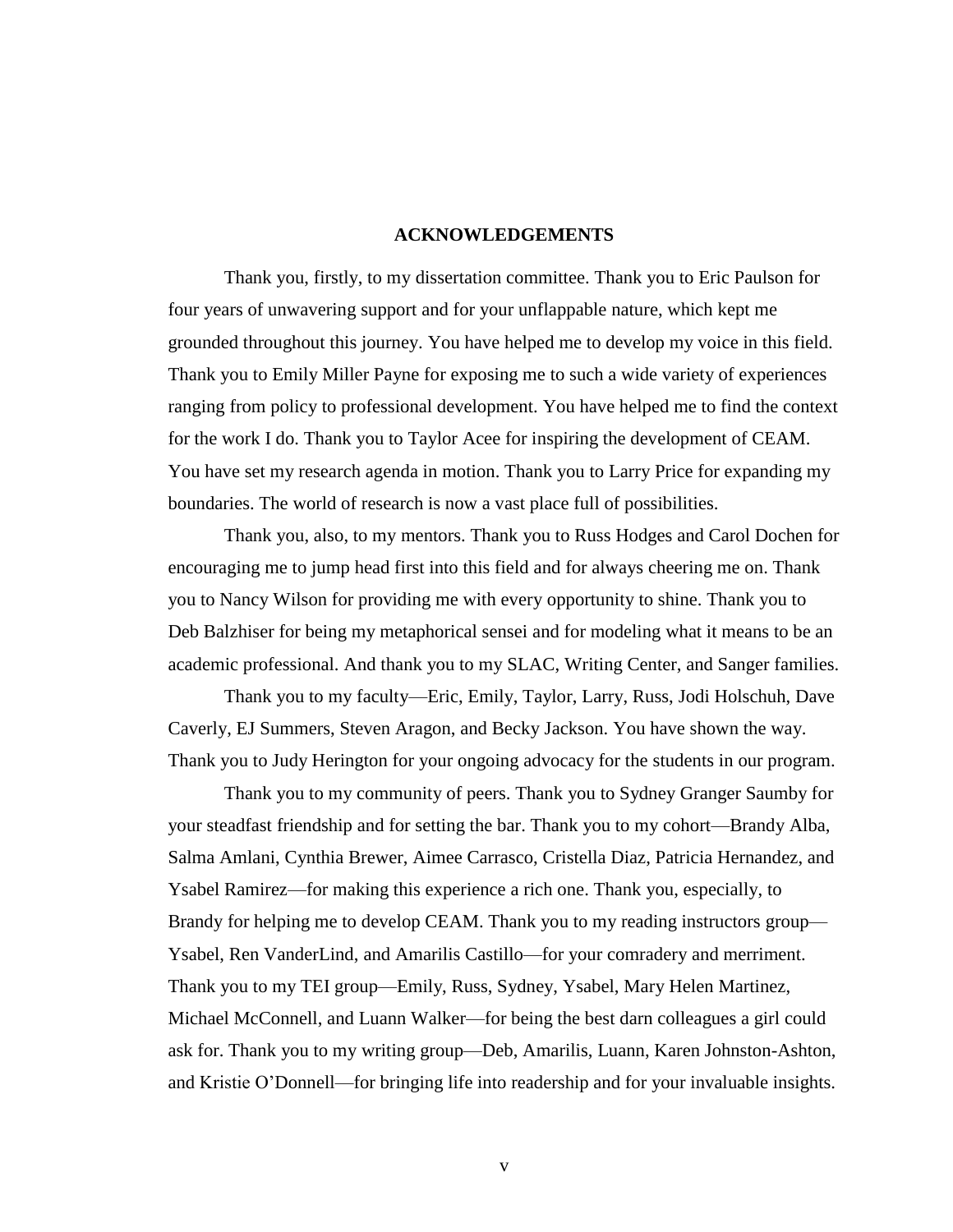## **TABLE OF CONTENTS**

| II. DEVELOPING AND TESTING THE CRITICAL EVALUATION AND |  |
|--------------------------------------------------------|--|
|                                                        |  |
|                                                        |  |

## III. AN ITEM RESPONSE THEORY ANALYSIS OF THE CRITICAL EVALUATION AND ANALYSIS OF MEDIA SCALE .........................38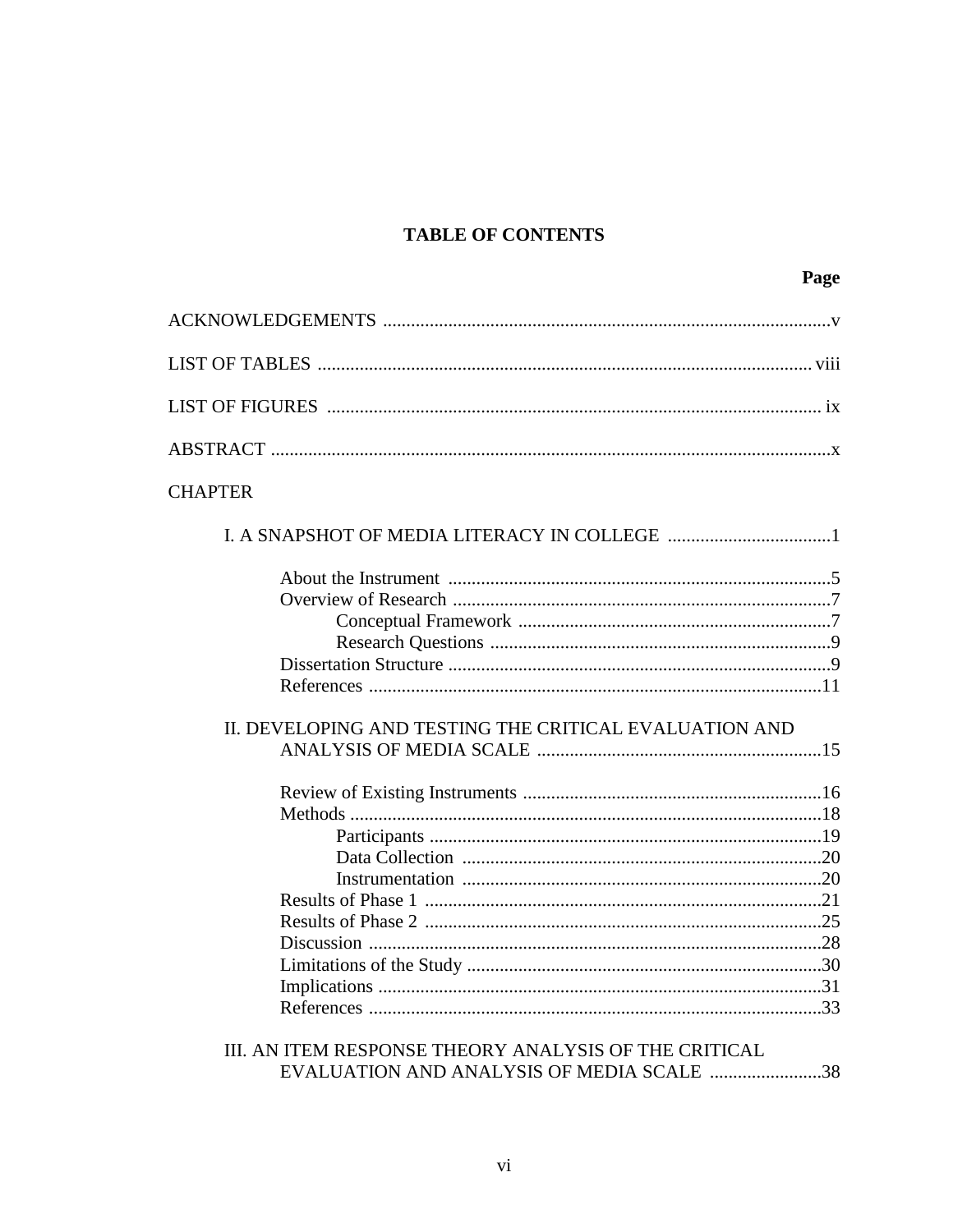| IV. ASSESSING MEDIA LITERACY AMONG STUDENTS ENROLLED IN |  |
|---------------------------------------------------------|--|
|                                                         |  |
|                                                         |  |
|                                                         |  |
|                                                         |  |
|                                                         |  |
|                                                         |  |
|                                                         |  |
|                                                         |  |
|                                                         |  |
|                                                         |  |
|                                                         |  |
|                                                         |  |
|                                                         |  |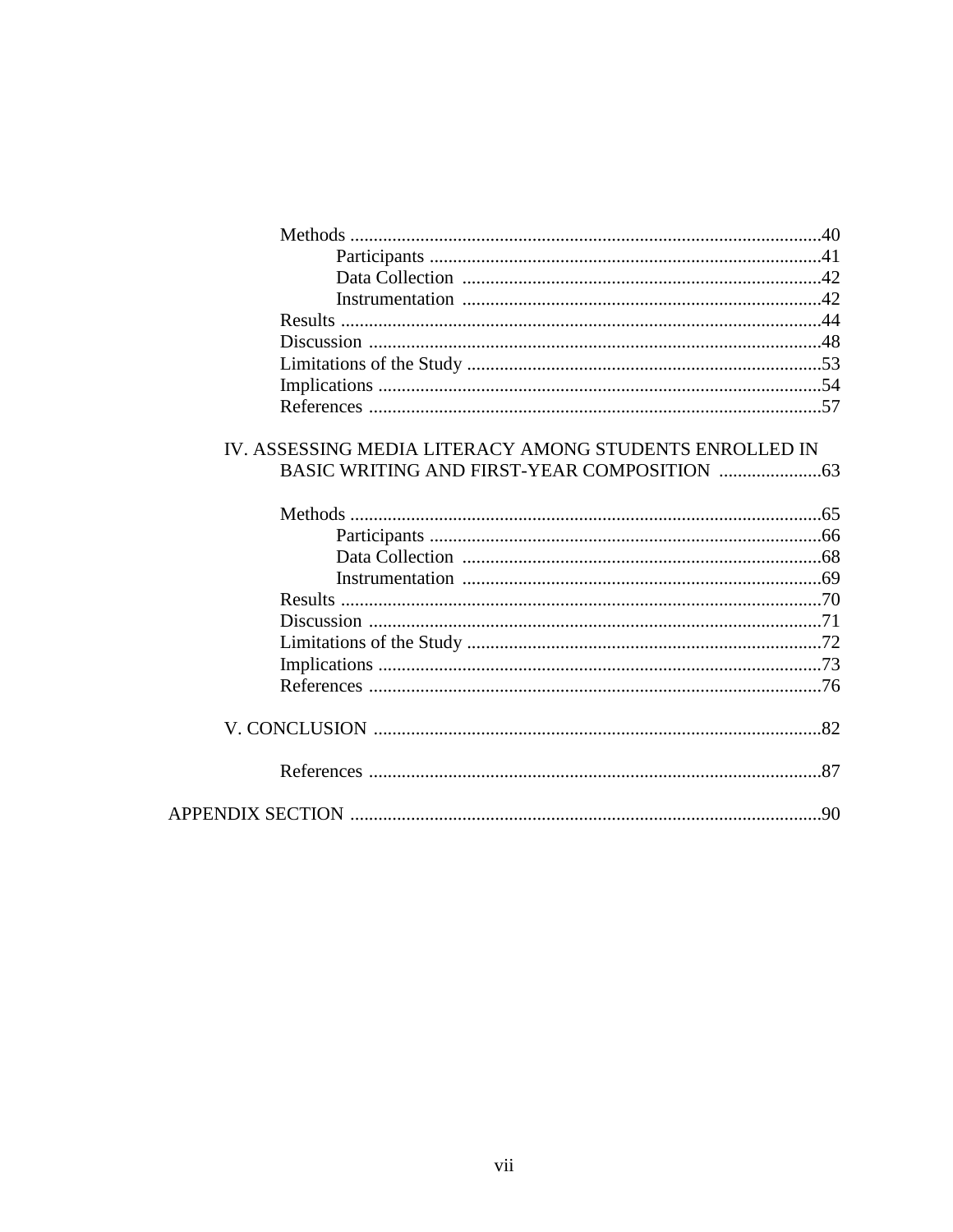## **LIST OF TABLES**

| <b>Table</b>                                                                   | Page |
|--------------------------------------------------------------------------------|------|
|                                                                                |      |
|                                                                                |      |
| 2.3 Subscales of the Critical Evaluation and Analysis of Media (CEAM) Scale 29 |      |
|                                                                                |      |
|                                                                                |      |
|                                                                                |      |
|                                                                                |      |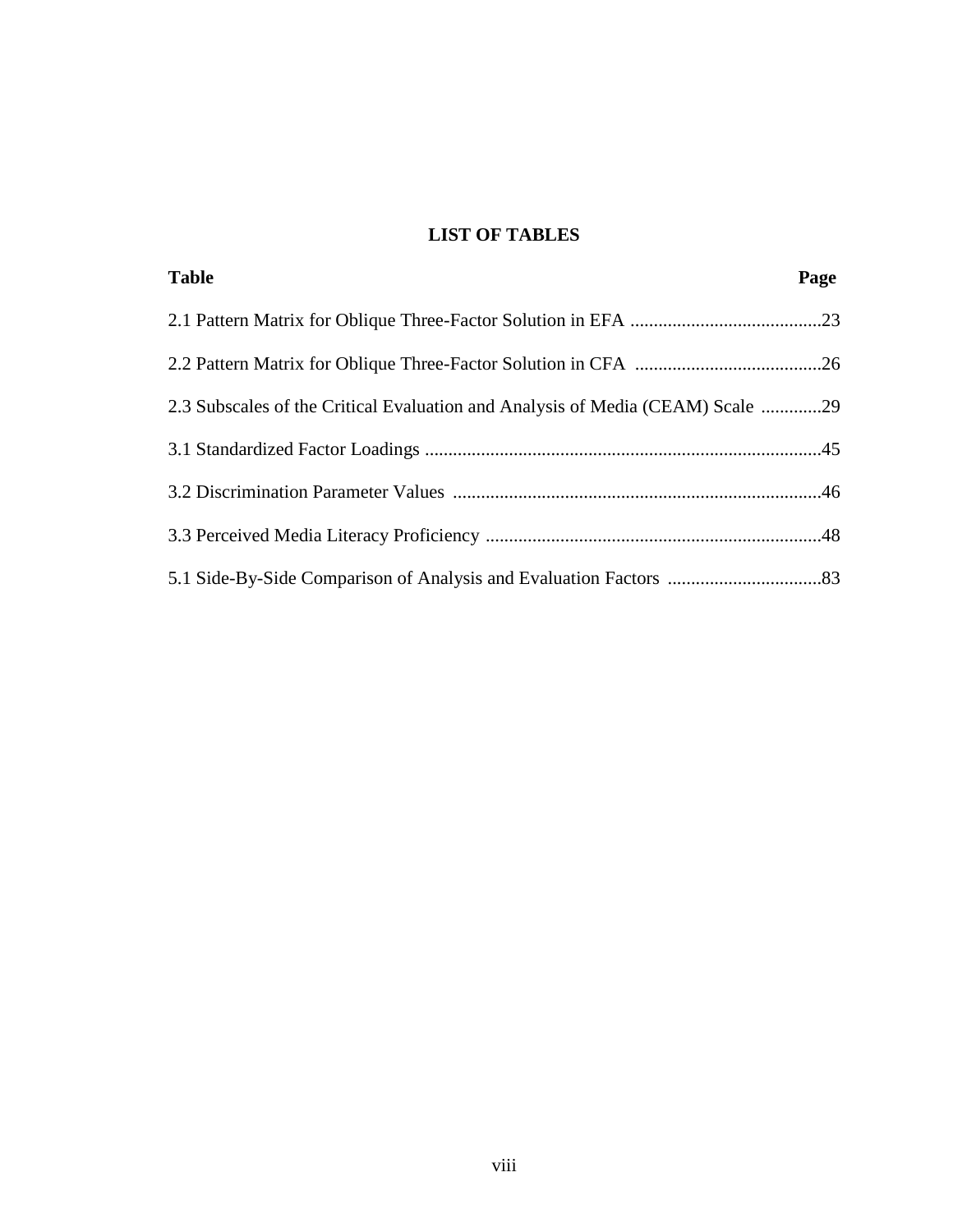# **LIST OF FIGURES**

| <b>Figure</b>                                                               | Page |
|-----------------------------------------------------------------------------|------|
|                                                                             |      |
|                                                                             |      |
|                                                                             |      |
|                                                                             |      |
| 3.4 Item characteristic curves for Item 4, Item 16, Item 19, and Item 26 53 |      |
|                                                                             |      |
|                                                                             |      |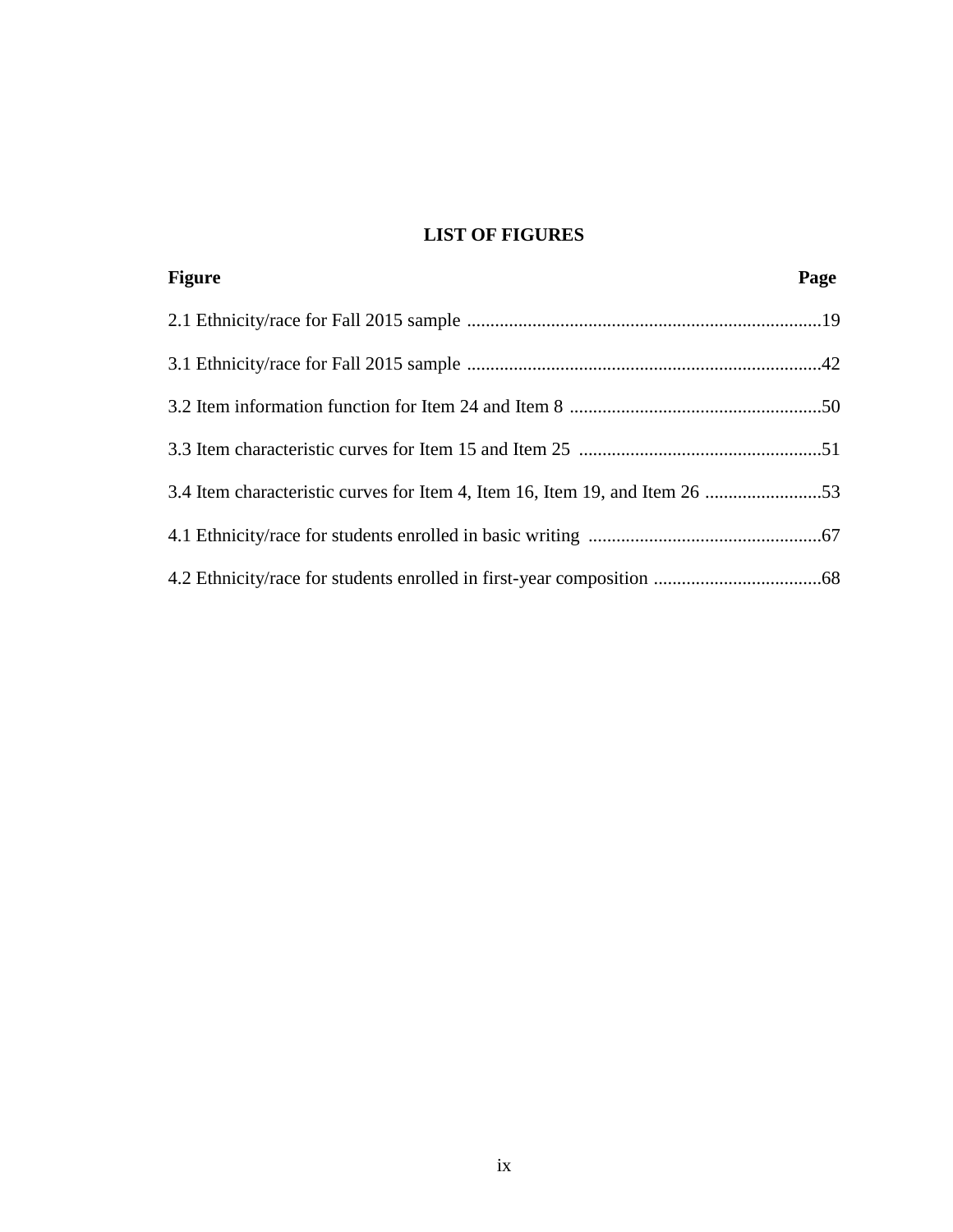#### **ABSTRACT**

Systematic media literacy education at the college level is largely nonexistent in the U.S. Because assessment is necessary for the development of curriculum and standards, it is crucial that researchers develop instruments to measure media literacy improvement through media literacy education. The Critical Evaluation and Analysis of Media (CEAM) scale was designed toward that purpose and measures college students' self-reported practice of critically evaluating and analyzing visual media messages online for credibility, audience, and technical design elements.

The goals of this study follow: (a) to chart the development of and examine the factor structure of the CEAM scale, (b) to examine the potential of the CEAM scale to be a generalizable instrument to meet the needs of the research community, and (c) to gather baseline data about the self-reported critical viewing practices of students enrolled in basic writing and first-year composition. Each of these goals is addressed in a separate chapter within the dissertation.

With the exception of the first study, which required two data sets (for an exploratory and confirmatory factor analysis), all other studies use the same data set, which was gathered in Fall 2015. In Fall 2014 and Fall 2015, a purposive sample was taken from students enrolled in the first-year composition sequence at a large public institution in central Texas that is designated as an Hispanic-Serving Institution. During Fall 2014, a total of 323 first-semester students completed the scale. During Fall 2015, a total of 322 first-semester students completed the scale.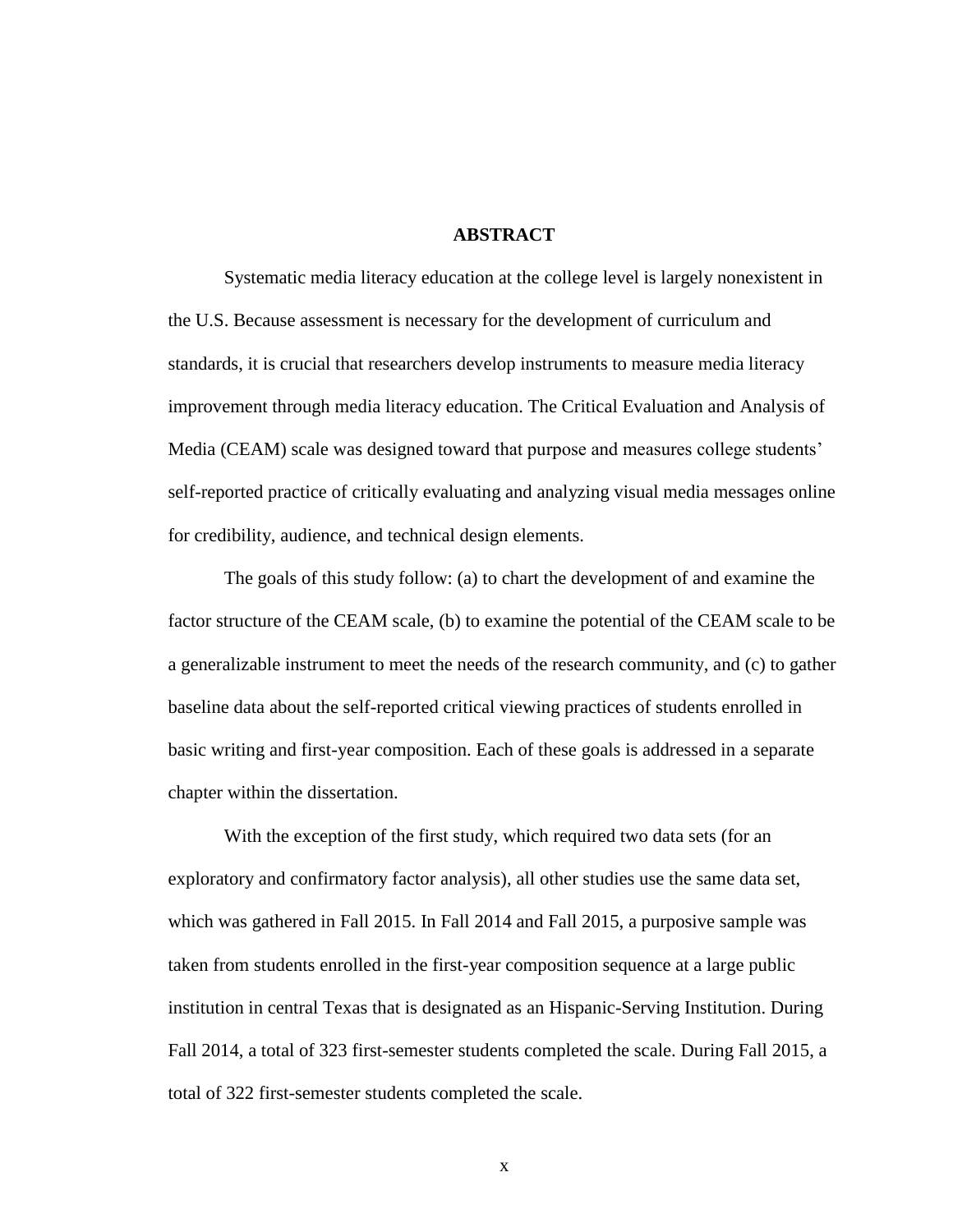The study in Chapter II employs a factor analytic framework for identifying dimensions within the construct of media literacy. Using principal axis factoring with an oblique (Promax) rotation, the exploratory factor analysis revealed a three-factor structure. The first factor accounted for 26.234% of the total variance in the data set; the second factor accounted for 4.069% of the total variance in the data set; and the third factor accounted for 3.574% of the total variance in the data set. Items were retained for each of the three factors if the standardized factor loading was greater than .32. After examining reliability and judging the content of each item with a loading weight below .32, five items were removed, leaving 27 items. Overall reliability for the revised 27-item scale is high ( $\alpha$  = .91). Reliability for Factor 1 is good ( $\alpha$  = .87). Reliability for Factor 2  $(\alpha = .79)$  and Factor 3 ( $\alpha = .74$ ) is acceptable.

Using principal axis factoring with an oblique (Promax) rotation, the confirmatory factor analysis also revealed a three-factor structure. The three factors were named: (a) questioning credibility, (b) recognizing audience, and (c) recognizing design. The first factor accounts for 31.401% of the total variance in the data set; the second factor accounts for 5.926% of the total variance in the data set; and the third factor accounts for 5.130% of the total variance in the data set. The standardized factor loadings for most items were above .32. Overall reliability for the 27-item scale is high ( $\alpha$  = .91). Reliability for Factor 1 ( $\alpha = .8$ ) and Factor 3 ( $\alpha = .81$ ) is good. Reliability for Factor 2 ( $\alpha$ = .78) is acceptable. Overall, the underlying structure of the instrument suggests that there are measureable skills for critically analyzing and evaluating visual media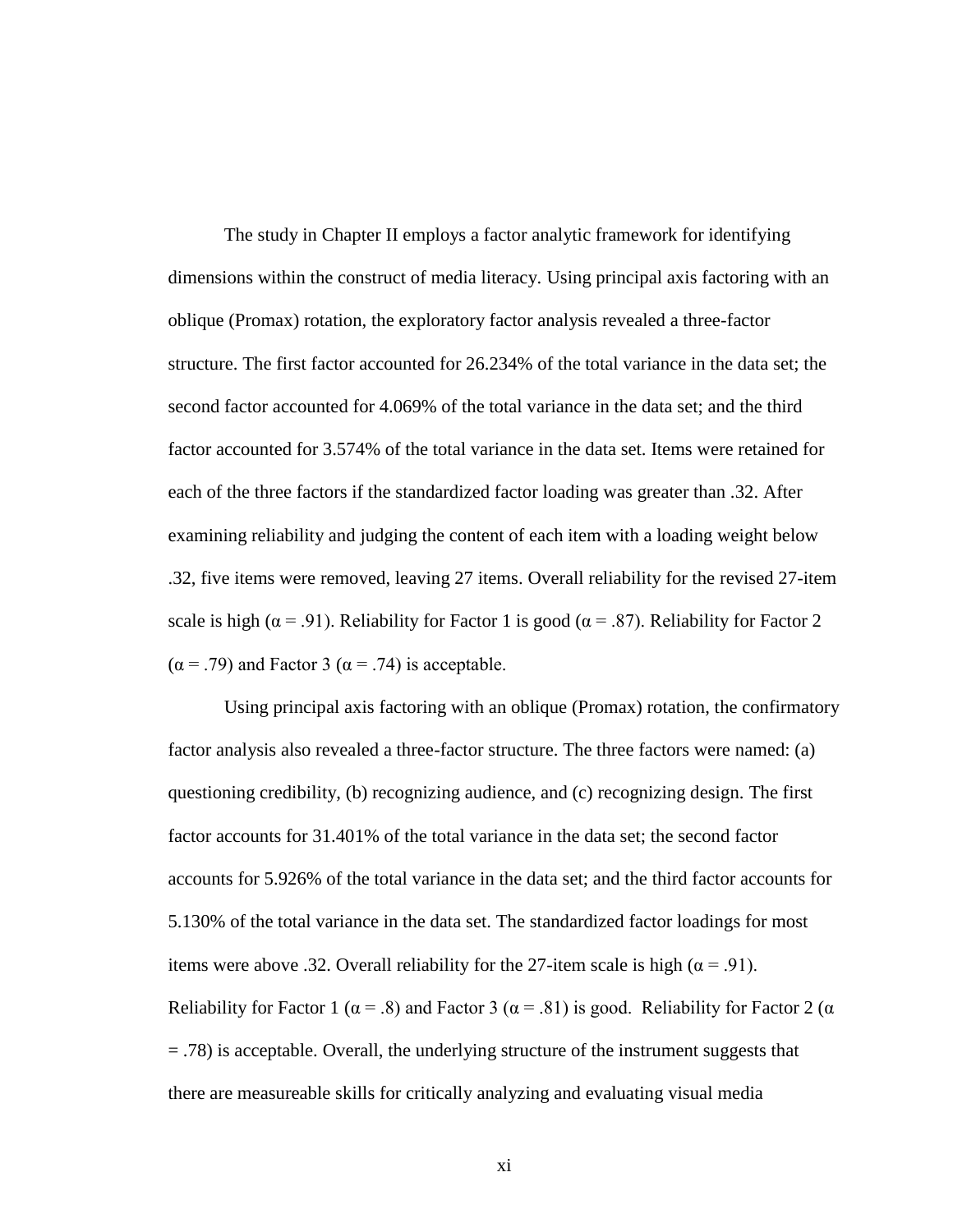messages. These skills cut across type of media message (news, entertainment, and advertisement), which suggests that students can use the same set of skills to critically analyze and evaluate different types of media messages.

Building on the results of the study in Chapter II, the study in Chapter III uses item response theory (IRT) analysis to determine the generalizability of the CEAM scale. A unidimensional IRT model was fit to item-level data. Results of the analysis revealed an IRT-based score reliability for the 27-item scale as high ( $\alpha$  = .93). Additionally, all standardized factor loadings were observed as .42 or above. Examination of expected a posteriori (EAP) values revealed that, as expected, a student with a lower perceived media literacy level will score lower, and a student with a higher perceived media literacy level will score higher. All items on the CEAM scale exhibit moderate discrimination parameter values or higher. Additionally, one trend in the discrimination parameter values is that items about advertising tend to have the highest capacity for differentiating between students of higher and lower perceived media literacy levels. However, items regarding credibility of news stories tend toward only moderately differentiating between students of higher and lower perceived media literacy levels. A second trend in the discrimination parameter values is that items that consider why media messages appeal to different audiences tend to have a high capacity for differentiating between students of higher and lower perceived media literacy levels. Item information function (IIF) and item characteristic curves (ICC) also support the discrimination parameter values and EAP values. The findings of this study do support the use of this instrument as a

xii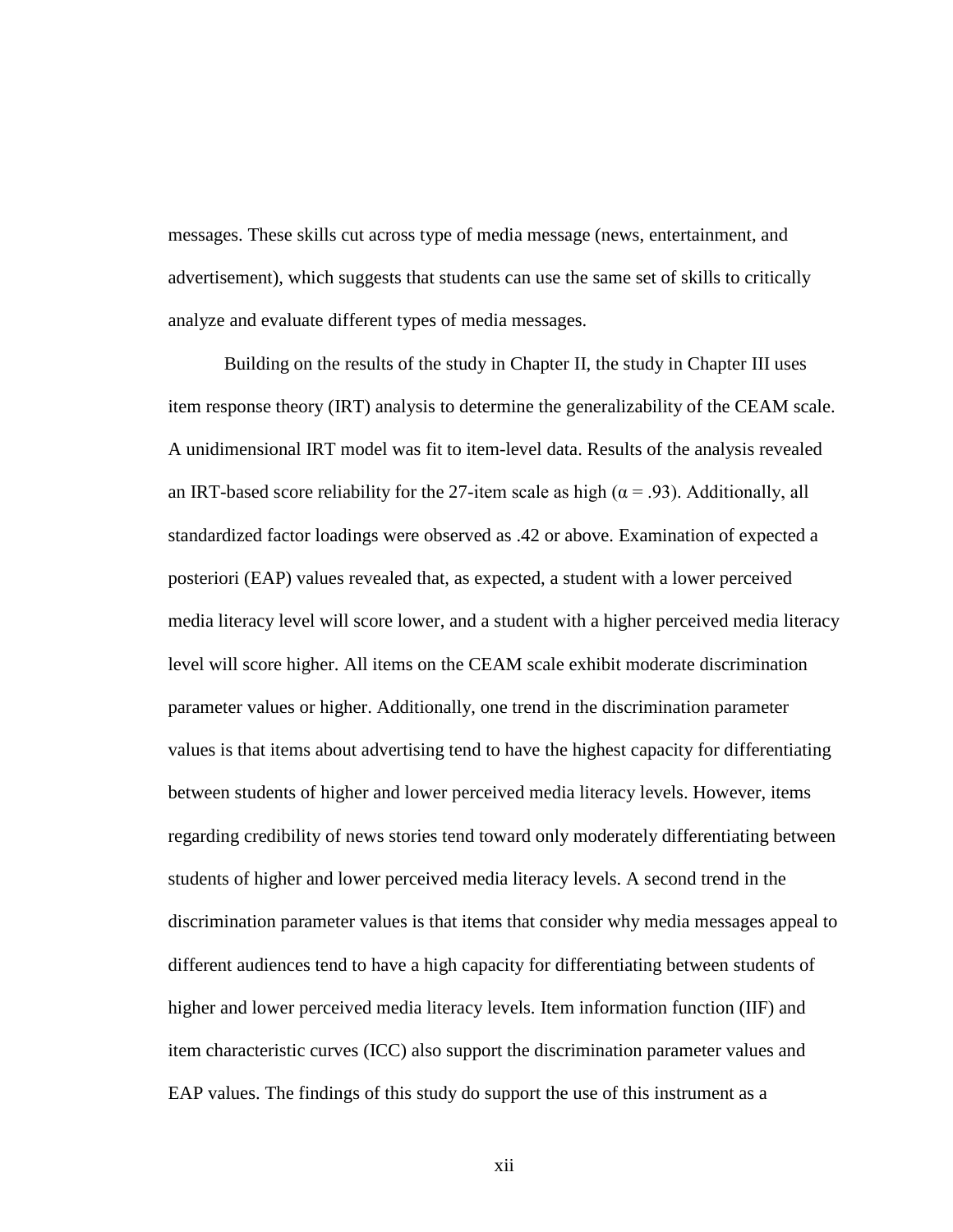generalizable, sample-free instrument, and this analysis also yielded information about trends in how students may engage with different types of media or different media literacy practices at different levels of confidence.

Chapter IV describes the results of an independent samples t-test used to compare the responses on the CEAM scale for students enrolled in basic writing and first-year composition. There was not a statistically significant difference in the scores for students enrolled in basic writing  $(M = 3.12, SD = 0.68)$  and students enrolled in first-year composition ( $M = 3.37$ ,  $SD = 0.62$ ) for the total average on the scale;  $t(320)= -1.998$ ,  $p =$ .047. Additionally, there was not a statistically significant difference in the scores for students enrolled in basic writing  $(M = 3.05, SD = 0.79)$  and students enrolled in firstyear composition ( $M = 3.13$ ,  $SD = 0.78$ ) for Factor 2 (Recognizing Audience);  $t(320) = -$ .86,  $p = 0.388$ . However, there was a statistically significant difference in the scores for students enrolled in basic writing  $(M = 3.18, SD = 0.76)$  and students enrolled in firstyear composition  $(M = 3.35, SD = 0.71)$  for Factor 1 (Questioning Credibility);  $t(320) = -$ 2.03,  $p = 0.044$ . There was also a statistically significant difference in the scores for students enrolled in basic writing  $(M = 3.04, SD = 0.72)$  and students enrolled in firstyear composition  $(M=3.21, SD=0.71)$  for Factor 3 (Recognizing Design);  $t(320) = -2.04$ , *p* = .042. However, the effect size for each of these results was small. These results have implications for future research about media literacy in the composition sequence, and for research about digital and media divides that exist between students who come from different backgrounds.

xiii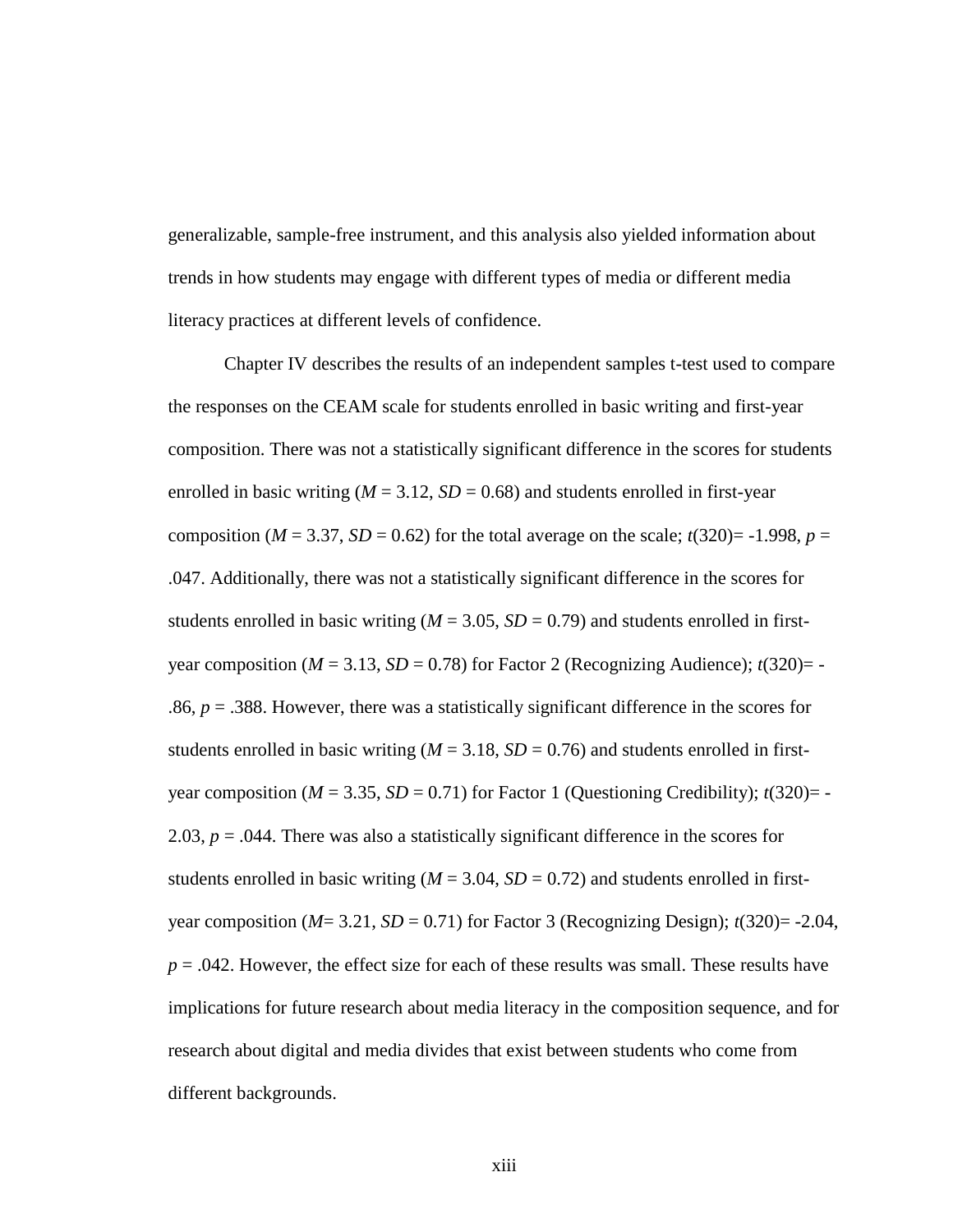#### **I. A SNAPSHOT OF MEDIA LITERACY IN COLLEGE**

Systematic media literacy education at the college level is largely nonexistent in the U.S. (Christ, 2004; Martens, 2010; Schmidt, 2013; Schwarz, 2014). Livingstone and Wang (2014) cite three reasons for this negligence. First, there is little research, and, therefore, little agreement about what elements to include in media literacy curriculum for adults (Livingstone & Wang, 2014). Other researchers agree that there is often little consensus among researchers or instructors about what media literacy competencies to include in college curriculum or how to measure them (Christ, 2014; Schmidt, 2013). Second, there is little or no research about the consequences of not providing media literacy education to adults, and, therefore, no consensus that media literacy education should be expected at the college level (Livingstone  $\&$  Wang, 2014). And, finally, providing comprehensive media literacy education requires major actions at a policy level, and to enact such policies requires large-scale research and validation, which isn't currently available (Livingstone & Wang, 2014). Additionally, Silverblatt (2014) cites static core curriculum and narrowly-focused standardized tests as a constraint to introducing new media literacy curriculum.

Not only is there little research about what competencies to include in media literacy education for college students, but there isn't even a consensus on where in the college curriculum to include media literacy education. Media literacy education has been provided as a stand-alone course and has been embedded in areas such as communications, English, education, and cultural studies (Baker, 2014; Martens, 2010; Schwarz, 2014; Silverblatt, 2014; Silverblatt, Baker, Tyner, & Stuhlman, 2002). There is some conflicting information with regard to whether the stand-alone course or the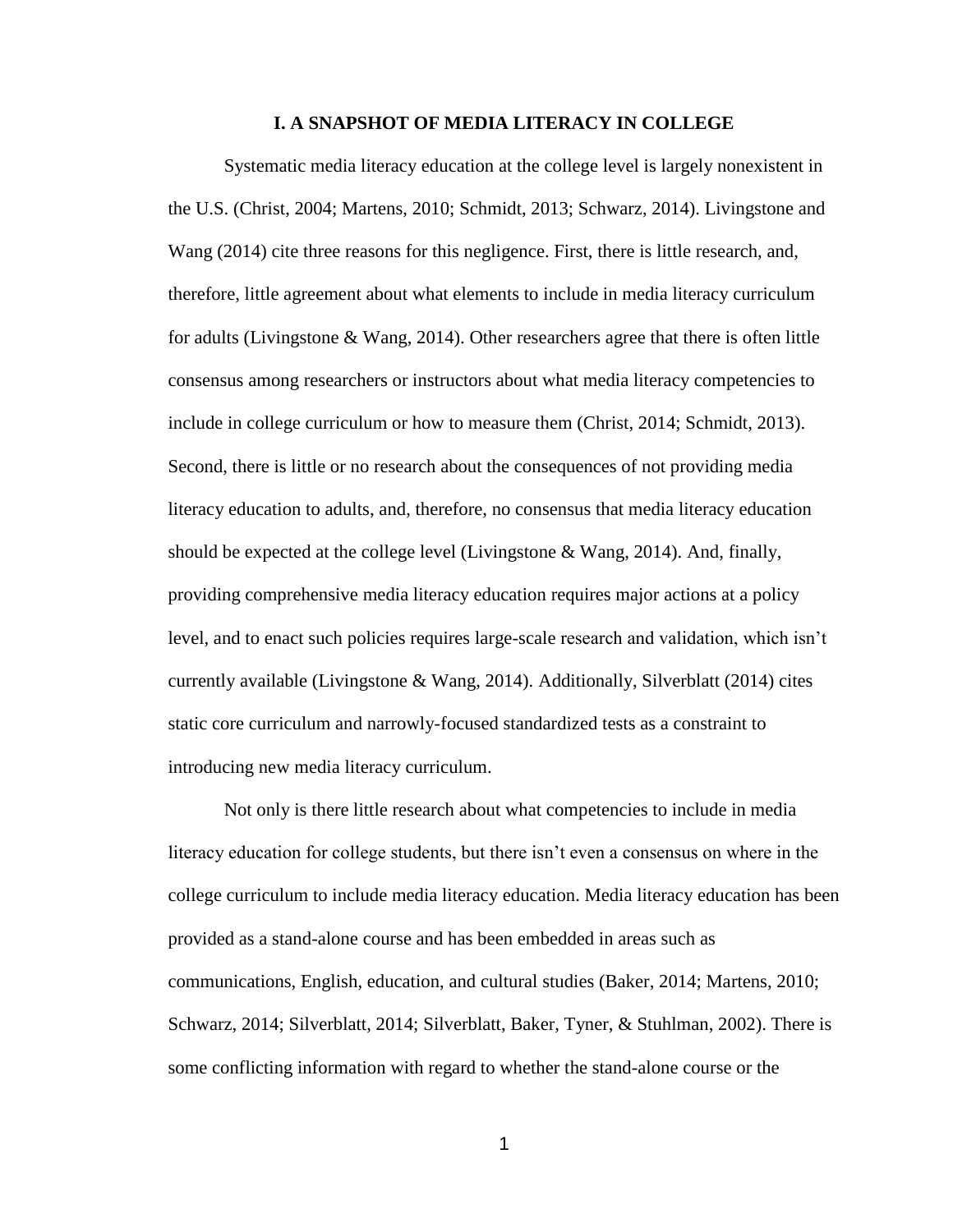embedded disciplinary instruction is the best fit. For example, Duran et al. (2008) found that a holistic media literacy course diminishes the third-person effect (the idea that individuals believe others are influenced by media but they themselves are not) and improves critical evaluation of media messages. However, other researchers argue that media literacy has merit as an interdisciplinary approach rather than as a course subject (Anderson, 2008; Schmidt, 2013; Schwarz, 2014; Silverblatt, 2014). In fact, there is research that shows students actually benefit from media literacy as an interdisciplinary approach (Schmidt, 2015). As Silverblatt (2014) puts it, "media literacy is an academic discipline that complements other fields of study" (p. 99). This trend can also be seen in interviews Jolls and Walkosz (2015) conducted with media literacy pioneers. For example, in an interview with Kathleen Tyner, an expert on literacy in the digital age, Tyner points out the confusion about where to place media literacy education in college and argues that the division of education into subject areas is the root cause of this problem. In an interview with K-12 media literacy expert Renee Hobbs, Hobbs seconds this idea when she argues "Until we can have truly interdisciplinary programs that connect English education to education to literacy studies to sociology to media and communications…then the scholarship of media literacy is going to continue to be at the margins" (n.p.).

In fact, Hobbs was making this argument about media literacy education in K-12 as early as 1996. A decade later in 2006, the College Board finally came to this same conclusion and recognized the value of integrating media literacy into the curriculum, especially in English language arts as a way to prepare students to interpret, analyze, and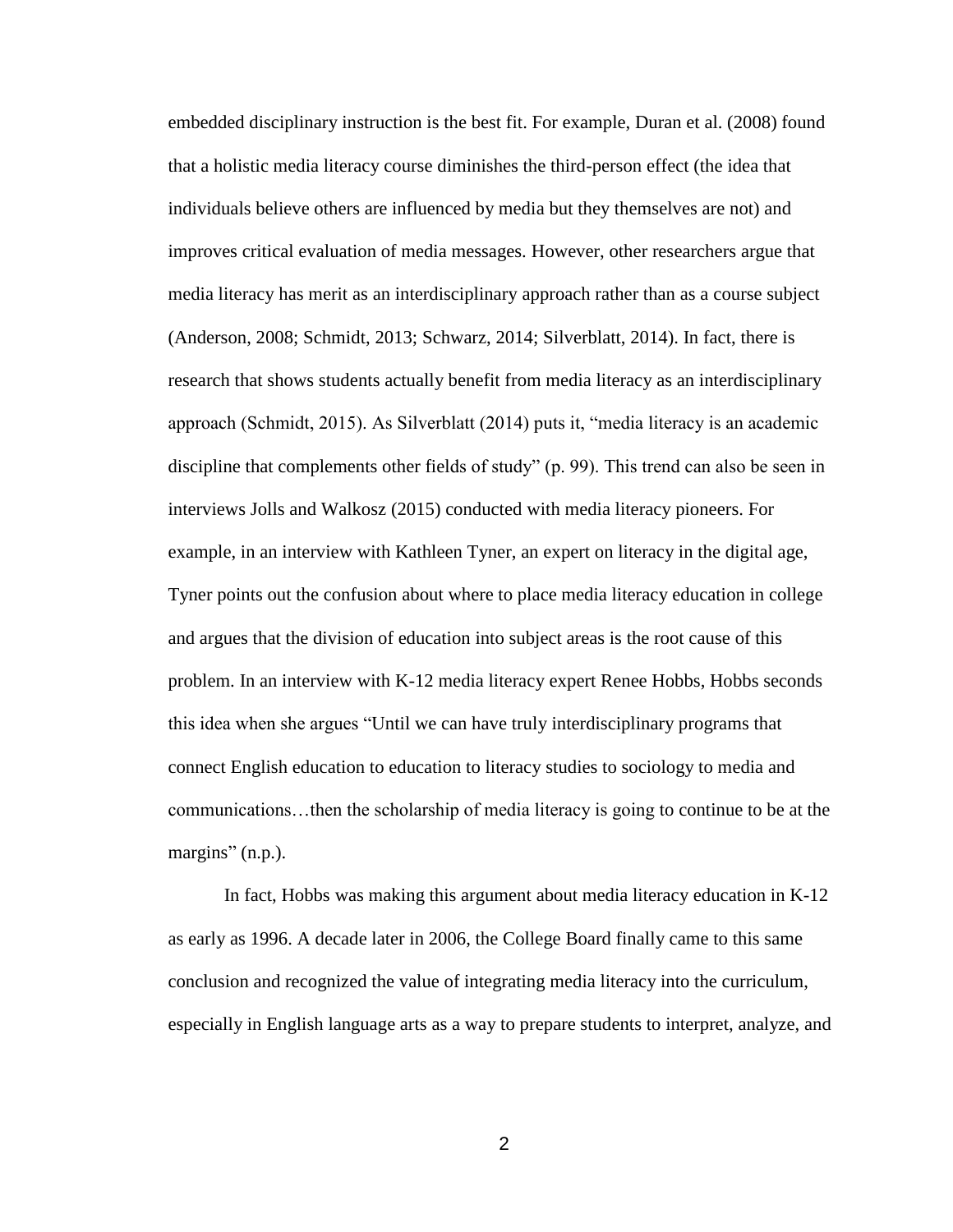evaluate the variety of texts they will encounter in all subject areas. An excerpt from the College Board's Standards for College Success states the following:

To be successful in college and in the workplace and to participate effectively in a global society, students are expected to understand the nature of media; to interpret, analyze, and evaluate the media messages they encounter daily; and to create media that express a point of view and influence others. These skills are relevant to all subject areas, where students may be asked to evaluate media coverage of research, trends, and issues. (Silverblatt, 2014, p. 424)

Within the College Board's statement are some core elements of media literacy curriculum: (a) interpretation, (b) analysis, and (c) evaluation. In an exploratory qualitative study, Bordac (2009) interviewed 11 faculty members teaching humanities and social sciences in research institutions; these instructors also identified four skills core to media literacy education: (a) applied production skills, (b) critical and theoretical analysis, (c) contextual and situational analysis, and (d) synthesis of and communication about media. Some of the same skills identified by the College Board (2006) and Bordac (2009)—analysis, evaluation, and communication about media—likewise exist within the core elements of media literacy identified by the National Association of Media Literacy Education (NAMLE): (a) access, (b) analysis, (c) evaluation, and (d) communication about and through media. NAMLE's core elements are the most commonly accepted in research about media literacy education at the college level (Ashley, Lyden, & Fasbinder, 2012; Duran, Yousman, Walsh, & Longshore, 2008; Mihailidis, 2011; Schmidt, 2012). Specifically, Schmidt (2013) found that college educators identify analysis as the most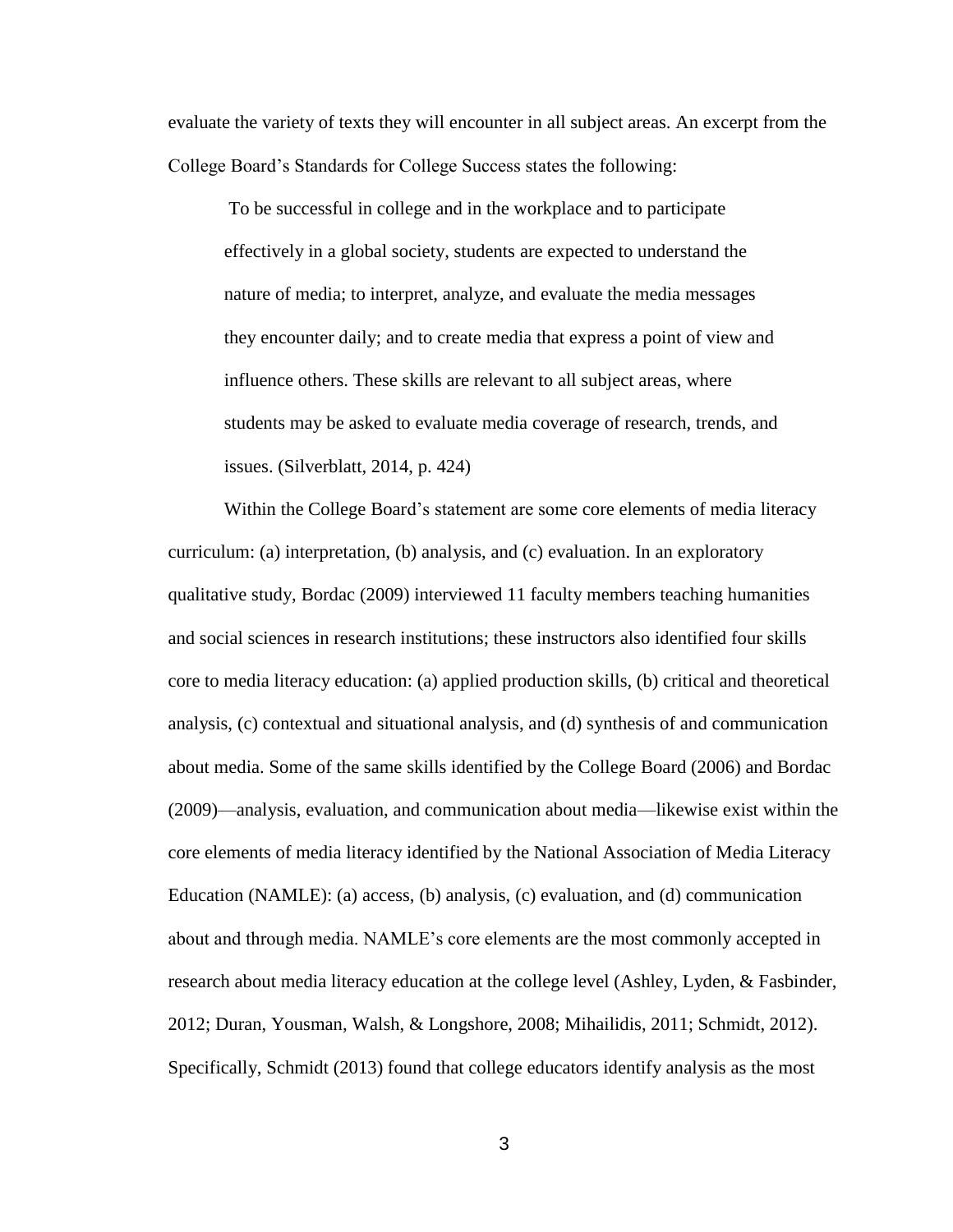important media literacy competency for college students in any discipline, and Pernisco (2014) points to a combination of analysis and evaluation as the most important, arguing that this combination allows students to think about the context and possible biases that might exist in the media message. As such, these two competencies—analysis and evaluation—form the foundation for this research study.

However, college curriculum has yet to systematically adapt any of these competencies. And, as Livingstone and Wang (2014) argue, there is little information about what is at stake if we don't teach these media literacy competencies in college. So, there are roadblocks that college educators face in systematically including media literacy curriculum in college, which is unfortunate because researchers agree that college students could benefit from additional media literacy education (Ashley, Lyden, & Fasbinder, 2012; Brumberger, 2011; Duran et al., 2008; Pernisco, 2014; Potter & Bryne, 2009; Schmidt, 2013).

So what can we do to move toward systematic inclusion of media literacy curriculum in college? Livingstone and Wang (2014) believe that in order to provide tailored and contextualized media literacy education to such a large population, policy action will need to be taken. In turn, assessment is required to impact policy action. Arke and Primack (2009) argue that because assessment is necessary for the development of standards and the obtainment of accreditation, it is crucial that researchers develop instruments to measure media literacy improvement through media literacy education. As such, developing valid and reliable instruments to measure media literacy competencies is a necessary first step to providing systematic media literacy education in college. This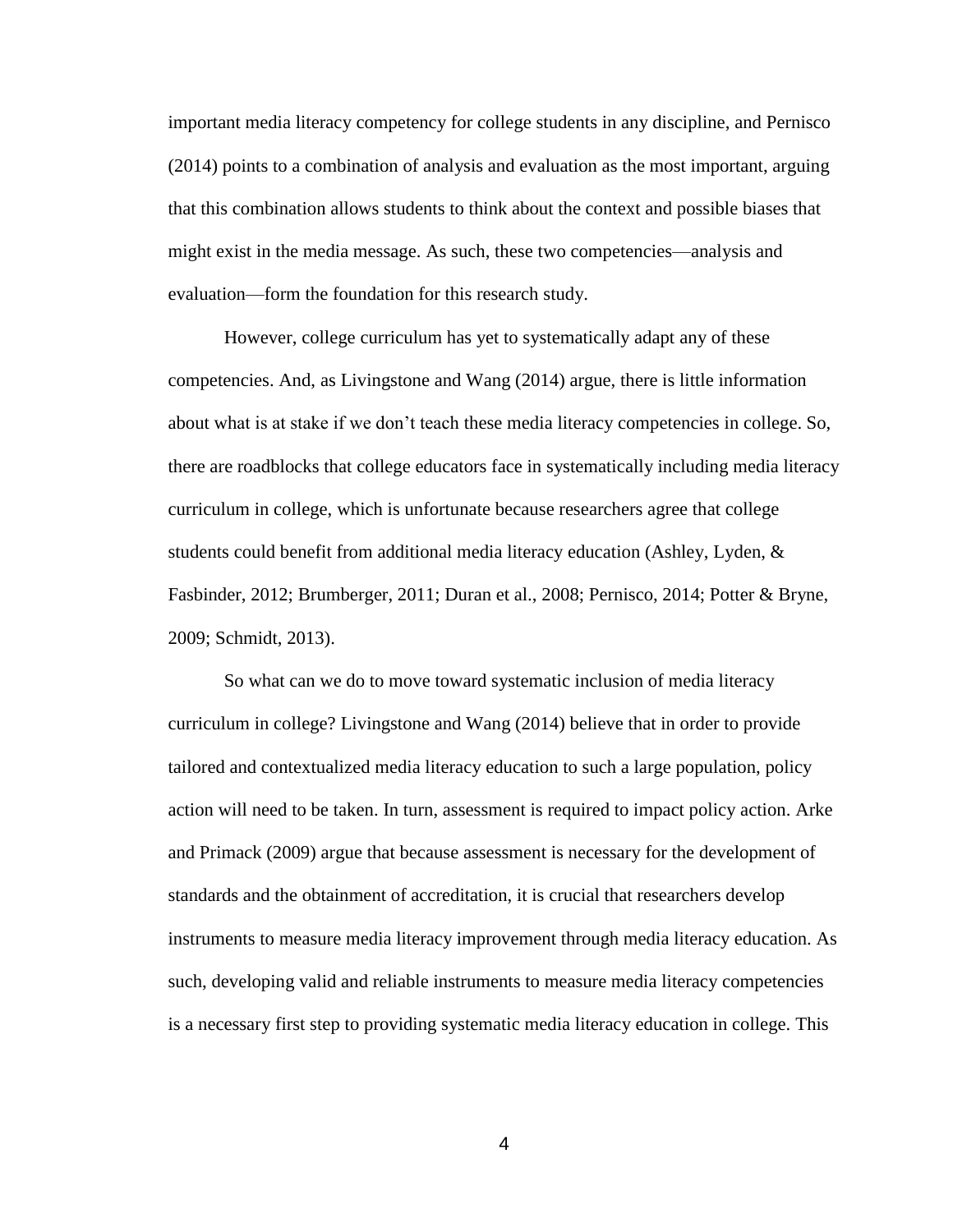has been the primary motivation for this research study and for the creation of The Critical Evaluation and Analysis of Media (CEAM) scale.

#### **About the Instrument**

The purpose of the Critical Evaluation and Analysis of Media (CEAM) scale is to measure the self-reported practice of critically evaluating and analyzing visual media messages online for credibility, audience, and technical design elements. The CEAM scale is a 27-item, 5-point Likert-type scale that asks students to consider their engagement with visual media commonly available on the internet (including watching or reading the news, viewing entertainment media, and viewing advertisements). On the scale, the responses range from "strongly disagree" to "strongly agree." This response scale is consistent with the intent (Gable  $& Wolf, 1993$ ) to measure students' perceptions of how they engage with media most of the time. Additionally, five gradations allow for balanced optimization of the instrument's reliability with careful, non-aggravated consideration from the respondents (Gable & Wolf, 1993).

The scale's framework is derived from the core elements of media literacy identified by the National Association of Media Literacy Education (NAMLE): (a) access media, (b) analyze media, (c) evaluate media, and (d) communicate about and through media. These core elements are commonly accepted in the research (Ashley, Lyden, & Fasbinder, 2012; Duran, Yousman, Walsh, & Longshore, 2008; Mihailidis, 2011; Schmidt, 2012). And, many media literacy instruments (e.g. Arke & Primack, 2009; Ashley, Lyden, & Fasbinder, 2012; Primack et al., 2006) include NAMLE's framework. However, because critical consumption of media rather than creation of media is of primary interest to the researcher, the CEAM scale only focuses on evaluation and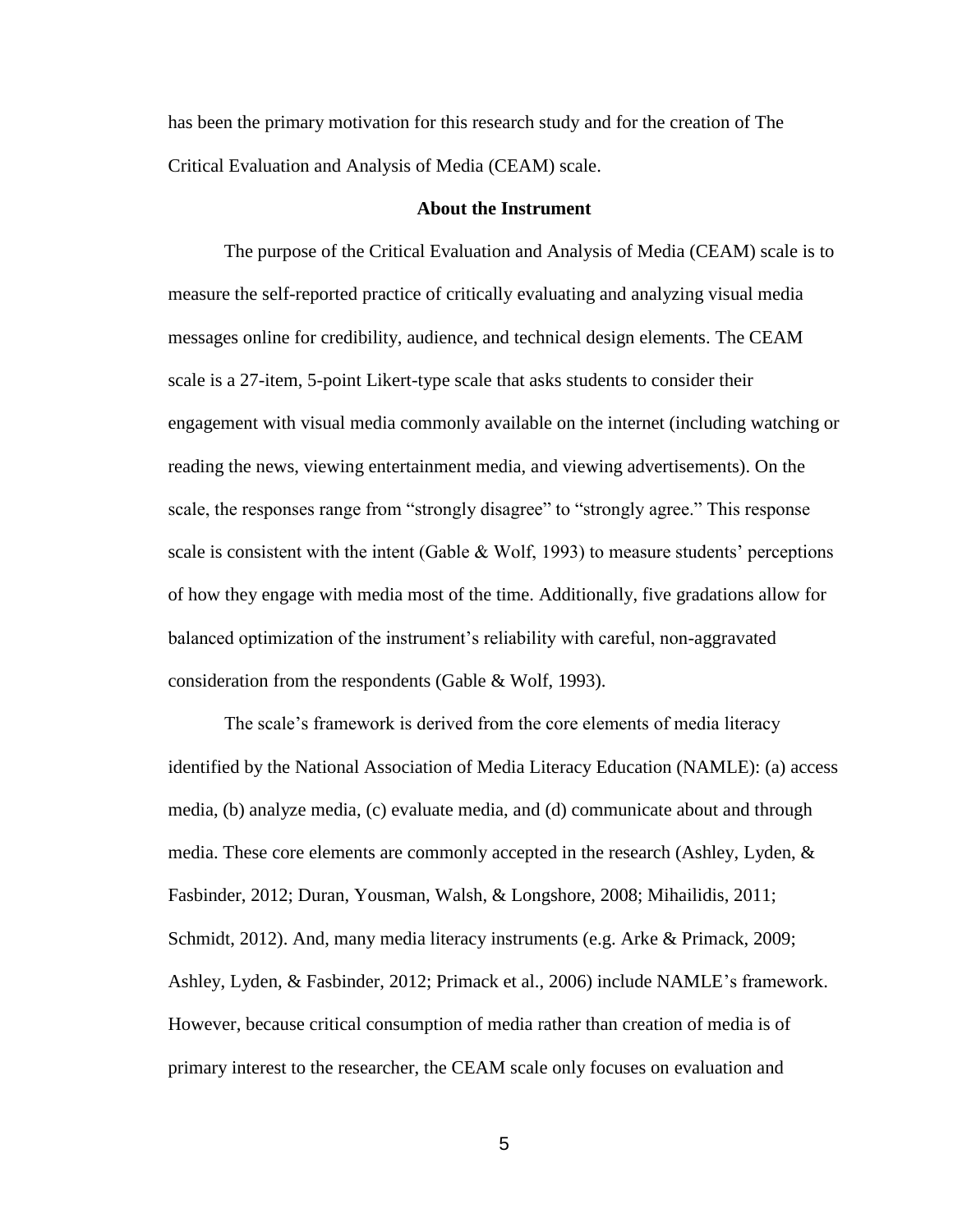analysis. This decision is also supported by the review of literature. As mentioned previously, researchers have found that analysis (Pernisco, 2014; Schmidt, 2013) and evaluation (Pernisco, 2014) are the most important media literacy competencies to teach in college. Specifically, analysis involves breaking a text down into its parts to examine how those parts are working together. For example, in the case of an advertisement, that might mean looking at color, lighting, or casting choices. Evaluation—a process that follows from analysis—involves making a judgement about the text. That might mean judging how effectively the parts work together, if it is appropriately reaching its targeted audience, if there is important information missing, or if the text is biased. The three factors within the scale—questioning credibility ( $\alpha = .8$ ), recognizing audience ( $\alpha = .78$ ), and recognizing design ( $\alpha = .81$ )—are interconnected practices that fall under the overarching construct of analysis and evaluation. For instance, one can question credibility by considering which audience members might have been slighted by a generalization, lack of viewpoint, or choice in gender representation.

Finally, while some instruments exist for measuring media literacy, they are not widely used and present issues. One such issue is that only a handful of these instruments focus on college students (e.g. Arke & Primack, 2009; Duran et al., 2008; Engeln-Maddox & Miller, 2008; Literat, 2014; Vraga, 2016). Another issue is that some are too narrowly focused. For instance, the Knowledge of Media Structures and Media Influence scales developed by Duran et al. (2008) are specific to curriculum developed at one institution. Similarly, the Critical Processing of Beauty Images (CPBI) created by Engeln-Maddox and Miller (2008) is only focused on analysis and evaluation of media messages featuring idealized women. Finally, some of these instruments are outdated. For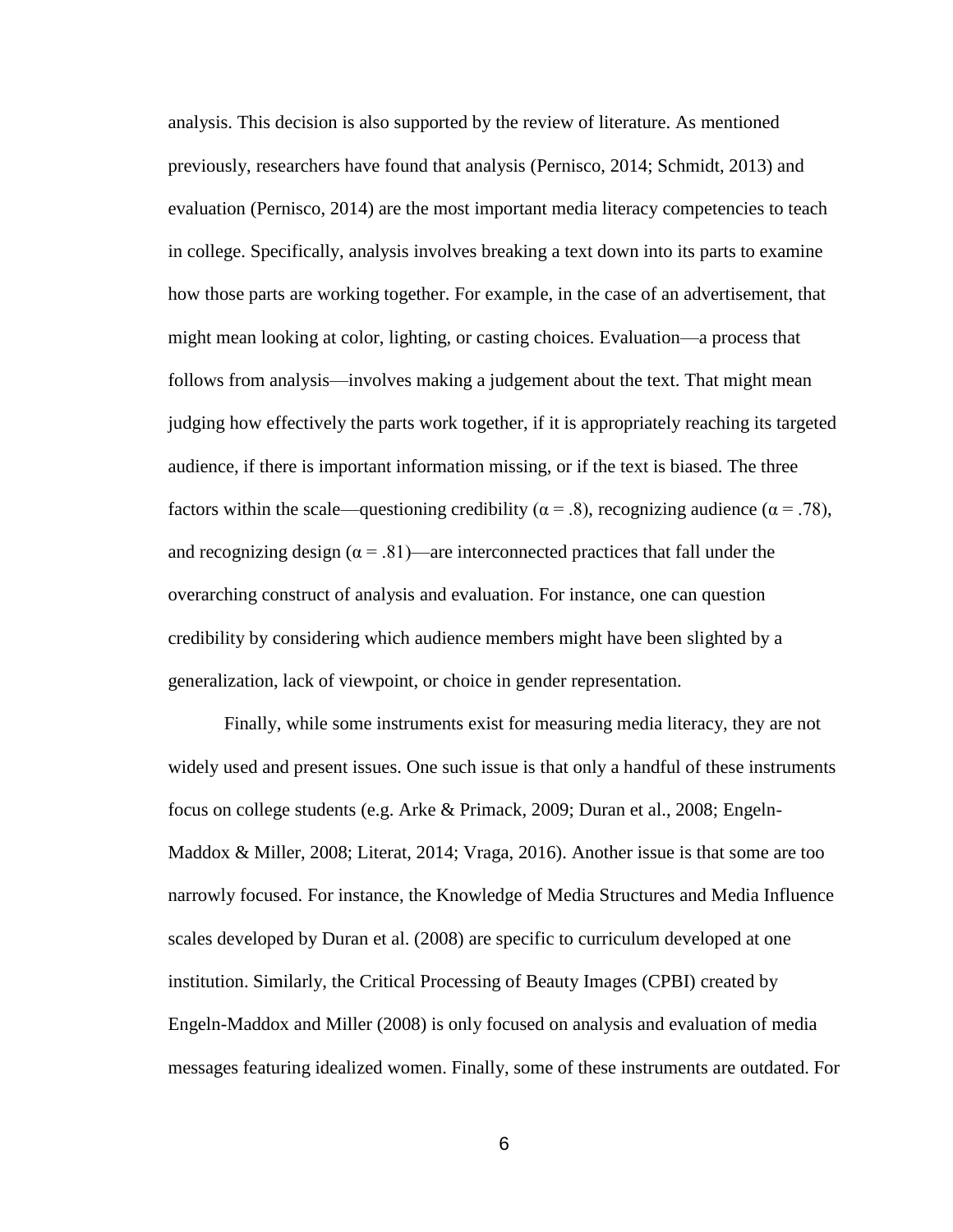example, the instrument developed by Arke and Primack (2009) is outdated in that it only measures old media (media available through the traditional routes of television, radio, and print) as opposed to new media (media available on the internet). The CEAM scale is geared toward college students, and to be as comprehensive as possible, items in the CEAM scale address news, advertisement, and entertainment media available online.

#### **Overview of Research**

The purpose of this dissertation is to report on the development, testing, and use of this new instrument to measure new media literacy competencies. More specifically, the goals of this study follow: (a) to chart the development of and examine the factor structure of the CEAM scale, (b) to examine the potential of the CEAM scale to be a generalizable instrument to meet the needs of the research community, and (c) to gather baseline data about the self-reported critical viewing practices of first-semester students enrolled in the first-year composition sequence.

#### **Conceptual Framework**

Literacy is embedded in culture, as is culture embedded in literacy. I understand that in choosing to create the CEAM scale, I was influenced by my own media enculturation and by my own realization that it is important to question such enculturation. As Freire (1987) famously writes, "Reading the world always precedes reading the word, and reading the word implies continually reading the world" (p. 35). As such, it is crucial to consider the experiences and the review of literature that led me to conduct this research. In particular, the work of the National Association for Media Literacy Education (NAMLE) is important. This framework for media literacy—the ability to access, analyze, evaluate, and communicate about and through media—directly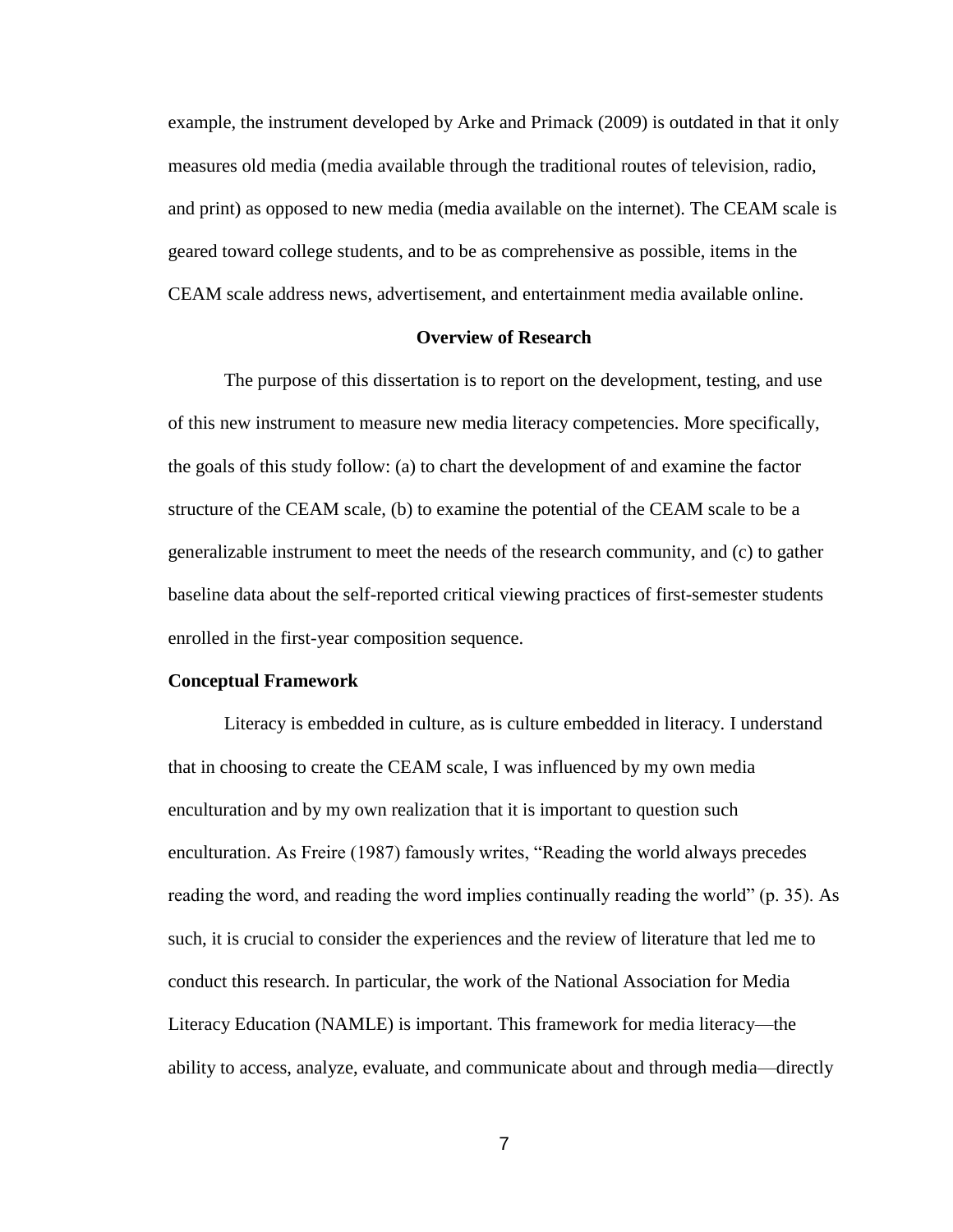influences my own framework, which deals with students' practices of critically analyzing and evaluating media online. However, in the spirit of questioning, I recognize that NAMLE's work has primarily focused on K-12 education, and that more attention needs to be paid to college. Other researchers agree that attention on media literacy education in college is lacking (Christ, 2004; Martens, 2010; Schmidt, 2013; Schwarz, 2014).

In particular, there is no attention being paid to media literacy education in developmental education. Freire (1987) writes about the potential of literacy to lift up or oppress student populations. Gee (2015) modernizes Freire's (1987) conversation to include digital and media literacy. Toward that aim, Gee (2015) adapts the concept of the Matthew Cycle. Gee (2015) explains that "gaps of all sorts—literacy, learning, skills, and knowledge gaps—get bigger and bigger over time, even if at the start they were small and potentially manageable" (p. 106). As Gee (2015) explains, this ever-growing divide occurs for digital literacy and media literacy as well as traditional literacy.

The power of literacy to lift up underserved populations of students and the power of media literacy education to close the digital, or in this case, media divide is the reason I chose to learn about the self-reported critical viewing practices of students enrolled in basic writing, students who are not college-ready or who are, as Bartholomae (2005) would say, "writing on the margins." Simply put, basic writing is a prerequisite for composition for those students who don't meet the cut-off score on the SAT, ACT, or college placement exam. At this point, it should be noted that I have chosen to conduct my research through the lens of composition. I position myself as a compositionist, and, I believe that basic writing is a composition course. As such, my participants are students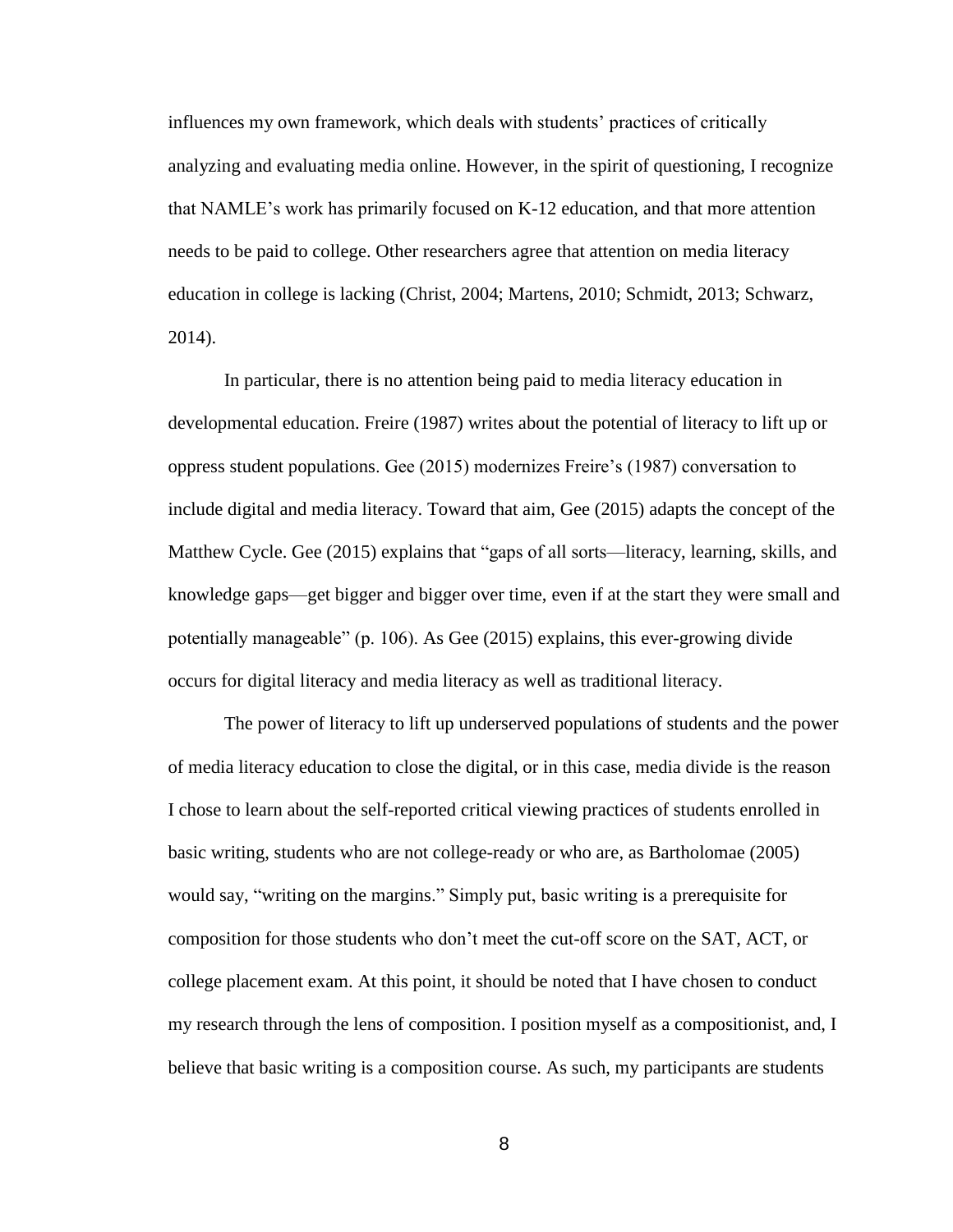enrolled in what I term the composition sequence—basic writing and first-year composition—and my analyses and discussion of findings (especially for research question #3) are presented in the context of the broader field of composition.

#### **Research Questions**

I have developed three research questions to address my goals of testing the CEAM scale and gathering baseline information with that instrument.

- (1) Does the CEAM scale have an effective structure for measuring self-reported practices of evaluating and analyzing visual media messages?
- (2) Is the CEAM scale a generalizable instrument for measuring self-reported practices of evaluating and analyzing visual media messages?
- (3) Is there a difference between the self-reported critical viewing practices of students who are in their first semester and are enrolled in basic writing and students who are in their first semester and are enrolled in first-year composition?

#### **Dissertation Structure**

Each of the questions listed in the previous section will be addressed in a separate article within this alternative-format dissertation. Each article includes an introduction with a review of the literature, a methods section, a results section, a discussion section, a limitations section, an implications section, and a references list. This structure was chosen because, while the three articles use the same data pool and while the three research questions chronologically build on each other, the three questions demand different reviews of literature and methodologies; additionally, the findings of each study will have different implications for the assessment of media literacy in college and for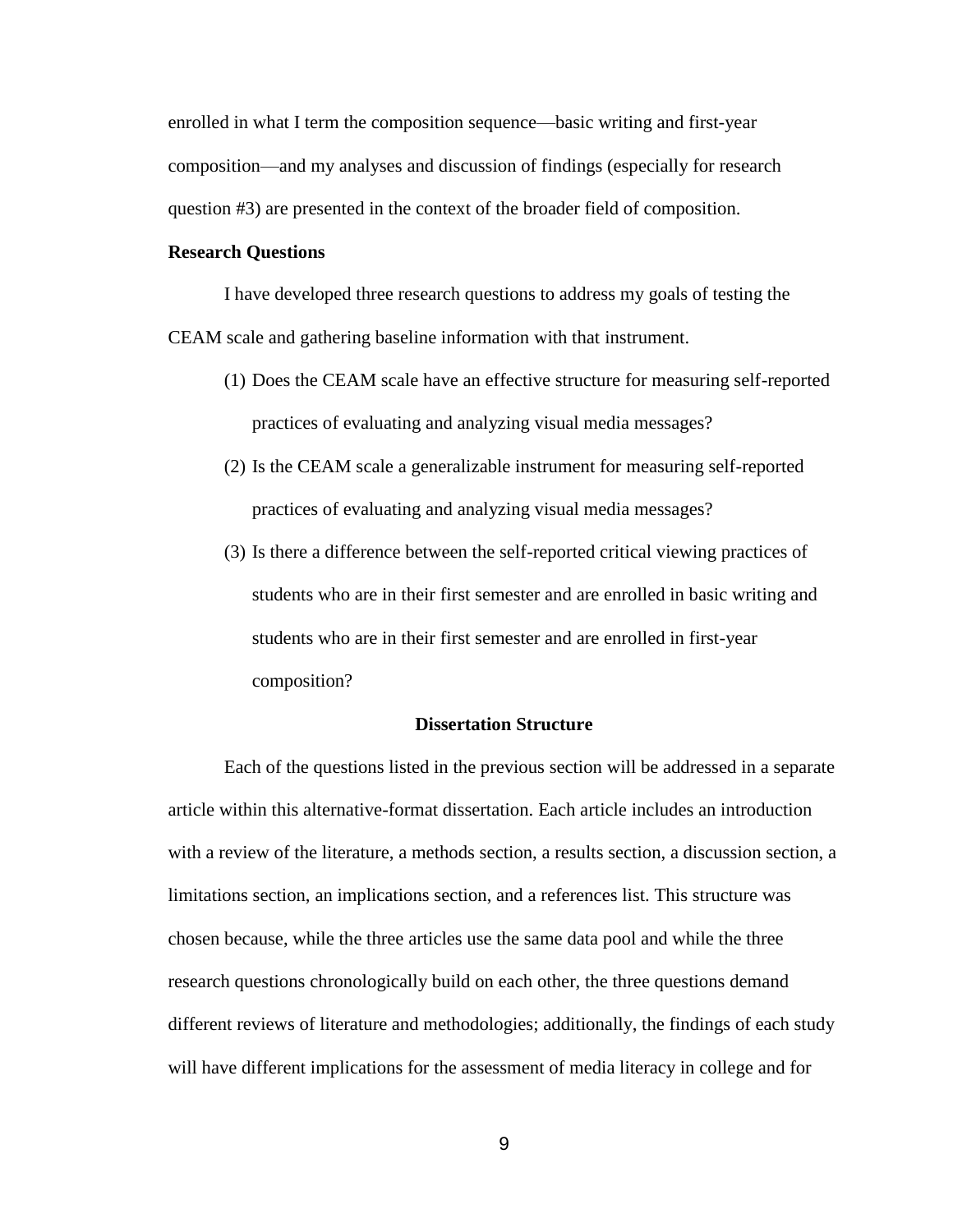media literacy curriculum in the composition sequence. The dissertation will conclude with a big picture of what the implications taken together might mean for media literacy in college.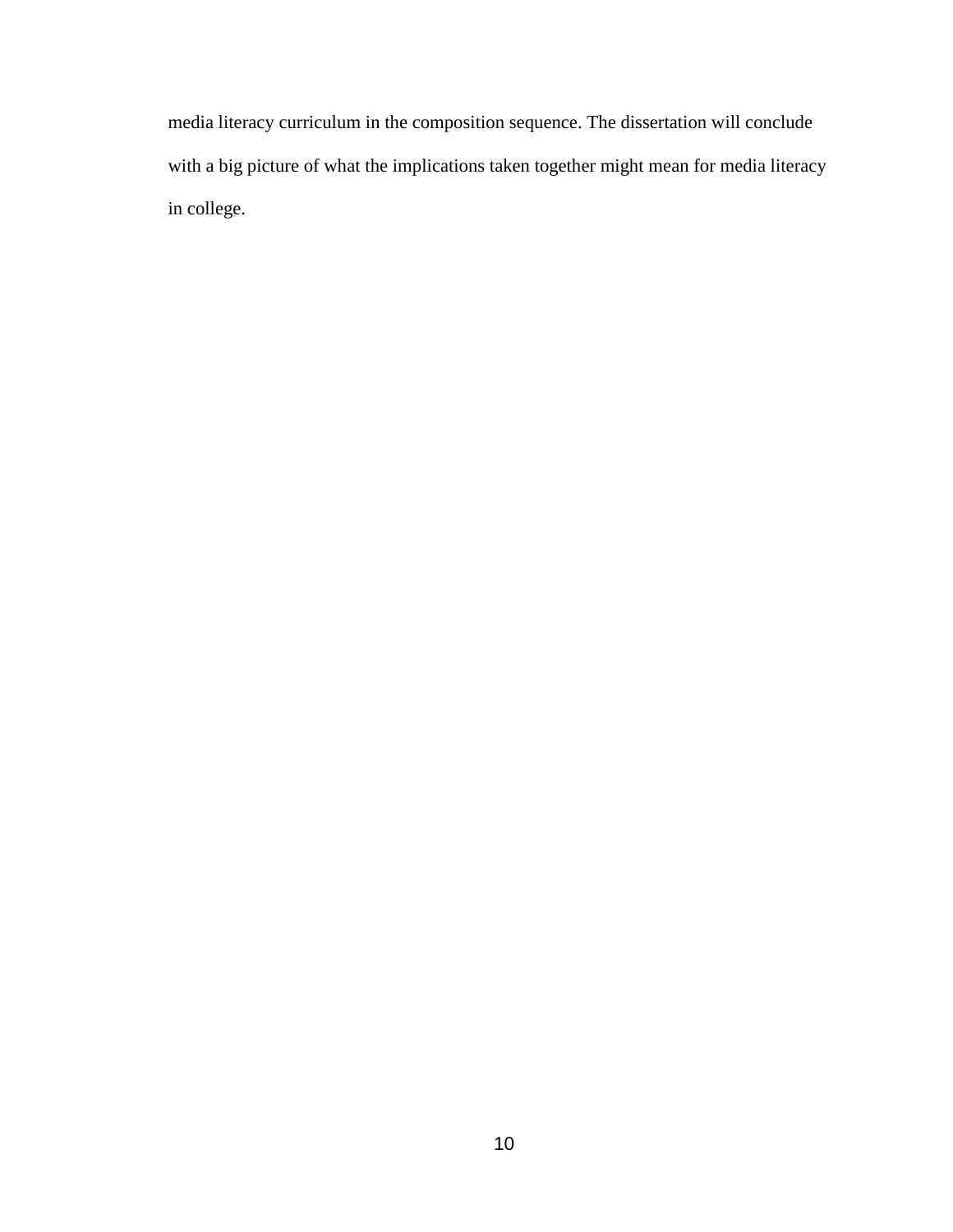#### **REFERENCES**

- Anderson, D. (2008). The low bridge to high benefits: Entry-level multimedia, literacies, and motivation. *Computers and Composition, 25*, 40-60.
- Anderson, D., Atkins, A., Ball, C., Millar, K. H., Selfe, C., & Selfe, R. (2006). Integrating multimodality into composition curricula: Survey methodology and results from a CCCC research grant. *Composition Studies, 34*(2), 59-84.
- Arke, E., & Primack, B. (2009). Quantifying media literacy: Development, reliability, and validity of a new measure. *Educational Media International, 46*(1), 53-65.
- Ashley, S., Lyden, G., & Fasbinder, D. (2012). Exploring message making: A qualitative media literacy study of college freshmen. *Journal of Media Literacy Education, 4*(3), 229-243. Retrieved from

http://jmle.org/index.php/JMLE/article/view/244/214

- Baker, F. (2014). *A media literacy timeline*. Retrieved from http://www.frankwbaker.com/history\_of\_media\_literacy.htm
- Bartholomae, D. (2005). *Writing on the margins: Essays on composition and teaching*. Boston, MA: Bedford/St. Martin's.
- Bordac, S. (2009). Identifying undergraduate media literacy skills: An exploratory study of faculty perceptions. *Proceedings of the American Society for Information Science and Technology, 46*(1), 1-16.
- Brumberger, E. (2011). Visual literacy and the digital native: An examination of the millennial learner. *Journal of Visual Literacy, 30*(1), 19-46.
- Christ, W. G. (2004). Assessment, media literacy standards, and higher education. *American Behavioral Scientist, 48*(1), 92-96.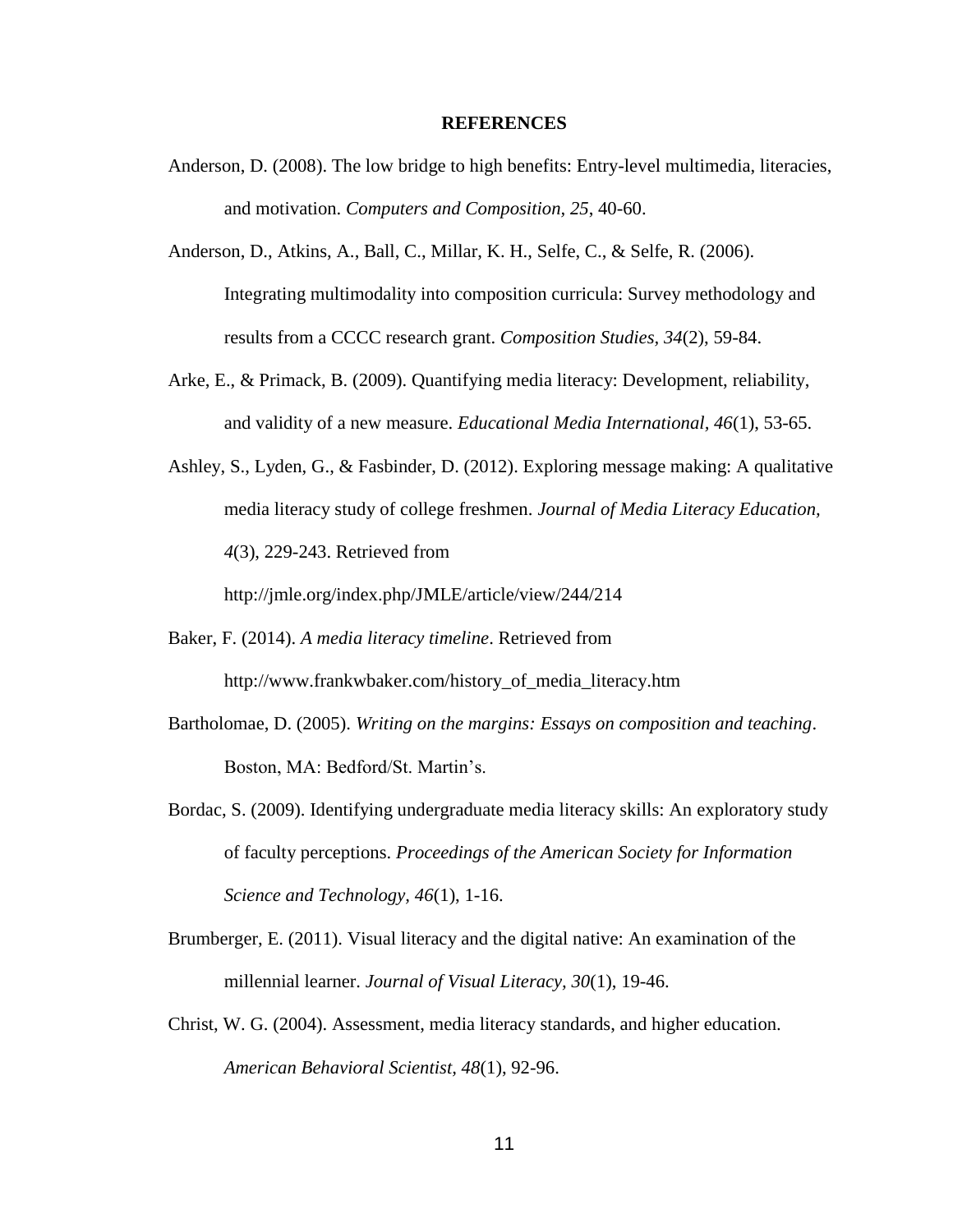- Duran, R. L., Yousman, B., Walsh, K. M., & Longshore, M. A. (2008). Holistic media education: An assessment of the effectiveness of a college course in media literacy. *Communication Quarterly, 56*(1), 49-68. doi:10.1080/01463370701839198
- Freire, P., & Macedo, D. (1987). *Literacy: Reading the word and the world*. Westport, CT: Bergin & Garvey.

Gee, J. P. (2015). *Literacy and education*. New York, NY: Routledge.

- Jolls, T., & Walkosz, B. J. (2014). Voices of media literacy. In B. S. De Abreu, & P Mihailidis (Eds.), *Media literacy education in action: Theoretical and pedagogical perspectives* (pp. 11-19). New York, NY: Routledge.
- Livingstone, S., & Wang, Y. (2014). On the difficulties of promoting media literacy. In B. S. De Abreu, & P Mihailidis (Eds.), *Media literacy education in action: Theoretical and pedagogical perspectives* (pp. 162-172). New York, NY: Routledge.
- Martens, H. (2010). Evaluating media literacy education: Concepts, theories and future directions. *Journal of Media Literacy Education, 2*(1), 1-22.
- Mihailidis, P. (2011). (Re)mix, (re)purpose, (re)learn: Using participatory tools for media literacy learning outcomes in the classroom. *Action in Teacher Education, 33*(2), 172-183. doi:10.1080/01626620.2011.569421
- National Association for Media Literacy Education. (2007). *Media literacy defined.* Retrieved from http://namle.net/publications/media-literacy-definitions/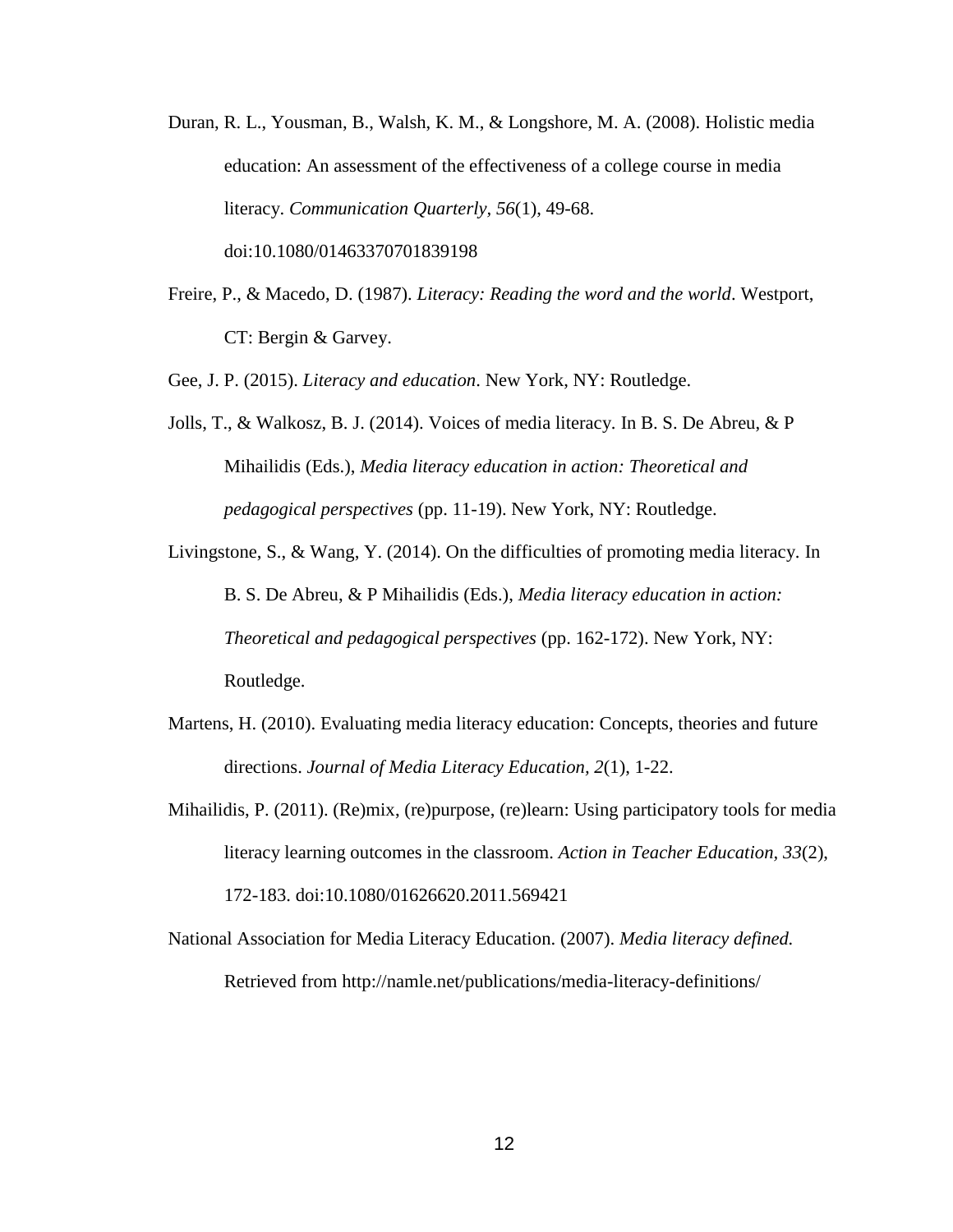- National Association for Media Literacy Education. (2014). *MLE & Common Core Standards*. Retrieved from http://namle.net/publications/mle-common-corestandards/
- Pernisco, N. (2014). Shrinking the Divide: Solving social inequalities through media literacy education. In B. S. De Abreu, & P Mihailidis (Eds.), *Media literacy education in action: Theoretical and pedagogical perspectives* (pp. 147-152). New York, NY: Routledge.
- Potter, J. W., & Bryne, S. (2009). Media literacy. In R. L. Nabi, & M. B. Oliver (Eds.), *The Sage handbook of media processes and effects* (pp. 345-357). Thousand Oaks, CA: Sage.
- Schmidt, H. C. (2012). Media, millennials, and the academy: Understanding the state of media literacy within higher education. *Journal on Excellence in College Teaching, 23*(4), 54-75.
- Schmidt, H. C. (2013). Media literacy education from kindergarten to college: A comparison of how media literacy is addressed across the educational system. *Journal of Media Literacy Education, 5*(1), 296-309.
- Schmidt, H. C. (2015). Helping students understand media: Examining the efficacy of interdisciplinary media training at the university level. *Journal of Media Literacy Education, 7*(2), 50-68.
- Schwarz, G. (2014). Rhetoric in a new key: Media literacy education for the twenty-firstcentury university. In B. S. De Abreu, & P Mihailidis (Eds.), *Media literacy education in action: Theoretical and pedagogical perspectives* (pp. 213-218). New York, NY: Routledge.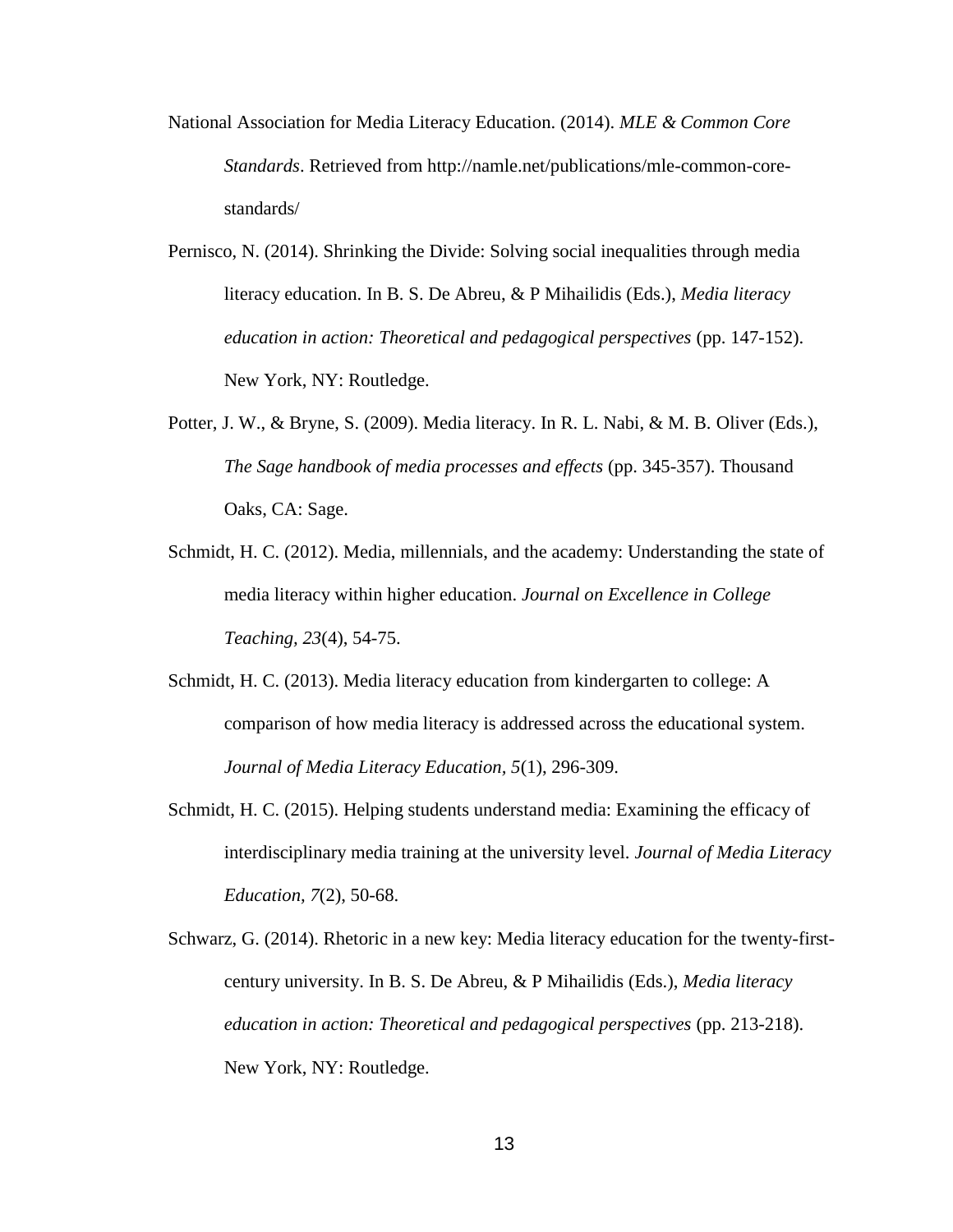Silverblatt, A. (2014). Curriculum developments in higher education, media literacy. *The Praeger handbook of media literacy: Volume 1*. Santa Barbara, CA: Praeger.

Silverblatt, A., Baker, F., Tyner, K., & Stuhlman, L. (2002). *Media literacy in U.S. institutions of higher education.* Retrieved from

http://www2.webster.edu/medialiteracy/survey/survey\_Report.htm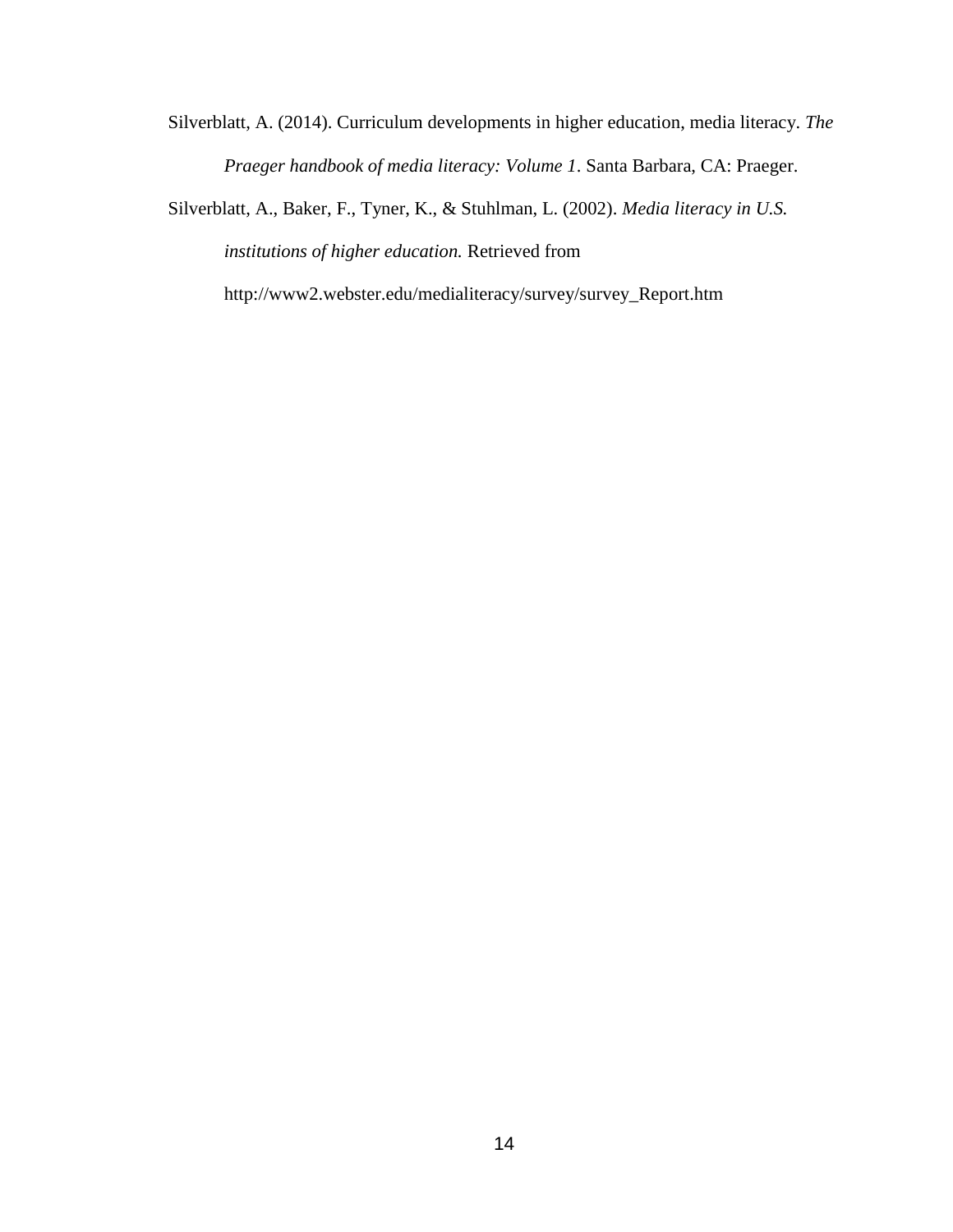#### **II. DEVELOPING AND TESTING**

#### **THE CRITICAL EVALUATION AND ANALYSIS OF MEDIA SCALE**

The Pew Research Internet Project (2011) has found that college students make up the highest percentage of adult internet users in the U.S. The media that these college students access on a daily basis is more portable than ever—think mobile devices and tablets—and, therefore, more pervasive, persistent, and participatory than ever before (Pew Research Internet Project, 2014). In a review of existing studies on media literacy effects, Potter and Byrne (2009) found that "mass media are continually exerting all kinds of direct and indirect influences on individuals and society" (p. 346), and that these influences are often negative and can impact media consumers at the cognitive, attitudinal, affective, physiological, and behavioral levels. However, Potter and Byrne (2009) also found that media literacy interventions and education can be effective. In fact, when available, media literacy interventions tend to improve (a) critical thinking, (b) information processing, (c) awareness of persuasive techniques, and (d) social cognition (Potter & Byrne, 2009). Indeed, Pernisco (2014) argues that helping students to analyze and evaluate media messages in context may be one way to solve social inequalities. And, yet, review of the curriculum in the U.S. shows that the U.S. lags behind other English-speaking countries in media literacy education (Hobbs, 2011; Kubey, 2003). Unfortunately, this is especially true at the college level (Christ, 2004; Martens, 2010).

The lack of media literacy education at the college level is unfortunate because researchers agree that college students could benefit from additional media literacy education (Ashley, Lyden, & Fasbinder, 2012; Brumberger, 2011; Duran et al., 2008; Pernisco, 2014; Potter & Byrne, 2009; Schmidt, 2013). Specifically, Brumberger (2011)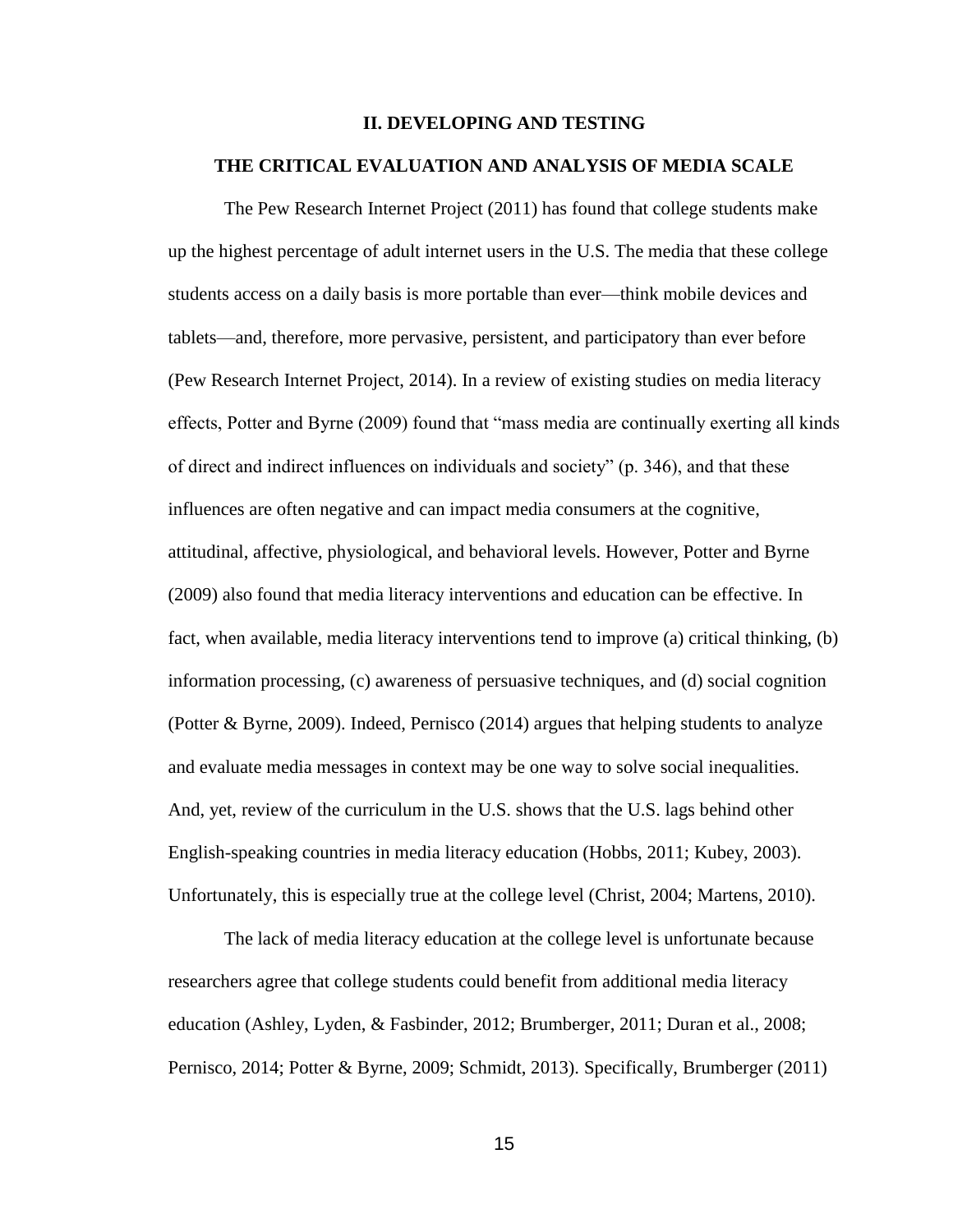found that college students actually self-assess their media literacy skills as being limited, and while students may suspect that images they see on the internet have been altered, they do not consistently critically question these images. Similarly, Ashley, Lyden, and Fasbinder (2012) found that when viewing news and advertisement videos online, college students focused on superficial elements, did not raise questions, and believed that media messages are straightforward.

However, while there are exemplar studies like those previously discussed (e.g. Ashley, Lyden, & Fasbinder, 2012; Brumberger, 2011; Duran et al., 2008; Mihaildis, 2011), there is little consensus among researchers or instructors about what media literacy competencies to include in college curriculum or how to measure them (Christ, 2014; Kellner & Share, 2005; Livingstone & Wang, 2014; Schmidt, 2013). It is important, then, that this study identify elements of measureable media literacy skills and a way to measure them.

#### **Review of Existing Instruments**

As a first step toward identifying measureable media literacy competencies and a way to assess them, a review of existing instruments was conducted. Qualitative (e.g. Ashley, Lyden, & Fasbinder, 2012; Hobbs & Frost, 2003; Quin & McMahon, 1993), quantitative (e.g. Chang et al., 2011; Engeln-Maddox & Miller, 2008; Literat, 2014; Primack et al., 2006; Vraga, 2016), and mixed measures of media literacy (e.g. Arke  $\&$ Primack, 2009; Duran et al., 2008) do exist. However, few media literacy instruments address the media literacy of college students. One example of an instrument geared toward college students follows. After watching a video, first-year students respond to three-open ended questions and two scales: (a) Knowledge of Media Structures and (b)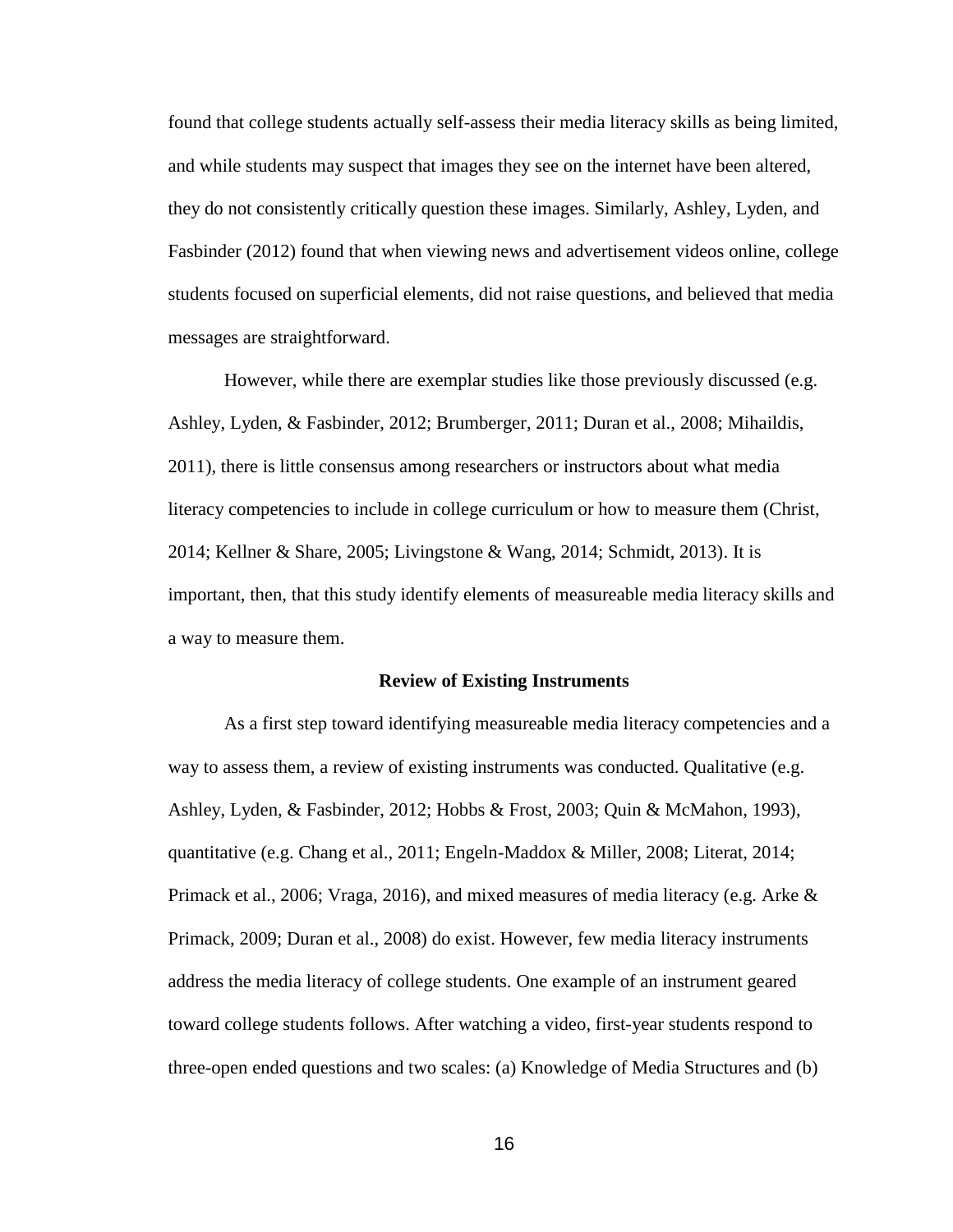Media Influence (Duran et al., 2008). But because these two scales are specific to curriculum in the media literacy course the intervention group was enrolled in, this scale is not useful for research outside this setting. Another example of an instrument designed to measure the media literacy of college students is the Critical Processing of Beauty Images (CPBI) scale created by Engeln-Maddox and Miller (2008). But the CPBI scale is focused on analysis and evaluation of a singular type of media message: media featuring idealized women (Engeln-Maddox & Miller, 2008). As another example, Arke and Primack's (2009) measure is an example of a more comprehensive instrument for college students, but this measure is outdated in that it only measures old media (media available through the traditional routes of television, radio, and print) as opposed to new media (media available on the internet). By contrast, using the new media literacy skills developed by Jenkins et al. (2006), Literat (2014) developed a more comprehensive and modernized instrument; however, the items in this scale focus more on digital literacy and information literacy than media literacy. Whereas media literacy focuses on the creation and consumption of media messages, digital literacy focuses on use of digital technology. Information literacy is focused on effective research techniques.

Overall, the review of literature uncovered valuable instruments for measuring media literacy, but, for the purpose of examining comprehensive new media literacy competencies among college students, these instruments are not the best fit. This warranted the creation of a new instrument which formed the basis of this study. The Critical Evaluation and Analysis of Media (CEAM) scale will be described in more depth in the instrumentation section of this research study.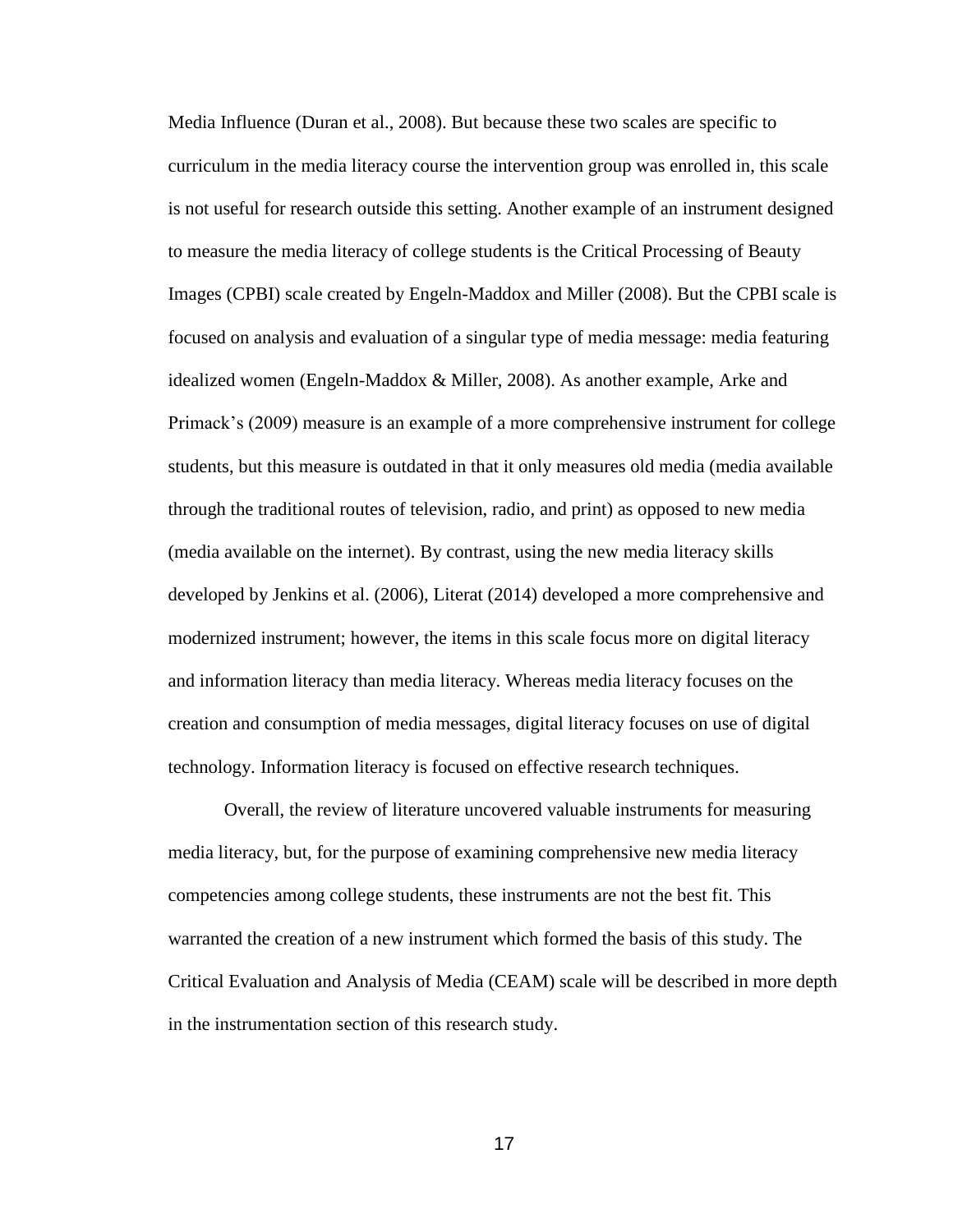#### **Methods**

This quantitative research study has two phases: (a) an exploratory factor analysis of data collected in Fall 2014 and (b) a confirmatory factor analysis of data collected in Fall 2015. During both phases, I have asked the following question: does the CEAM scale have an effective structure for measuring self-reported practices of evaluating and analyzing visual media messages?

To answer the research question above, this study employs a factor analytic framework for identifying dimensions within the construct of media literacy. The development of items for the CEAM scale assumes that there are related latent variables that can be identified and synthesized to form a fuller representation of the construct of media literacy. Because psychometrics relies on reasoning and logic in explaining outward behavior or aptitude through unseen variables, it is crucial that researchers are guided by existing theory regarding the latent variables. It is also important to use as a guide coherent and consistent steps and standards for developing sound instruments. The CEAM scale is steeped in the available literature and theory about media literacy education as per the recommendation of Potter and Byrne (2009) and follows the standards outlined in *The Standards for Educational and Psychological Testing* (1985), which specify that item selection and test revision are based on "content quality and scope, the weighting of items and subdomains, and the appropriateness of the items selected for the intended population of test takers" (p. 39).

Additionally, this study is as much a study of validity as it is psychometric structure, and, as such, the study is guided by Messick's (1987) concept of integrated validity. Using this framework, validity is comprehensive, combining traditional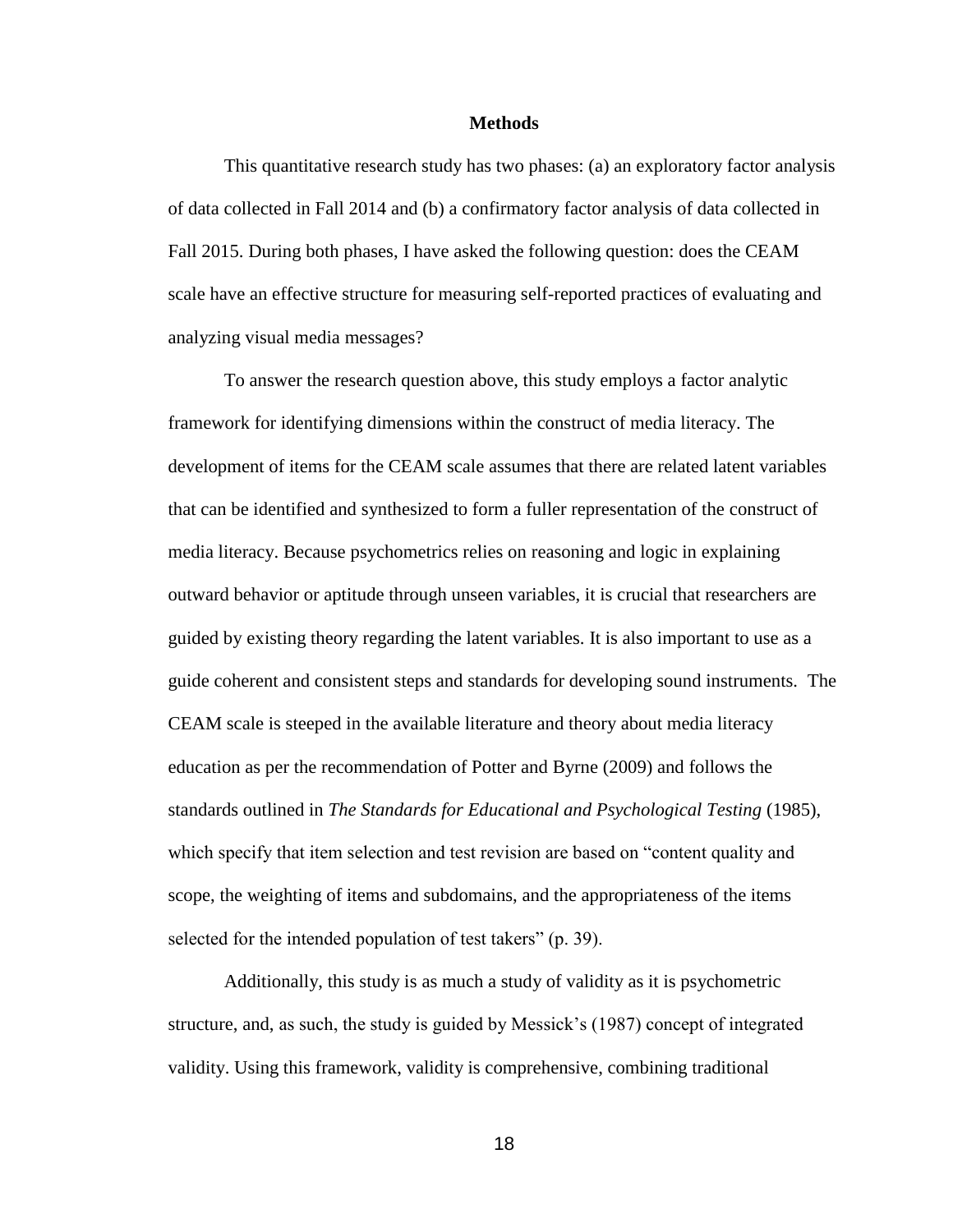separations such as criterion, content, and construct validity; as Messick (1987) notes, "validity is a matter of degrees, not all or none" (p. 1).

### **Participants**

In Fall 2014 and Fall 2015, a purposive sample was taken from students enrolled in the first-year composition sequence at a large public institution in central Texas that is designated as an Hispanic-Serving Institution. During Fall 2014, a total of 346 students returned the scale. Twenty-three scales were incomplete and were eliminated before analysis, leaving a total of 323 completed scales. Demographic information was not gathered in Fall 2014 during Phase 1 as this phase was meant only to provide guidance in revising the scale. During Fall 2015, a total of 322 first-semester students returned the scale. All students in the sample completed the scale. Of those students in the Fall 2015 sample with complete demographic information available, 59% of students were female, and 40% were male. See Figure 2.1 for ethnicity/race breakdown.



*Figure 2.1. Ethnicity/race for Fall 2015 sample. This figure illustrates the complex race/ethnicity category for students within the sample.*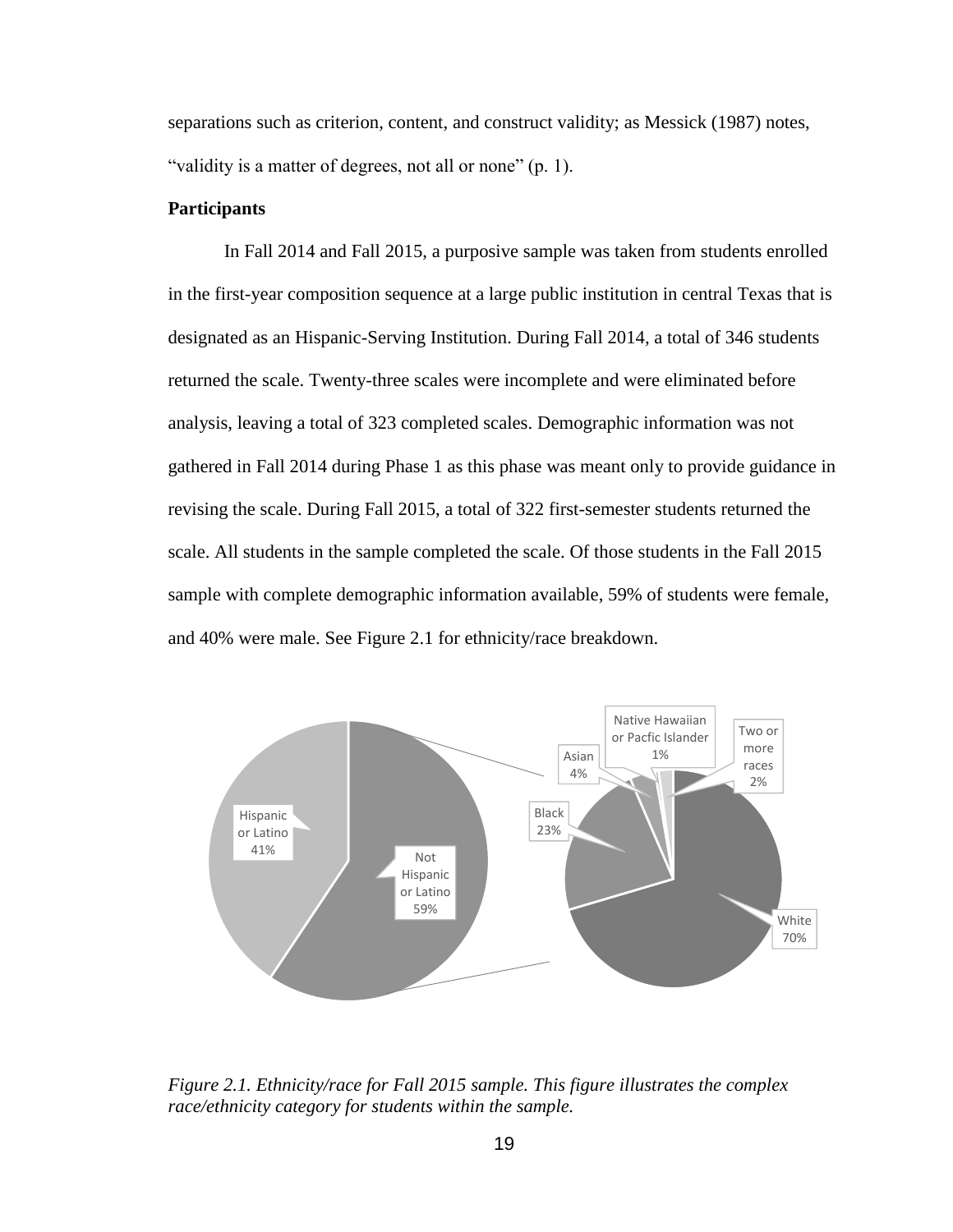#### **Data Collection**

During Phase 1 in Fall 2014, instructors of the first-year composition sequence were contacted via e-mail, first with a request for volunteers, and then with instructions for administering the scale in their classrooms. Instructors were directed not to provide extra credit or other incentives for student participation and not to answer any questions about content or directions while students were completing the scale. Each instructor read from a script of directions for the respondents. Seven instructors teaching 21 sections administered the scale. The scale was administered at the beginning of the semester so as to ensure the responses were not a result of instruction in media literacy.

During phase 2 in Fall 2015, instructors of the first-year composition sequence were contacted via e-mail about the study. Sixteen instructors teaching 26 sections agreed to allow the researcher to administer the scale. The scale was administered at the beginning of the semester so as to ensure the responses were not a result of instruction in media literacy. The researcher or one other doctoral researcher—who is certified in the Collaborative Institutional Training Initiative (CITI) Program and who was trained in how to administer the scale—visited each classroom and used a script to administer the scale. In all instances, to alleviate possible effects of social desirability and acquiescence, the instructor of the class left after the instructions were given and remained outside the room until all scales were turned in (completed or blank).

#### **Instrumentation**

The purpose of the Critical Evaluation and Analysis of Media (CEAM) scale is to measure the self-reported practice of critically evaluating and analyzing visual media messages online for credibility, audience, and technical design elements. The CEAM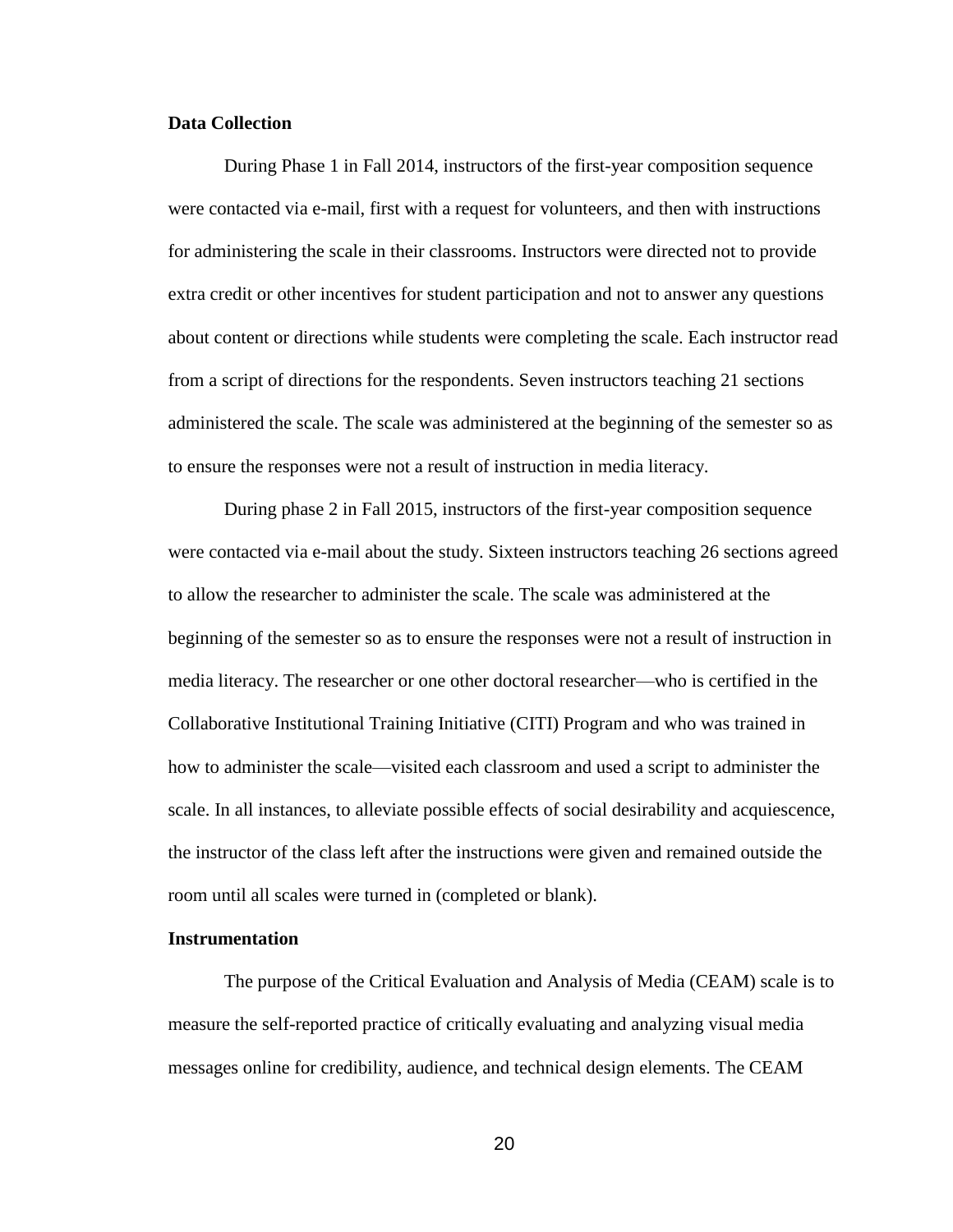scale is a 27-item, 5-point Likert-type scale that asks students to consider their engagement with visual media commonly available on the internet (including watching or reading the news, viewing entertainment media, and viewing advertisements). On the scale, the responses range from "strongly disagree" to "strongly agree." This response scale is consistent with the intent (Gable  $\&$  Wolf, 1993) to measure students' perceptions of how they engage with media most of the time. Additionally, five gradations allow for balanced optimization of the instrument's reliability with careful, non-aggravated consideration from the respondents (Gable & Wolf, 1993).

The scale's framework is derived from the core elements of media literacy identified by the National Association of Media Literacy Education (NAMLE): (a) access media, (b) analyze media, (c) evaluate media, and (d) communicate about and through media. These core elements are commonly accepted in the research (Ashley, Lyden, & Fasbinder, 2012; Duran, Yousman, Walsh, & Longshore, 2008; Mihailidis, 2011; Schmidt, 2012). And many media literacy instruments (e.g. Arke & Primack, 2009; Ashley, Lyden, & Fasbinder, 2012; Primack et al., 2006) include frameworks that cite NAMLE's framework. However, because critical consumption of media rather than creation of media is of primary interest to the researcher, the CEAM scale only focuses on evaluation and analysis. To be as comprehensive as possible, items address news, advertisement, and entertainment media available online.

#### **Results of Phase 1**

Complete data from 323 students for the original 32-item CEAM scale (which was later revised to consist of 27 items) were analyzed. This is satisfactory as per the rule of thumb for factor analysis specifying 10 subjects per item (Nunnally, 1978);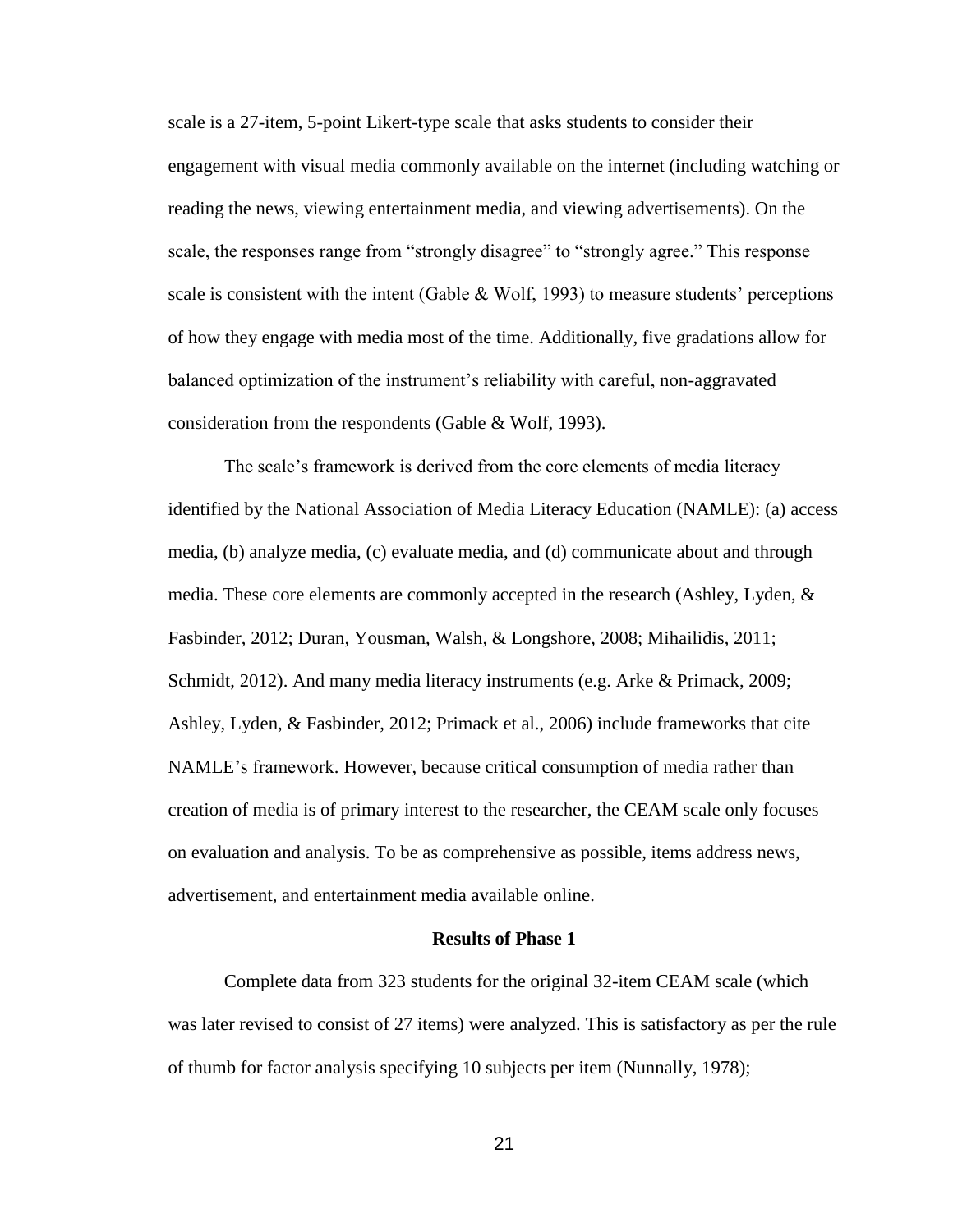additionally, this is a good sample size based on Comrey and Lee's (1992) scale of sample size. An exploratory factor analysis (EFA) was used to address questions of model fit, validity, and reliability for the CEAM scale. In SPSS (PASW Statistics 18), principal axis factoring using an oblique (Promax) rotation was applied to the 32 items measuring students' self-reported critical viewing practices.

Before analysis, data screening was conducted. While incomplete responses were thrown out ahead of time, the scantron reader was unable to read some responses resulting in minimal missing data. Because less than 5% of the data available for variables was missing, mean-replacement for missing values was appropriate (Tabachnick & Fidell, 2013). Responses were not normally distributed. In particular, the responses were skewed. However, Tabachnick and Fidell (2013) argue that skewness and kurtosis may not make a substantive difference in analysis with samples larger than 200. Factorability and sampling adequacy were favorable. With a Kaiser-Mayer-Olkin (KMO) value of 9.0, the data were highly factorable. Bartlett's test of sphericity ( $\chi^2$  = 3474.902,  $df = 396$ ,  $p = .000$ ) demonstrates that there are correlations in the data set appropriate for factor analysis.

Examination of the scree plot (Cattell, 1966) revealed three factors with Eigenvalues above 1 before the factors begin to level off; this suggests three factors should be extracted from the data set. These three factors were extracted from the data set for further analysis. The first factor accounts for 26.234% of the total variance in the data set; the second factor accounts for 4.069% of the total variance in the data set; and the third factor accounts for 3.574% of the total variance in the data set. Items were retained for each of the three factors if the factor loading weight was greater than .32 (Tabachnick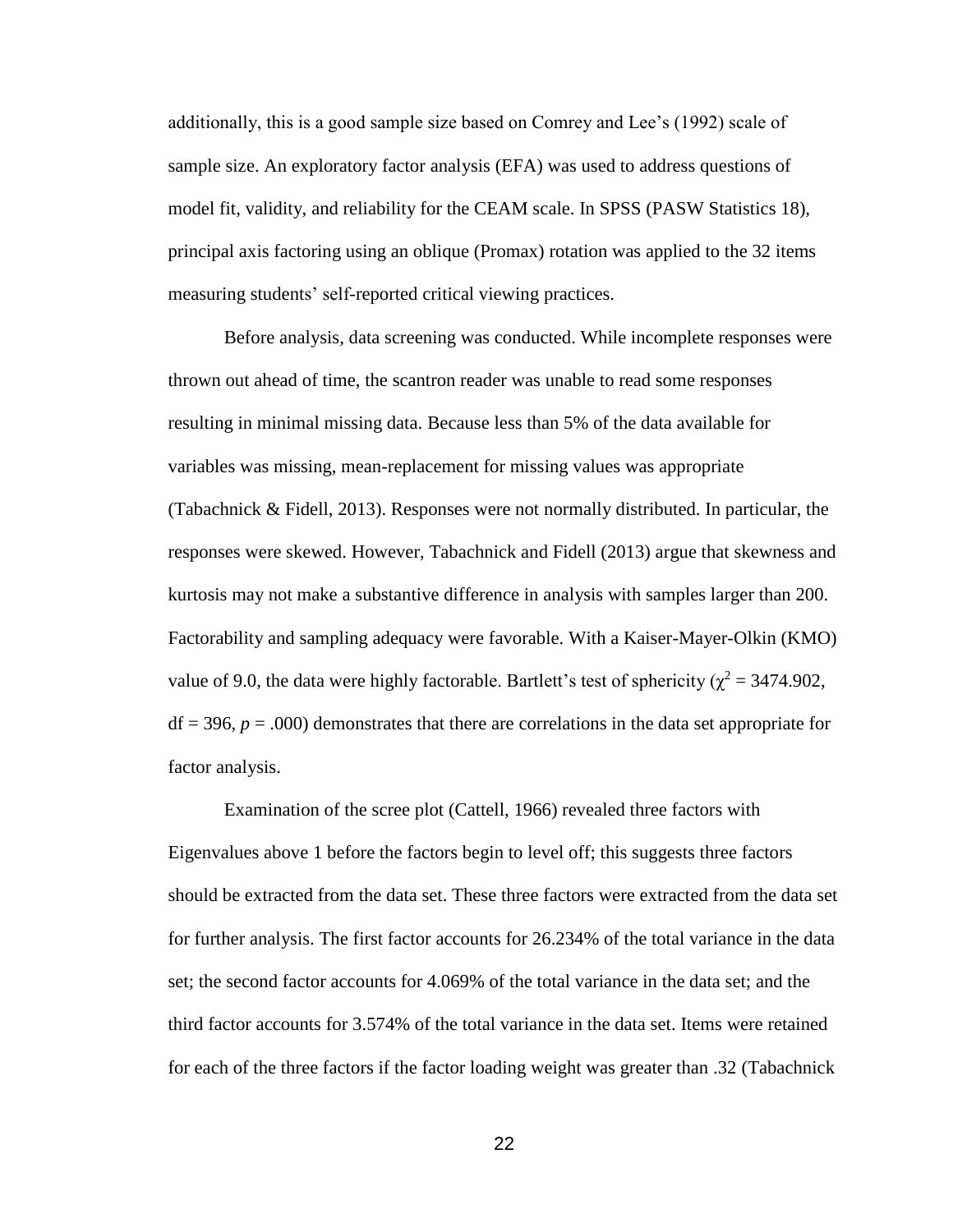& Fidell, 2013). After examining reliability and judging the content of each item with a

loading weight below .32, five items were removed. See Table 2.1 for the remaining 27

items and their respective loading weights.

| <b>Table 2.1</b> Talletti Matrix for Obtique Timee Tactor bolderon in Et $\Lambda$                                                                  | Standardized<br><b>Factor Weights</b> |                |      |
|-----------------------------------------------------------------------------------------------------------------------------------------------------|---------------------------------------|----------------|------|
| Media Literacy Items                                                                                                                                | 1                                     | $\overline{2}$ | 3    |
| 09 I think about how news stories can be designed to sway me with facts and<br>logic.                                                               | .690                                  |                |      |
| 10 I distinguish between expert sources and non-expert sources in news<br>stories.                                                                  | .670                                  |                |      |
| 17 I recognize that the political affiliations of news providers may influence<br>how news stories are reported.                                    | .650                                  |                |      |
| 03 I consider what viewpoints might be missing when I watch or read the<br>news.                                                                    | .631                                  |                |      |
| 14 I question a news story when credible sources for the ideas are not<br>included.                                                                 | .604                                  |                |      |
| 12 I think about how advertisements can be designed to sway me with facts<br>and logic.                                                             | .575                                  |                |      |
| 11 If I see that a for-profit company is promoting a social cause in an<br>advertisement, I recognize that the company is still advertising itself. | .572                                  |                |      |
| 27 When watching or reading the news, I think about how images can be<br>altered to fit the content of the news story.                              | .479                                  |                |      |
| 29 When viewing an advertisement, I distinguish between facts and opinions<br>about the product.                                                    | .425                                  |                |      |
| 21 I think about how news stories can be designed to elicit an emotional<br>response.                                                               | .409                                  |                | .361 |
| 26 When watching or reading the news, I think about whether or not any<br>images that are included accurately illustrate the content of the story.  | .382                                  |                |      |
| 32 I recognize that different news stories are written to appeal to people who<br>have different values.                                            | .377                                  |                |      |
| 13 When watching or reading the news, I think about different purposes the<br>story might have.                                                     | .375                                  | .309           |      |
| 19 When watching a television show, movie, or video, I think about whether<br>or not it would appeal to diverse populations.                        |                                       | .844           |      |
| 07 When watching or reading a news story, I think about whether or not it<br>would appeal to diverse populations.                                   |                                       | .775           |      |
| 22 When viewing an advertisement, I think about whether or not it would<br>appeal to diverse populations.                                           |                                       | .747           |      |
| 31 I think about why some advertisements may appeal to different audiences.                                                                         |                                       | .416           |      |
| 04 I think about why some television shows, movies, or videos may appeal to<br>different audiences.                                                 |                                       | .380           |      |
| 06 When watching television, movies, or videos, I think about the effect the<br>editing techniques have on me.                                      |                                       | .341           |      |
| 15 When viewing an advertisement, I think about the effect the design has on<br>me.                                                                 |                                       |                | .692 |

## **Table 2.1** Pattern Matrix for Oblique Three-Factor Solution in EFA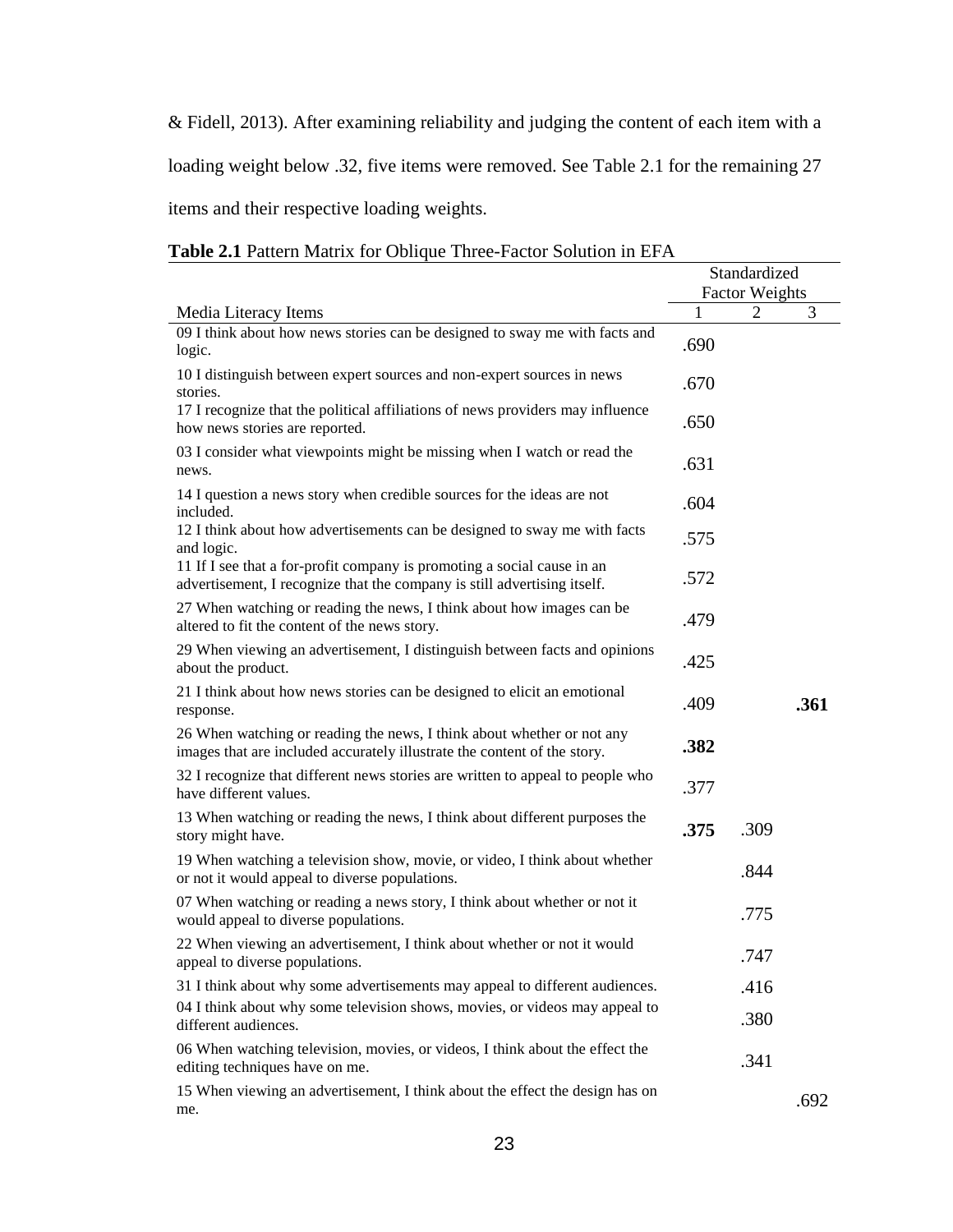| 01 When I watch a commercial, I pay attention to how the music makes me<br>feel.                             | .618 |
|--------------------------------------------------------------------------------------------------------------|------|
| 25 I think about how advertisements can be designed to elicit an emotional<br>response.                      | .608 |
| 02 I think about how television shows, movies, or videos can be designed to<br>elicit an emotional response. | .462 |
| 20 I think about how the design of advertisements can draw my attention to<br>specific images.               | .446 |
| 30 I think about the strategies advertisers use to promote their products.                                   | .418 |
| 16 When watching television, movies, or videos, I think about the lifestyles<br>that are being promoted.     | .370 |

*Note*. For those items that cross-loaded, loading values for the factors with the best content fit are bolded.

In an effort to build a comprehensive view of validity (Messick, 1987), qualitative and quantitative methods of ascertaining validity were used. Qualitative item analysis was used to improve face validity—that items, on the surface, appear to measure what they are intended to measure—and content validity—the appropriateness of the items and test format. To improve face validity, items were cross-checked with another instructor who teaches media literacy within first-year composition; she confirmed that the content of the items match objectives appropriate at the college level, and that the wording of the items was appropriate for first-year college students. Additionally, items were reviewed for clarity by a research community consisting of literacy specialists and assessment specialists; members of the research community participated in think-alouds (Cohen, Swerdlik, & Sturman, 2012) to help narrow the item pool and revise the wording for stronger content validity. During think-alouds, these researchers were asked to read each item aloud, stopping to point out areas that were confusing and using word association to point out possible word and item meanings. The feedback these researchers provided was used to simplify wording in the items in order to alleviate possible effects of item difficulty and item discrimination. Analysis of item-to-total correlations also helped to determine the validity of the instrument; a correlation of at least .3 is preferable (Cohen,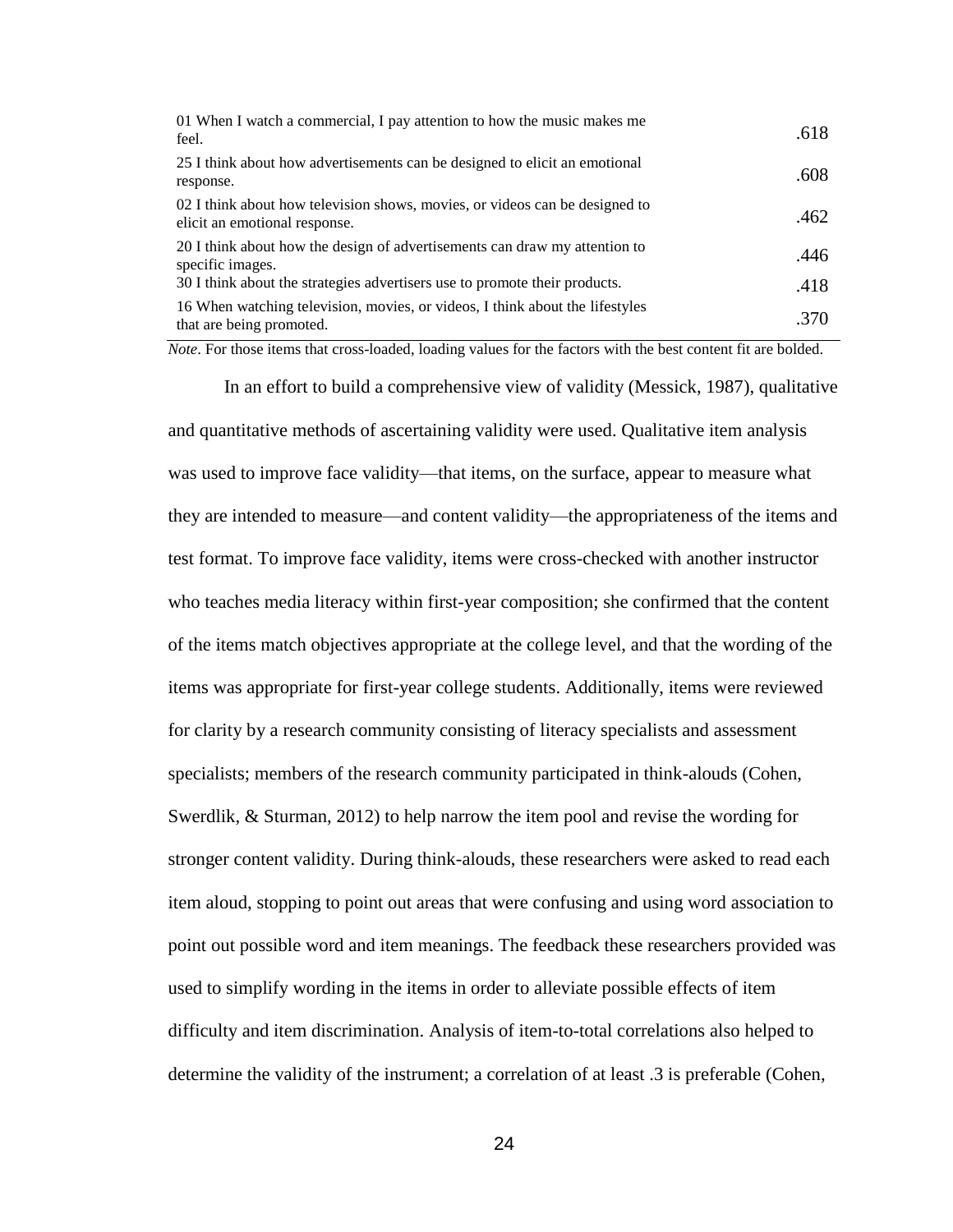Swerdlik, & Sturman, 2012). The remaining items in the revised scale that were not deleted all fall within acceptable ranges of item-to-total correlations. Additionally, correlations among factors did not exceed .90, so it can be assumed that while the items are all measuring the same construct, they are providing distinct information about the construct (Brown, 2006).

Finally, internal consistency score reliability should be .80 or above (Price, 2016; Nunnally, 1978). Overall reliability for the revised 27-item scale is high ( $\alpha$  = .91). Reliability for Factor 1 is adequate ( $\alpha = .87$ ). Reliability for Factor 2 ( $\alpha = .79$ ) and Factor  $3(\alpha = .74)$  is acceptable.

## **Results of Phase 2**

Complete data from 322 students for the revised 27-item scale were analyzed. This is satisfactory as per the rule of thumb for factor analysis specifying 10 subjects per item (Nunnally, 1978); additionally, this is a good sample size based on Comrey and Lee's (1992) scale of sample size. A confirmatory factor analysis (CFA) was used to address questions of model fit, validity, and reliability for the CEAM scale. In SPSS (IBM Statistics 23), principal axis factoring using an oblique (Promax) rotation was applied to the 27 items measuring students' self-reported critical viewing practices.

Before analysis, data screening was conducted. There were no missing values. Normality was also examined, with particular attention to skewness and kurtosis because of predicted issues with social desirability and acquiescence that came up in Phase 1 of the study. Responses were not normally distributed. However, Tabachnick and Fidell (2013) argue that skewness and kurtosis may not make a substantive difference in analysis with samples larger than 200. Factorability and sampling adequacy were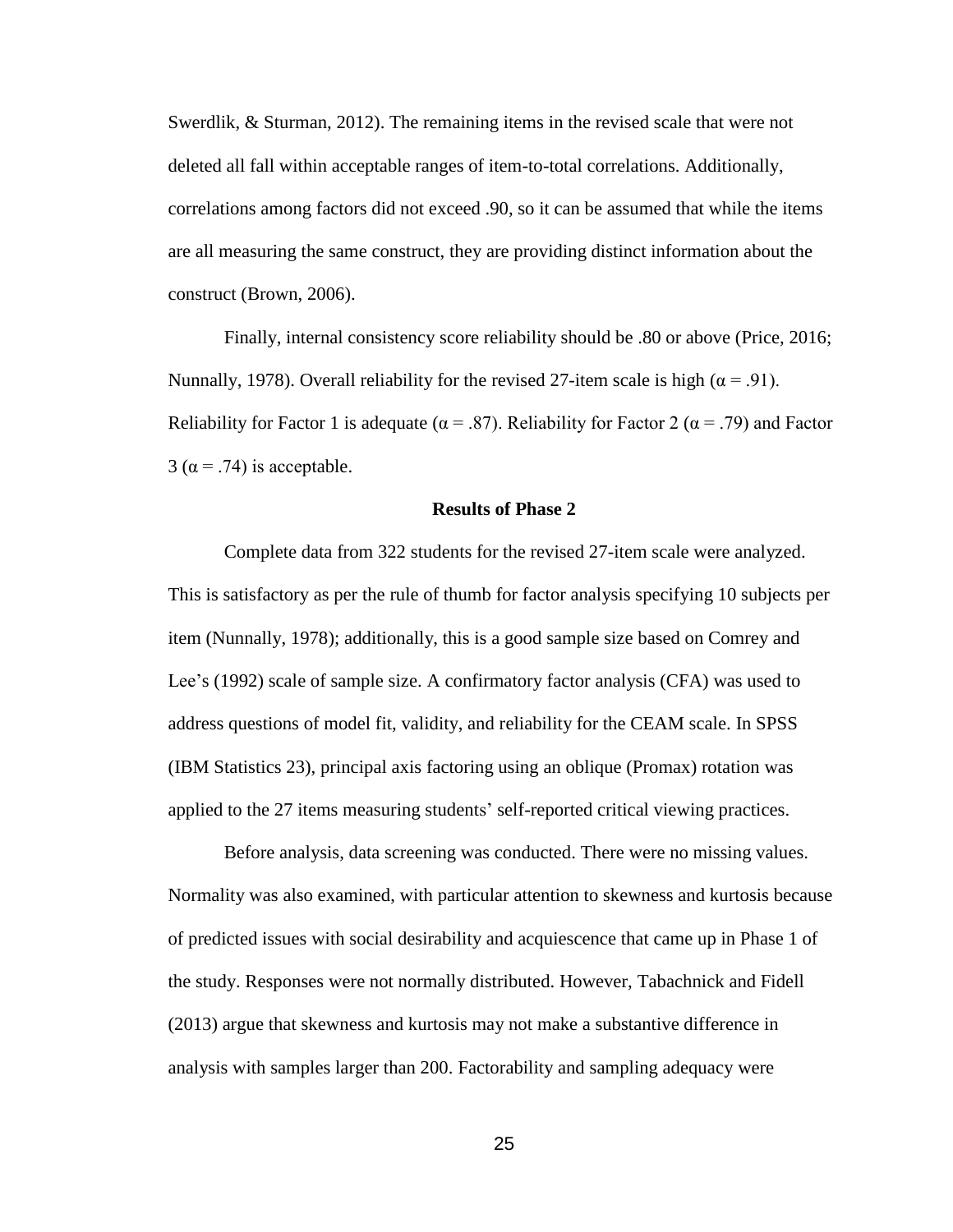favorable, though. With a Kaiser-Mayer-Olkin (KMO) value of 9.1, the data were highly factorable. Bartlett's test of sphericity ( $\chi^2$  = 3053.231, df = 351, *p* = .000) demonstrates that there are correlations in the data set appropriate for factor analysis.

Based on a review of the bivariate correlation analysis and an analysis of the content of the items, three factors were extracted using principal axis factoring with an oblique rotation. The first factor accounts for 31.401% of the total variance in the data set; the second factor accounts for 5.926% of the total variance in the data set; and the third factor accounts for 5.130% of the total variance in the data set. The loading weights for most items were strong. Loading weights should be above .32 (Tabachnick & Fidell, 2013). See Table 2.2 for items and their respective loading weights.

|                                                                                                                                                    |      | Standardized<br><b>Factor Weights</b> |      |
|----------------------------------------------------------------------------------------------------------------------------------------------------|------|---------------------------------------|------|
| Media Literacy Items                                                                                                                               |      | 2                                     | 3    |
| 12 I question a news story when credible sources for the ideas are not<br>included.                                                                | .662 |                                       |      |
| 03 I consider what viewpoints might be missing when I watch or read the<br>news.                                                                   | .633 |                                       |      |
| 22 When watching or reading the news, I think about whether or not any<br>images that are included accurately illustrate the content of the story. | .627 |                                       |      |
| 08 I distinguish between expert sources and non-expert sources in news<br>stories.                                                                 | .561 |                                       |      |
| 07 I think about how news stories can be designed to sway me with facts and<br>logic.                                                              | .558 |                                       |      |
| 24 When viewing an advertisement, I distinguish between facts and opinions<br>about the product.                                                   | .464 |                                       |      |
| 20 I think about the strategies news reporters use in news stories.                                                                                | .380 |                                       |      |
| 11 When watching or reading the news, I think about different purposes the<br>story might have.                                                    | .336 |                                       |      |
| 18 I think about how news stories can be designed to elicit an emotional<br>response.                                                              | .303 |                                       | .294 |
| 16 When watching a television show, movie, or video, I think about whether<br>or not it would appeal to diverse populations.                       |      | .809                                  |      |
| 19 When viewing an advertisement, I think about whether or not it would<br>appeal to diverse populations.                                          |      | .774                                  |      |
| 26 I think about why some advertisements may appeal to different audiences.                                                                        |      | .703                                  |      |
| 06 When watching or reading a news story, I think about whether or not it<br>would appeal to diverse populations.                                  |      | .611                                  |      |

| <b>Table 2.2</b> Pattern Matrix for Oblique Three-Factor Solution in CFA |  |  |  |  |  |
|--------------------------------------------------------------------------|--|--|--|--|--|
|--------------------------------------------------------------------------|--|--|--|--|--|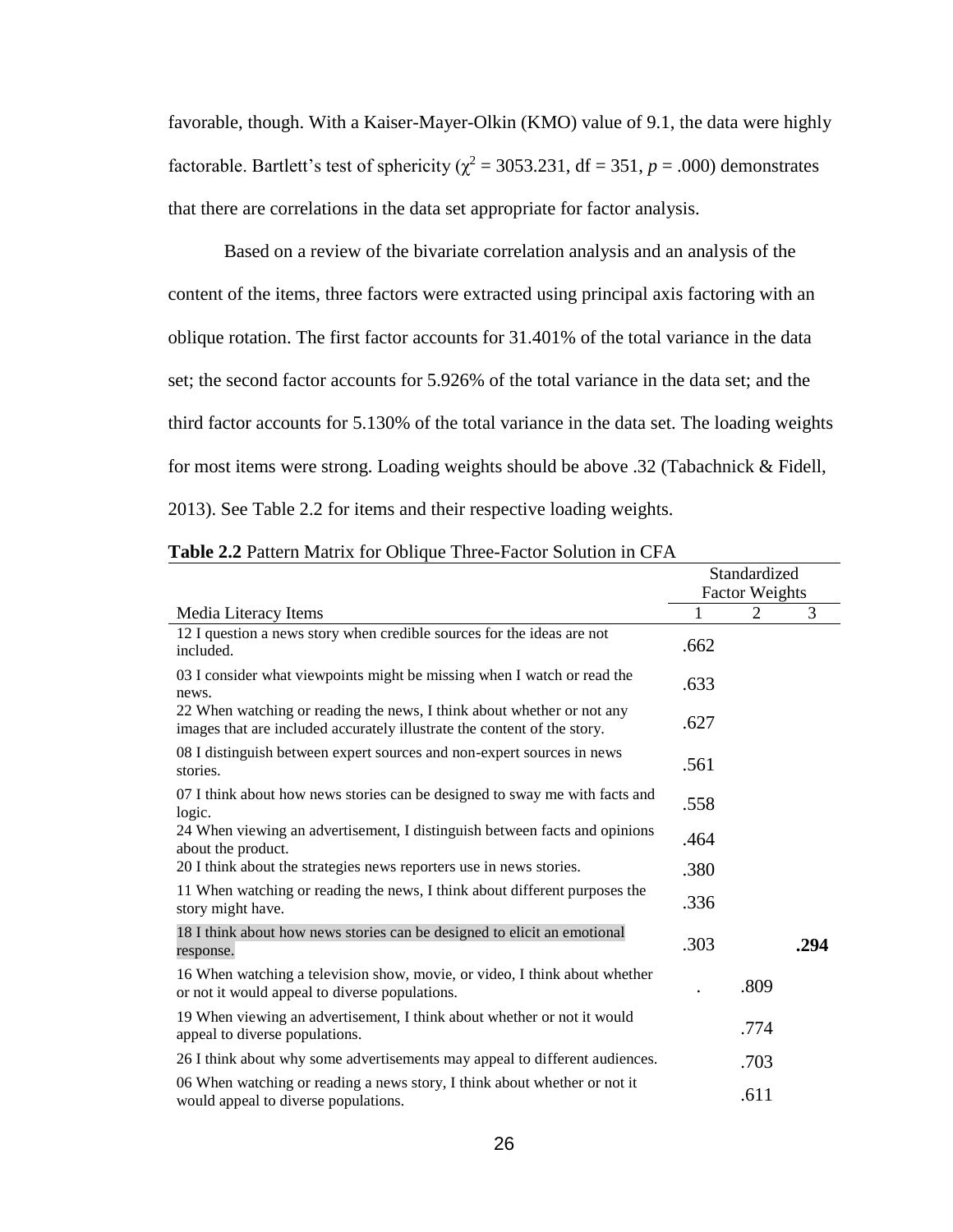| 10 I think about how advertisements can be designed to sway me with facts<br>and logic.                                                             | .214 | .398 |      |
|-----------------------------------------------------------------------------------------------------------------------------------------------------|------|------|------|
| 27 I recognize that different news stories are written to appeal to people who<br>have different values.                                            |      | .369 |      |
| 04 I think about why some television shows, movies, or videos may appeal to<br>different audiences.                                                 |      | .350 |      |
| 01 When I watch a commercial, I pay attention to how the music makes me<br>feel.                                                                    |      | .346 | .279 |
| 02 I think about how television shows, movies, or videos can be designed to<br>elicit an emotional response.                                        |      | .336 | .115 |
| 05 When watching television, movies, or videos, I think about the effect the<br>editing techniques have on me.                                      |      |      | .737 |
| 13 When viewing an advertisement, I think about the effect the design has on<br>me.                                                                 |      |      | .722 |
| 17 I think about how the design of advertisements can draw my attention to<br>specific images.                                                      |      |      | .573 |
| 09 If I see that a for-profit company is promoting a social cause in an<br>advertisement, I recognize that the company is still advertising itself. | .337 |      | .486 |
| 25 I think about the strategies advertisers use to promote their products.                                                                          |      |      | .455 |
| 21 I think about how advertisements can be designed to elicit an emotional<br>response.                                                             |      |      | .356 |
| 14 When watching television, movies, or videos, I think about the lifestyles<br>that are being promoted.                                            |      |      | .297 |

*Note*. Items with content that do not fit well into the factors they loaded on are highlighted. For these items, the loading values for the factors with more applicable content are bolded. One other item—Item 9—crossloaded; the loading value for the factor with the best content fit is bolded.

Factor 1 (Items 12, 3, 22, 8, 7, 24, 20, 11, and 10) appears to measure the practice of

questioning credibility. Factor 2 (Items 16, 19, 26, 6, 27, and 4) appears to measure the

practice of recognizing different audiences. Factor 3 (Items 18, 1, 2, 5, 13, 17, 9, 25, 21,

and 14) appears to measure the practice of recognizing strategies used in the design of a

media message. Thus, the three subscales of the CEAM scale have been named: (a)

questioning credibility, (b) recognizing audience, and (c) recognizing design.

Analysis of item-to-total correlations also helped to determine the validity of the

instrument. Item-to-total correlations were all above .3; a correlation of at least .3 is

preferable (Cohen, Swerdlik, & Sturman, 2012). Additionally, correlations among

factors did not exceed .90, so it can be assumed that while the items are all measuring the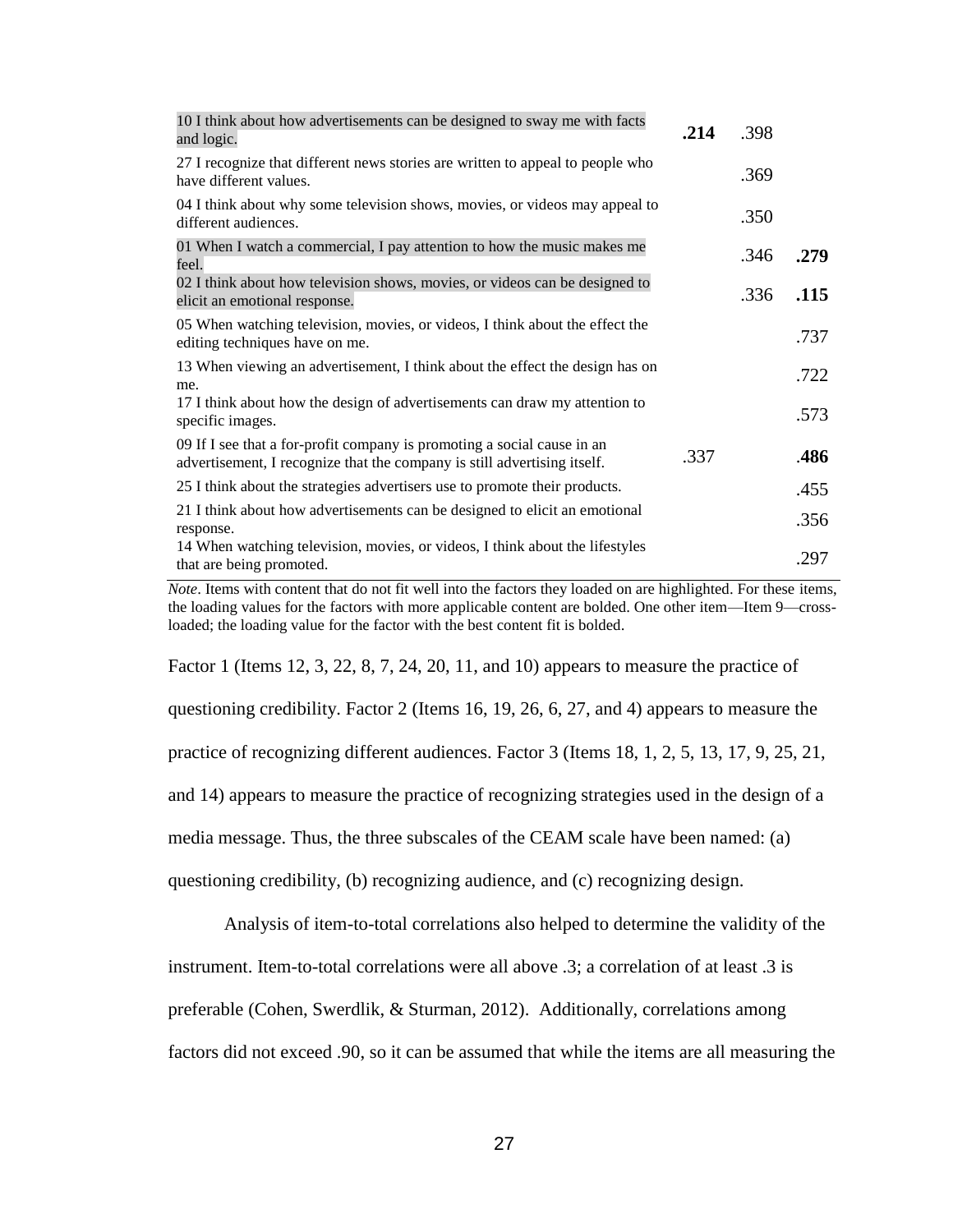same construct, they are providing distinct information about the construct (Brown, 2006).

Finally, internal consistency score reliability should be .80 or above (Price, 2016; Nunnally, 1978). Overall reliability for the 27-item scale is high ( $\alpha$  = .91). Reliability for Factor 1 ( $\alpha$  = .8) and Factor 3 ( $\alpha$  = .81) is good. Reliability for Factor 2 ( $\alpha$  = .78) is acceptable.

### **Discussion**

The exploratory factor analysis revealed that a 3-factor structure was the best fit for the data. However, upon examination of loading weights, reliability, and content, several items were deleted from the original 32-item scale. The confirmatory factor analysis of the revised 27-item scale also revealed three factors: (a) questioning credibility, (b) recognizing audience, and (c) recognizing design. This underlying structure of the instrument suggests that there are measureable strategies that students can practice for critically analyzing and evaluating visual media messages. These skills cut across type of media message (news, entertainment, and advertisement), which suggests that students can use the same set of skills to critically analyze and evaluate different types of media messages. As such, the CEAM scale addresses the concern researchers (Ashley, Lyden, & Fasbinder, 2012; Brumberger, 2011) have that students do not critically question media messages online. See Table 2.3 for a list of the items in each factor or subscale.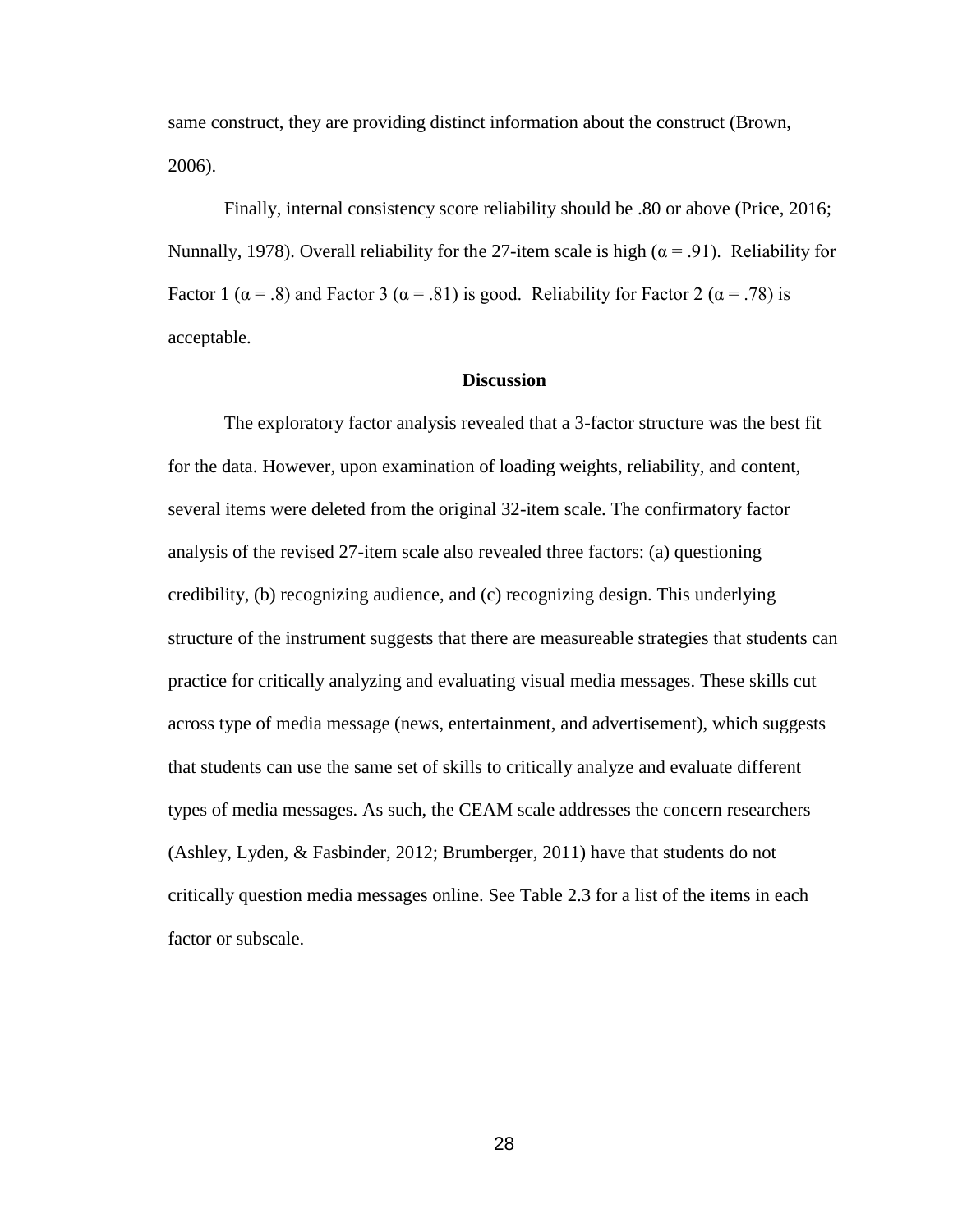| <b>Questioning Credibility</b>                                                                                                     | Recognizing Audience(s)                                                                                                                                             | Recognizing Design                                                                                                              |  |                                                                                        |
|------------------------------------------------------------------------------------------------------------------------------------|---------------------------------------------------------------------------------------------------------------------------------------------------------------------|---------------------------------------------------------------------------------------------------------------------------------|--|----------------------------------------------------------------------------------------|
| 12 I question a news story when<br>credible sources for the ideas are<br>not included.                                             | 16 When watching a television<br>show, movie, or video, I think<br>about whether or not it would                                                                    | 18 I think about how news<br>stories can be designed to elicit<br>an emotional response.                                        |  |                                                                                        |
| 03 I consider what viewpoints<br>might be missing when I watch<br>or read the news.                                                | appeal to diverse populations.<br>19 When viewing an<br>advertisement, I think about                                                                                | 01 When I watch a commercial,<br>I pay attention to how the music<br>makes me feel.                                             |  |                                                                                        |
| 22 When watching or reading<br>the news, I think about whether<br>or not any images that are<br>included accurately illustrate the | whether or not it would appeal to<br>diverse populations.<br>26 I think about why some<br>advertisements may appeal to                                              | 02 I think about how television<br>shows, movies, or videos can be<br>designed to elicit an emotional<br>response.              |  |                                                                                        |
| content of the story.<br>08 I distinguish between expert<br>sources and non-expert sources<br>in news stories.                     | different audiences.<br>06 When watching or reading a<br>news story, I think about<br>whether or not it would appeal to                                             | 05 When watching television,<br>movies, or videos, I think about<br>the effect the editing techniques<br>have on me.            |  |                                                                                        |
| 07 I think about how news<br>stories can be designed to sway<br>me with facts and logic.                                           | diverse populations.<br>27 I recognize that different<br>news stories are written to<br>appeal to people who have<br>different values.<br>04 I think about why some |                                                                                                                                 |  | 13 When viewing an<br>advertisement, I think about the<br>effect the design has on me. |
| 24 When viewing an<br>advertisement, I distinguish<br>between facts and opinions                                                   |                                                                                                                                                                     | 17 I think about how the design<br>of advertisements can draw my<br>attention to specific images.                               |  |                                                                                        |
| about the product.<br>20 I think about the strategies<br>news reporters use in news<br>stories.                                    | television shows, movies, or<br>videos may appeal to different<br>audiences.                                                                                        | 09 If I see that a for-profit<br>company is promoting a social<br>cause in an advertisement, I<br>recognize that the company is |  |                                                                                        |
| 11 When watching or reading<br>the news, I think about different<br>purposes the story might have.                                 |                                                                                                                                                                     | still advertising itself.<br>25 I think about the strategies<br>advertisers use to promote their<br>products.                   |  |                                                                                        |
| 10 I think about how<br>advertisements can be designed<br>to sway me with facts and logic.                                         |                                                                                                                                                                     | 21 I think about how<br>advertisements can be designed<br>to elicit an emotional response.                                      |  |                                                                                        |
|                                                                                                                                    |                                                                                                                                                                     | 14 When watching television,<br>movies, or videos, I think about<br>the lifestyles that are being<br>promoted.                  |  |                                                                                        |

**Table 2.3** Subscales of the Critical Evaluation and Analysis of Media (CEAM) Scale

A few items were problematic (Items 18, 10, 1, and 2) and loaded onto factors which they did not best fit under from a content perspective, but were moved to the factor

under which they did best fit as per the recommendations in *The Standards for* 

*Educational and Psychological Testing* (1985), which specify that item selection and test revision be based not just on the weighting of items but also the content of the items and

the appropriateness for the intended population. Item 10 represents thought about whether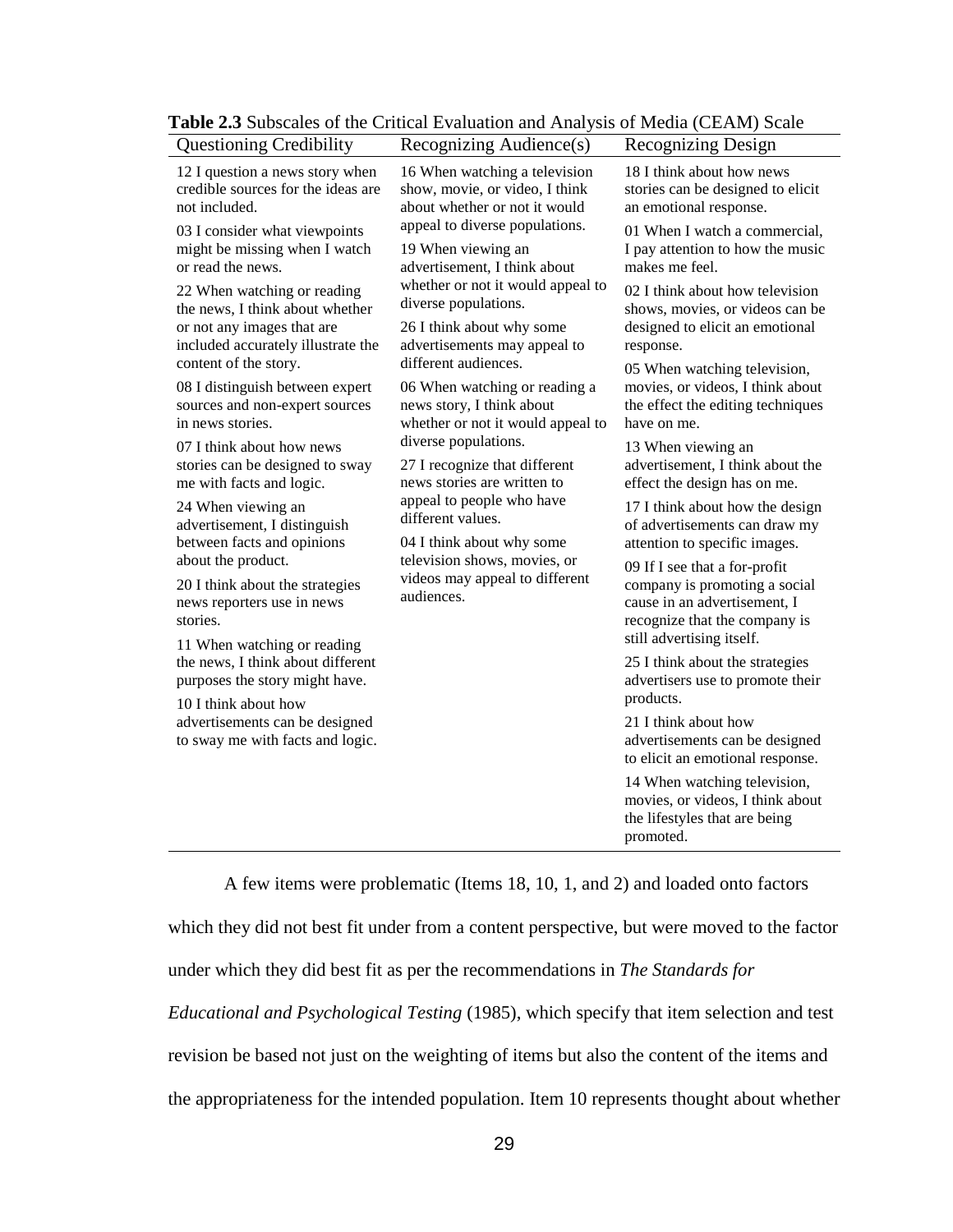or not there are facts present in a given advertisement, an aspect of credibility. As such, this item represents questioning credibility (Factor 1). Items 18, 1, and 2 represent thought about a design element a media producer uses to elicit an emotional response. As such, these three items represent recognizing design (Factor 3). Despite these three weaker items being moved to Factor 3, the reliability for Factor 3 has improved from Phase 1 ( $\alpha$  = .74) to Phase 2 ( $\alpha$  = .81).

In fact, the reliability for all three factors is good or adequate: Factor 1 ( $\alpha$  = .8), Factor 2 ( $\alpha$  = .78), and Factor 3 ( $\alpha$  = .81). However, it is not recommended that these subscales be used in isolation. Media literacy is a complex construct and should not be winnowed down to one aspect. Researchers can learn more from a complex instrument that considers multiple aspects of media literacy; the high reliability of the instrument as a whole ( $\alpha$  = .91) supports its use as a whole.

# **Limitations of the Study**

The primary limitation to the study is that data were collected at a single institution, making the findings of the study less generalizable. Additionally, while efforts were made to alleviate social desirability and acquiescence by asking the instructor to leave the room during the administration of the scale in Phase 2, social desirability and acquiescence among the respondents was still a likely cause of the skewness in the data. This is especially true among a generation of students that have been told they have a high aptitude for engaging with media on the internet, a generation of students who have been (however falsely) labeled "digital natives" (Prensky, 2001).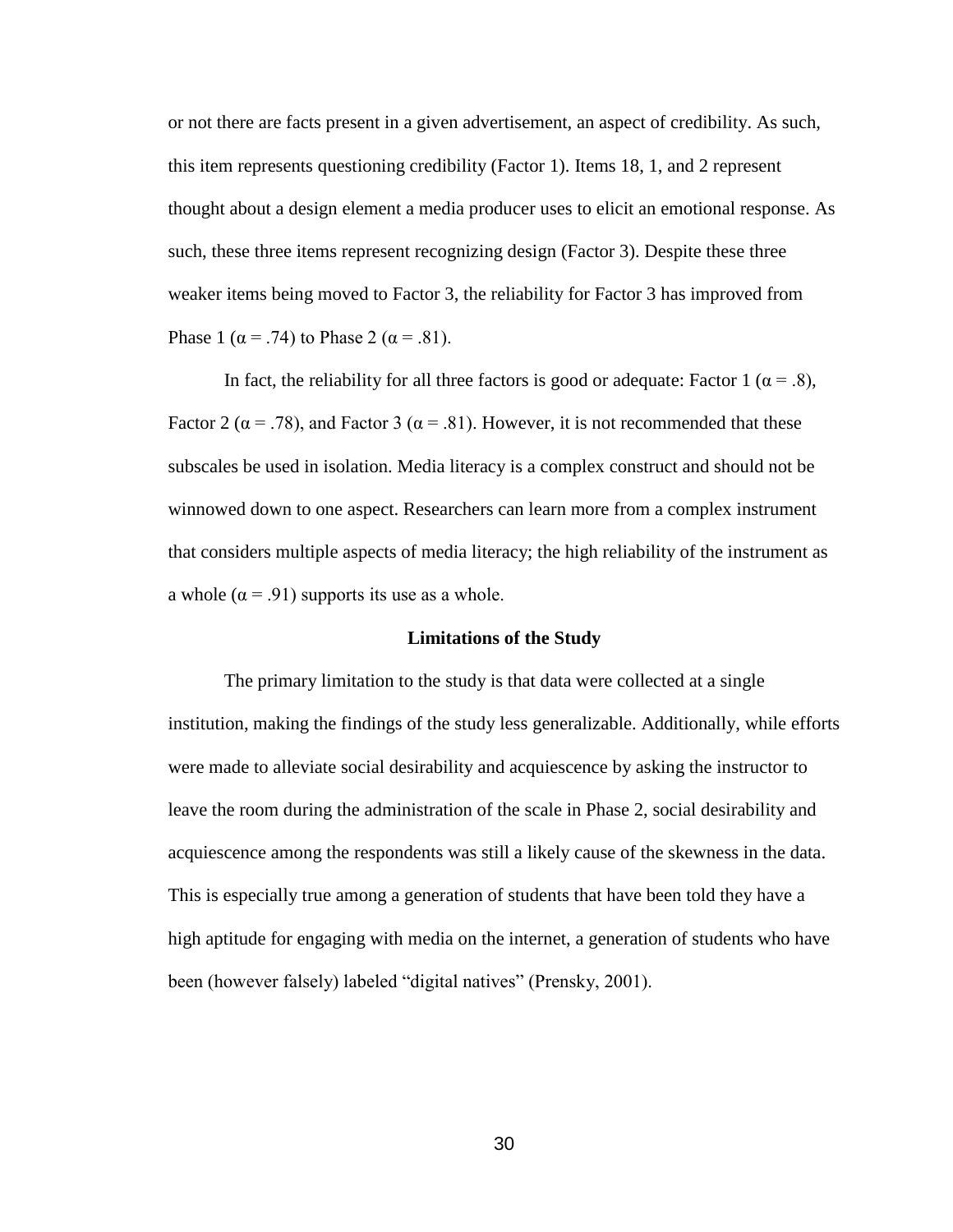#### **Implications**

Unfortunately, there is limited empirical research available to inform the content of media literacy curriculum or to examine the impact of media literacy education and interventions (Hobbs & Frost, 2003; Livingstone & Wang, 2014). While there are a handful of studies demonstrating the need for or the impact of media literacy education at the college level (e.g. Ashley, Lyden, & Fasbinder, 2012; Brumberger, 2011; Duran et al., 2008; Mihaildis, 2011), there is still much work to be done. Toward this goal, assessments are needed, especially if policy makers who rely on numbers in decision making are to see the need for media literacy education. As Livingstone and Wang (2014) argue, policy will be necessary for systematic and inclusive media literacy curriculum for adults. Jolls and Walkosz (2014) similarly argue that it will be necessary to impact media literacy through policy. The CEAM scale may provide a way to gather data for policy decisions. For instance, the CEAM scale may prove useful in pre- and post-tests to evaluate the effectiveness of different types of media literacy interventions. The CEAM scale may also provide important baseline information about the media literacy skills students bring to different levels of study.

In a more localized setting, the CEAM scale may be a useful reflective tool in the classroom. The CEAM scale could be used as a self-assessment tool before and/or after a media literacy lesson. The scale could be used as a conversation-starter paired with discussions of social justice or marketing to increase awareness of the manipulation of images to uphold the status quo or to influence the consumer. However, it is not recommended as a formal evaluative tool. The ultimate goal of this research and this instrument is to increase awareness about the pervasive nature of visual media messages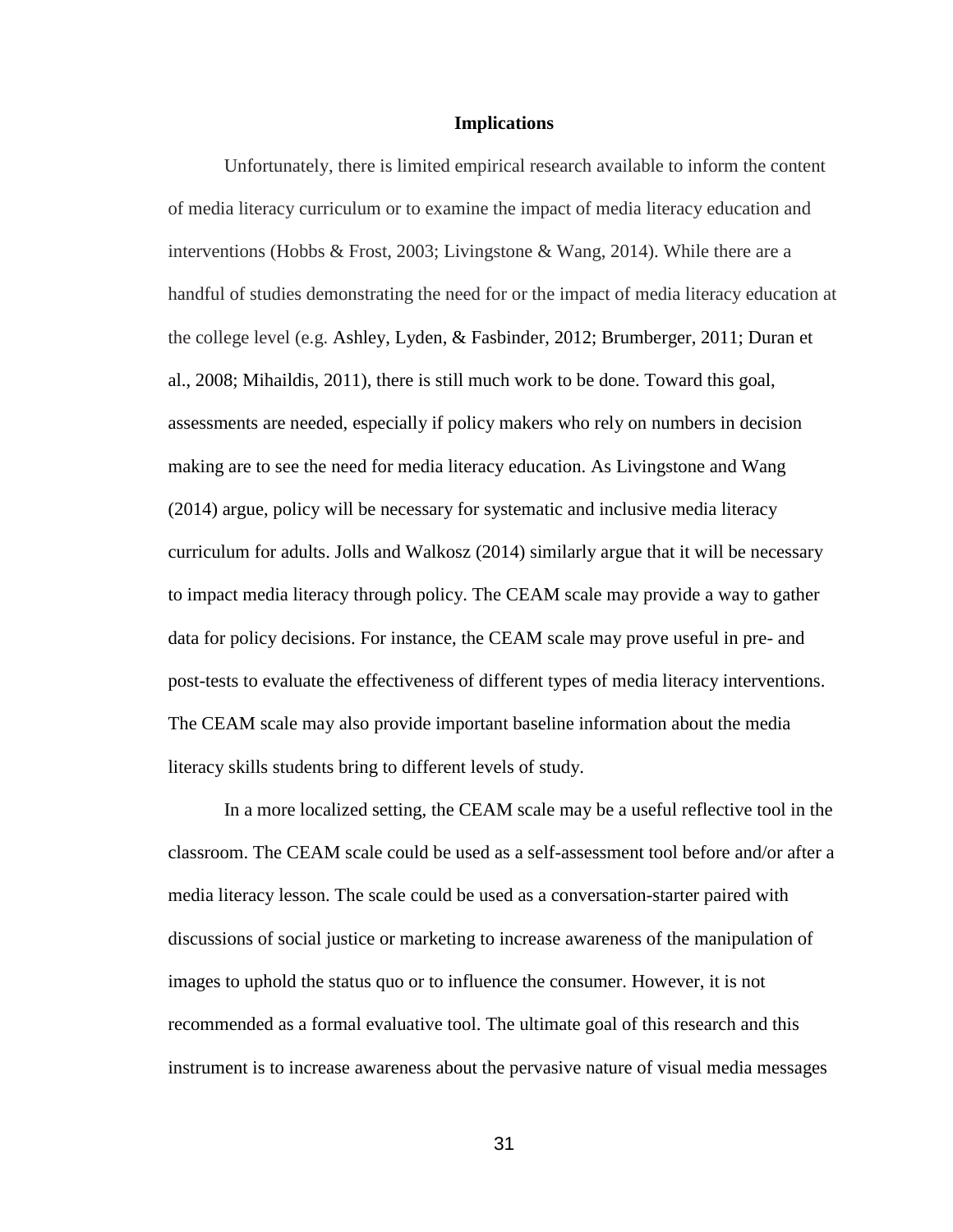online. If our goal as educators is to encourage students to be responsible citizens and consumers in the world, then it is crucial that our students develop agency in media literacy through activities that are self-reflective and allow room for risk.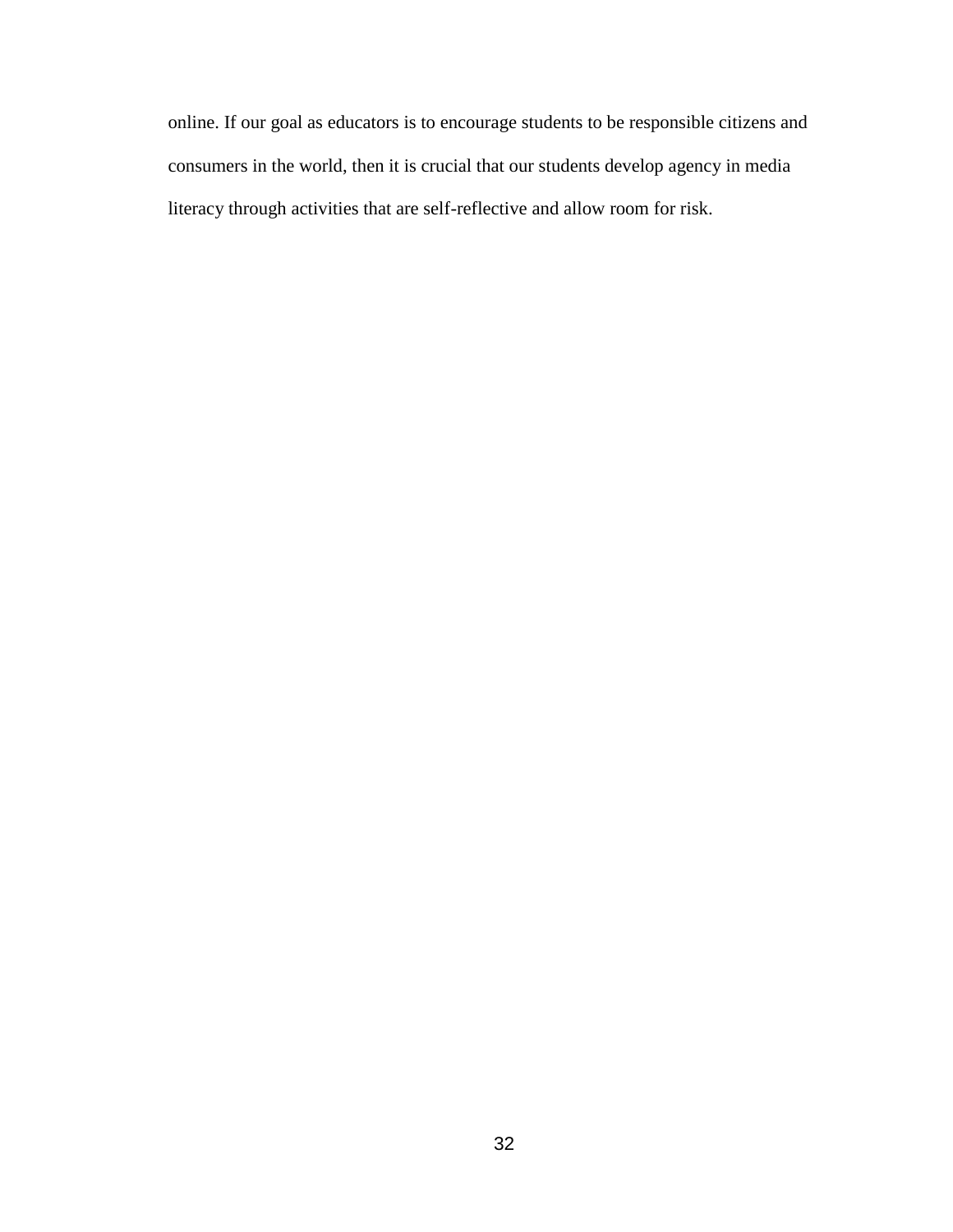#### **REFERENCES**

- American Educational Research Association, American Psychological Association, National Council on Measurement in Education (1985). *Standards for educational and psychological testing*. Washington, DC: American Psychological Association.
- Arke, E., & Primack, B. (2009). Quantifying media literacy: Development, reliability, and validity of a new measure. *Educational Media International, 46*(1), 53-65.
- Ashley, S., Lyden, G., & Fasbinder, D. (2012). Exploring message making: A qualitative media literacy study of college freshmen. *Journal of Media Literacy Education, 4*(3), 229-243. Retrieved from

http://jmle.org/index.php/JMLE/article/view/244/214

- Brown, T. (2006). *Confirmatory factor analysis for applied research*. New York, NY: Guilford Publications.
- Brumberger, E. (2011). Visual literacy and the digital native: An examination of the millennial learner. *Journal of Visual Literacy, 30*(1), 19-46.
- Cattell, R. B. (1966). The scree test for the number of factors. *Multivariate Behavioral Research*, *1*, 245-276.
- Chang, C. S., Liu, E. Z. F., Lee, C. Y., Chen, N. S., Hu, D. C., & Lin, C. H. (2011). Developing and validating a Media Literacy Self-Evaluation Scale (MLSS) for elementary school students. *The Turkish Online Journal of Educational Technology, 10*(2), 63-71.
- Christ, W. G. (2004). Assessment, media literacy standards, and higher education. *American Behavioral Scientist, 48*(1), 92-96.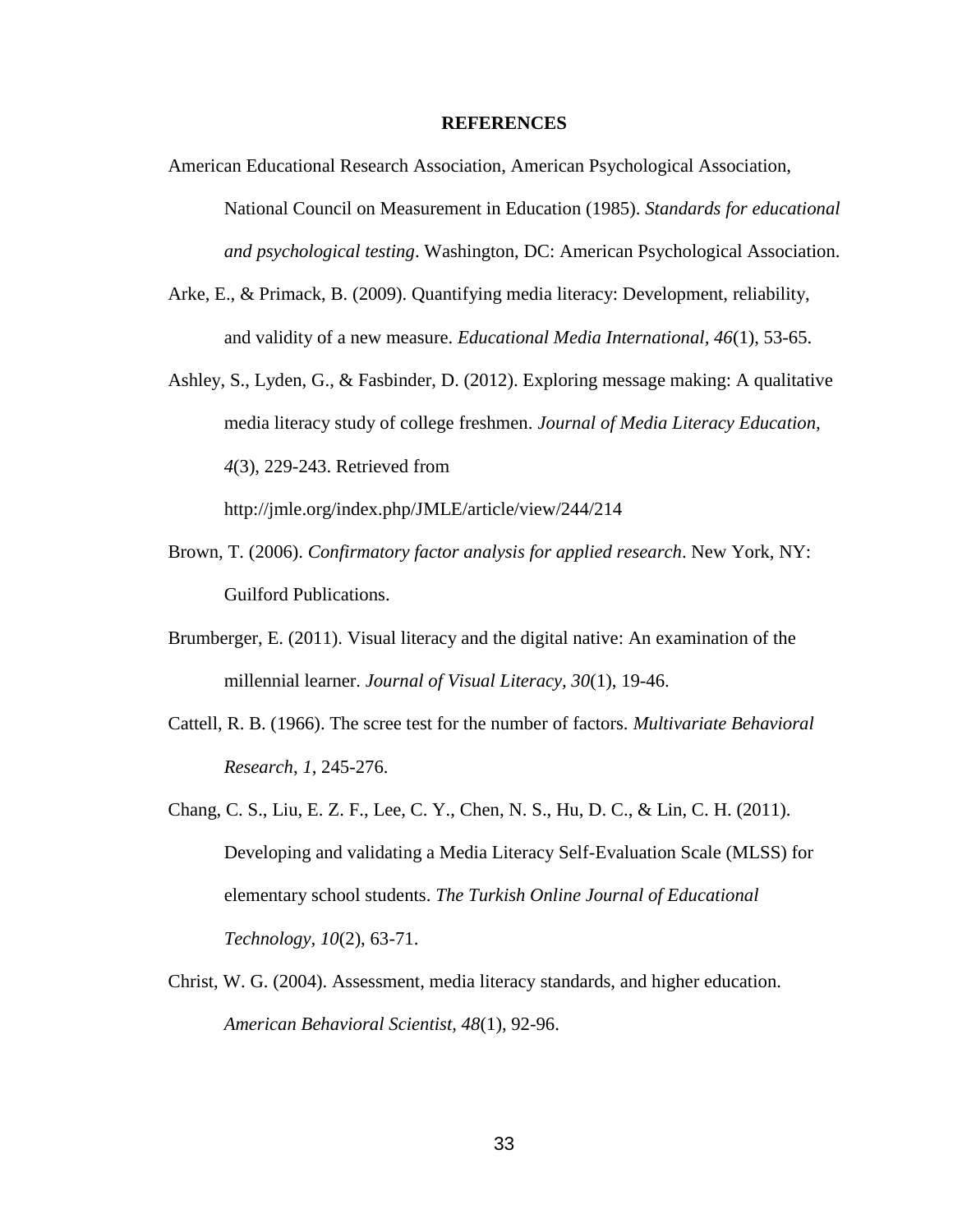- Cohen, R.J., Swerdlik, M.E., & Smith, D.K. (2012). *Psychological testing and assessment: An introduction to tests and measurement* (8th ed.). Mountain View, CA: Mayfield Publishing Company.
- Comrey, A. L., & Lee, H. B. (1992). *A first course in factor analysis*. Hillsdale, NJ: Lawrence Erlbaum Associates.

Duran, R. L., Yousman, B., Walsh, K. M., & Longshore, M. A. (2008). Holistic media education: An assessment of the effectiveness of a college course in media literacy. *Communication Quarterly, 56*(1), 49-68. doi:10.1080/01463370701839198

- Engeln-Maddox, R., & Miller, S. A. (2008). Talking back to the media ideal: The development and validation of the Critical Processing of Beauty Images Scale. *Psychology of Women Quarterly, 32*, 159-171. doi:10.1111/j.1471- 6402.2008.00420.x
- Gable, R. K., & Wolf, M. B. (1993). *Instrument development in the affective domain*. Boston: Kluwer Academic Publishers.
- Hobbs, R. (2004). Does media literacy work? An empirical study of learning how to analyze advertisements. *Advertising & Society Review, 5*(4), 1-28.
- Hobbs, R. (2011). What a difference ten years can make: Research possibilities for the future of media literacy education. *Journal of Media Literacy Education, 3*(1), 29- 31. Retrieved from http://jmle.org/index.php/JMLE/article/download/177/136
- Hobbs, R., & Frost, R. (2003). Measuring the acquisition of media-literacy skills. *Reading Research Quarterly, 38*(3), 330-355. doi:10.1598/RRQ.38.3.2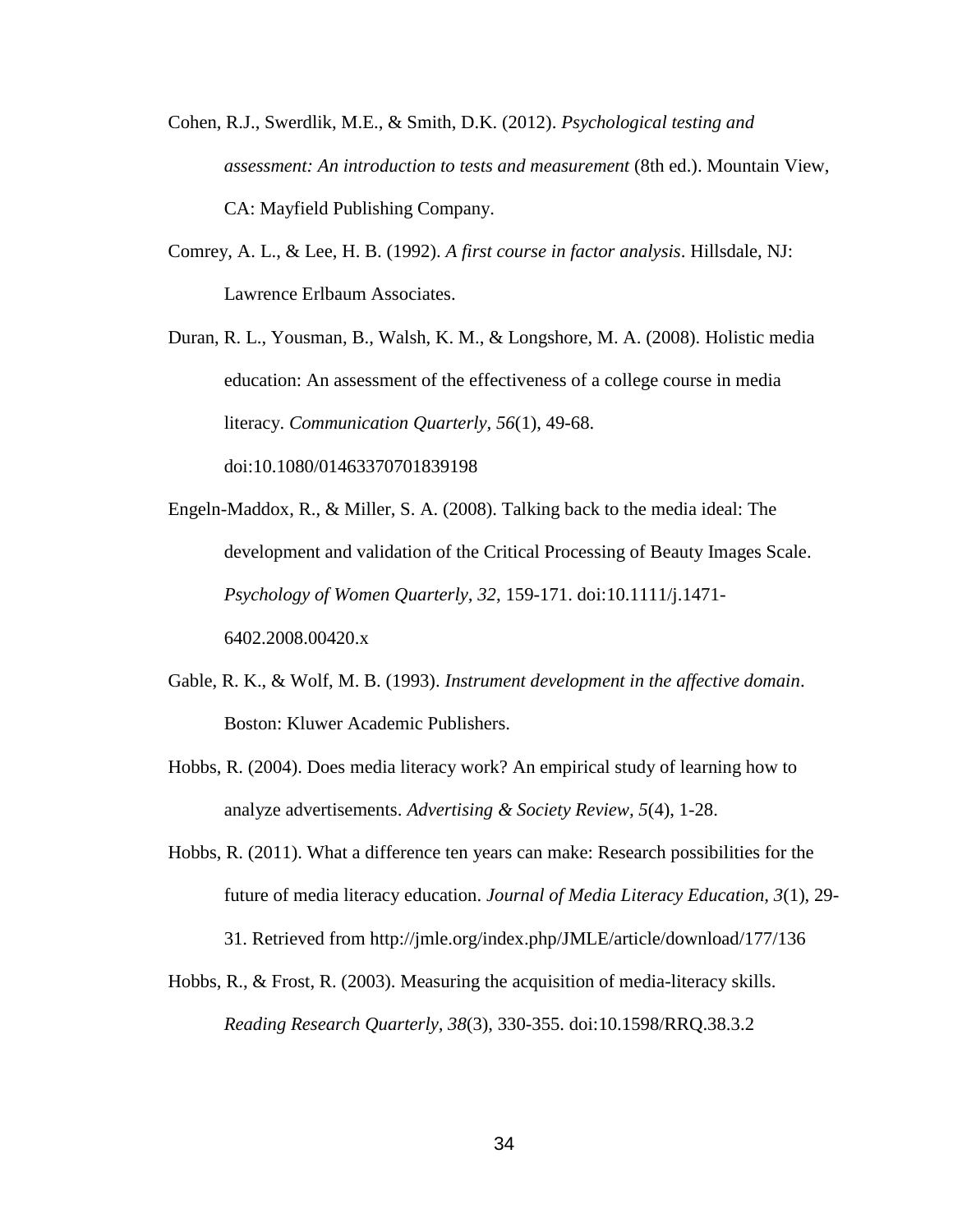- Jolls, T., & Walkosz, B. J. (2014). Voices of media literacy. In B. S. De Abreu, & P Mihailidis (Eds.), *Media literacy education in action: Theoretical and pedagogical perspectives* (pp. 11-19). New York, NY: Routledge.
- Kellner, D., and J. Share. 2005. Toward Critical Media Literacy: Core concepts, debates, organizations, and policy. *Discourse: Studies in the Cultural Politics of Education, 26*(3): 369-386.
- Kubey, R. W. (2003). Why U.S. media education lags behind the rest of the Englishspeaking world. *Television & New Media, 4*(4), 351-370. doi:10.1177/1527476403255812
- Literat, I. (2014). Measuring new media literacies: Towards the development of a comprehensive assessment tool. *Journal of Media Literacy Education, 6*(1), 15- 27.
- Livingstone, S., & Wang, Y. (2014). On the difficulties of promoting media literacy. In B. S. De Abreu, & P Mihailidis (Eds.), *Media literacy education in action: Theoretical and pedagogical perspectives* (pp. 162-172). New York, NY: Routledge.
- Martens, H. (2010). Evaluating media literacy education: Concepts, theories and future directions. *Journal of Media Literacy Education, 2*(1), 1-22.
- Messick, S. (1987). Validity. *Journal of Educational Research and Statistics Research Report Series, 2*, (i-208). doi:10.1002/j.2330-8516.1987.tb00244.x
- Mihaildis, P. (2011). (Re)mix, (re)purpose, (re)learn: Using participatory tools for media literacy learning outcomes in the classroom. *Action in Teacher Education, 33*(2), 172-183. doi:10.1080/01626620.2011.569421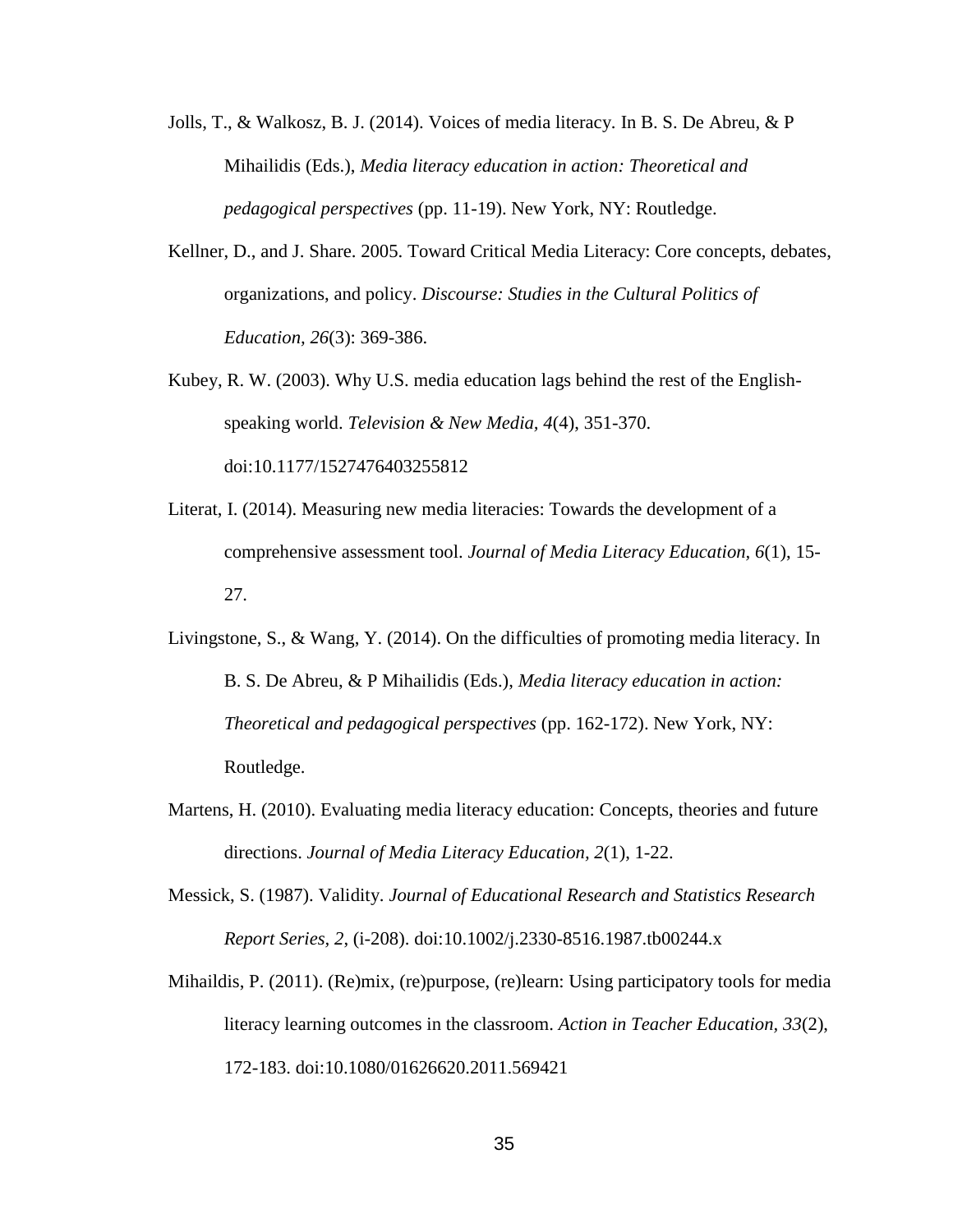- National Association for Media Literacy Education. (2007). *Media literacy defined.* Retrieved from http://namle.net/publications/media-literacy-definitions/
- National Association for Media Literacy Education. (2014). *MLE & Common Core Standards*. Retrieved from http://namle.net/publications/mle-common-corestandards/
- National Council for Teachers of English. (1996). *Resolution on viewing and visually representing as forms of literacy*. Retrieved from http://www.ncte.org/positions/statements/visualformofliteracy

Nunnally, J. C. (1978). *Psychometric theory* (2nd ed.). New York: McGraw Hill.

- Pernisco, N. (2014). Shrinking the Divide: Solving social inequalities through media literacy education. In B. S. De Abreu, & P Mihailidis (Eds.), *Media literacy education in action: Theoretical and pedagogical perspectives* (pp. 147-152). New York, NY: Routledge.
- Pew Research Internet Project. (2011). College students and technology. *Pew Research Center*. Retrieved from http://www.pewinternet.org/2011/07/19/college-studentsand-technology/
- Pew Research Internet Project. (2014). 13 things to know about teens and technology. *Pew Research Center*. Retrieved from http://www.pewinternet.org/2014/07/23/13-things-to-know-about-teens-andtechnology/
- Potter, J. W., & Bryne, S. (2009). Media literacy. In R. L. Nabi, & M. B. Oliver (Eds.), *The Sage handbook of media processes and effects* (pp. 345-357). Thousand Oaks, CA: Sage.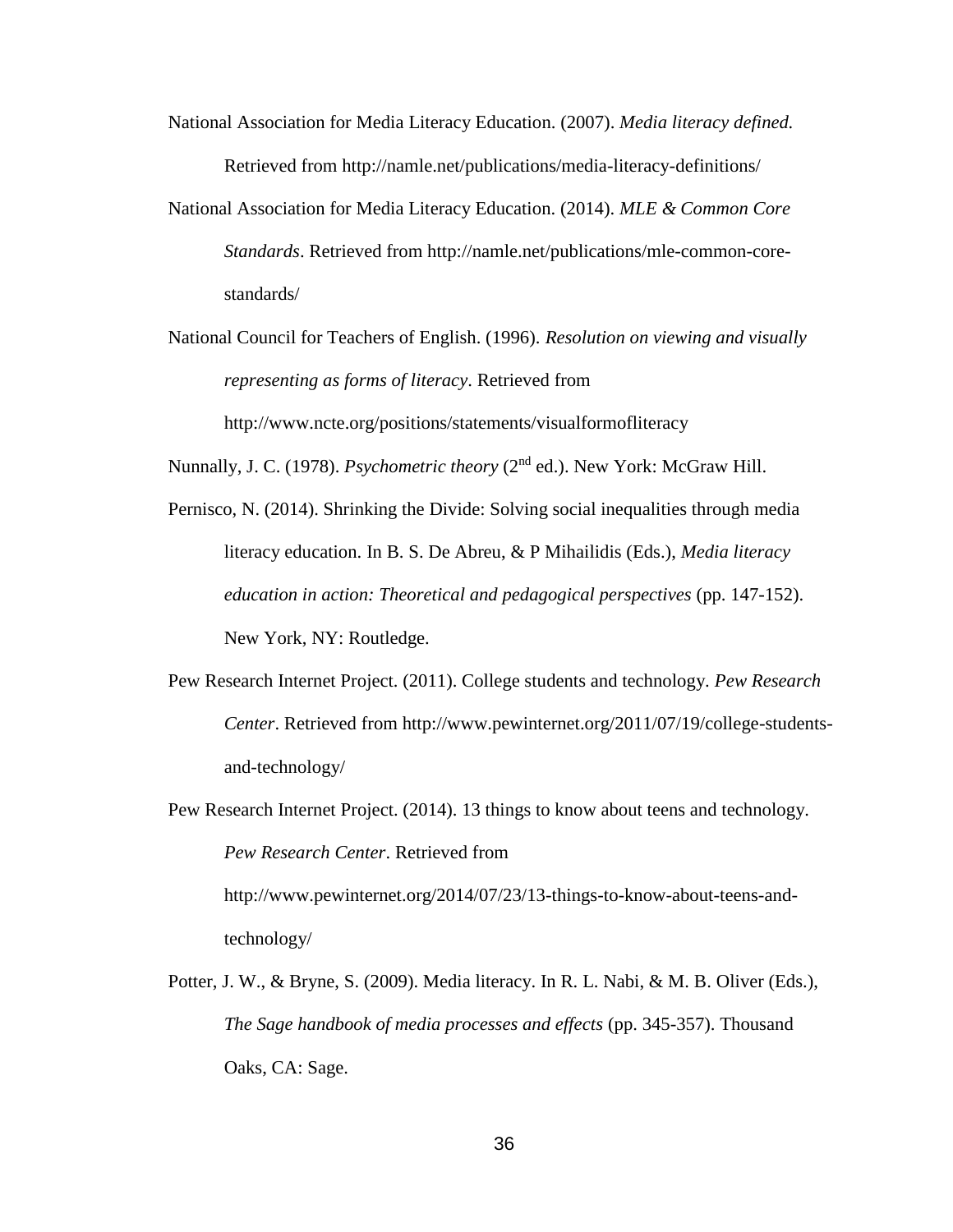Prensky, M. (2001). Digital natives, digital immigrants. *On the Horizon, 9*(5), 1-6. Retrieved from www.marcprensky.com/writing

Price, L. (2016). *Psychometric methods: Theory into practice*. New York, NY: Guilford.

- Primack, B. A., Gold, M. A., Switzer, G. E., Hobbs, R., Land, S. R., & Fine, M. J. (2006). Development and validation of a Smoking Media Literacy Scale for adolescents. *Archives of Pediatrics and Adolescent Medicine, 160*(4), 569-374. doi:10/1001/archpedi.160.4.369
- Quin, R., & McMahon, B. (1993). Evaluating standards in media education. *Canadian Journal of Educational Communication, 22*(1), 15-25.
- Schmidt, H. C. (2012). Media, millennials, and the academy: Understanding the state of media literacy within higher education. *Journal on Excellence in College Teaching, 23*(4), 54-75.

Silverblatt, A., Baker, F., Tyner, K., & Stuhlman, L. (2002). *Media literacy in U.S. institutions of higher education.* Retrieved from http://www2.webster.edu/medialiteracy/survey/survey\_Report.htm

- Tabachnick, B. G., & Fidell, L. S. (2013). *Using multivariate statistics*. Boston: Allyn and Bacon.
- Vraga, E, Tully, M, Kotcher, J. E., Smithson, A., Broeckelman-Post, M. (2016). A multidimensional approach to measuring news media literacy. *Journal of Media Literacy Education, 7*(3), 41-53.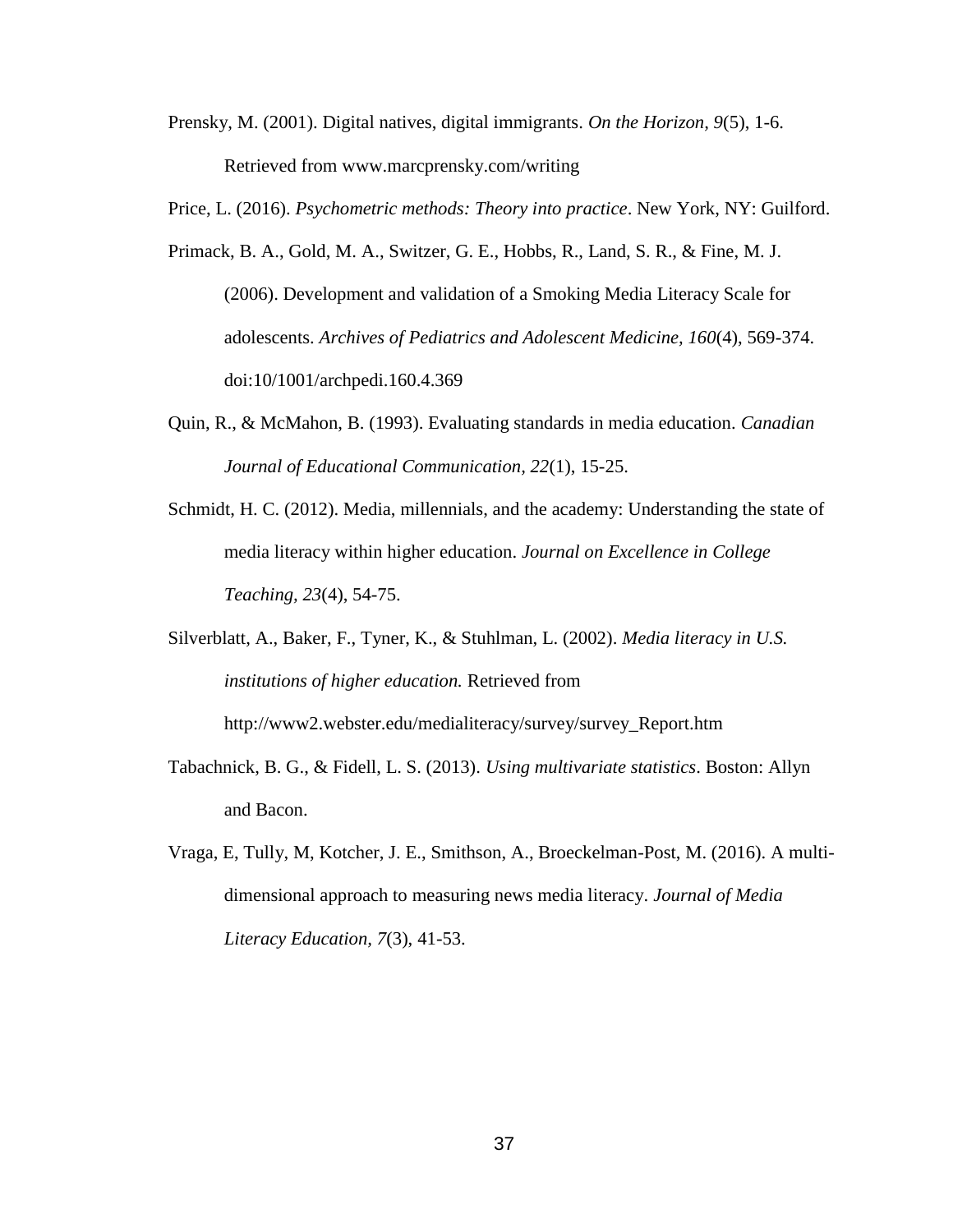# **III. AN ITEM RESPONSE THEORY ANALYSIS OF THE CRITICAL EVALUATION AND ANALYSIS OF MEDIA SCALE**

Media literacy has important implications for critical thinking, self-advocacy, and tolerant global citizenship (De Abreu & Mihailidis, 2014; Schwarz, 2014). As such, the importance of media literacy education is not in question. However, media literacy education is lacking in the U.S. (Christ, 2004; Hobbs, 2011; Kubey, 2003; Martens, 2010), and there is often little consensus among researchers or instructors about what competencies to include in curriculum or how to measure them (Christ, 2014; Hobbs, 2004; Kellner & Share, 2005; Livingstone & Wang, 2014; Schmidt, 2013). Arke and Primack (2009) argue that because assessment is necessary for the development of standards and the obtainment of accreditation, it is crucial that researchers develop instruments to measure the impact of media literacy education. And, similarly, Livingstone & Wang (2014) argue that assessment is needed to impact policy decisions. However, arguably because of the complexity of media literacy as a construct, it is difficult to measure (Arke & Primack, 2009; Christ, 2004; Hobbs & Frost, 2003).

Because of that complexity, assessing media literacy begins with defining the competencies of media literacy education (Martens, 2010). The core elements of media literacy identified by the National Association of Media Literacy Education (NAMLE) follow: (a) access media, (b) analyze media, (c) evaluate media, and (d) communicate about and through media. These core elements are commonly accepted in the research (Ashley, Lyden, & Fasbinder, 2012; Duran, Yousman, Walsh, & Longshore, 2008; Mihailidis, 2011; Schmidt, 2012). And, many media literacy instruments (e.g. Arke  $\&$ Primack, 2009; Ashley, Lyden, & Fasbinder, 2012; Primack et al., 2006) include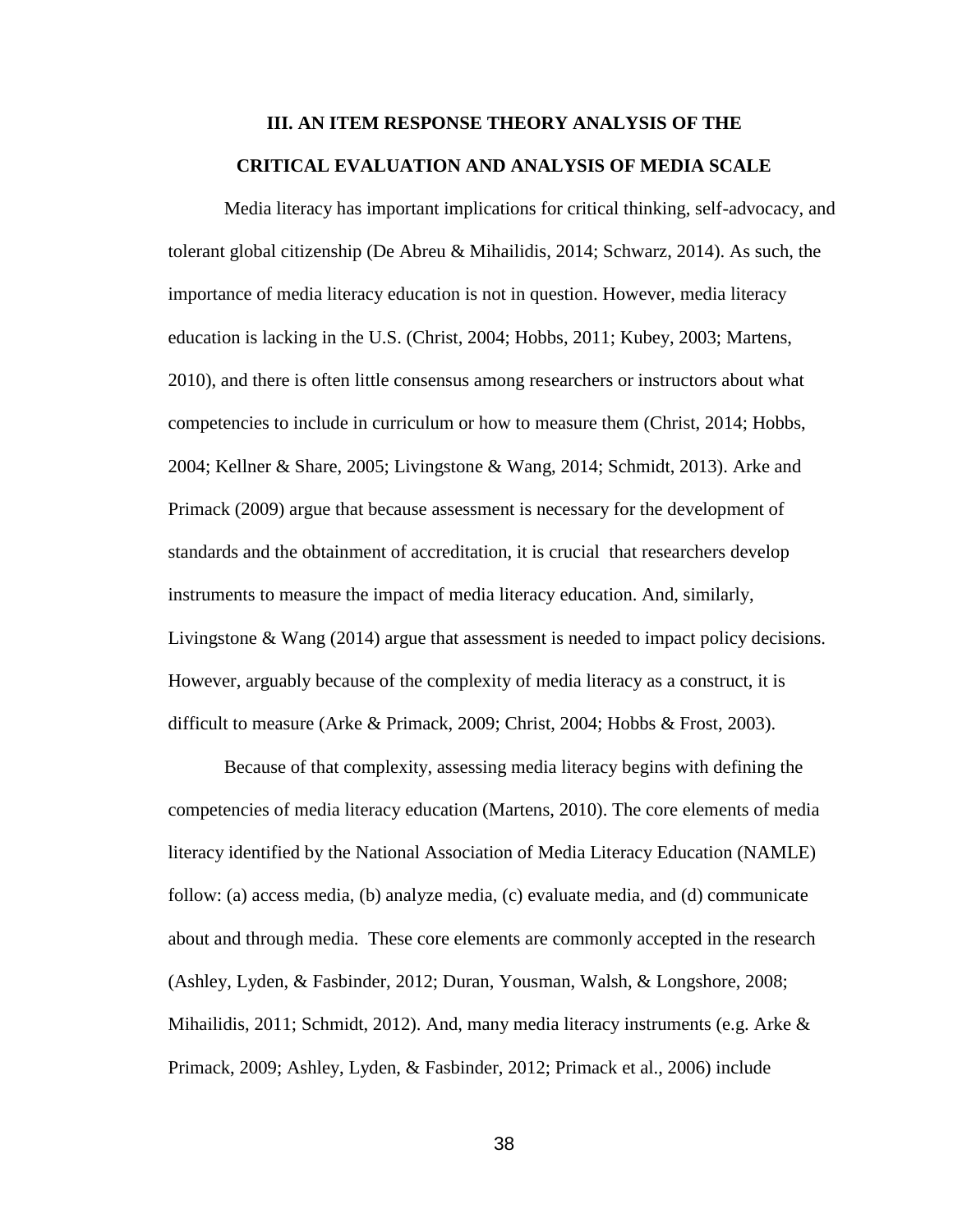frameworks that cite NAMLE's media literacy competencies. Additionally, researchers and theorists (e.g. Duran et al., 2008; Kellner & Share, 2005; Martens, 2010; Pernisco, 2014; Potter, 2010) agree that it is important to understand that, by nature, media messages are constructed. For this reason, it is crucial that instruments that measure media literacy are critical and consider the design of media messages. Finally, as Martens (2010) points out, while qualitative studies can provide rich information about media literacy education, quantitative studies, and therefore quantitative assessments, are often the norm because of the ability to provide hard data which is more likely to impact systematic change.

Some instruments already exist for measuring media literacy, but they are not widely used. Existing instruments include qualitative (e.g. Ashley, Lyden, & Fasbinder, 2012; Hobbs & Frost, 2003; Quin & McMahon, 1993), quantitative (e.g. Chang et al., 2011; Engeln-Maddox & Miller, 2008; Literat, 2014; Primack et al., 2006; Vraga, 2016), and mixed measures of media literacy (e.g. Arke & Primack, 2009; Duran et al., 2008). Only a handful of these instruments focus on college students (e.g. Arke & Primack, 2009; Duran et al., 2008; Engeln-Maddox & Miller, 2008; Literat, 2014; Vraga, 2016). But these instruments present issues. For example, the Knowledge of Media Structures and Media Influence scales developed by Duran et al. (2008) are specific to curriculum developed at one institution. The Critical Processing of Beauty Images (CPBI) created by Engeln-Maddox and Miller (2008) is only focused on analysis and evaluation of media messages featuring idealized women. And, the instrument developed by Arke and Primack's (2009) is outdated in that it only measures old media (media available through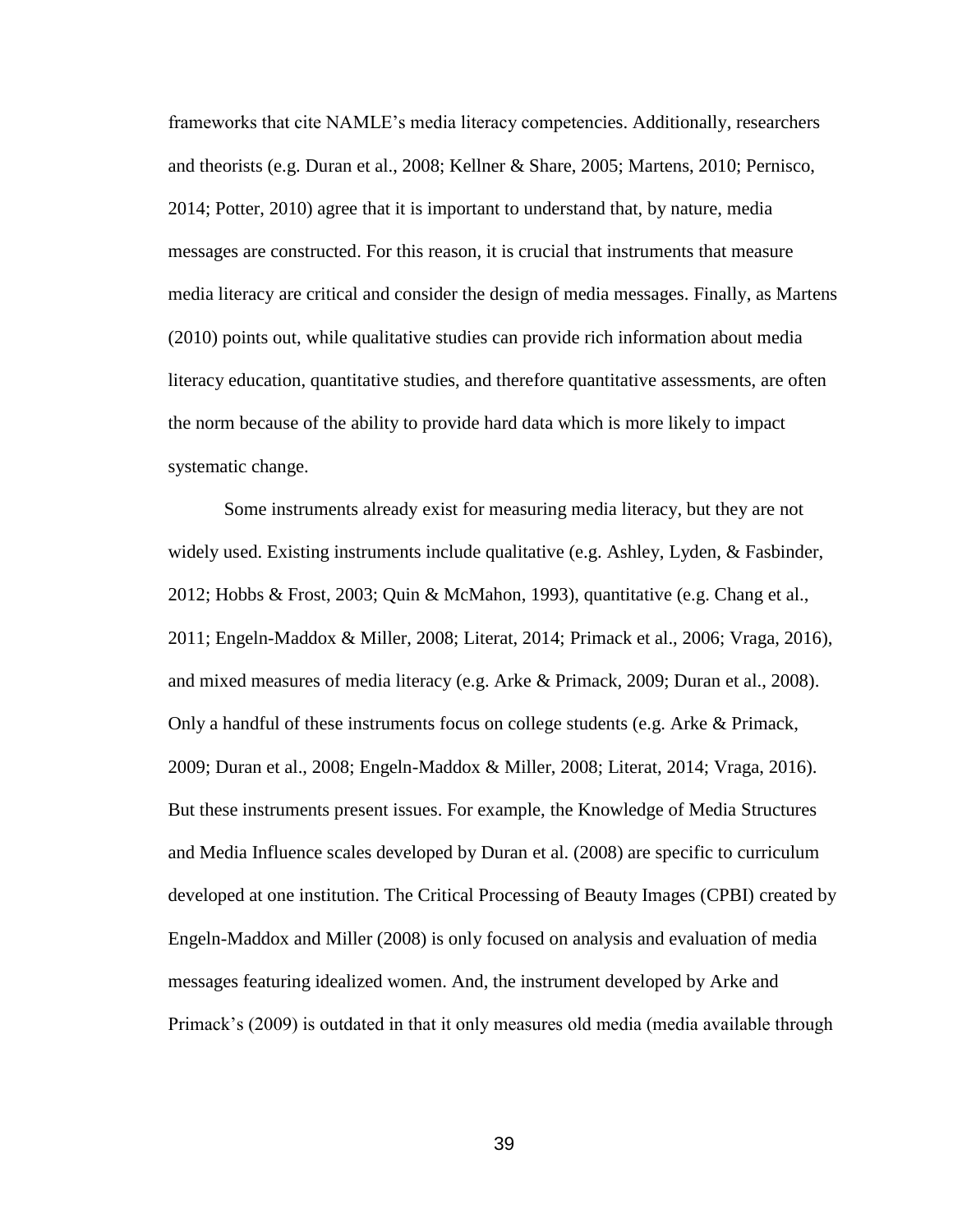the traditional routes of television, radio, and print) as opposed to new media (media available on the internet).

The purpose of this study is to determine the generalizability of an instrument designed to measure college students' self-reported practice of analyzing and evaluating visual media messages online. This instrument has been titled the Critical Evaluation and Analysis of Media (CEAM) scale. As a sample-free measurement, Item Response Theory (IRT) allows for such a determination (Hambleton, Swaminathan, & Rogers, 1991; Price, 2016). Item response theory (IRT) also allows researchers to examine both the ability (a.k.a. latent trait) of persons and the characteristics of items in an instrument (de Ayala, 2009; Price, 2016).

# **Methods**

This quantitative research study builds on a previous study in which an exploratory factor analysis and confirmatory factor analysis were conducted to gather data about model fit, validity, and reliability. The previous study found that the CEAM scale has a valid three-factor structure with a high overall reliability ( $\alpha$  = .91), and good reliability among each of the subscales: Questioning Credibility ( $\alpha$  = .8), Recognizing Audience ( $\alpha$  = .78), and Recognizing Design ( $\alpha$  = .81). The present study is designed to answer the following question: is the CEAM scale a generalizable instrument for measuring college students' self-reported practice of evaluating and analyzing visual media messages online?

Because psychometrics relies on reasoning and logic in explaining outward behavior or aptitude through unseen variables, it is crucial that researchers are guided by existing literature and theory in developing an instrument. It is also important to use as a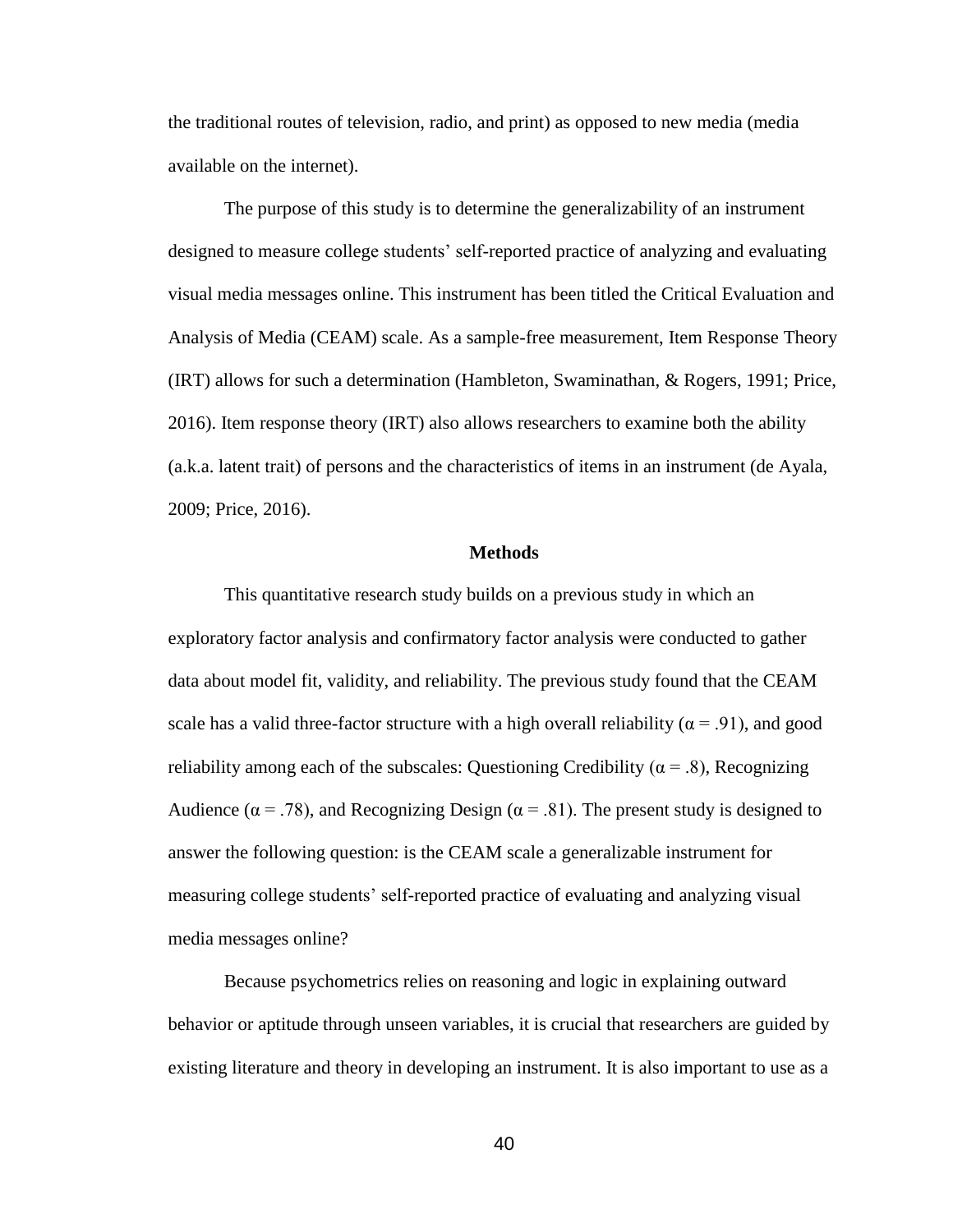guide coherent and consistent steps and standards for developing sound instruments. The CEAM scale is steeped in the available literature and theory about media literacy education and follows the standards outlined in *The Standards for Educational and Psychological Testing,* which specify that item selection and test revision are based on "content quality and scope, the weighting of items and subdomains, and the appropriateness of the items selected for the intended population of test takers" (1985, p. 39).

Additionally, this study is as much a study of validity as it is psychometric structure, and as such, the study is guided by Messick's (1987) concept of integrated validity. Using this framework, validity is comprehensive, combining traditional separations such as criterion, content, and construct validity; as Messick (1987) notes, "validity is a matter of degrees, not all or none" (p. 1).

# **Participants**

In Fall 2015, a purposive sample was taken from students enrolled in the first-year composition sequence at a large public institution in central Texas that is designated as an Hispanic-Serving Institution. A total of 322 first-semester students completed the scale; all students in the sample completed the scale. For the 27-item scale, the total of 322 participants is satisfactory as per the rule of thumb for factor analysis specifying 10 subjects per item (Nunnally, 1978); additionally, this is a good sample size based on Comrey and Lee's (1992) scale of sample size. Of those students in the Fall 2015 sample with complete demographic information available, 59% of students were female, and 40% were male. See Figure 3.1 for the ethnicity/race breakdown.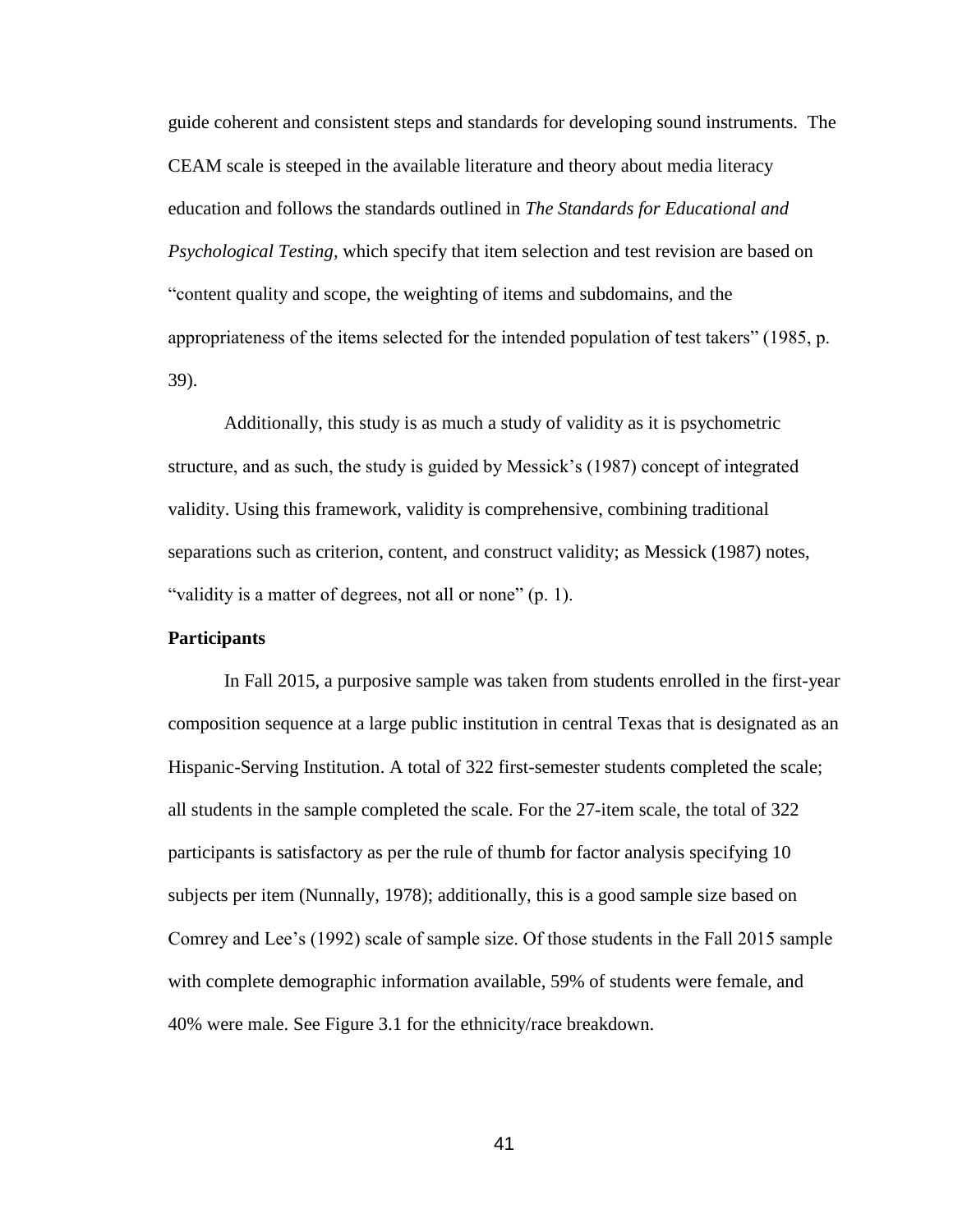

*Figure 3.1. Ethnicity/race for Fall 2015 sample. This figure illustrates the complex race/ethnicity category for students within the sample.*

# **Data Collection**

In Fall 2015, instructors of the first-year composition sequence were contacted via e-mail about the study. Sixteen instructors teaching 26 sections agreed to allow the researcher to administer the scale. The scale was administered at the beginning of the semester so as to ensure the responses were not a result of instruction in media literacy. The researcher or one other doctoral researcher—who is certified in the Collaborative Institutional Training Initiative (CITI) Program and who was trained in how to administer the scale—visited each classroom and used a script to administer the scale. In all instances, the instructor of the class left after the instructions were given and remained outside the room until all scales were turned in (completed or blank).

# **Instrumentation**

The purpose of the Critical Evaluation and Analysis of Media (CEAM) scale is to measure the self-reported practice of critically evaluating and analyzing visual media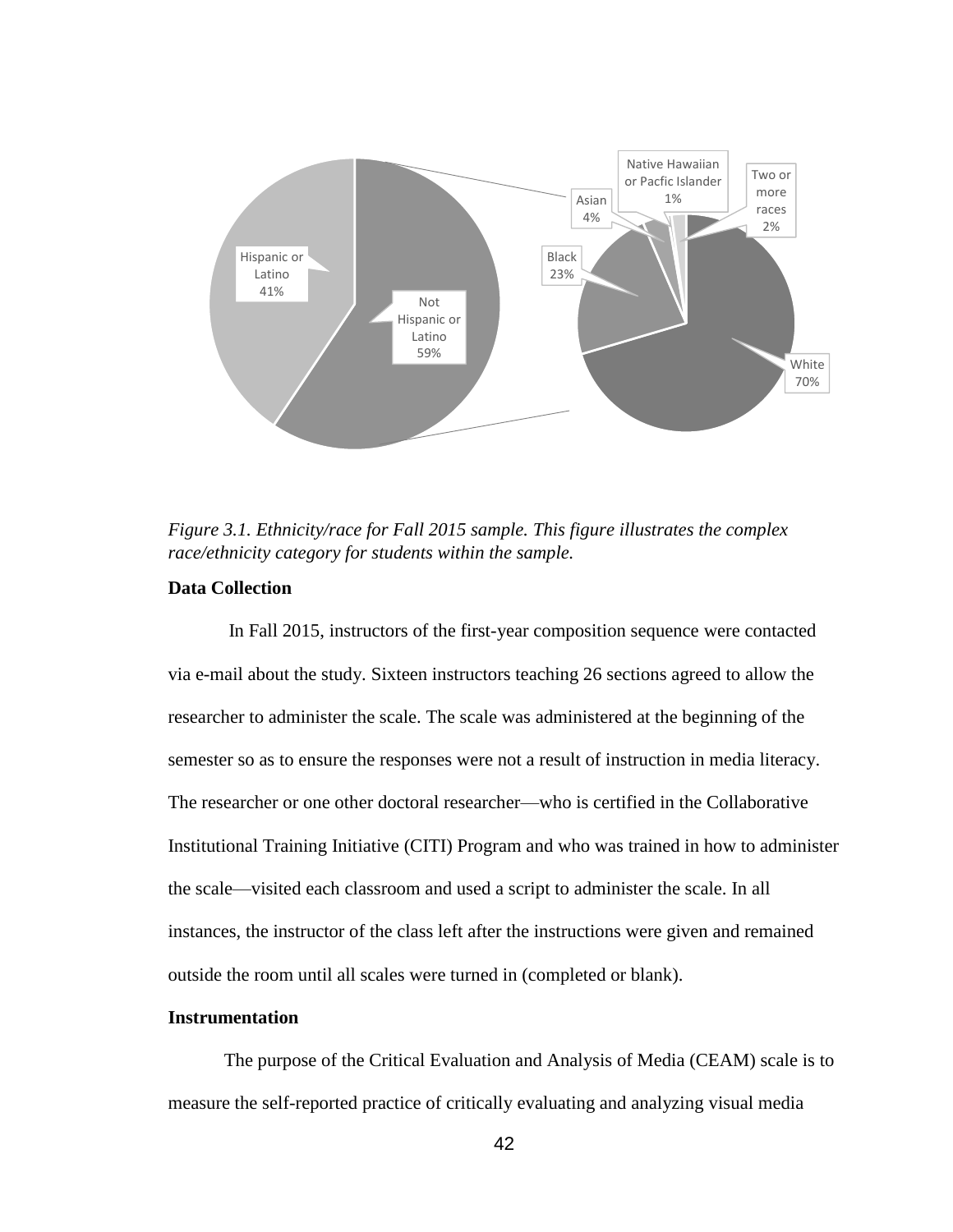messages online for credibility, audience, and technical design elements. The CEAM scale is a 27-item, 5-point Likert-type scale that asks students to consider their engagement with visual media commonly available on the internet (including watching or reading the news, viewing entertainment media, and viewing advertisements). On the scale, the responses range from "strongly disagree" to "strongly agree." This response scale is consistent with the intent (Gable  $\&$  Wolf, 1993) to measure students' perceptions of how they engage with media most of the time. Additionally, five gradations allow for balanced optimization of the instrument's reliability with careful, non-aggravated consideration from the respondents (Gable & Wolf, 1993).

The scale's framework is derived from the core elements of media literacy identified by the National Association of Media Literacy Education (NAMLE): (a) access media, (b) analyze media, (c) evaluate media, and (d) communicate about and through media. These core elements are commonly accepted in the research (Ashley, Lyden, & Fasbinder, 2012; Duran, Yousman, Walsh, & Longshore, 2008; Mihailidis, 2011; Schmidt, 2012). And, many media literacy instruments (e.g. Arke & Primack, 2009; Ashley, Lyden, & Fasbinder, 2012; Primack et al., 2006) include frameworks that cite NAMLE's framework. However, because critical consumption of media rather than creation of media is of primary interest to the researcher, the CEAM scale only focuses on evaluation and analysis.

The CEAM scale has a valid three-factor structure with a high overall reliability  $(\alpha = .91)$ , and good reliability among each of the subscales: (a) Questioning Credibility ( $\alpha$  $=$  .8), (b) Recognizing Audience ( $\alpha$  = .78), and (c) Recognizing Design ( $\alpha$  = .81). To be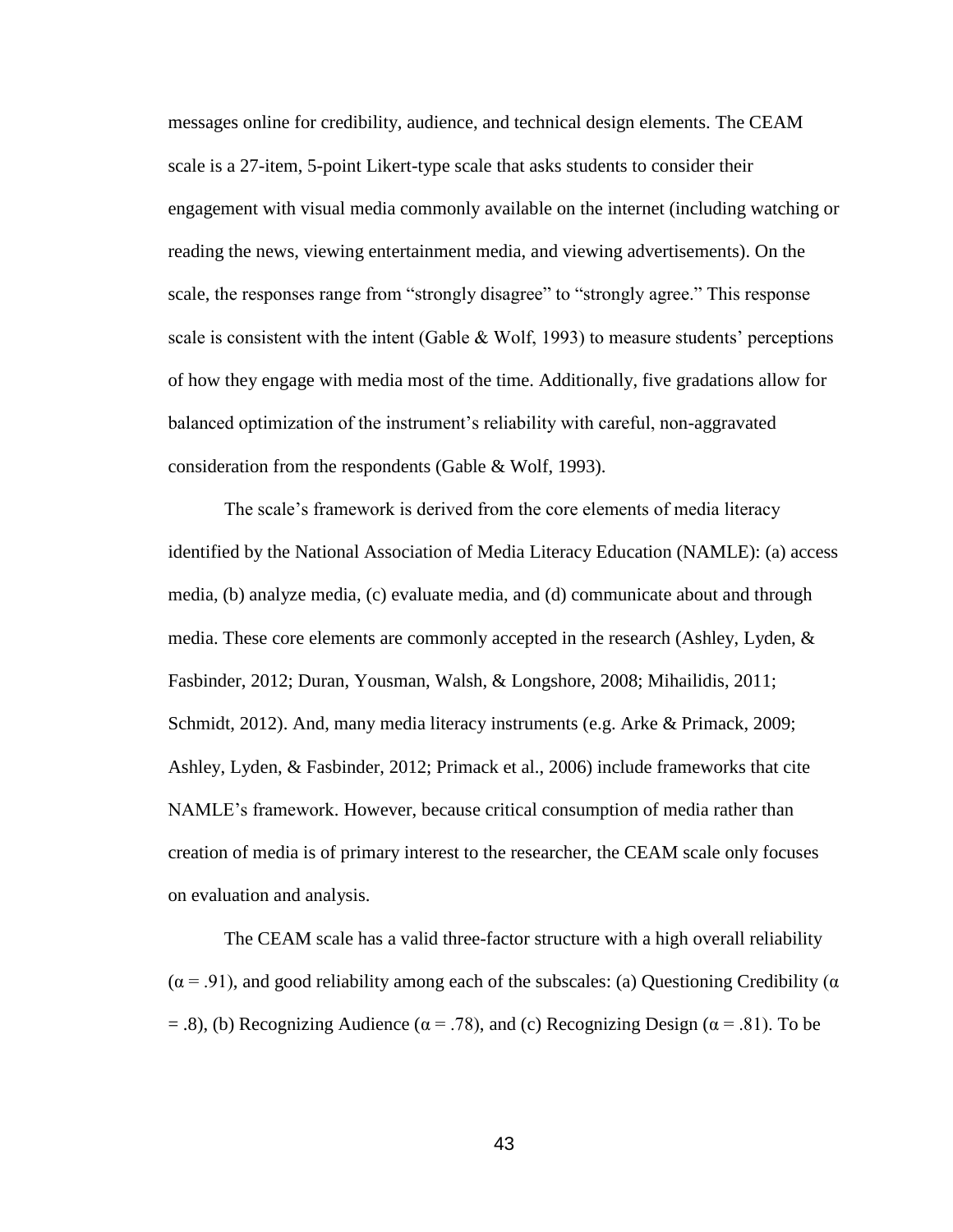as comprehensive as possible, items within each of these subscales address news, advertisement, and entertainment media available online.

# **Results**

In this investigation, a unidimensional IRT model was fit to item-level data based on the structure identified in the factor analysis conducted in the previous study. One assumption underlying IRT is unidimensionality—that the underlying set of items measures a single construct (Brown, 2006). In order to verify unidemsionality—that the subscales or factors are all measuring one construct or dimension—the model was first tested using a second-order confirmatory factor analysis in Mplus (version 7.4). The results of the unidimensional second-order factor analysis revealed adequate model-data fit,  $\chi^2$  (351) = 3159.53,  $p \le 0.001$ , RMSEA = .07 (.06-.07), CFI = .90. The chi-square global test of model fit was rejected indicating a lack of adequate model-data fit. However, the chi-square is highly sensitive to sample size (e.g., sample sizes  $> 100$ ) nearly always yield statistically significant findings). To address this challenge, additional measures of fit were used to evaluate the fit of the model to the sample data. Specifically, the RMSEA point estimate was .08 with an upper confidence interval less than .08, which is considered acceptable (Schumacker & Lomax, 2004). Additionally, while the comparative fit index (CFI) was originally too low at .82, correlated error terms for the items were added to improve CFI. A CFI level of .90 or higher is viewed as being acceptable (Schumacker & Lomax, 2004). Based on the factor analytic results, application of IRT to the item-level response data was deemed appropriate.

 Item response theory analysis was run using the Item Response Theory for Patient Reported Outcomes (IRTPRO, version 3.1) software. Specifically, a MULTILOG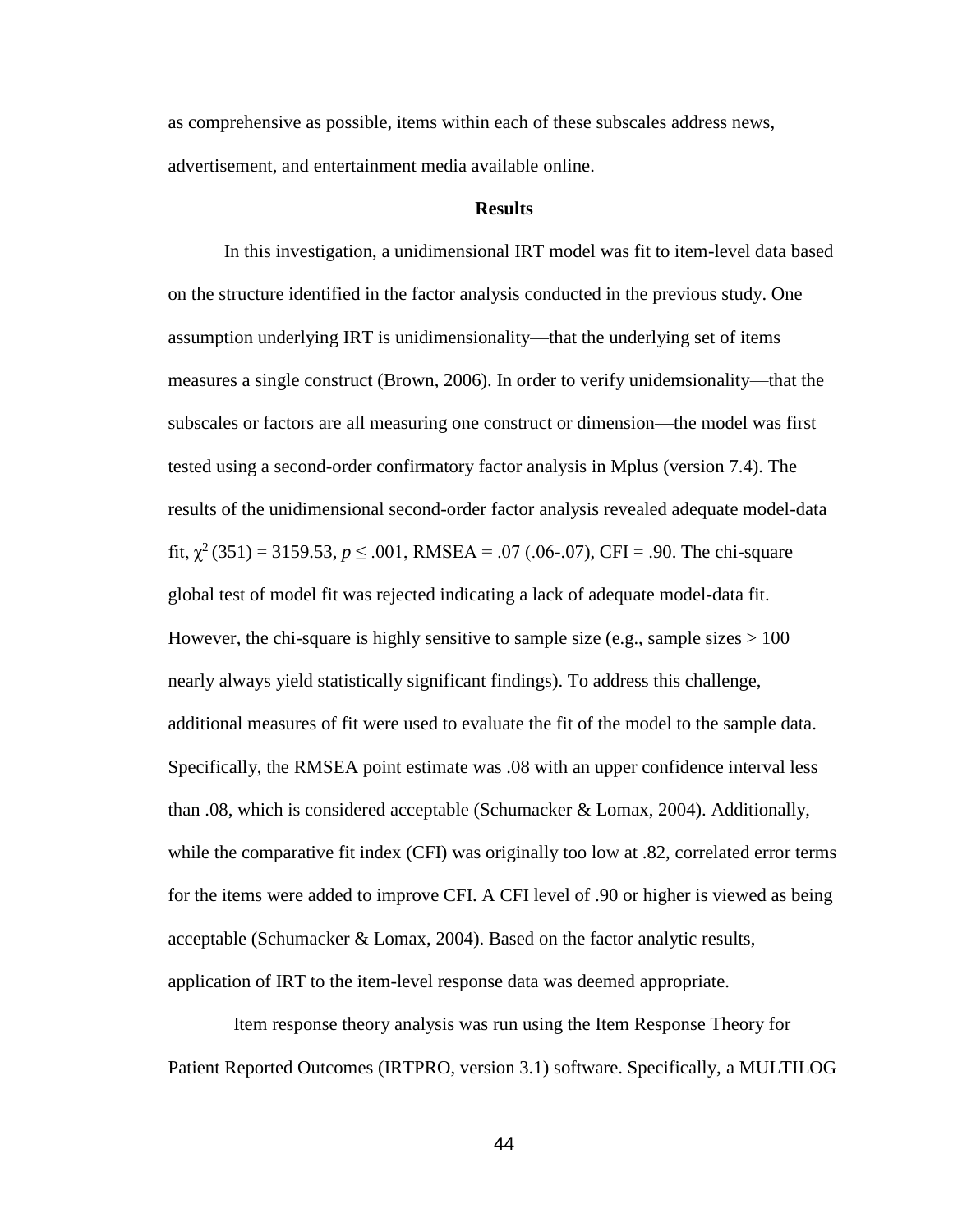graded response model (GRM) was used. Embretson and Reise (2000) recommend this model for data from Likert-type instruments in which the number of response options is consistent throughout. Results of the analysis revealed an IRT-based score reliability for the 27-item scale as high ( $\alpha$  = .93). Internal consistency score reliability should be .80 or above (Nunnally, 1978; Price, 2016). Additionally, all standardized factor loadings were observed as .42 or above; factor loadings are satisfactory if above .32 (Tabachnick & Fidell, 2013; Price, 2016). See Table 3.1 for the standardized factor loading weights for each item.

# **Table 3.1** Standardized Factor Loadings

|                                                                                                                                                     | Standardized<br>Factor |
|-----------------------------------------------------------------------------------------------------------------------------------------------------|------------------------|
| Media Literacy Items                                                                                                                                | Weights                |
| 01 When I watch a commercial, I pay attention to how the music makes me feel.                                                                       | .42                    |
| 02 I think about how television shows, movies, or videos can be designed to elicit an emotional<br>response.                                        | .63                    |
| 03 I consider what viewpoints might be missing when I watch or read the news.                                                                       | .59                    |
| 04 I think about why some television shows, movies, or videos may appeal to different<br>audiences.                                                 | .68                    |
| 05 When watching television, movies, or videos, I think about the effect the editing techniques<br>have on me.                                      | .46                    |
| 06 When watching or reading a news story, I think about whether or not it would appeal to<br>diverse populations.                                   | .57                    |
| 07 I think about how news stories can be designed to sway me with facts and logic.                                                                  | .60                    |
| 08 I distinguish between expert sources and non-expert sources in news stories.                                                                     | .54                    |
| 09 If I see that a for-profit company is promoting a social cause in an advertisement, I recognize<br>that the company is still advertising itself. | .51                    |
| 10 I think about how advertisements can be designed to sway me with facts and logic.                                                                | .52                    |
| 11 When watching or reading the news, I think about different purposes the story might have.                                                        | .59                    |
| 12 I question a news story when credible sources for the ideas are not included.                                                                    | .59                    |
| 13 When viewing an advertisement, I think about the effect the design has on me.                                                                    | .55                    |
| 14 When watching television, movies, or videos, I think about the lifestyles that are being<br>promoted.                                            | .56                    |
| 15 I recognize that the political affiliations of news providers may influence how news stories<br>are reported.                                    | .49                    |
| 16 When watching a television show, movie, or video, I think about whether or not it would<br>appeal to diverse populations.                        | .65                    |
| 17 I think about how the design of advertisements can draw my attention to specific images.                                                         | .73                    |
| 18 I think about how news stories can be designed to elicit an emotional response.                                                                  | .74                    |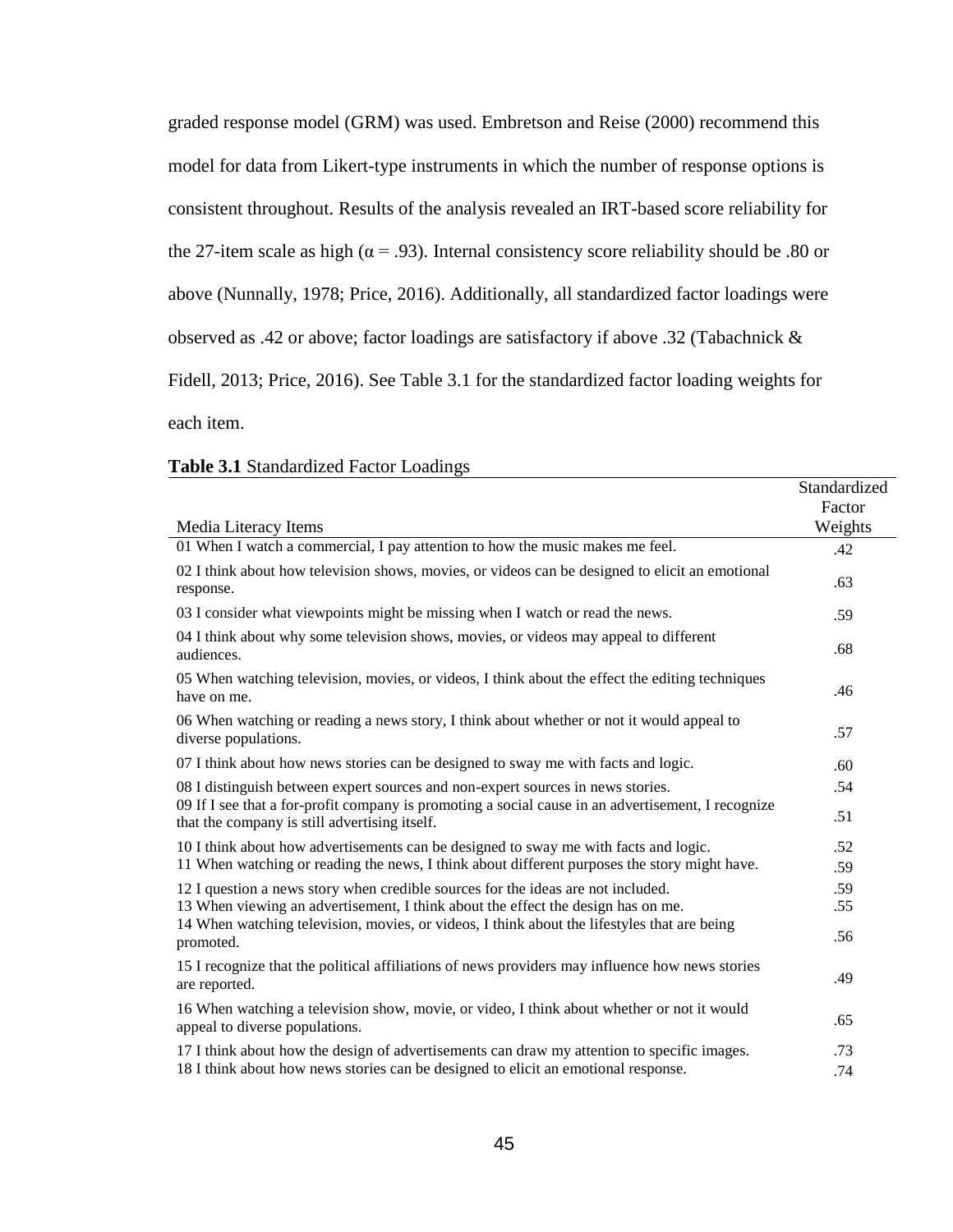| 19 When viewing an advertisement, I think about whether or not it would appeal to diverse<br>populations.                                          | .68 |
|----------------------------------------------------------------------------------------------------------------------------------------------------|-----|
| 20 I think about the strategies news reporters use in news stories.                                                                                | .66 |
| 21 I think about how advertisements can be designed to elicit an emotional response.                                                               | .77 |
| 22 When watching or reading the news, I think about whether or not any images that are<br>included accurately illustrate the content of the story. | .58 |
| 23 When watching or reading the news, I think about how images can be altered to fit the<br>content of the news story.                             | .75 |
| 24 When viewing an advertisement, I distinguish between facts and opinions about the product.                                                      | .78 |
| 25 I think about the strategies advertisers use to promote their products.                                                                         | .73 |
| 26 I think about why some advertisements may appeal to different audiences.                                                                        | .63 |
| 27 I recognize that different news stories are written to appeal to people who have different<br>values.                                           | .62 |

Next, item discrimination values were examined to determine how well each item

can successfully differentiate between responses of students with a lower perceived level

of media literacy and a higher perceived level of media literacy. Baker (2001) provides

useful labels for discrimination parameter values: very low (.01-.34), low (.35-.64),

moderate (.65-1.34), high (1.35-1.69), and very high, (greater than 1.70). All items on the

CEAM scale exhibit moderate discrimination parameter values or higher. Specifically, 15

items exhibit moderate discrimination parameter values (Items 01, 03, 05, 06, 07, 08, 09,

10, 11, 12, 13, 14, 15, 22, and 27); six items exhibit high discrimination parameter values

(Items 02, 04, 16, 19, 20, and 26); and six items exhibit very high discrimination

parameter values (Items 17, 18, 21, 23, 24, and 25). See Table 3.2 for discrimination

parameter values for each item.

| <b>Table 3.2 Discrimination Parameter Values</b> |  |  |  |  |  |  |
|--------------------------------------------------|--|--|--|--|--|--|
|--------------------------------------------------|--|--|--|--|--|--|

|                                                                                                              | <b>Discrimination Parameter Values</b> |      |      |
|--------------------------------------------------------------------------------------------------------------|----------------------------------------|------|------|
|                                                                                                              | Moderate                               | High | Very |
| Media Literacy Items                                                                                         |                                        |      | High |
| 01 When I watch a commercial, I pay attention to how the music makes<br>me feel.                             | .78                                    |      |      |
| 02 I think about how television shows, movies, or videos can be designed<br>to elicit an emotional response. |                                        | 1.37 |      |
| 03 I consider what viewpoints might be missing when I watch or read the<br>news.                             | 1.26                                   |      |      |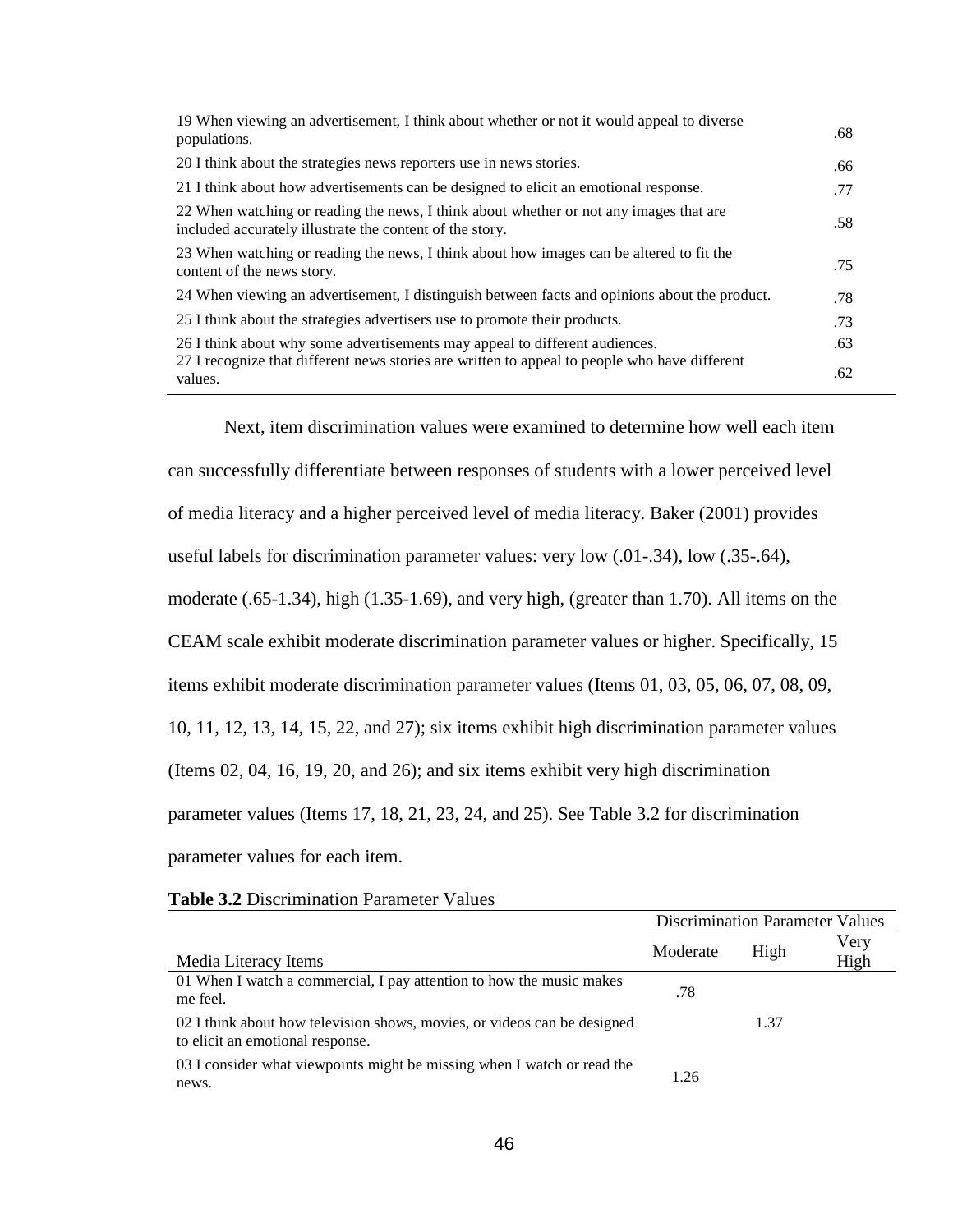| 04 I think about why some television shows, movies, or videos may<br>appeal to different audiences.                                                 |      | 1.58 |      |
|-----------------------------------------------------------------------------------------------------------------------------------------------------|------|------|------|
| 05 When watching television, movies, or videos, I think about the effect<br>the editing techniques have on me.                                      | .88  |      |      |
| 06 When watching or reading a news story, I think about whether or not<br>it would appeal to diverse populations.                                   | 1.17 |      |      |
| 07 I think about how news stories can be designed to sway me with facts<br>and logic.                                                               | 1.29 |      |      |
| 08 I distinguish between expert sources and non-expert sources in news<br>stories.                                                                  | 1.10 |      |      |
| 09 If I see that a for-profit company is promoting a social cause in an<br>advertisement, I recognize that the company is still advertising itself. | 1.02 |      |      |
| 10 I think about how advertisements can be designed to sway me with<br>facts and logic.                                                             | 1.03 |      |      |
| 11 When watching or reading the news, I think about different purposes<br>the story might have.                                                     | 1.24 |      |      |
| 12 I question a news story when credible sources for the ideas are not<br>included.                                                                 | 1.26 |      |      |
| 13 When viewing an advertisement, I think about the effect the design<br>has on me.                                                                 | 1.11 |      |      |
| 14 When watching television, movies, or videos, I think about the<br>lifestyles that are being promoted.                                            | 1.15 |      |      |
| 15 I recognize that the political affiliations of news providers may<br>influence how news stories are reported.                                    | .96  |      |      |
| 16 When watching a television show, movie, or video, I think about<br>whether or not it would appeal to diverse populations.                        |      | 1.45 |      |
| 17 I think about how the design of advertisements can draw my attention<br>to specific images.                                                      |      |      | 1.82 |
| 18 I think about how news stories can be designed to elicit an emotional<br>response.                                                               |      |      | 1.88 |
| 19 When viewing an advertisement, I think about whether or not it would<br>appeal to diverse populations.                                           |      | 1.56 |      |
| 20 I think about the strategies news reporters use in news stories.                                                                                 |      | 1.50 |      |
| 21 I think about how advertisements can be designed to elicit an<br>emotional response.                                                             |      |      | 2.07 |
| 22 When watching or reading the news, I think about whether or not any<br>images that are included accurately illustrate the content of the story.  | 1.21 |      |      |
| 23 When watching or reading the news, I think about how images can be<br>altered to fit the content of the news story.                              |      |      | 1.91 |
| 24 When viewing an advertisement, I distinguish between facts and<br>opinions about the product.                                                    |      |      | 2.09 |
| 25 I think about the strategies advertisers use to promote their products.                                                                          |      |      | 1.82 |
| 26 I think about why some advertisements may appeal to different<br>audiences.                                                                      |      | 1.39 |      |
| 27 I recognize that different news stories are written to appeal to people<br>who have different values.                                            | 1.33 |      |      |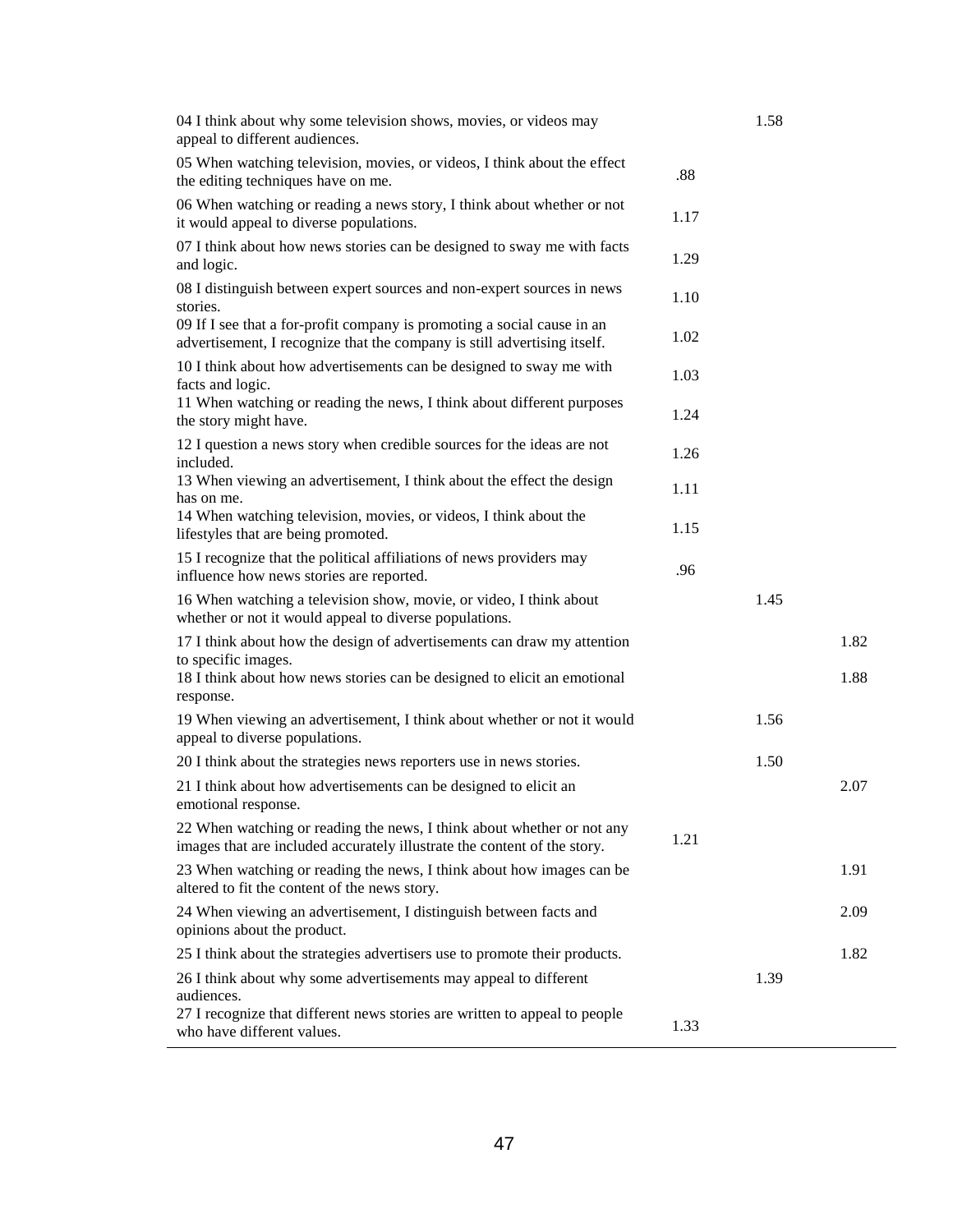Expected a posteriori (EAP) values were also examined to determine if respondents will perform as expected, those with a lower perceived media literacy level scoring lower and those with a higher perceived media literacy level scoring higher. Table 3.3 represents a snapshot of the EAP results.

| <b>Average Score</b> | <b>Expected A Posteriori</b> |  |
|----------------------|------------------------------|--|
|                      | $-1.59$                      |  |
|                      |                              |  |
|                      | $-0.25$                      |  |
|                      |                              |  |
|                      | 1.07                         |  |
|                      |                              |  |
|                      | 3.69                         |  |

**Table 3.3** Perceived Media Literacy Proficiency

As expected, a student with a lower perceived media literacy level will score lower, and a student with a higher perceived media literacy level will score higher on the assessment.

Finally, item information function (IIF) and item characteristic curves (ICC) were also examined for each item in the scale. These results support the discrimination parameter values and EAP values.

# **Discussion**

One major benefit of IRT over CFA is that researchers have the opportunity to examine more item-level statistics, whereas the strength of CFA is in examining the factor-level structure. One of several item-level statistics unique to IRT is the discrimination parameter values. Item discrimination parameter values signify how well each individual item can differentiate between respondents of different abilities. In this case, the item discrimination parameter values signify how well each item differentiates between students with lower perceived media literacy levels and higher perceived media literacy levels.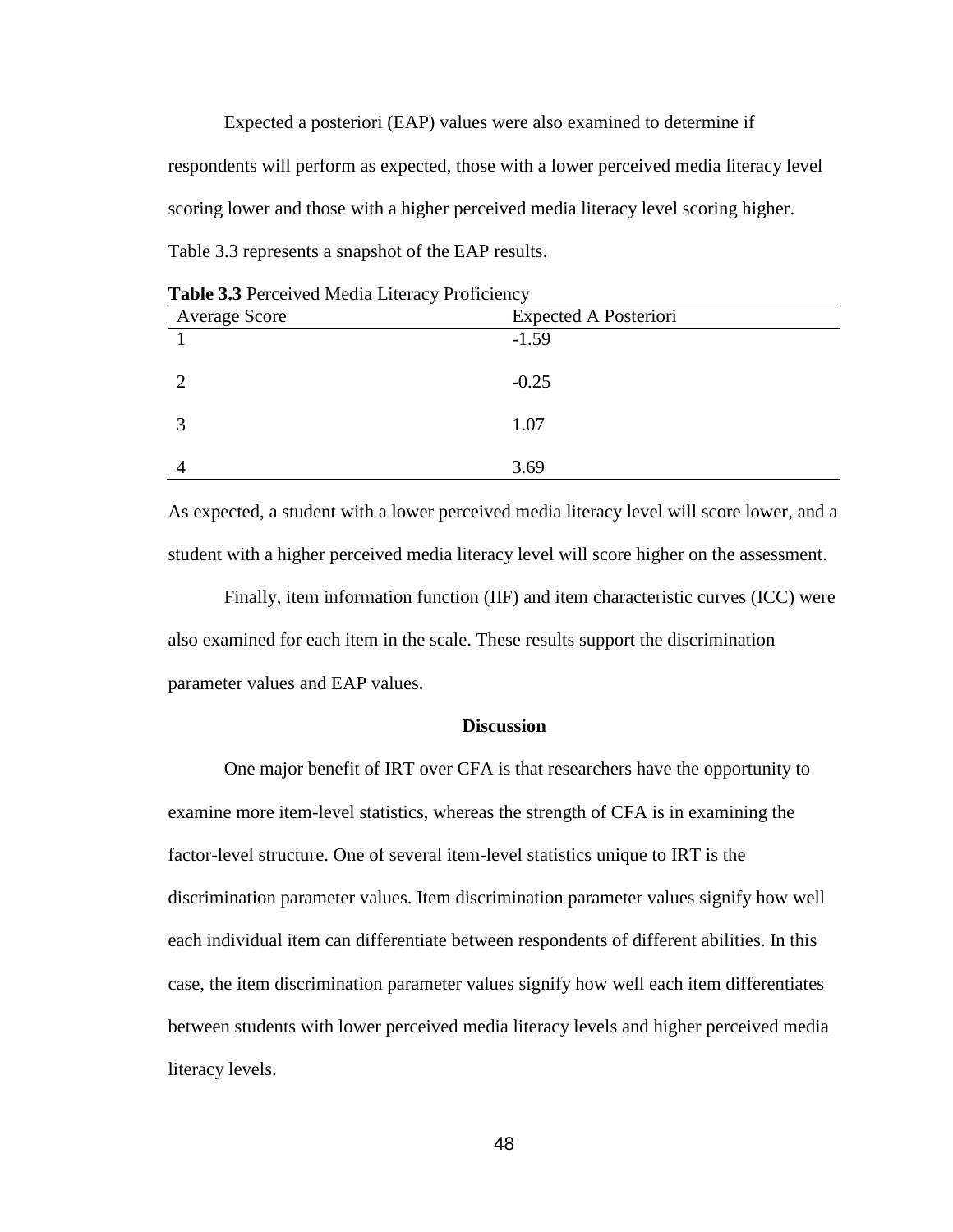As can be seen in Table 3.2, one trend in the discrimination parameter values is that items about advertising tend to have the highest capacity for differentiating between students of higher and lower perceived media literacy levels. However, items regarding credibility of news stories tend toward only moderately differentiating between students of higher and lower perceived media literacy levels. A second trend in the discrimination parameter values is that items that consider why media messages appeal to different audiences tend to have a high capacity for differentiating between students of higher and lower perceived media literacy levels.

Item information function (IIF) graphs and item characteristic curves (ICC) are also unique to IRT and can help to explain some of these trends. IIF graphs represent how well the item differentiates between responses of students with a lower perceived level of media literacy and students with a higher perceived level of media literacy. A flatter line in the graph means this item differentiates less, while a line with peaks means the item differentiates more. ICCs graphically represent the probability that a student with a lower or higher perceived level of media literacy will choose one of the five responses on the item, each represented by a different numbered and colored line.

An examination of IIF graphs provides additional evidence for the first trend that while items about advertising tend to have the highest capacity for differentiating between students of different perceived media literacy levels, items about credibility in new stories tend toward only moderately differentiating between students of different perceived media literacy levels. Figure 3.2 represents IIFs for Item 24, "When viewing an advertisement, I distinguish between facts and opinions about the product" (very high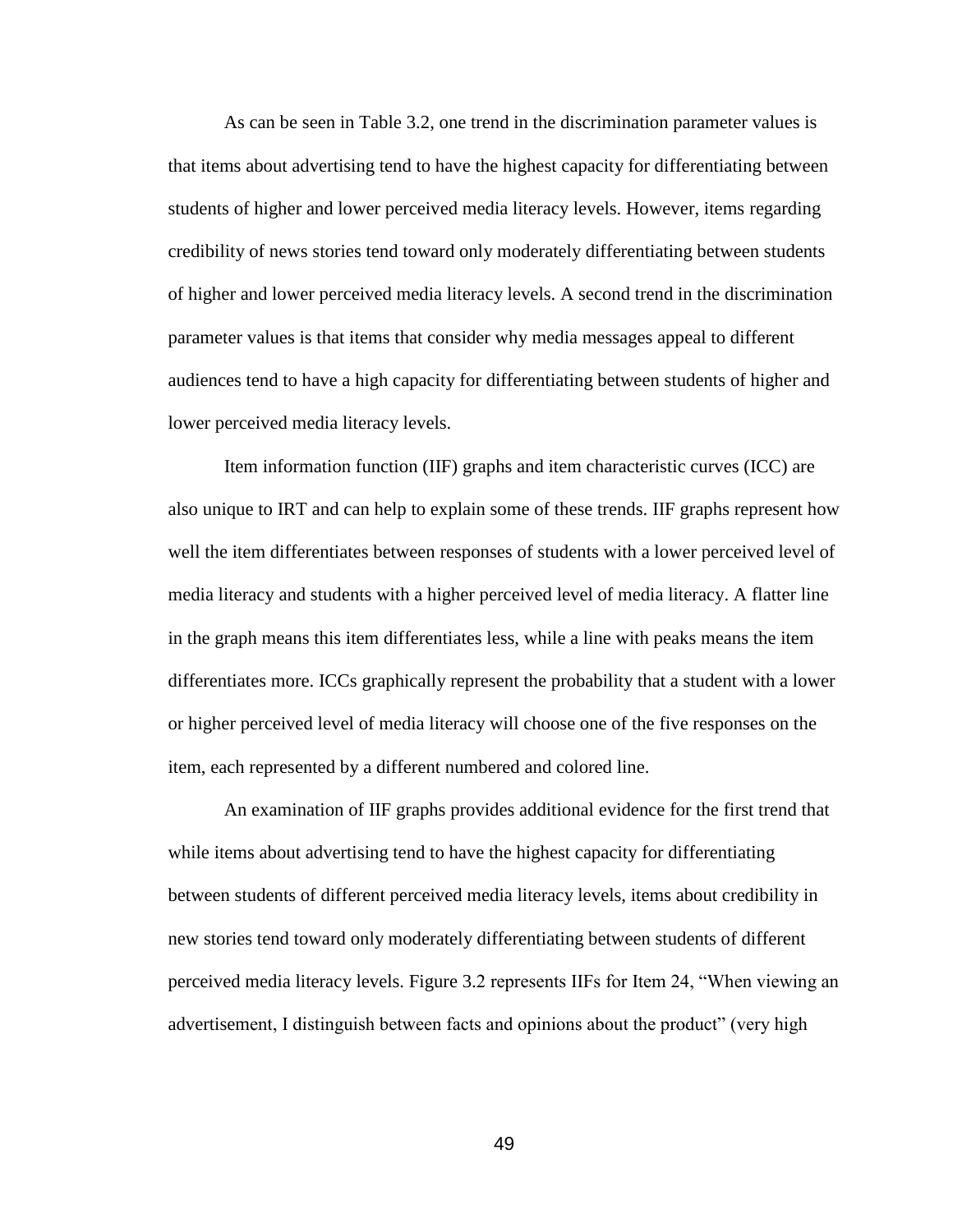discrimination) and Item 8, "I distinguish between expert sources and non-expert sources in news stories" (moderate discrimination).



*Figure 3.2. Item information function for Item 24 and Item 8. This figure illustrates the capacity of items about advertisement and news to differentiate between students with different perceived media literacy levels.* 

In the first IIF graph in Figure 3.2, the IIF line is more peaked, meaning that Item 24 does differentiate well between students with different perceived media literacy levels, especially for students with a low perceived media literacy level (around the -2.5 mark), a moderately low perceived media literacy level (around the -0.5 mark), and a good perceived media literacy level (around the 1.5 mark). On the other hand, in the second IIF graph in Figure 3.2, the IIF line is flatter, meaning Item 8 does not differentiate as well between respondents who have lower and higher perceived levels of media literacy.  $\frac{3}{2}$  and<br>  $\frac{2}{3}$  and<br>  $\frac{2}{3}$  and<br>  $\frac{2}{3}$  and<br>  $\frac{2}{3}$  and<br>  $\frac{2}{3}$  and<br>  $\frac{2}{3}$  and<br>
Figure 3.2. Iten information function for Item 24 and Item 8. This figure illustrates the<br>
Figure 3.2. Iten informat

Examination of ICCs also support the finding that items about advertising tend to have the highest capacity for differentiating between students of different perceived media literacy levels, while items about credibility in new stories tend toward only moderately differentiating between students of different perceived media literacy levels.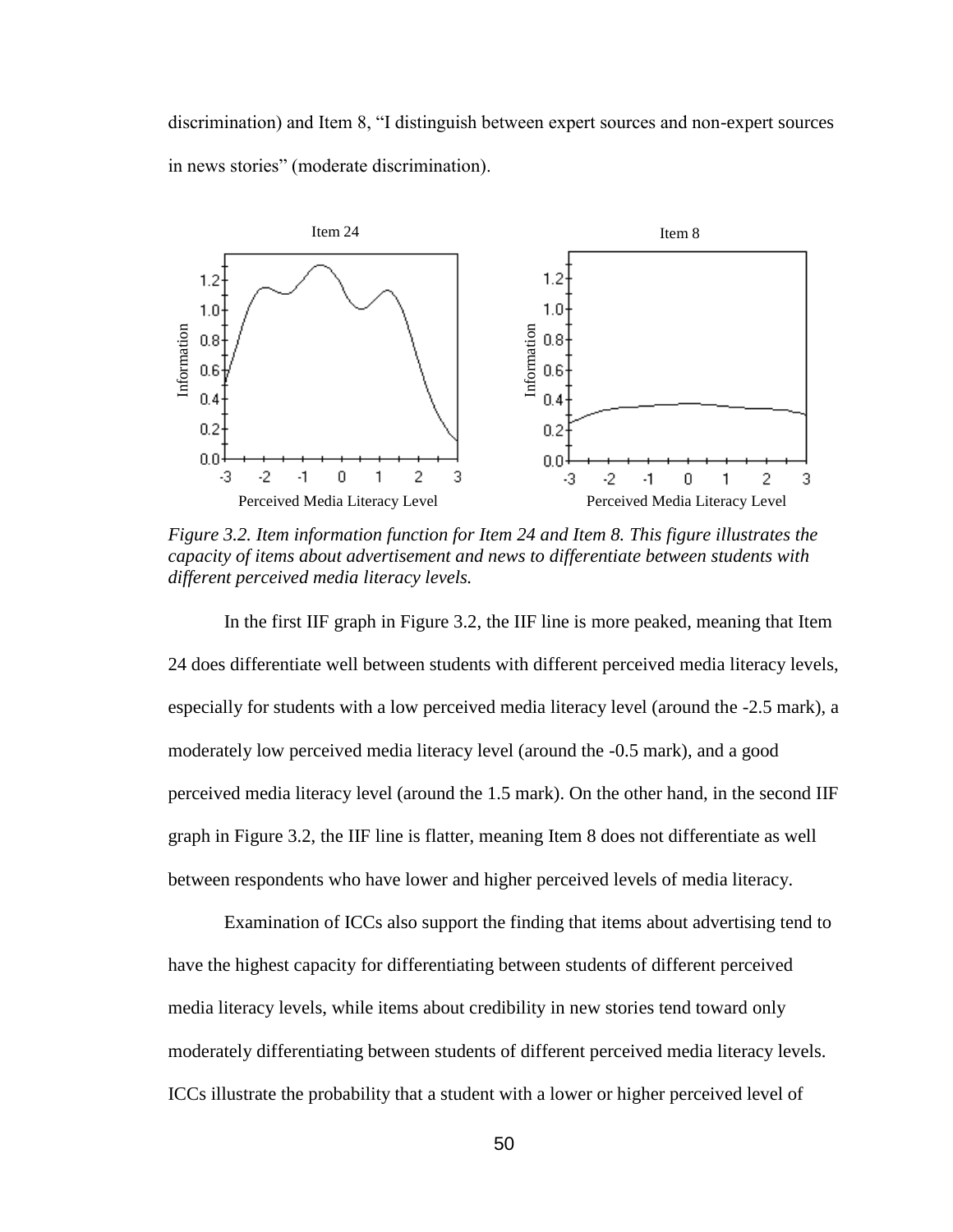media literacy will choose one of five responses on the item, each represented by a different colored and numbered line. See Figure 3.3.



*Figure 3.3. Item characteristic curves for Item 15 and Item 25. This figure illustrates probability of students with different perceived media literacy levels to respond in a particular way to items about news and advertisement.* 

In Figure 3.3 for Item 15—"I recognize that the political affiliations of news providers may influence how news stories are reported"—a student with a very low perceived level of media literacy (at the -3 point) is about 40% likely to choose the "disagree" response (trace line 1). This student is actually more likely to choose the "disagree" response (trace line 1) than the "strongly disagree" response (trace line 0), suggesting at least some efficacy. There is also about a 10% chance that a student with a very low perceived level of media literacy will choose the "undecided" response (trace line 2), and a 10% chance that the same student will choose the "agree" response (trace line 3). It is important to note here that there isn't a strong likelihood that students with lower perceived levels of media literacy will choose the "strongly disagree" response for this item. By contrast, in Figure 3.3 for Item 25—"I think about the strategies advertisers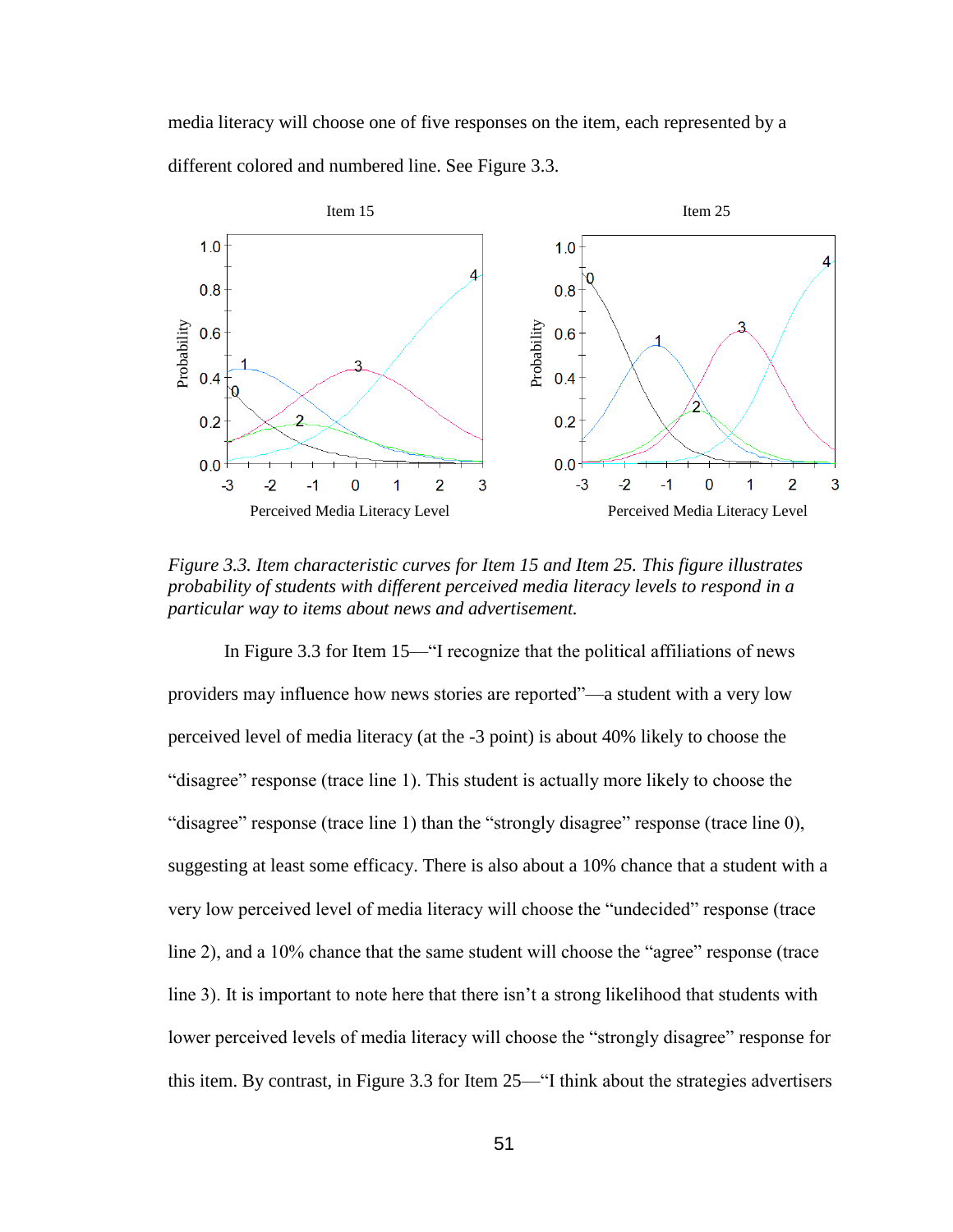use to promote their products"—there is about a 90% chance that a student with a very low perceived level of media literacy will choose the "strongly disagree" response (trace line 0), while there is also about a 90% chance that a student with a very high perceived level of media literacy will choose the "strongly agree" response (trace line 4). Again, this supports the earlier results that items about advertising tend to yield more information than items about news with regard to how students with different perceived levels of media literacy might respond.

Additionally, examination of ICCs support the second trend that items that consider why media messages appeal to different audiences tend to have a high capacity for differentiating between students of higher and lower perceived media literacy levels. Each item in Figure 3.4 deals with audience, and, in all cases, there is about an 80% chance that students with very low perceived media literacy levels are likely to answer "strongly disagree." In other words, for items about audience, students with very low perceived media literacy levels do not believe they think about who the audience is or why the media message appeals to that audience. On the other hand, for these items students with very high perceived media literacy levels are 60%-90% likely to answer "strongly agree." In all, examination of the ICCs in Figure 3.4 would suggest that students with lower perceived media literacy levels are not likely to respond that they think about how media messages reach different audiences, while students with higher perceived media literacy levels are likely to respond that they think about how media messages reach different audiences. See Figure 3.4 below.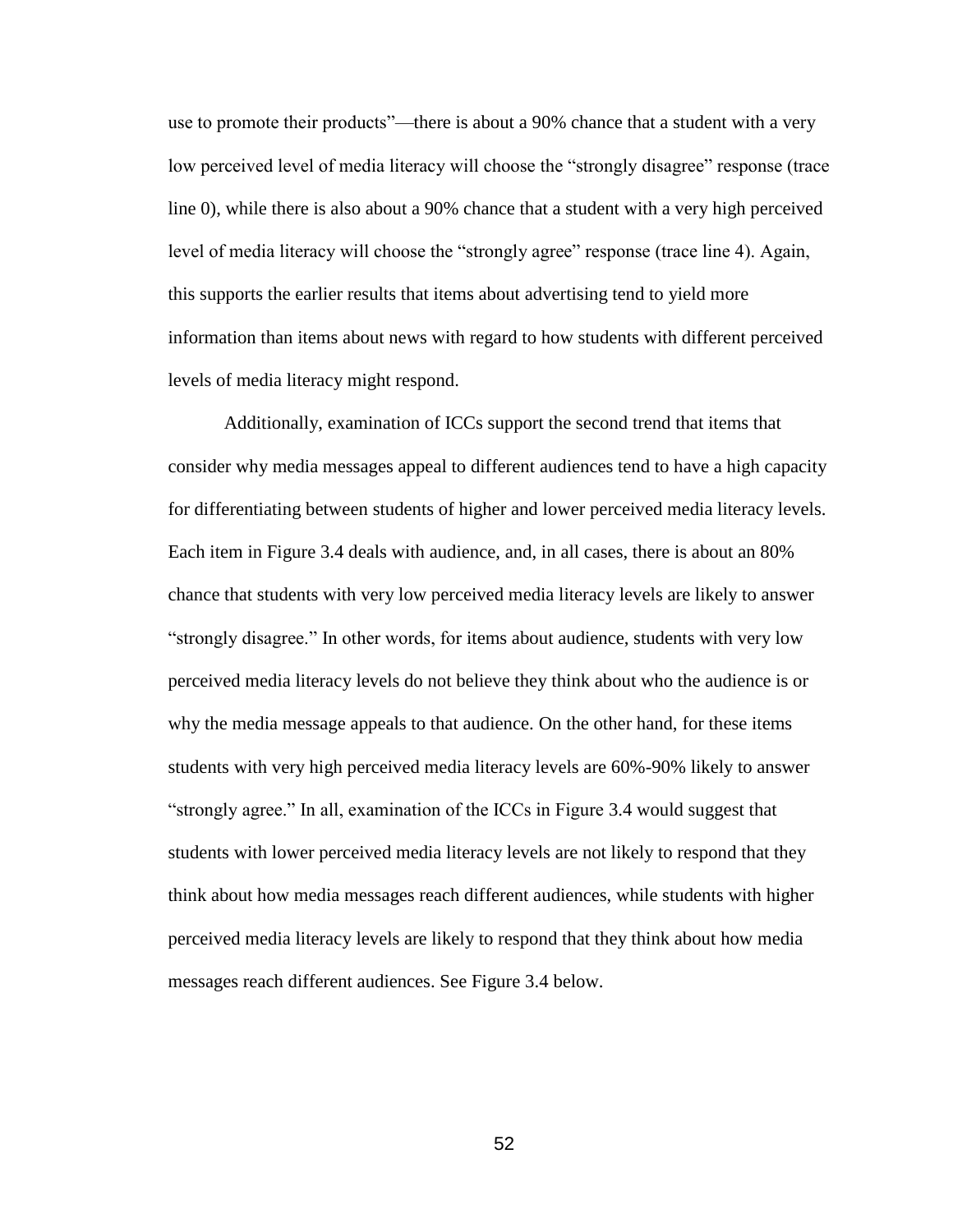

*Figure 3.4. Item characteristic curves for Item 4, Item 16, Item 19, and Item 26. This figure illustrates probability of students with different perceived media literacy levels to respond in a particular way to items about audience.*

These data support the idea that being able to recognize that media messages are targeted to different audiences is a competency that can help to differentiate media literacy levels.

# **Limitations of the Study**

One assumption of IRT is the assumption of unidimensionality (Brown, 2006), so for scales with multiple factors, researchers must make the decision of whether to run IRT analysis on the scale as a whole or for each subscale. In order to verify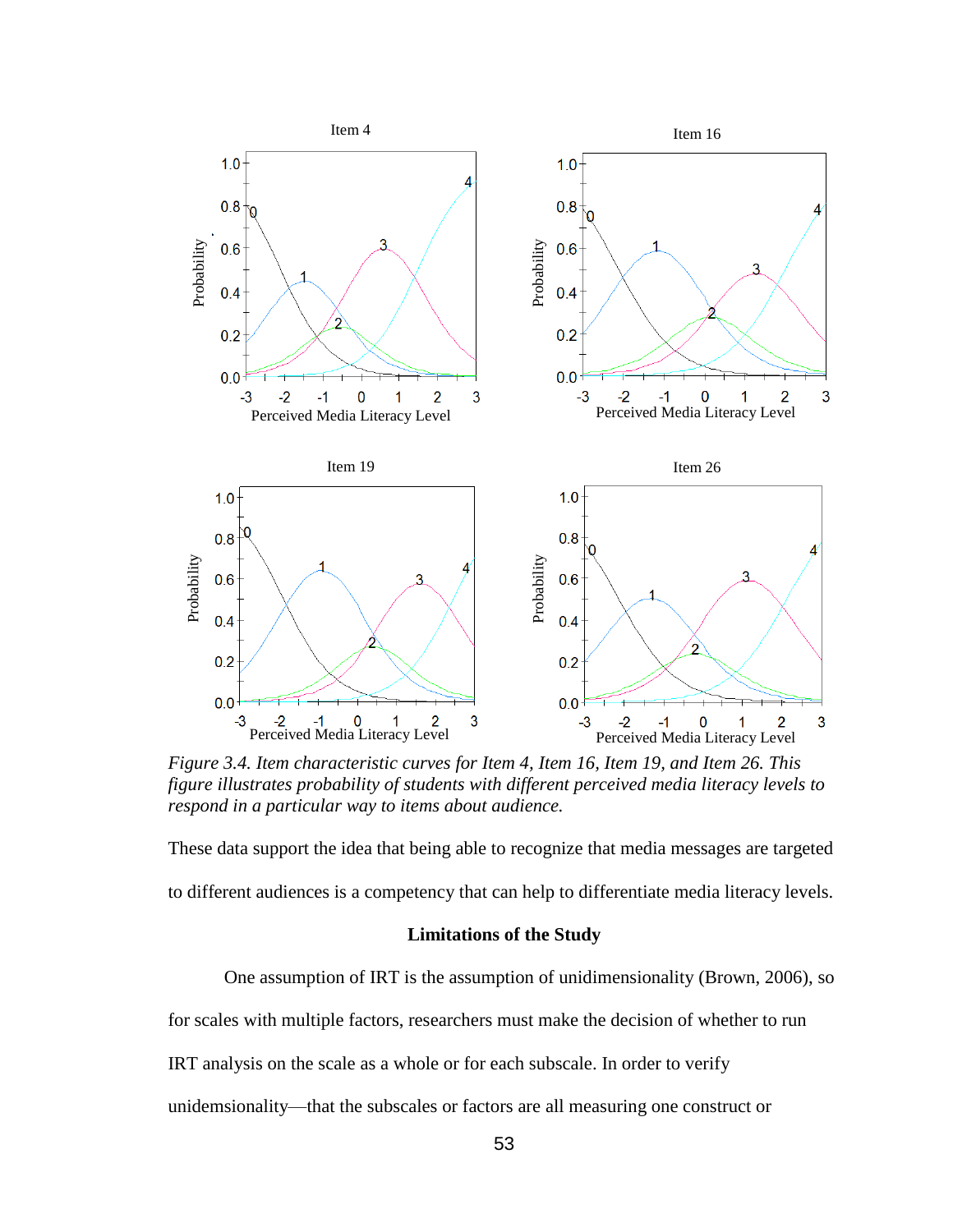dimension—the model was first tested using a second-order confirmatory factor analysis. This yielded an adequate model-data fit, but not a great model-data fit. However, a qualitative analysis of the construct also supported the unidemsionality of the scale.

Additionally, while efforts were made to alleviate social desirability and acquiescence by asking the instructor to leave the room during the administration of the scale, social desirability and acquiescence among the respondents was still a likely cause of the skewness in the data. This is especially true among a generation of students that have been told they have a high aptitude for engaging with media on the internet, a generation of students who have been (however falsely) labeled "digital natives" (Prensky, 2001).

#### **Implications**

Of particular interest among the findings is the trend that items about advertising tend to have the highest capacity for differentiating between students of higher and lower perceived media literacy levels. This finding supports findings from a survey conducted by Schmidt (2013) that instructors at all levels (kindergarten through college) reported teaching less about advertisements and entertainment media (especially television and music). In addition, this trend that items about advertising are more able to differentiate between students of different perceived media literacy levels than those about news makes sense after a review of the curriculum standards in K-12. Students are educated from an early age to be more conscious about the credibility of source information. The Common Core standards for history even include specific standards on distinguishing between fact and opinion, evaluating evidence, comparing points of view, and challenging claims in primary sources, secondary sources, and beyond (CCSS, 2016).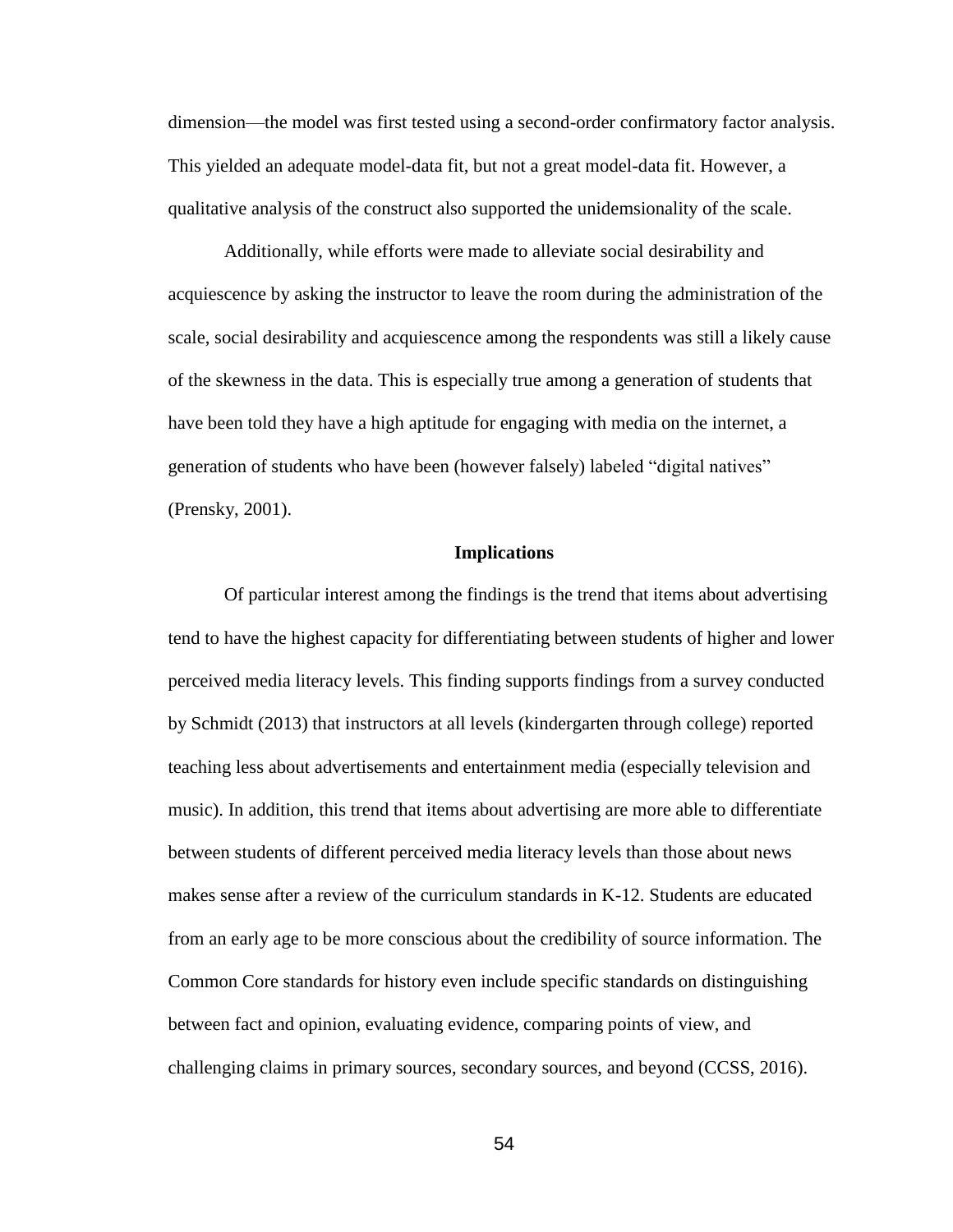Similarly, by the time students are juniors and seniors in high school, they should be able to write research papers in which they "gather relevant information from multiple authoritative print and digital sources, using advanced searches effectively" and "assess the strengths and limitations of each source in terms of the specific task, purpose, and audience" (CCSS, 2016).

This same kind of care is not stressed in K-12 or college education for advertisements which is unfortunate during a time when the Pew Research Internet Project (2014) has found the media young people are exposed to on a daily basis are more pervasive and persistent than ever before. Advertisements are now embedded in every form of media ranging from videos to social media to games. For this reason, it would be beneficial to further research media literacy of advertisements.

The second trend—that items that consider why media messages appeal to different audiences tend to have a high capacity for differentiating between students of higher and lower perceived media literacy levels—can also be traced back to theory. Rhetoricians and compositionists have been aware of the importance of audience since at least the point at which Aristotle theorized about different modes of appeal to reach audiences. As such, audience has been included in English classrooms in K-12 through college for as long as anyone can remember. However, it is important to note that though students should come to college with this skill, items about targeted audience can still serve to identify students with lower perceived media literacy levels. This would suggest that there is room, yet, for more research and education at the college level regarding audience.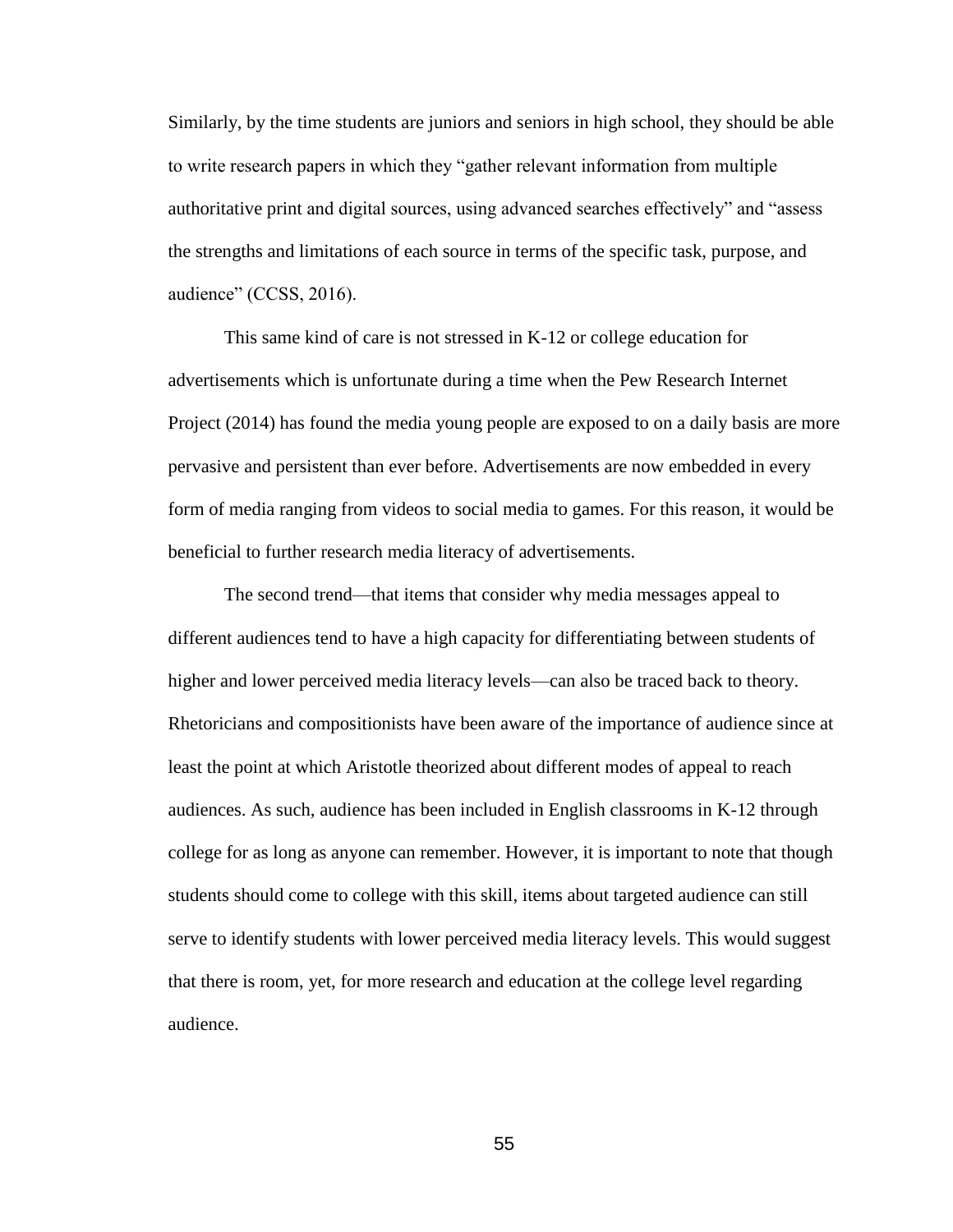Finally, the findings of this study do support the use of this instrument as a generalizable, sample-free instrument. This means that the instrument can be used with consistency for any similar sample of college students. It is the hope of this researcher that this instrument will be utilized by other researchers to further develop an understanding of the needs of college students for media literacy education.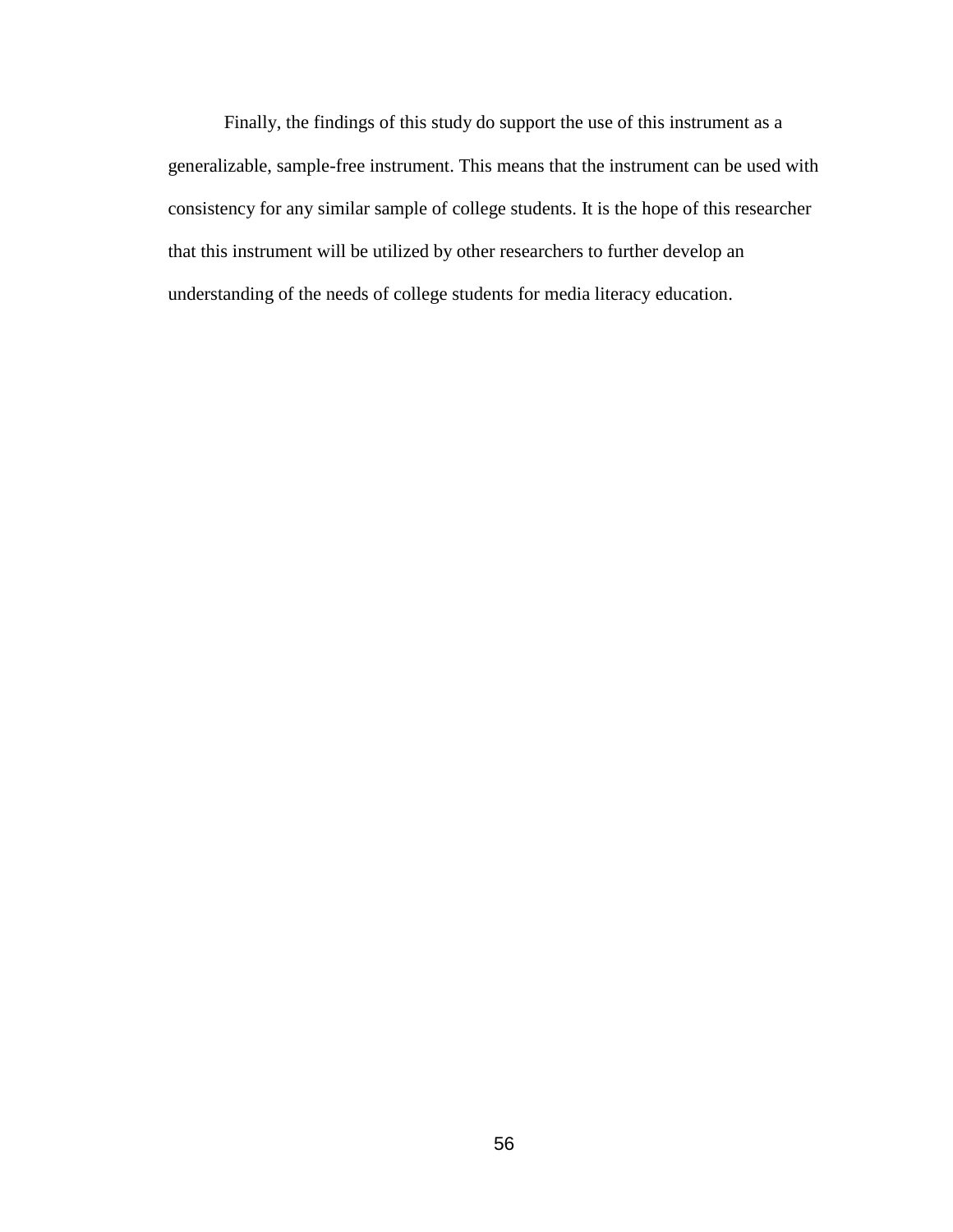#### **REFERENCES**

- American Educational Research Association, American Psychological Association, National Council on Measurement in Education (1985). *Standards for educational and psychological testing*. Washington, DC: American Psychological Association.
- Arke, E., & Primack, B. (2009). Quantifying media literacy: Development, reliability, and validity of a new measure. *Educational Media International, 46*(1), 53-65.
- Ashley, S., Lyden, G., & Fasbinder, D. (2012). Exploring message making: A qualitative media literacy study of college freshmen. *Journal of Media Literacy Education, 4*(3), 229-243. Retrieved from

http://jmle.org/index.php/JMLE/article/view/244/214

- Baker, F. B. (2001). *The basics of item response theory*. Retrieved from http://files.eric.ed.gov/fulltext/ED458219.pdf
- Brown, T. (2006). *Confirmatory factor analysis for applied research*. New York, NY: Guilford Publications.
- Chang, C. S., Liu, E. Z. F., Lee, C. Y., Chen, N. S., Hu, D. C., & Lin, C. H. (2011). Developing and validating a Media Literacy Self-Evaluation Scale (MLSS) for elementary school students. *The Turkish Online Journal of Educational Technology, 10*(2), 63-71.
- Christ, W. G. (2004). Assessment, media literacy standards, and higher education. *American Behavioral Scientist, 48*(1), 92-96.
- Cohen, R.J., Swerdlik, M.E., & Smith, D.K. (2012). *Psychological testing and assessment: An introduction to tests and measurement* (8th ed.). Mountain View, CA: Mayfield Publishing Company.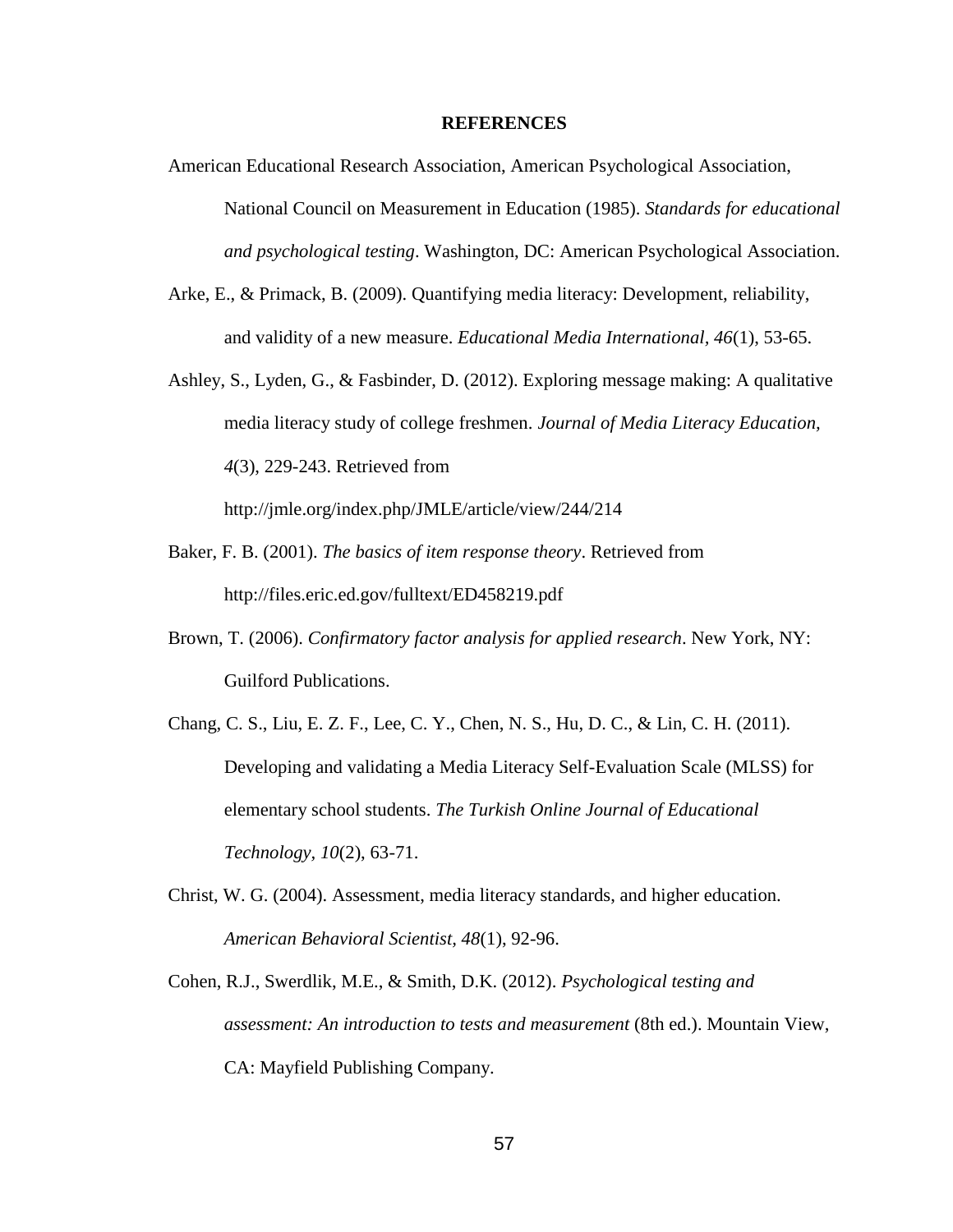- Common Core State Standards. (2016). *English language arts standards*. Retrieved from http://www.corestandards.org/ELA-Literacy/
- Comrey, A. L., & Lee, H. B. (1992). *A first course in factor analysis*. Hillsdale, NJ: Lawrence Erlbaum Associates.
- De Abreu, B. S., & Mihailidis, P. (2014).Introduction. In B. S. De Abreu, & P Mihailidis (Eds.), *Media literacy education in action: Theoretical and pedagogical perspectives* (pp. xxiii-xxx). New York, NY: Routledge.
- De Ayala, R. J. (2009). *The theory and practice of item response theory*. New York, NY: Guilford.
- Duran, R. L., Yousman, B., Walsh, K. M., & Longshore, M. A. (2008). Holistic media education: An assessment of the effectiveness of a college course in media literacy. *Communication Quarterly, 56*(1), 49-68. doi:10.1080/01463370701839198
- Embretson, S. E., & Reise, S. P. (2000*). Item response theory for psychologists*. Mahwah, NJ: Erlbaum.
- Engeln-Maddox, R., & Miller, S. A. (2008). Talking back to the media ideal: The development and validation of the Critical Processing of Beauty Images Scale. *Psychology of Women Quarterly, 32*, 159-171. doi:10.1111/j.1471- 6402.2008.00420.x
- Gable, R. K., & Wolf, M. B. (1993). *Instrument development in the affective domain*. Boston, MA: Kluwer Academic Publishers.
- Hambleton, R. K., Swaminathan, H., & Rogers, H. J. (1991). *Fundamentals of item response theory*. Newbury Park, CA: Sage Publications.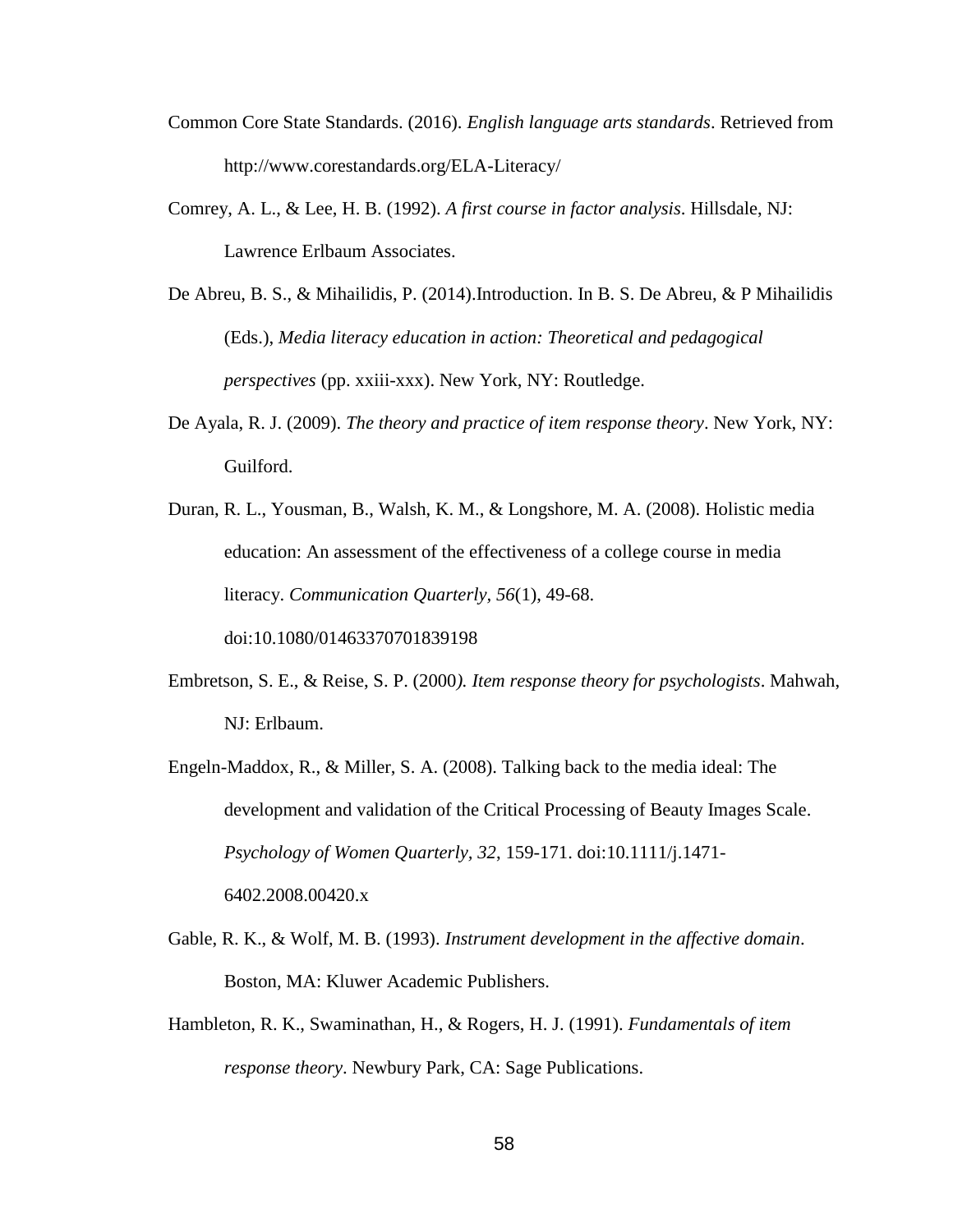- Hobbs, R. (2004). Does media literacy work? An empirical study of learning how to analyze advertisements. *Advertising & Society Review, 5*(4), 1-28.
- Hobbs, R. (2011). What a difference ten years can make: Research possibilities for the future of media literacy education. *Journal of Media Literacy Education, 3*(1), 29- 31. Retrieved from http://jmle.org/index.php/JMLE/article/download/177/136
- Hobbs, R., & Frost, R. (2003). Measuring the acquisition of media-literacy skills. *Reading Research Quarterly, 38*(3), 330-355. doi:10.1598/RRQ.38.3.2
- Kellner, D., and J. Share. 2005. Toward Critical Media Literacy: Core concepts, debates, organizations, and policy. *Discourse: Studies in the Cultural Politics of Education, 26*(3): 369-386.
- Kubey, R. W. (2003). Why U.S. media education lags behind the rest of the Englishspeaking world. *Television & New Media, 4*(4), 351-370. doi:10.1177/1527476403255812
- Literat, I. (2014). Measuring new media literacies: Towards the development of a comprehensive assessment tool. *Journal of Media Literacy Education, 6*(1), 15- 27.
- Livingstone, S., & Wang, Y. (2014). On the difficulties of promoting media literacy. In B. S. De Abreu, & P Mihailidis (Eds.), *Media literacy education in action: Theoretical and pedagogical perspectives* (pp. 162-172). New York, NY: Routledge.
- Martens, H. (2010). Evaluating media literacy education: Concepts, theories and future directions. *Journal of Media Literacy Education, 2*(1), 1-22.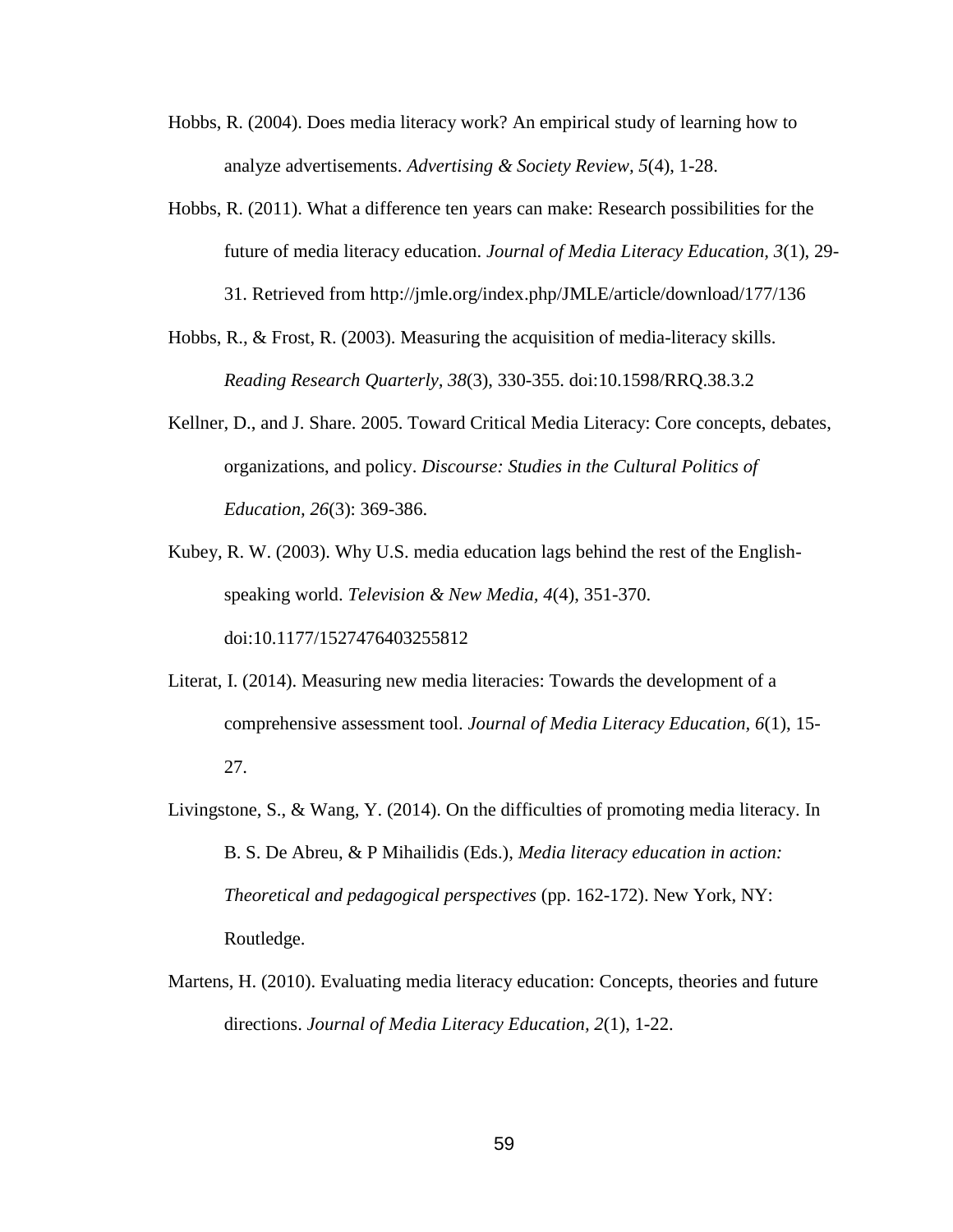- Messick, S. (1987). Validity. *Journal of Educational Research and Statistics Research Report Series, 2*, (i-208). doi:10.1002/j.2330-8516.1987.tb00244.x
- Mihailidis, P. (2011). (Re)mix, (re)purpose, (re)learn: Using participatory tools for media literacy learning outcomes in the classroom. *Action in Teacher Education, 33*(2), 172-183. doi:10.1080/01626620.2011.569421
- National Association for Media Literacy Education. (2007). *Media literacy defined.* Retrieved from http://namle.net/publications/media-literacy-definitions/
- National Association for Media Literacy Education. (2014). *MLE & Common Core Standards*. Retrieved from http://namle.net/publications/mle-common-corestandards/

Nunnally, J. C. (1978). *Psychometric theory* (2nd ed.). New York: McGraw Hill.

- Pernisco, N. (2014). Shrinking the Divide: Solving social inequalities through media literacy education. In B. S. De Abreu, & P Mihailidis (Eds.), *Media literacy education in action: Theoretical and pedagogical perspectives* (pp. 147-152). New York, NY: Routledge.
- Pew Research Internet Project. (2014). 13 things to know about teens and technology. *Pew Research Center*. Retrieved from http://www.pewinternet.org/2014/07/23/13-things-to-know-about-teens-andtechnology/
- Potter, J. W. (2010). The state of media literacy. *Journal of Broadcasting & Electronic Media, 54*(4): 675-696.
- Prensky, M. (2001). Digital natives, digital immigrants. *On the Horizon, 9*(5), 1-6. Retrieved from www.marcprensky.com/writing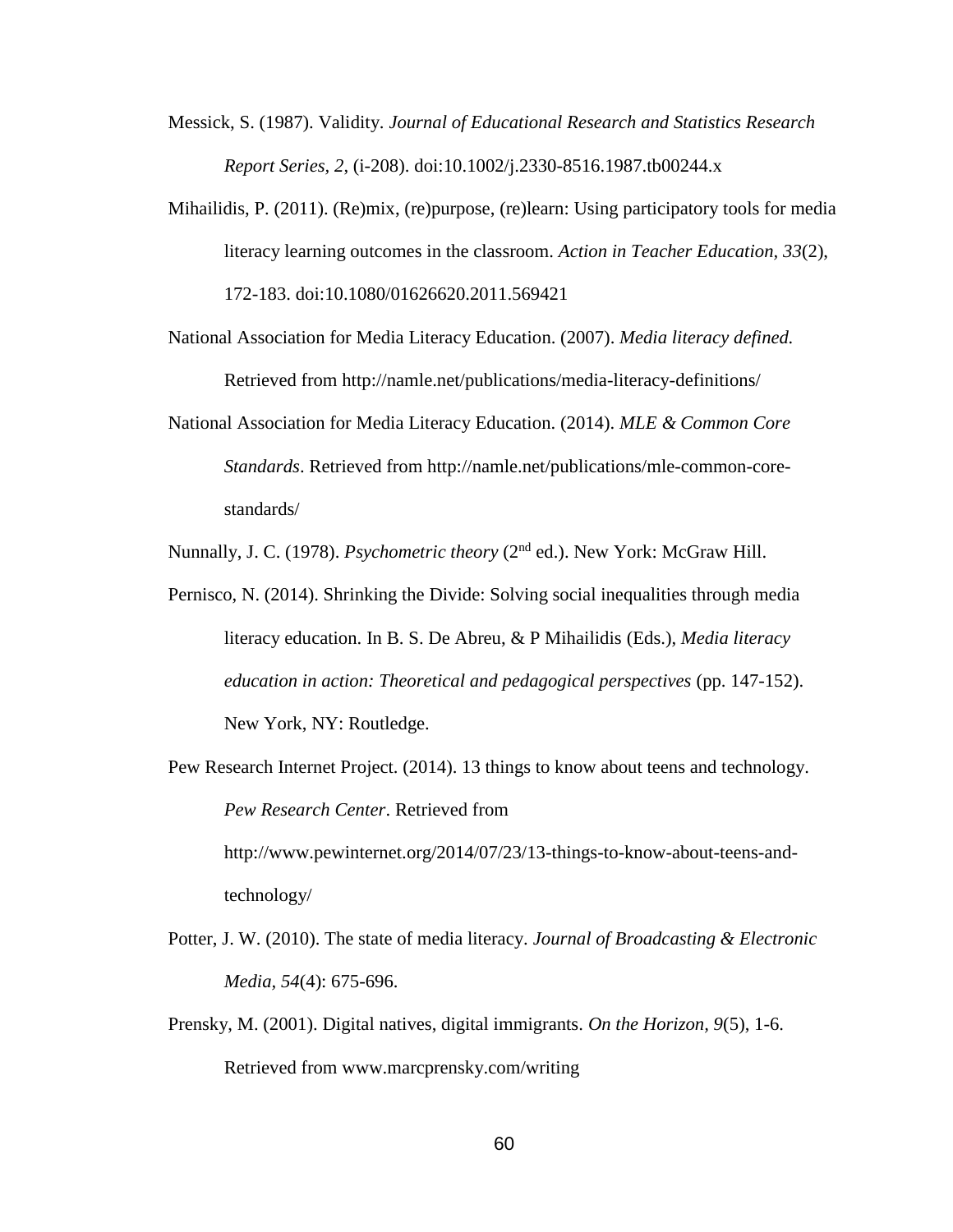Price, L. (2016). *Psychometric methods: Theory into practice*. New York, NY: Guilford.

- Primack, B. A., Gold, M. A., Switzer, G. E., Hobbs, R., Land, S. R., & Fine, M. J. (2006). Development and validation of a Smoking Media Literacy Scale for adolescents. *Archives of Pediatrics and Adolescent Medicine, 160*(4), 569-374. doi:10/1001/archpedi.160.4.369
- Quin, R., & McMahon, B. (1993). Evaluating standards in media education. *Canadian Journal of Educational Communication, 22*(1), 15-25.
- Schmidt, H. C. (2012). Media, millennials, and the academy: Understanding the state of media literacy within higher education. *Journal on Excellence in College Teaching, 23*(4), 54-75.
- Schmidt, H. C. (2013). Media literacy education from kindergarten to college: A comparison of how media literacy is addressed across the educational system. *Journal of Media Literacy Education, 5*(1), 296-309.
- Schumacker, R. E., & Lomax, R. G. (2010). *A beginner's guide to structural equation modeling* (3rd ed.). New York, NY: Routledge.
- Schwarz, G. (2014). Rhetoric in a new key: Media literacy education for the twenty-firstcentury university. In B. S. De Abreu, & P Mihailidis (Eds.), *Media literacy education in action: Theoretical and pedagogical perspectives* (pp. 213-218). New York, NY: Routledge.
- Tabachnick, B. G., & Fidell, L. S. (2013). *Using multivariate statistics*. Boston: Allyn and Bacon.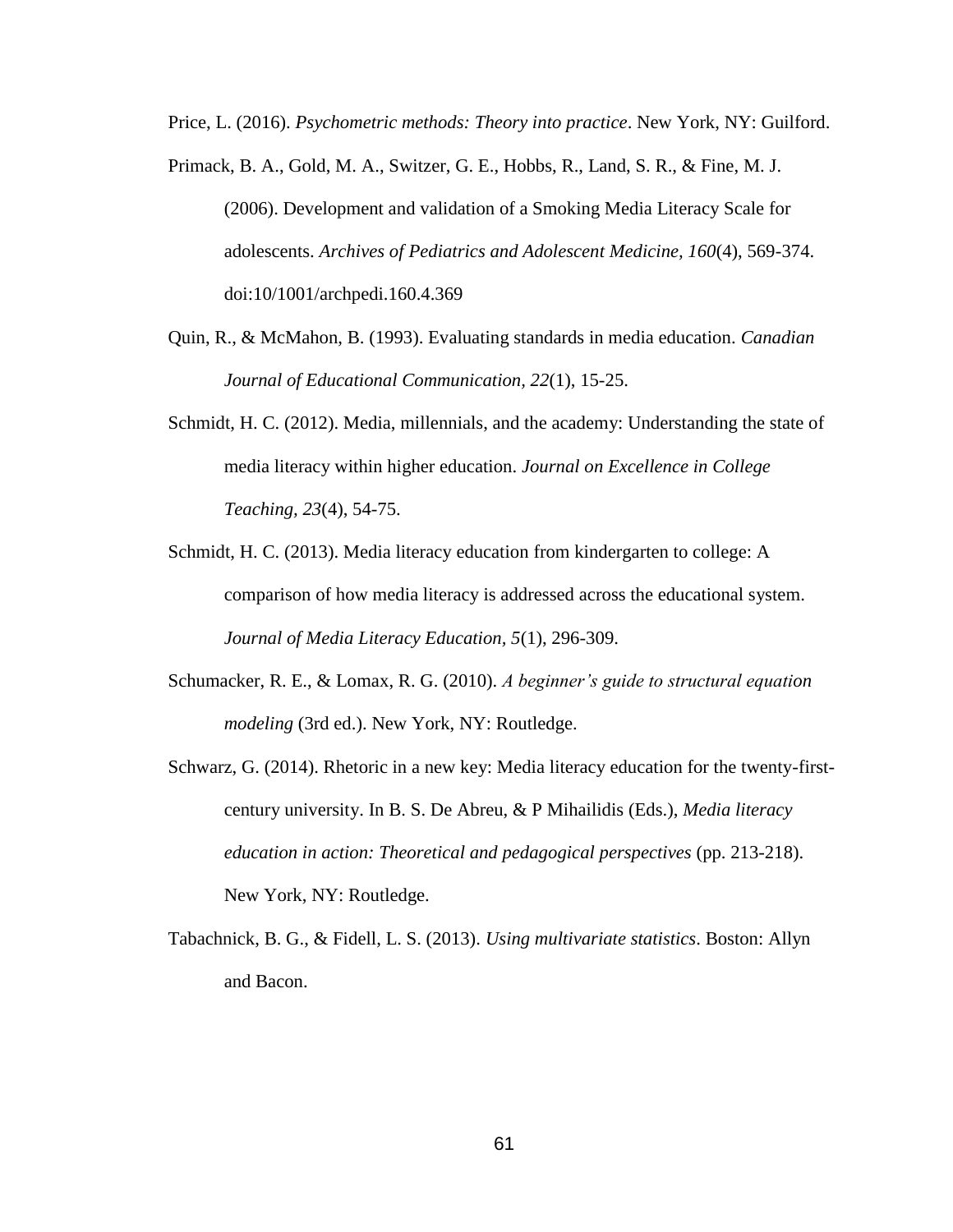Vraga, E, Tully, M, Kotcher, J. E., Smithson, A., Broeckelman-Post, M. (2016). A multidimensional approach to measuring news media literacy. *Journal of Media Literacy Education, 7*(3), 41-53.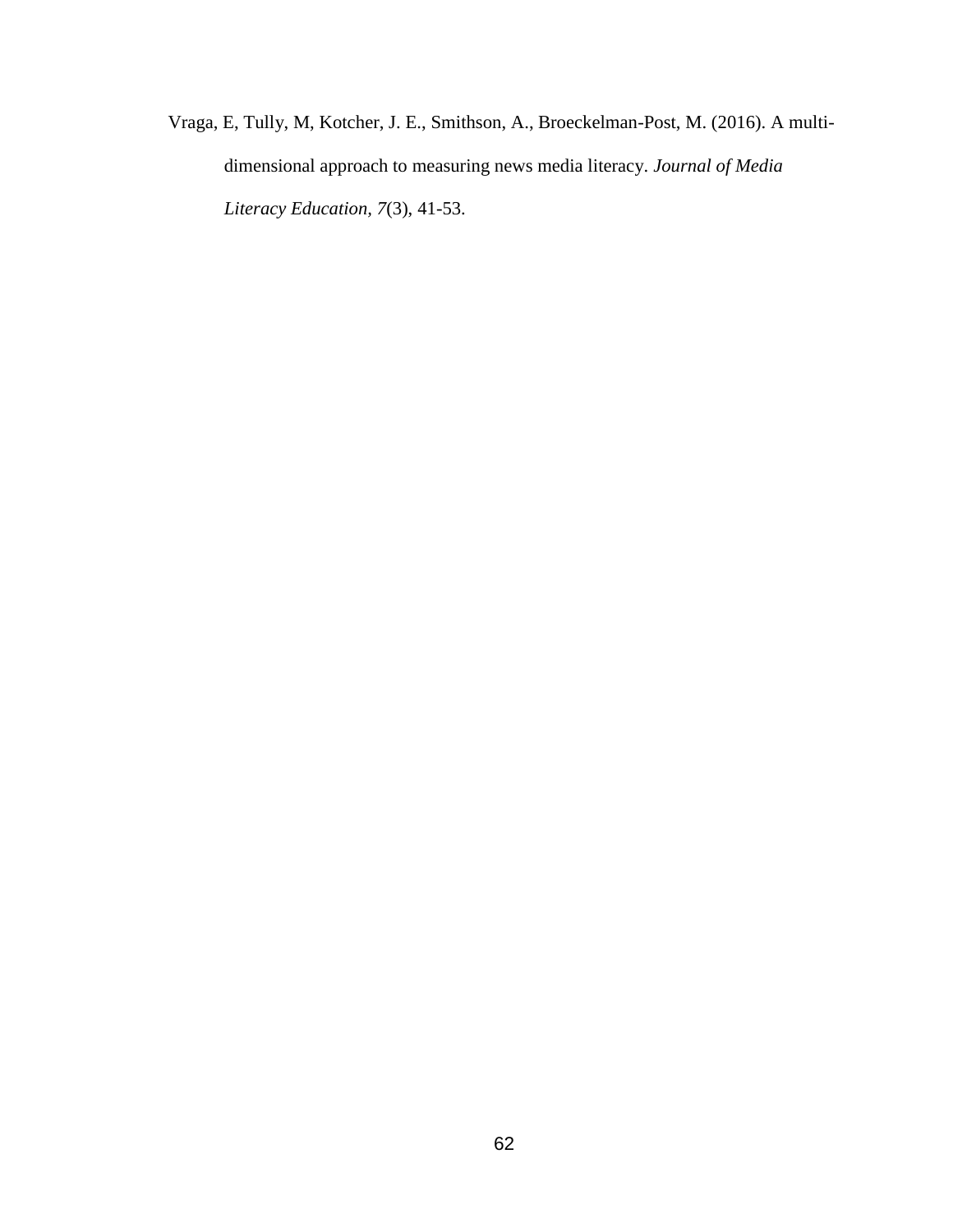# **IV. ASSESSING MEDIA LITERACY AMONG STUDENTS ENROLLED IN BASIC WRITING AND FIRST-YEAR COMPOSITION**

Systematic media literacy education at the college level is nonexistent in the U.S. (Christ, 2004; Martens, 2010; Schmidt, 2013; Schwarz, 2014). Reasons for this include limited research on media literacy education in college (Livingstone & Wang, 2014), lack of consensus regarding where media literacy education fits in college curriculum (Jolls  $\&$ Walkosz, 2015; Livingstone & Wang, 2014; Schwarz, 2014), little consensus among researchers or instructors about what competencies to include in curriculum or how to measure them (Christ, 2014; Livingstone & Wang, 2014; Schmidt, 2013), and a stagnant core curriculum that answers to narrowly-focused standardized tests (Silverblatt, 2014). However, while inclusion of media literacy education has not been systematic, it is also not new to many disciplines in the humanities and social sciences, especially communication, education, and English (Baker, 2014; Bordac, 2009; Schwarz, 2014; Silverblatt, 2014; Silverblatt, Baker, Tyner, & Stuhlman, 2002). English is of special interest as a home for media literacy education, because the field of English—especially at the organization level—has been one of the most dominant forces in the U.S. in creating initiatives to include media literacy education in college.

As early as the 1950s, the National Council of Teachers of English (NCTE) had a role in promoting media literacy education; in 1954, the NCTE established the Committee for the Study of Television, Radio and Film and distributed a handbook nationwide to aid in the instruction of television, radio, and film (Baker, 2014; Silverblatt, 2014). Throughout the next decade and a half, the NCTE had its hand in additional initiatives to improve instruction on film and television in the English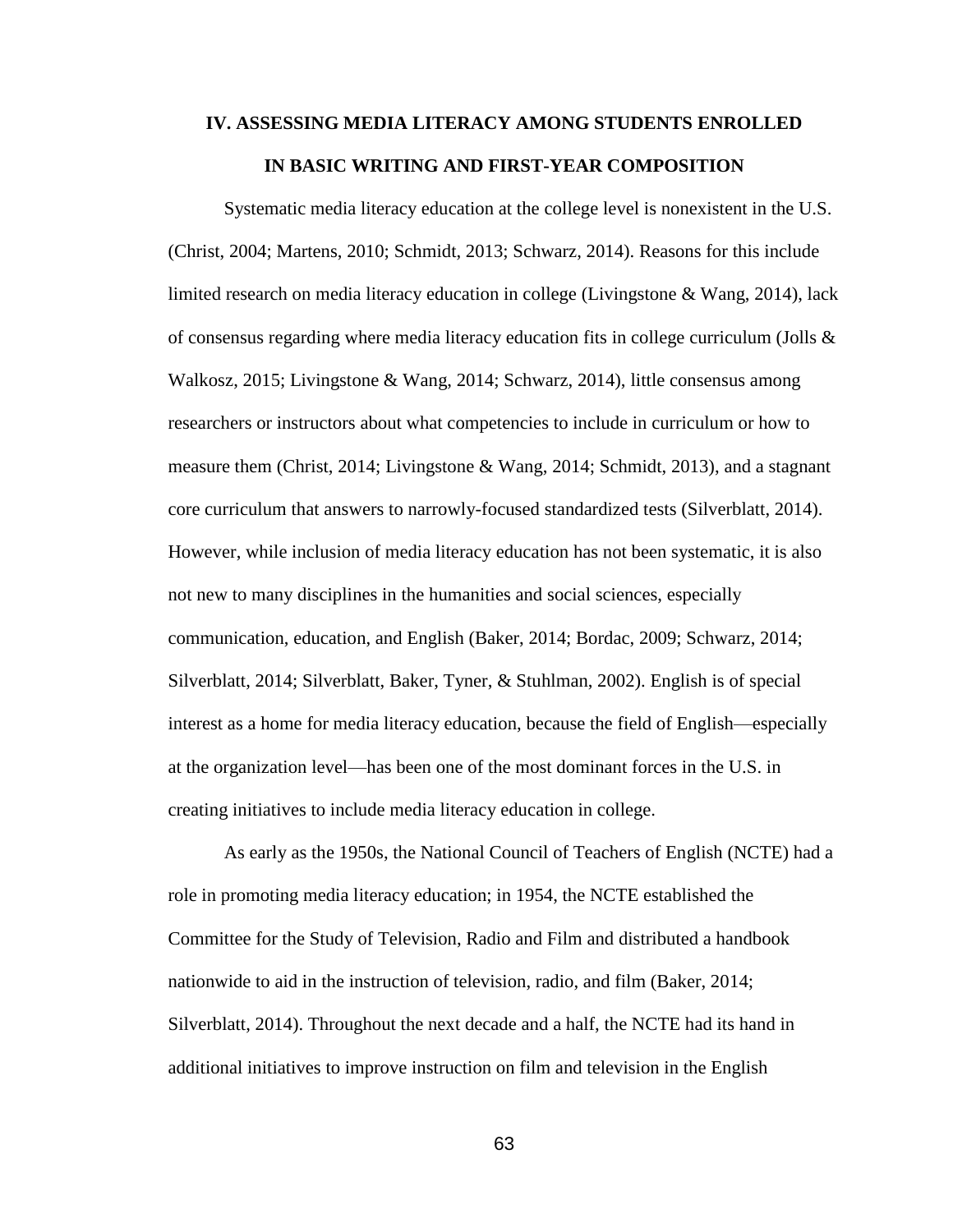classroom; then, in 1970, the NCTE passed a resolution specifically on the topic of media literacy (Baker, 2014; Silverblatt, 2014). The resolution on media literacy appears to have been revised or added to over the next few years with changes in 1973 and 1975 (Baker, 2014; Silverblatt, 2014). In the 1990s, language shifted to include visual literacy, and the NCTE and International Reading Association jointly penned standards for visual literacy; in 1996, the NCTE passed a resolution arguing that viewing and visually representing ideas are forms of literacy (Baker, 2014; NCTE, 1996; Silverblatt, 2014). Support for media and visual literacy has continued into the modern era with position statements on multimodal literacies (NCTE, 2005) and a statement on  $21<sup>st</sup>$  century literacies (NCTE, 2013). Similarly, in 2004, the Conference on College Composition and Communication (CCCC) adopted a position statement on teaching, learning, and assessing writing in digital environments. Then in 2007, CCCC put out a position statement on multiple uses of writing, including visual and internet-based discourses that serve as cross-cultural discourses. In 2015, CCCC revised a position statement on electronic portfolios for writing.

However, despite this long history of support by the discipline's organizations for media literacy education in college English, limited research is available on the inclusion of media literacy in the college English curriculum. We do know from survey data that faculty members in English, as well as communication and education, see the value of media literacy education, but they may not see themselves actively engaged in its instruction (Schmidt, 2012; Schmidt, 2013). Additionally, both college writing faculty (Schmidt, 2013) and college writing students (Brumberger, 2011) believe that students' media literacy skills are limited. In fact, college writing students admit that while they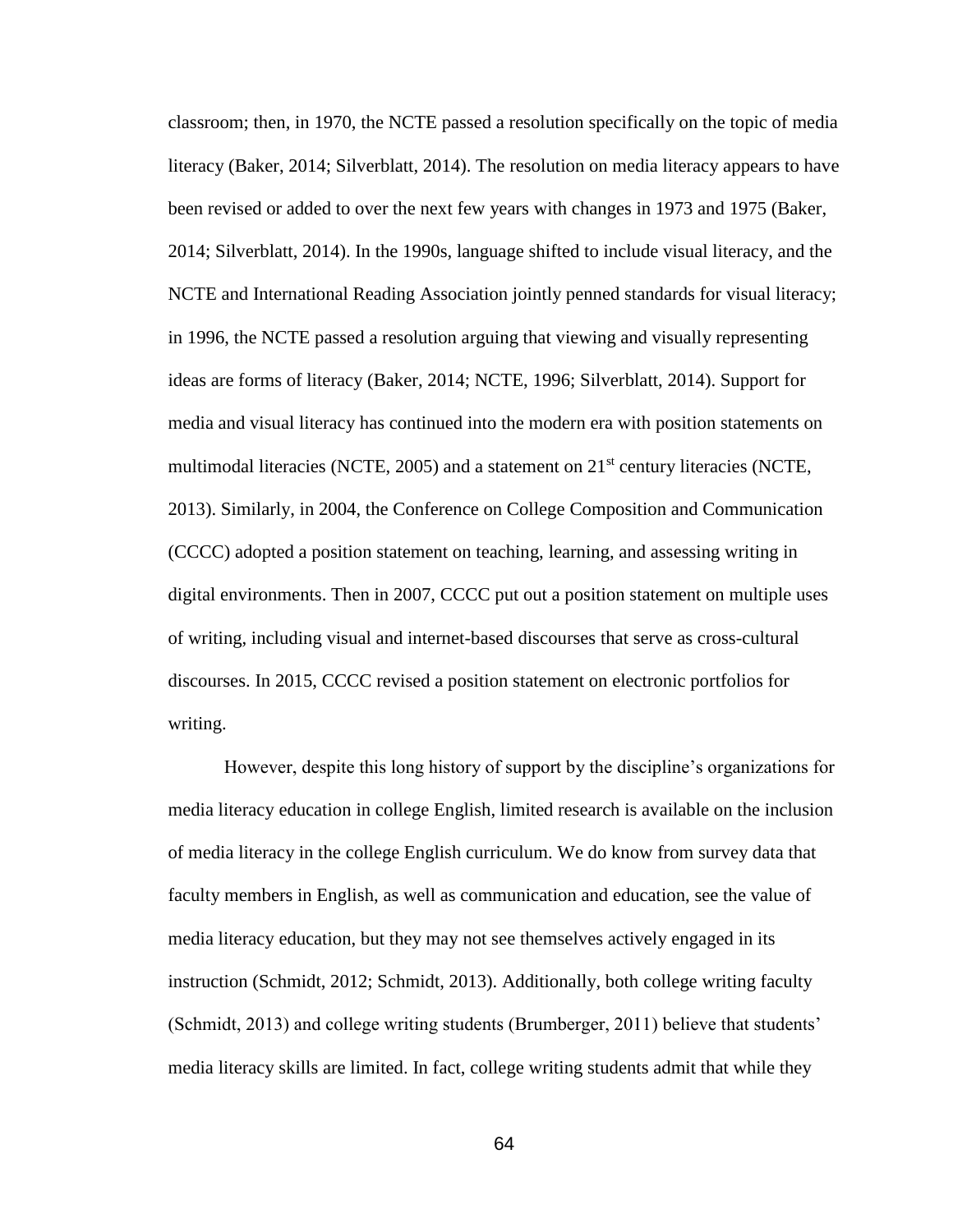may suspect that images they see on the internet have been altered, they do not consistently critically question these images (Brumberger, 2011).

While limited research as described above is available concerning media literacy and college writing in general, no research is available specifically about the critical viewing practices of students in basic writing, those students who are traditionally on the margin and who may have had less access to or rich engagement with media in previous contexts. Gee (2015) explains that "gaps of all sorts—literacy, learning, skills, and knowledge gaps—get bigger and bigger over time, even if at the start they were small and potentially manageable" (p. 106). Based on the theory that these gaps continue to grow larger over time, it is crucial, then, that students in both first-year composition and basic writing be included in this and other related studies, to further explore the possibility of a media literacy gap between students who are underprepared (those students who traditionally enroll in basic writing) and students who are college-ready (those students who traditionally enroll in first-year composition). To first ascertain if such a gap exists, the purpose of this study is to get a baseline for the self-reported critical viewing practices of students enrolled in both basic writing and first-year composition.

#### **Methods**

This quantitative study uses a descriptive research design to answer the following research question: is there a difference between the self-reported critical viewing practices of students who are in their first semester and are enrolled in basic writing and students who are in their first semester and are enrolled in first-year composition?

To answer this research question, the study uses a framework steeped in the idea that literacy is embedded in culture, as is culture embedded in literacy. As Freire (1987)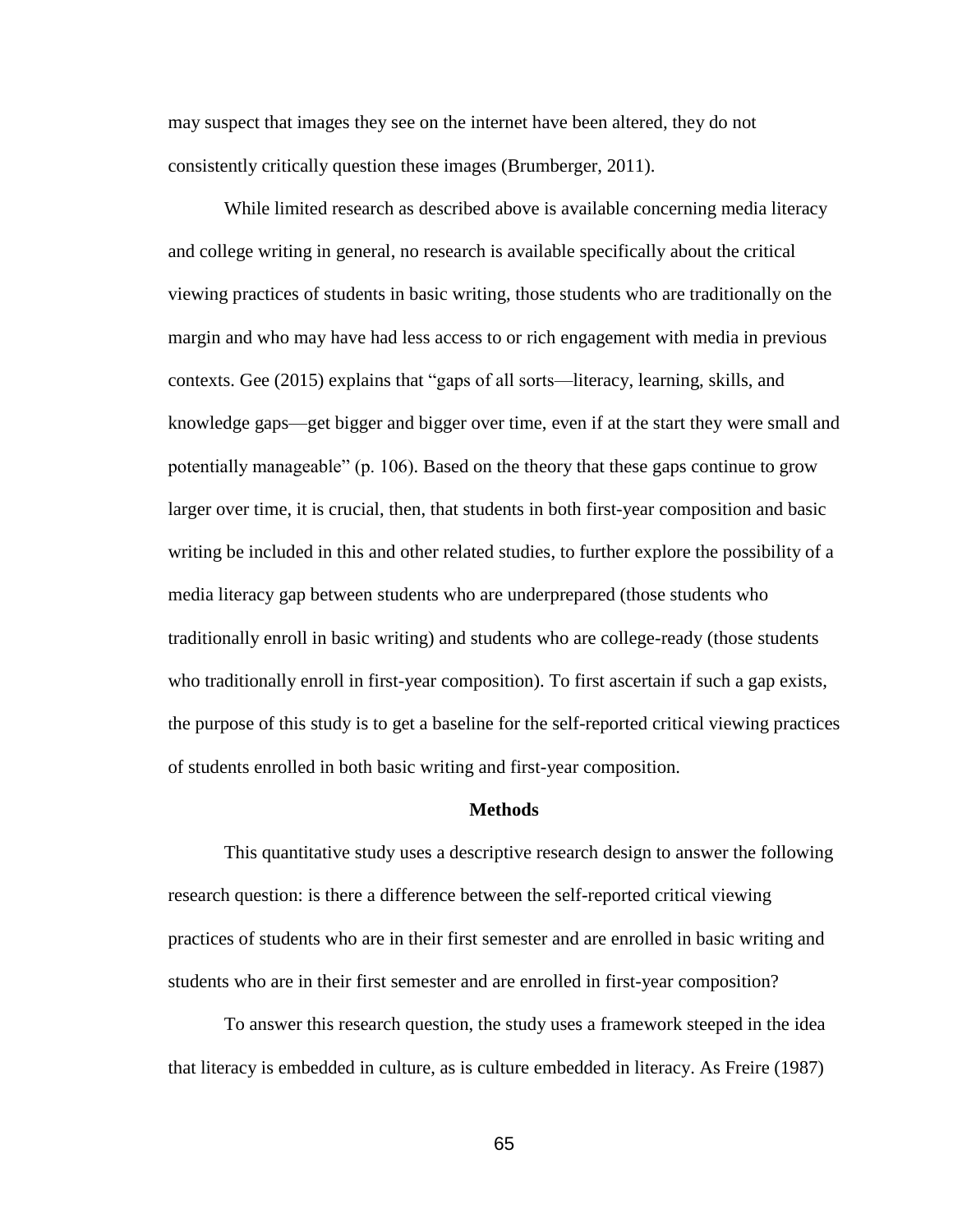famously writes, "Reading the world always precedes reading the word, and reading the word implies continually reading the world" (p. 35). In particular, Freire (1987) writes about the potential of literacy to lift up or oppress student populations. Gee (2015) modernizes Freire's (1987) conversation to include digital and media literacy. Toward that aim, Gee (2015) adapts the concept of the Matthew Cycle. Gee (2015) explains that "gaps of all sorts—literacy, learning, skills, and knowledge gaps—get bigger and bigger over time, even if at the start they were small and potentially manageable" (p. 106). As Gee (2015) explains, this ever-growing divide occurs for digital literacy and media literacy as well as traditional literacy.

The power of literacy to lift up underserved populations of students and the power of media literacy education to close the digital, or in this case, media divide is the reason I chose to learn about the self-reported critical viewing practices of students enrolled in basic writing, students who are not college-ready or who are, as Bartholomae (2005) would say, "writing on the margins."

## **Participants**

In Fall 2015, a purposive sample was taken from students enrolled in basic writing and first-year composition at a large public institution in central Texas that is designated as an Hispanic-Serving Institution. A total of 393 students completed the scale. Of the total 393 that completed the scale, 71 completed responses were excluded because respondents were not in their first semester of college study. Only students in their first semester of college study were of interest because the purpose of this study is to gather baseline data about first-year college students' critical viewing practices of online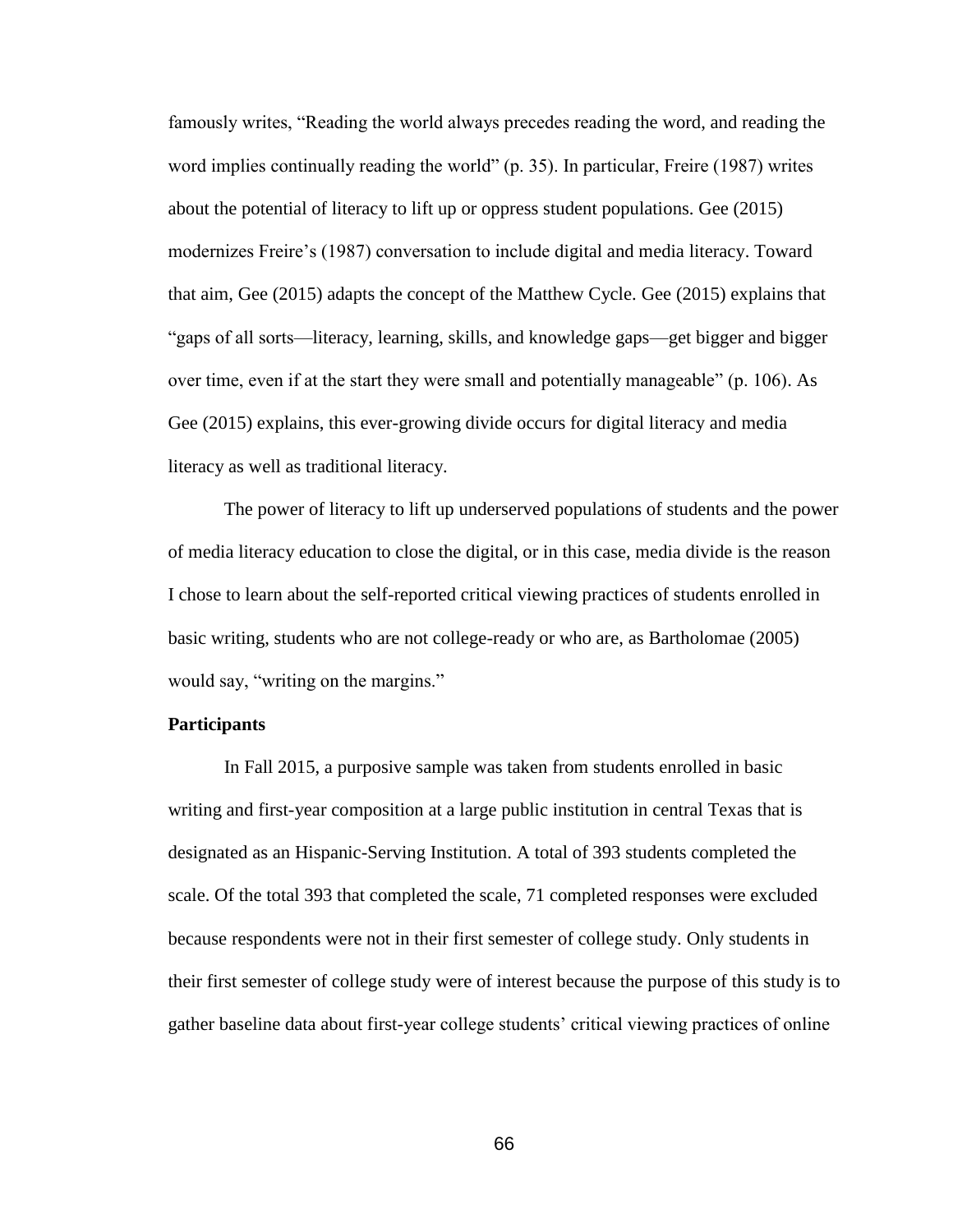media before any possible exposure to media literacy education in college. This left a total of 322 completed responses.

Participants were either enrolled in first-year composition or basic writing—a prerequisite for first-year composition for students who don't reach the cut-off on the SAT, ACT, or college placement exam. Specifically, 110 students were enrolled in basic writing, and 212 students were enrolled in first-year composition. For students enrolled in basic writing with complete demographic information available, 65% were female and 35% were male. For students enrolled in first-year composition with complete demographic information available, 56% were female and 43% were male. Respondents enrolled in basic writing exhibited a great deal of diversity in terms of ethnicity and race. Such diversity is common in basic writing courses. See Figure 4.1 and Figure 4.2 for the difference in ethnicity/race breakdowns of each group.



*Figure 4.1. Ethnicity/race for students enrolled in basic writing. This figure illustrates the complex race/ethnicity category for students within the sample who are enrolled in basic writing.*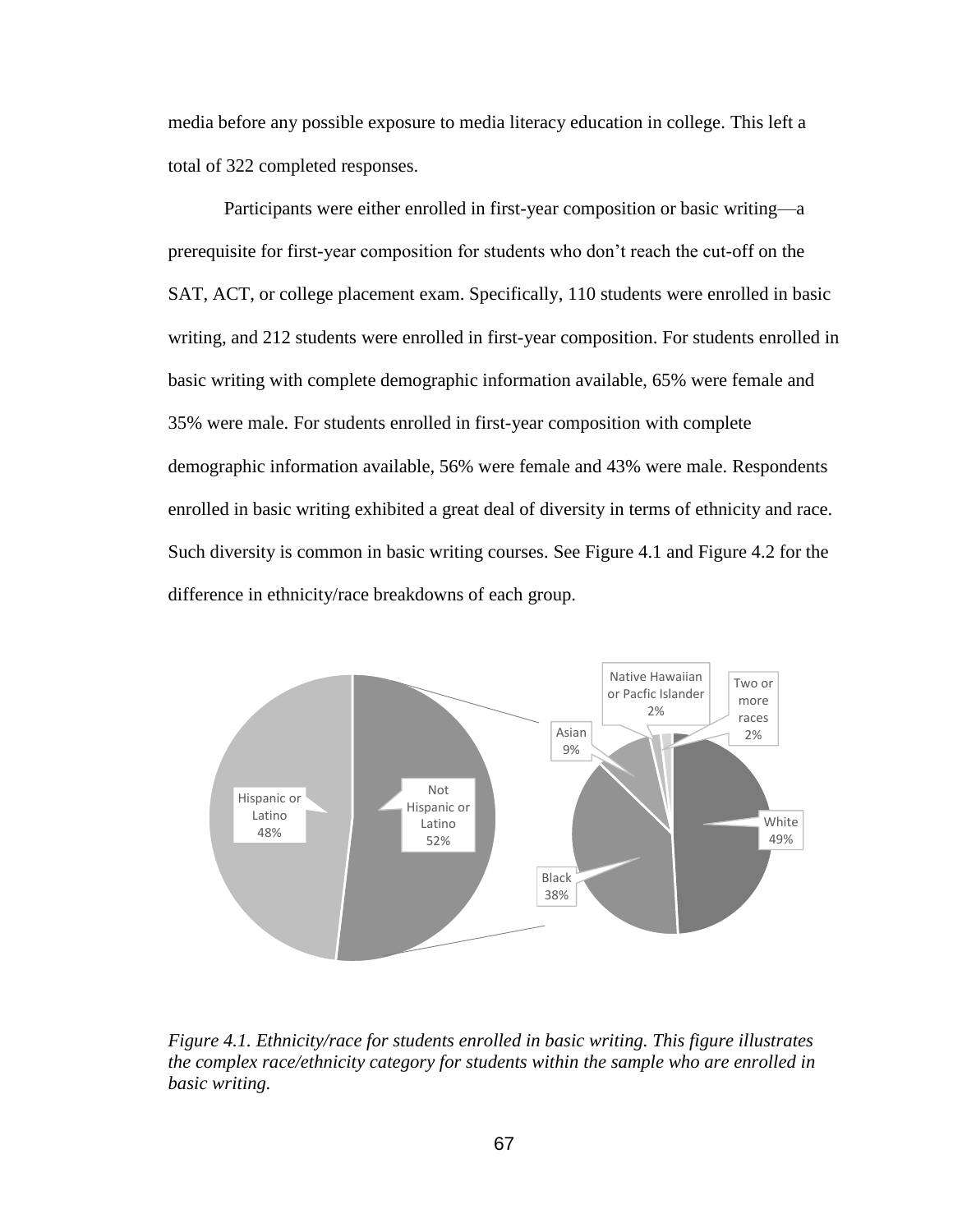

*Figure 4.2. Ethnicity/race for students enrolled in first-year composition. This figure illustrates the complex race/ethnicity category for students within the sample who are enrolled in first-year composition.*

## **Data Collection**

Instructors of basic writing and first-year composition were contacted via e-mail about the study. The scale was administered in a total of 26 sections of writing courses, eight sections of basic writing and 18 sections of first-year composition. It should be noted that in order to have the best possible numbers, the scale was administered in every section of basic writing being taught at the institution. Additionally, it is also important to note that the scale was administered within the first three weeks of the semester so as to ensure the responses were not a result of instruction in media literacy. The researcher or one other doctoral researcher—who is certified in the Collaborative Institutional Training Initiative (CITI) Program and who was trained in how to administer the scale—visited each classroom and used a script to administer the scale. In all instances, to limit the possible effects of social desirability and acquiescence, the instructor of the class left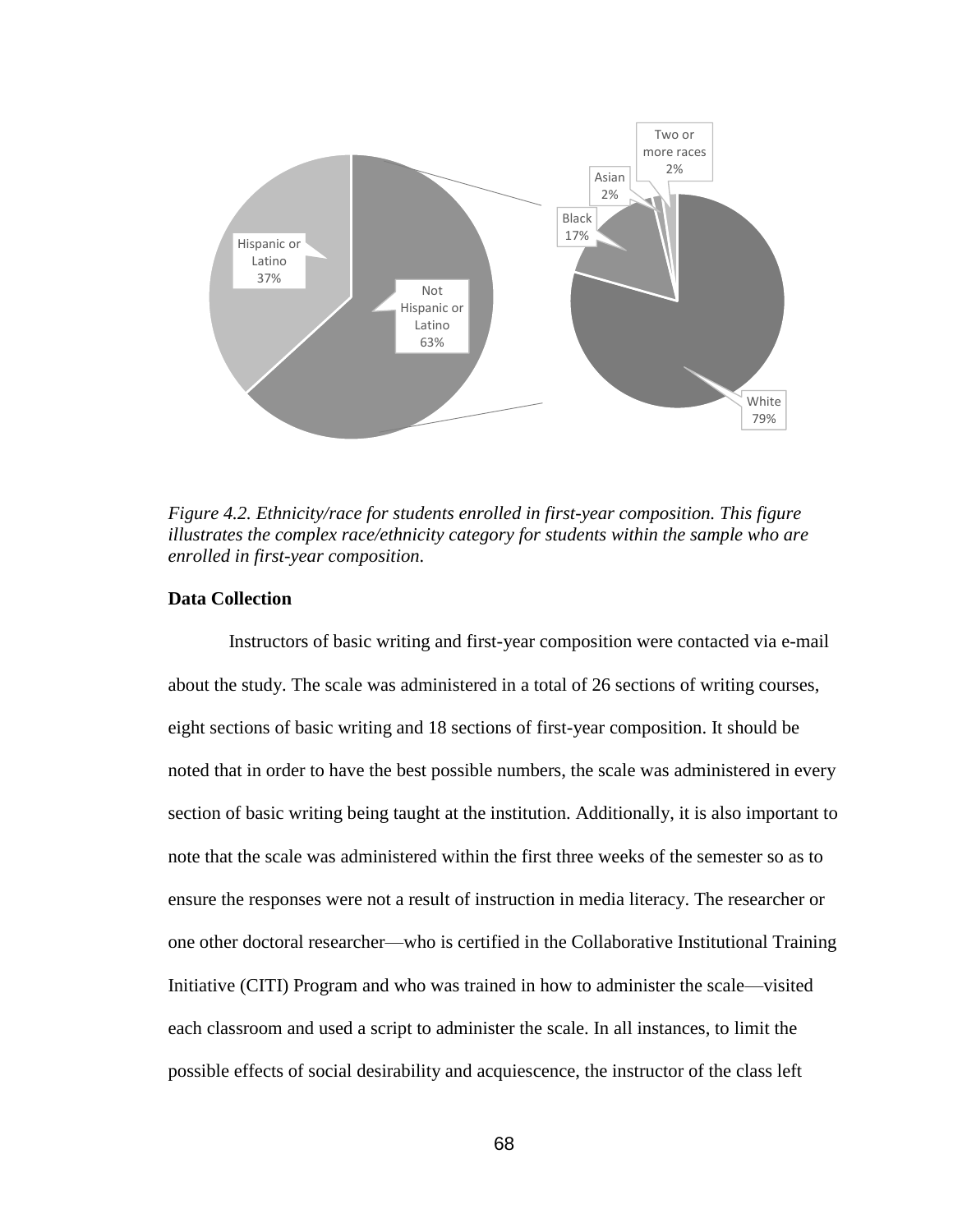after the instructions were given and remained outside the room until all scales were turned in (completed or blank).

### **Instrumentation**

The purpose of the Critical Evaluation and Analysis of Media (CEAM) scale is to measure the self-reported practice of critically evaluating and analyzing visual media messages online for credibility, audience, and technical design elements. The CEAM scale is a 27-item, 5-point Likert-type scale that asks students to consider their engagement with visual media commonly available on the internet (including watching or reading the news, viewing entertainment media, and viewing advertisements). On the scale, the responses range from "strongly disagree" to "strongly agree." This response scale is consistent with the intent (Gable  $& Wolf, 1993$ ) to measure students' perceptions of how they engage with media most of the time. Additionally, five gradations allow for balanced optimization of the instrument's reliability with careful, non-aggravated consideration from the respondents (Gable & Wolf, 1993).

The scale's framework is derived from the core elements of media literacy identified by the National Association of Media Literacy Education (NAMLE): (a) access media, (b) analyze media, (c) evaluate media, and (d) communicate about and through media. These core elements are commonly accepted in the research (Ashley, Lyden, & Fasbinder, 2012; Duran, Yousman, Walsh, & Longshore, 2008; Mihailidis, 2011; Schmidt, 2012). And, many media literacy instruments (e.g. Arke & Primack, 2009; Ashley, Lyden, & Fasbinder, 2012; Primack et al., 2006) include frameworks that cite this definition of media literacy adapted by NAMLE. However, because critical consumption of media rather than creation of media is of primary interest to the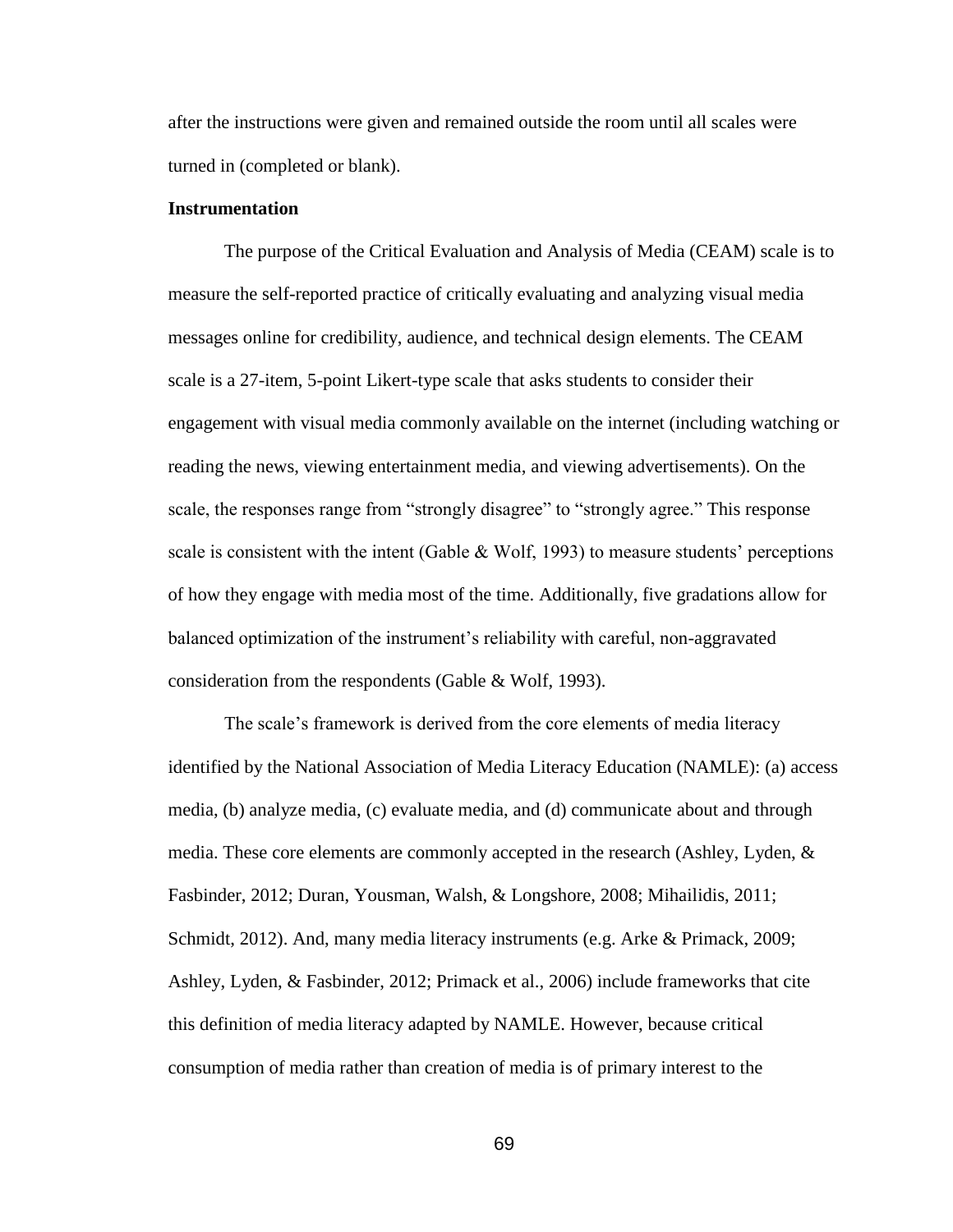researcher, the CEAM scale only focuses on evaluation and analysis. The CEAM scale has a valid three-factor structure with a high overall reliability ( $\alpha$  = .91), and good reliability among each of the subscales: (a) Questioning Credibility ( $\alpha = .8$ ), (b) Recognizing Audience ( $\alpha = .78$ ), and (c) Recognizing Design ( $\alpha = .81$ ). To be as comprehensive as possible, items within each of these subscales address news, advertisement, and entertainment media available online.

#### **Results**

Before analysis, data screening was conducted. There were no missing values. Normality was also examined, with particular attention to skewness and kurtosis because of predicted issues with social desirability and acquiescence. While data was slightly skewed in an eyeball test, Tabachnick and Fidell (2013) argue that skewness and kurtosis may not make a substantive difference in analyses with samples larger than 200. For this reason, and because t-tests are fairly robust against non-normality, an independent samples t-test was deemed an appropriate analysis technique for this data.

An independent samples t-test was run in SPSS (IBM Statistics 23) to compare the responses on the CEAM scale for students enrolled in both basic writing and firstyear composition. There was not a statistically significant difference in the scores for students enrolled in basic writing  $(M = 3.12, SD = 0.68)$  and students enrolled in firstyear composition ( $M = 3.37$ ,  $SD = 0.62$ ) for the total average on the scale;  $t(320) = -1.998$ , *p* = .047. Based on Cohen's (1988) work, the effect size for this analysis was small to moderate  $(d = .38)$ . Additionally, there was not a statistically significant difference in the scores for students enrolled in basic writing  $(M = 3.05, SD = 0.79)$  and students enrolled in first-year composition ( $M = 3.13$ ,  $SD = 0.78$ ) for Factor 2 (Recognizing Audience);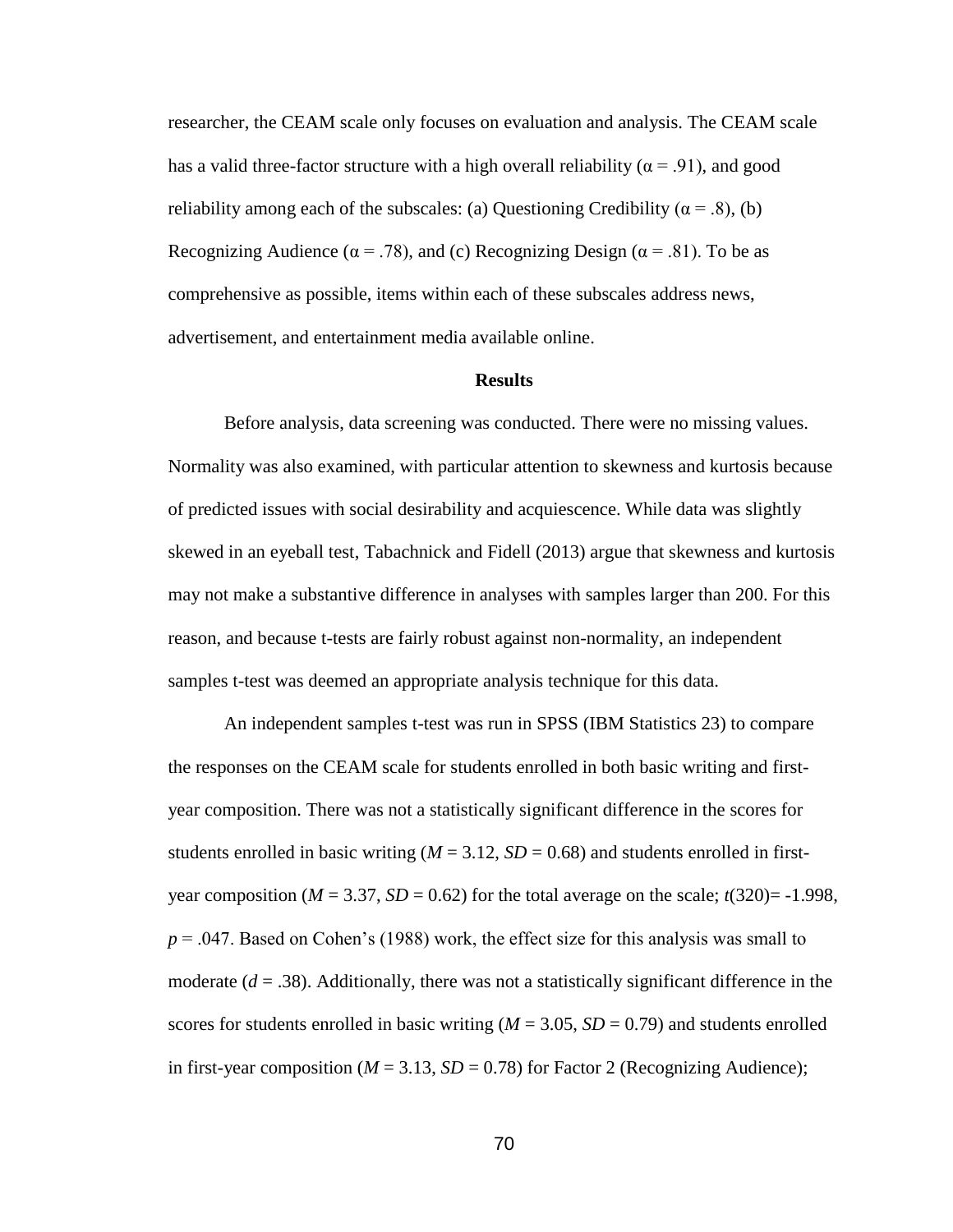$t(320)$ = -.86,  $p = 0.388$ . Based on Cohen's (1988) work, the effect size for this analysis was very small  $(d = .1)$ .

However, there was a statistically significant difference in the scores for students enrolled in basic writing  $(M = 3.18, SD = 0.76)$  and students enrolled in first-year composition ( $M = 3.35$ ,  $SD = 0.71$ ) for Factor 1 (Questioning Credibility);  $t(320) = -2.03$ ,  $p = 0.044$ . Based on Cohen's (1988) work, the effect size for this analysis was small ( $d =$ .23). There was also a statistically significant difference in the scores for students enrolled in basic writing  $(M = 3.04, SD = 0.72)$  and students enrolled in first-year composition ( $M=3.21$ ,  $SD = 0.71$ ) for Factor 3 (Recognizing Design);  $t(320)= -2.04$ ,  $p=$ .042. Based on Cohen's (1988) work, the effect size for this analysis was small  $(d = .24)$ .

#### **Discussion**

Overall, the results suggest that students enrolled in the composition sequence in both basic writing and first-year composition—have some room for growth in critically viewing media online. This supports the findings of other research that college faculty and writing students both recognize that students do not always critically question images online (Brumberger, 2011; Schmidt, 2012; Schmidt, 2013). Regarding a comparison of the two groups, the results from the independent samples t-test suggest that there is not a difference overall in the self-reported practice of analyzing and evaluating media messages between students enrolled in basic writing and students enrolled in first-year composition. And, students enrolled in basic writing and students enrolled in first-year composition appear to have equal footing when it comes to recognizing that media messages are targeted toward different and diverse audiences. However, students enrolled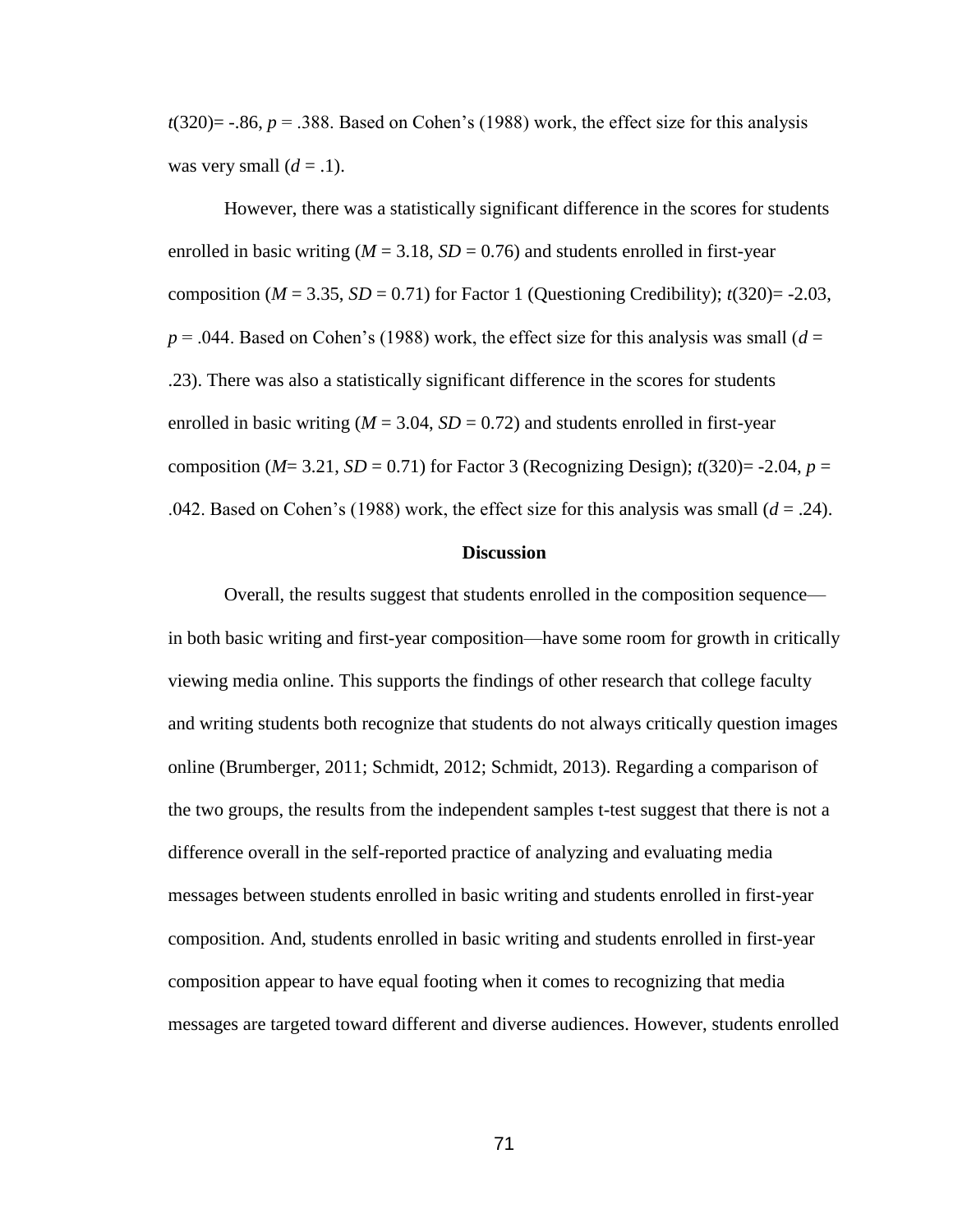in basic writing do self-report questioning credibility and recognizing the design of media messages less than their peers enrolled in first-year composition.

However, while these results are statistically significant, the difference in the selfreported practice of questioning credibility and recognizing design had small effect sizes. A small effect size does not mean there is nothing to learn from the difference. As Kirk (1996) explains, "A small effect of .2 is noticeably smaller than medium but not so small as to be trivial" (p.750). But, these results should not be used to support systematic changes in curriculum or policy before additional research is conducted.

#### **Limitations of the Study**

The primary limitation to the study is that data were collected at a single institution, limiting the number of participants enrolled in basic writing and making the findings of the study less generalizable. Additionally, as is common in many basic writing courses, the population of students enrolled in basic writing in the sample were significantly more diverse than those enrolled in first-year composition. Additional analyses would need to be conducted to be sure that the statistically significant differences noted between the two groups are related to media literacy levels rather than issues of item discrimination due to ethnicity and race. Finally, while efforts were made to alleviate social desirability and acquiescence by asking the instructor to leave the room during the administration of the scale, social desirability and acquiescence among the respondents was still a likely cause of the skewness in the data. This is especially true among a generation of students that have been told they have a high aptitude for engaging with media on the internet, a generation of students who have been (however falsely) labeled "digital natives" (Prensky, 2001).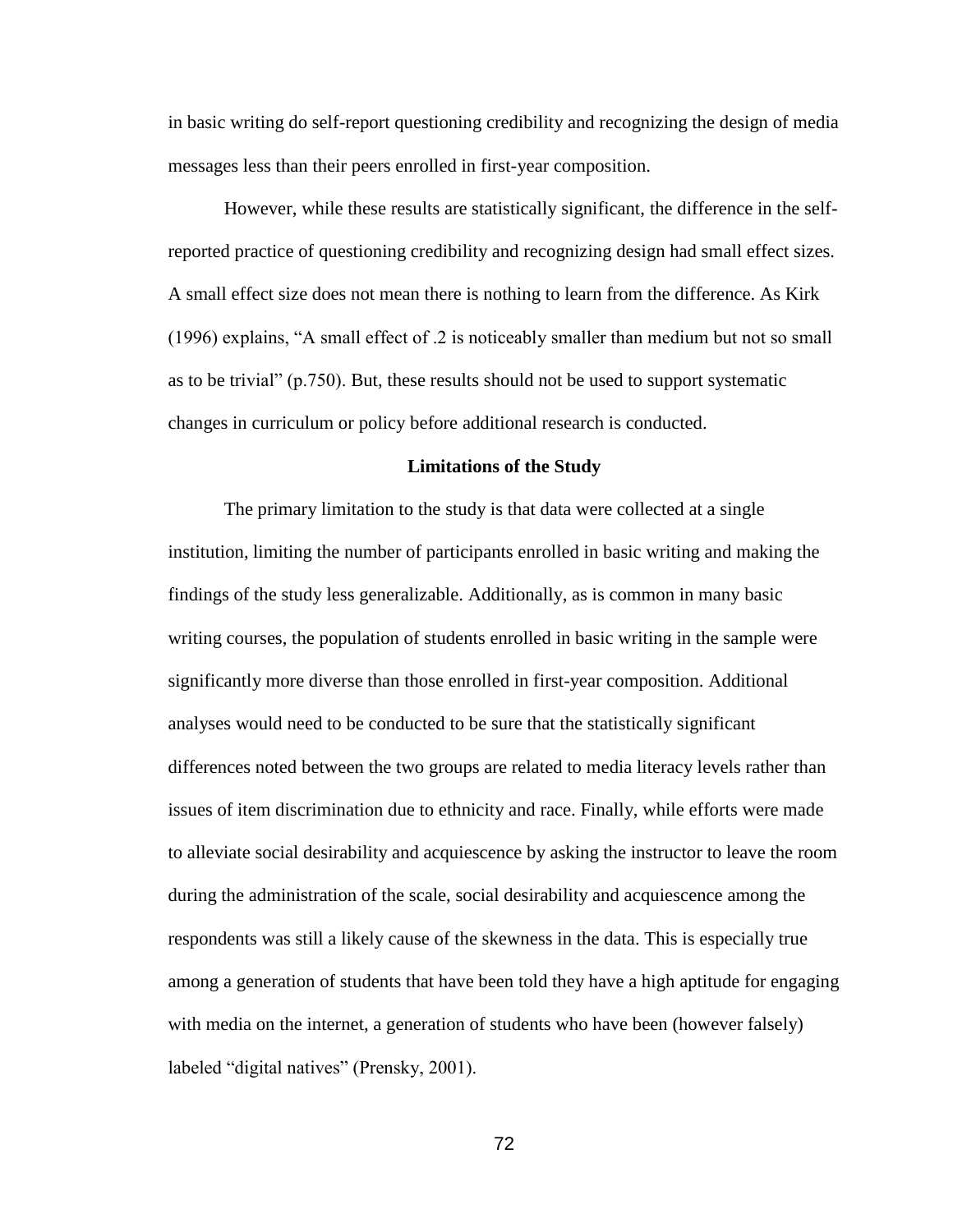#### **Implications**

The difference—however small—in self-reported critical viewing practices between students enrolled in basic writing and first-year composition does have implications for future research. In particular, it would be useful to further examine disparities between media literacy levels of students enrolled in basic writing and firstyear composition as a way to close the digital and media divides and to alleviate social inequalities that exist because of differing literacy levels. As Gee (2015) argues, students who are in sociocultural settings in which they have fewer opportunities to engage with traditional, digital, and media literacies will continue to fall further behind. And, students who are enrolled in basic writing are often traditionally underprepared or on the margin. However, we should remember that, as Bartholomae (2005), Gee (2015), and others argue, these students, like all students, simply face a mismatch between the ways of engaging in literacy practices that they have been exposed to and the ways of engaging in literacy practices that are valued in the university. Media literacy education can provide students with ways of critically engaging with media that will help students to become more successful in academic realms and beyond. In fact, Pernisco (2014) argues that helping students to analyze and evaluate media messages in context may be one way to solve social inequalities in a broader sense.

Additionally, it is easy to see that first-year composition students in general can benefit from media literacy education. In making a case for media literacy education in the composition classroom, Crank (2005) argues,

Students need to begin to change the way they think as they start college, to learn to ask larger questions about ideology and values, and, more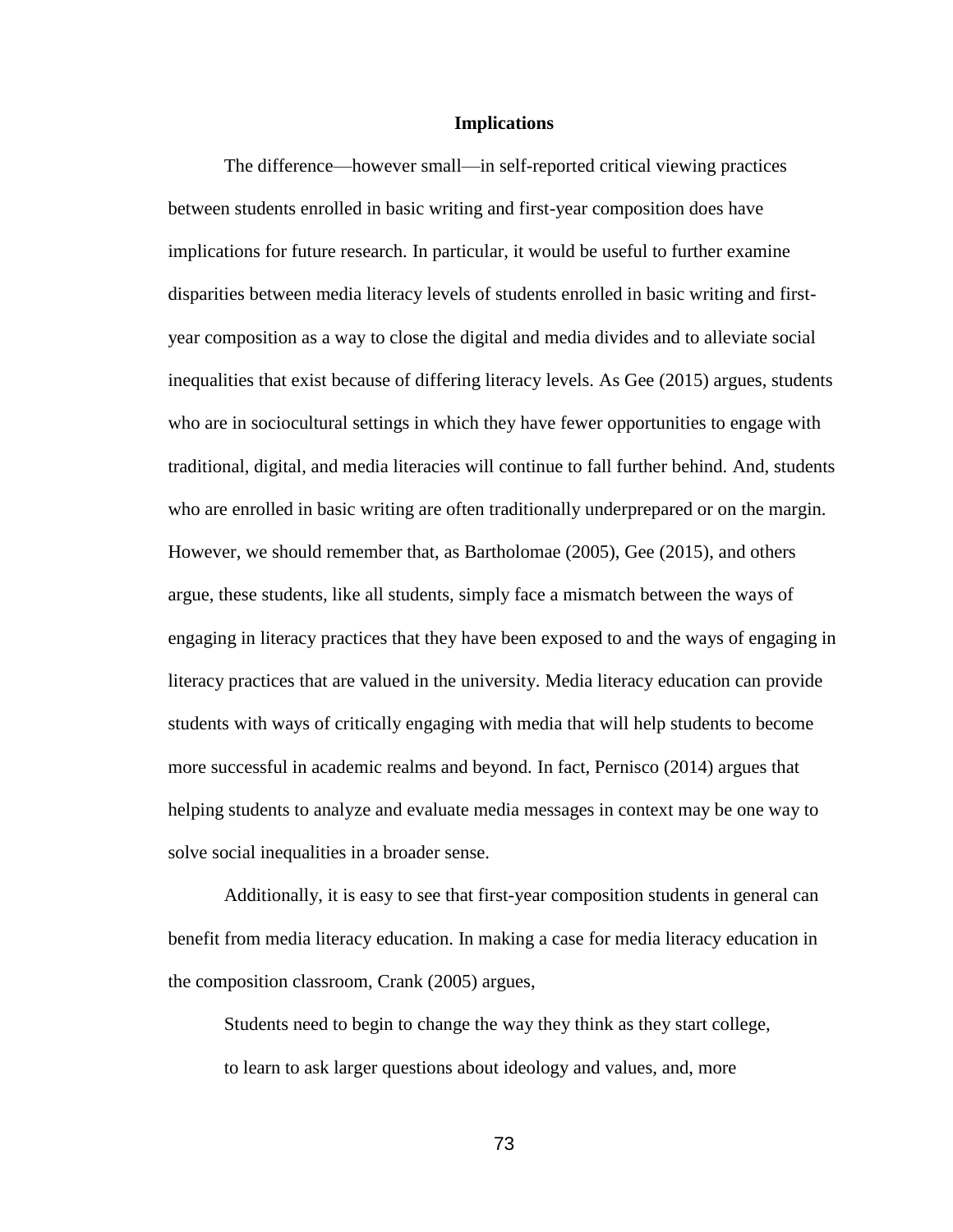importantly, to begin to feel comfortable dealing with cognitive dissonance, understanding that they will and should be challenged by their educations. Moving them into a more critical analysis of cultural critique and its value is difficult, but that's what I seek: … discussion of why we should analyze and critique all the cultural productions that surround us. (para. 21)

The opposition might argue that in adding media literacy in the composition classroom, some other important skill will need to be taken out of the composition classroom. However, Anderson et al. (2006) found through survey data that 76% of respondents believed that when teachers engaged in digital activities in the classroom nothing was displaced.

Actually, composition instructors already teach many of the skills students use in analyzing and evaluating media messages. One noted entry point for media literacy education in composition classes is through instruction in rhetorical strategies (Anderson, 2008; Anderson et al., 2006; Schwarz, 2014). Schwarz (2014) argues that "Media literacy education can be described as rhetoric for the twenty-first century" (p. 213). Anderson (2008) and Schwarz (2014) both argue that rhetorical strategies like appeals and other methods of targeting audiences transcend different types of literacies and work well with media literacy. And, in a survey, 100% of respondents reported that they use or would use rhetorical situation (purpose, audience, and context) as a way to assess digital and media assignments in the composition classroom (Anderson et al., 2006). Because rhetorical strategies already provide a natural segue for media literacy education in the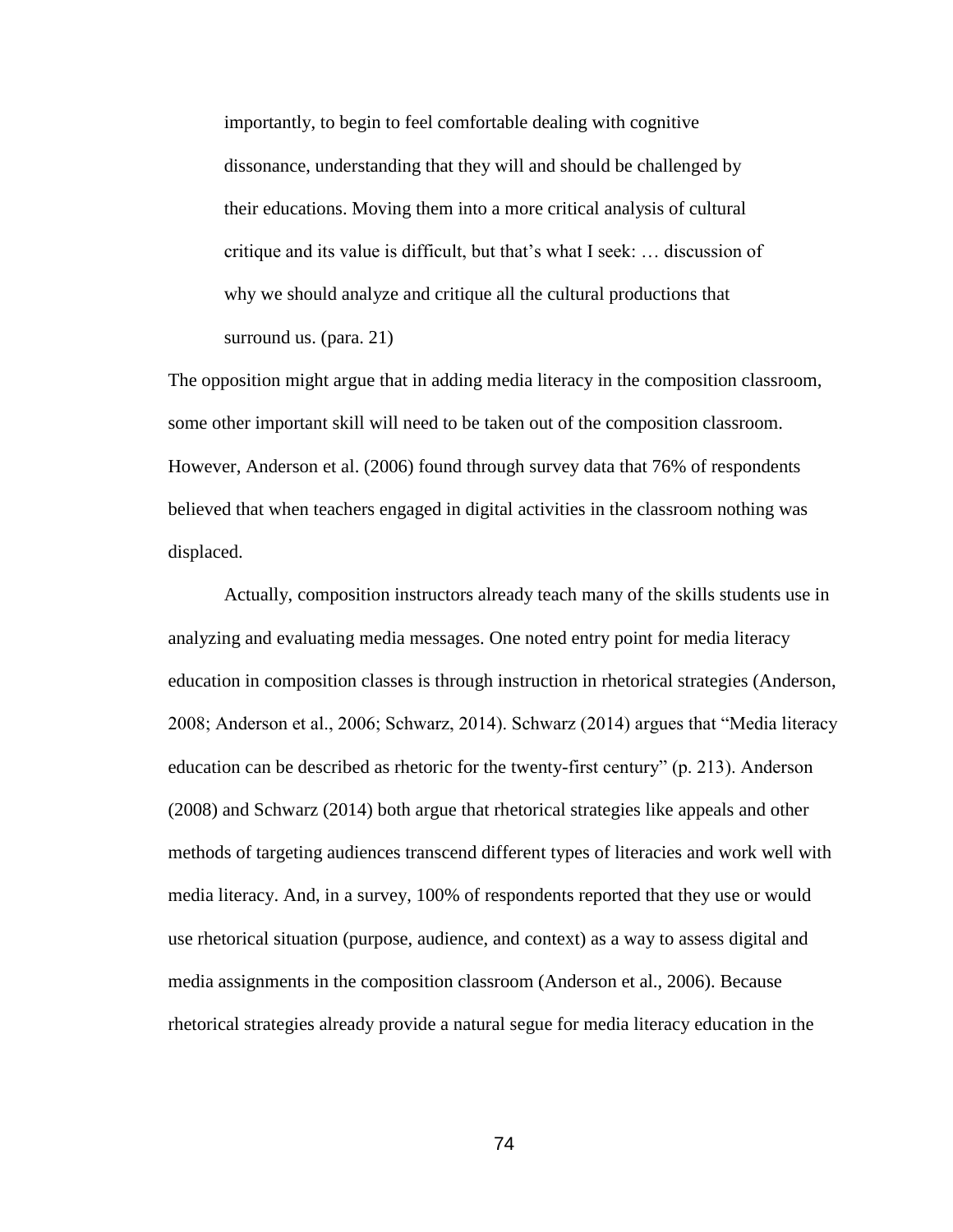composition classroom, it might be useful to design interventions for future research around rhetorical strategies.

In all, as Schwarz (2014) argues, media literacy provides a "means for preparing students to be better writers, thinkers, and communicators; engaging subject matter that allows students to consider the 'big' questions of purpose, ethics, and identity; critical thinking with the use of technologies; learning for engaged democratic living" (p. 217- 218). And as a means for preparing student writers to question what they see and read and to be better citizens of their world, media literacy has a place in our composition classrooms however we choose to integrate it.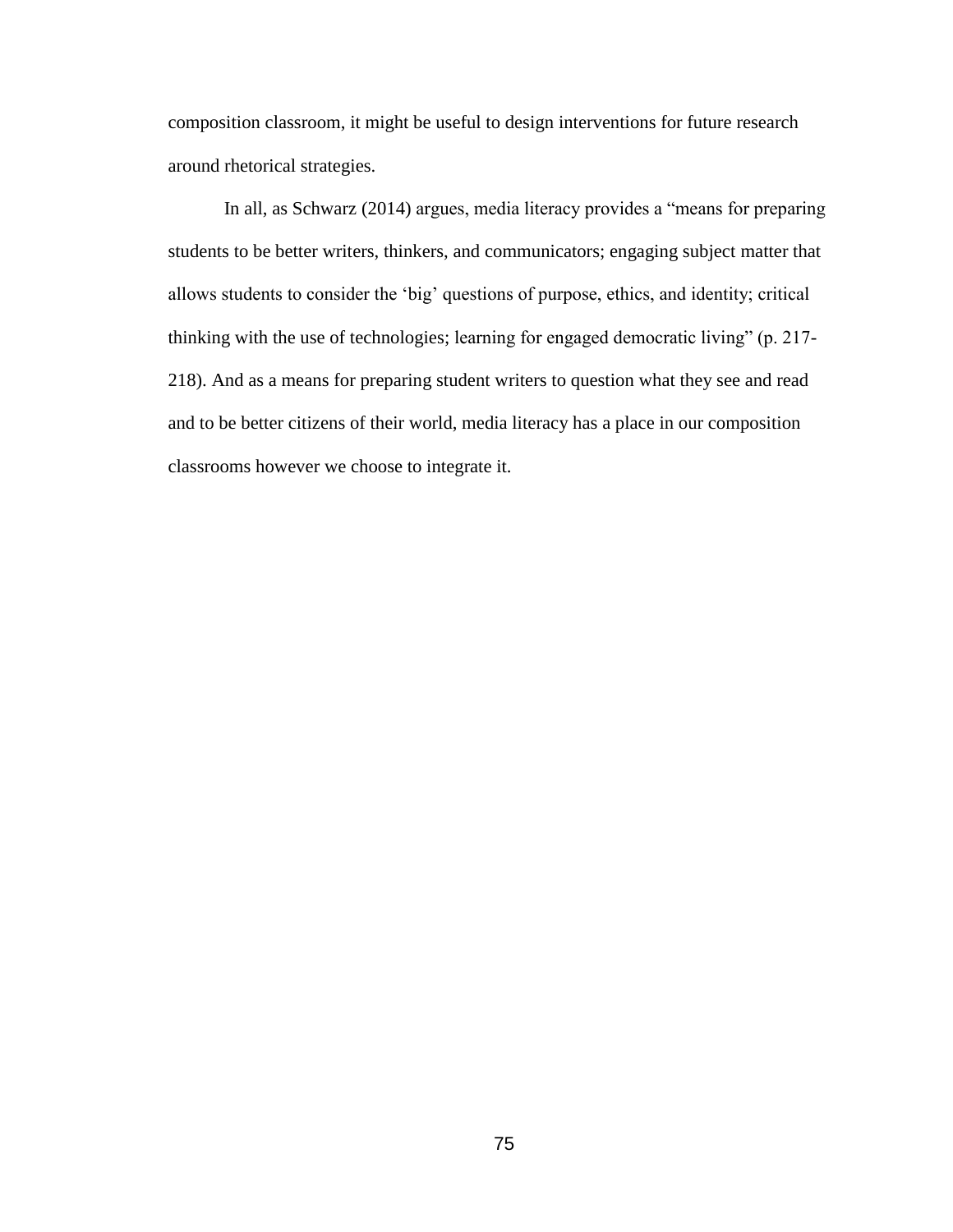#### **REFERENCES**

- Anderson, D. (2008). The low bridge to high benefits: Entry-level multimedia, literacies, and motivation. *Computers and Composition, 25*, 40-60.
- Anderson, D., Atkins, A., Ball, C., Millar, K. H., Selfe, C., & Selfe, R. (2006). Integrating multimodality into composition curricula: Survey methodology and results from a CCCC research grant. *Composition Studies, 34*(2), 59-84.
- Arke, E., & Primack, B. (2009). Quantifying media literacy: Development, reliability, and validity of a new measure. *Educational Media International, 46*(1), 53-65.
- Ashley, S., Lyden, G., & Fasbinder, D. (2012). Exploring message making: A qualitative media literacy study of college freshmen. *Journal of Media Literacy Education, 4*(3), 229-243. Retrieved from

http://jmle.org/index.php/JMLE/article/view/244/214

- Baker, F. (2014). *A media literacy timeline*. Retrieved from http://www.frankwbaker.com/history\_of\_media\_literacy.htm
- Bartholomae, D. (2005). *Writing on the margins: Essays on composition and teaching*. Boston, MA: Bedford/St. Martin's.
- Brumberger, E. (2011). Visual literacy and the digital native: An examination of the millennial learner. *Journal of Visual Literacy, 30*(1), 19-46.

Chang, C. S., Liu, E. Z. F., Lee, C. Y., Chen, N. S., Hu, D. C., & Lin, C. H. (2011). Developing and validating a Media Literacy Self-Evaluation Scale (MLSS) for elementary school students. *The Turkish Online Journal of Educational Technology, 10*(2), 63-71.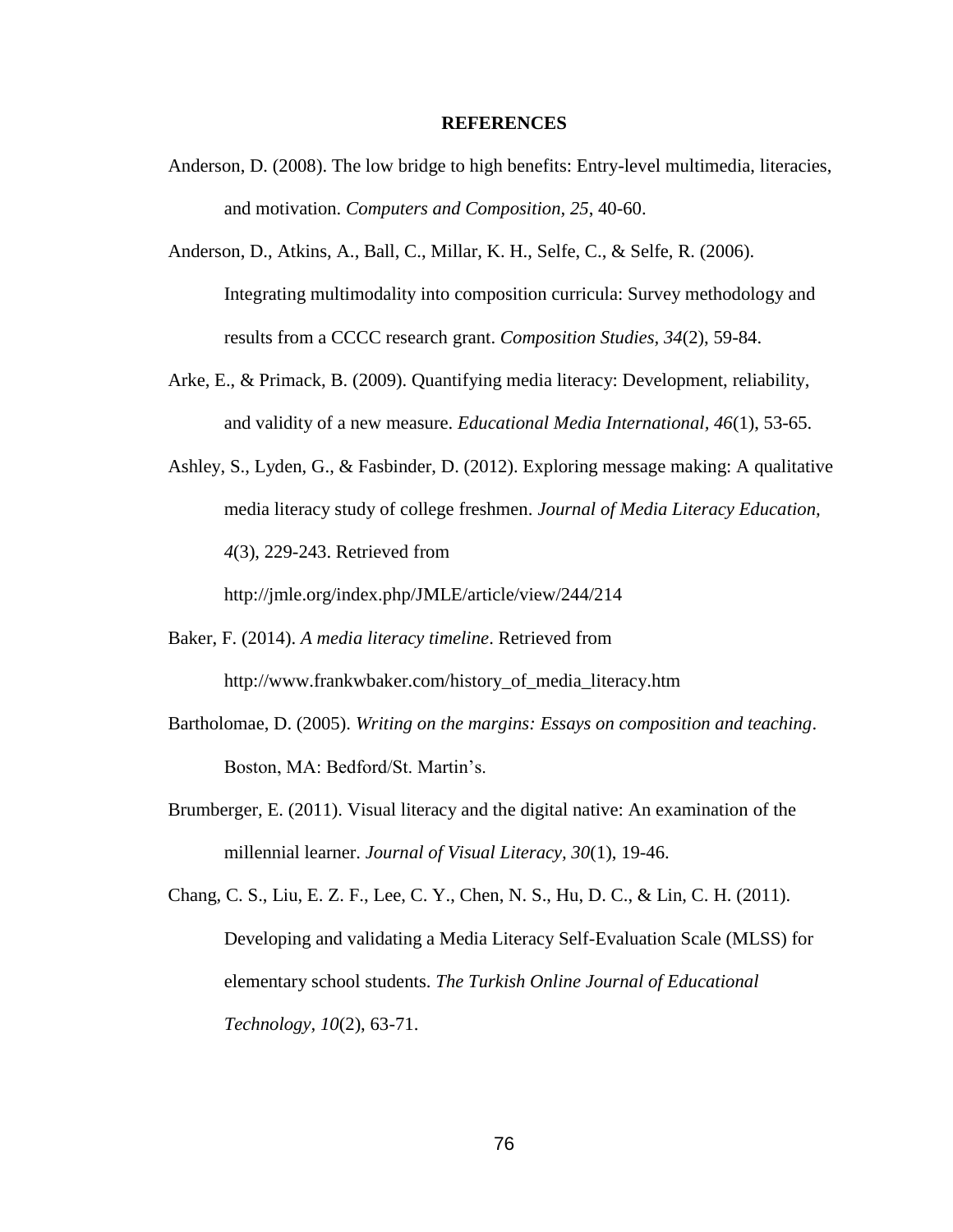- Christ, W. G. (2004). Assessment, media literacy standards, and higher education. *American Behavioral Scientist, 48*(1), 92-96.
- Cohen, J. (1988). *Statistical power analysis for the behavioral sciences* (2nd ed.). Hillsdale, NJ: Lawrence Earlbaum Associates.
- Conference on College Composition and Communication. (2004). *Teaching, learning, and assessing writing in digital environments*. Retrieved from http://www.ncte.org/cccc/resources/positions/digitalenvironments
- Conference on College Composition and Communication. (2007). *Multiple uses of writing*. Retrieved from

http://www.ncte.org/cccc/resources/positions/multipleuseswriting

Conference on College Composition and Communication. (2015). *Electronic portfolios: Principles and practices*. Retrieved from

http://www.ncte.org/cccc/resources/positions/electronicportfolios

Comrey, A. L., & Lee, H. B. (1992). *A first course in factor analysis*. Hillsdale, NJ: Lawrence Erlbaum Associates.

Crank, V. (2005). "Doing Disney" fosters media literacy in freshmen. *Academic Exchange Quarterly, 9(*3). Retrieved from http://www.rapidintellect.com/AEQweb/cho3108j5.htm

Duran, R. L., Yousman, B., Walsh, K. M., & Longshore, M. A. (2008). Holistic media education: An assessment of the effectiveness of a college course in media literacy. *Communication Quarterly, 56*(1), 49-68. doi:10.1080/01463370701839198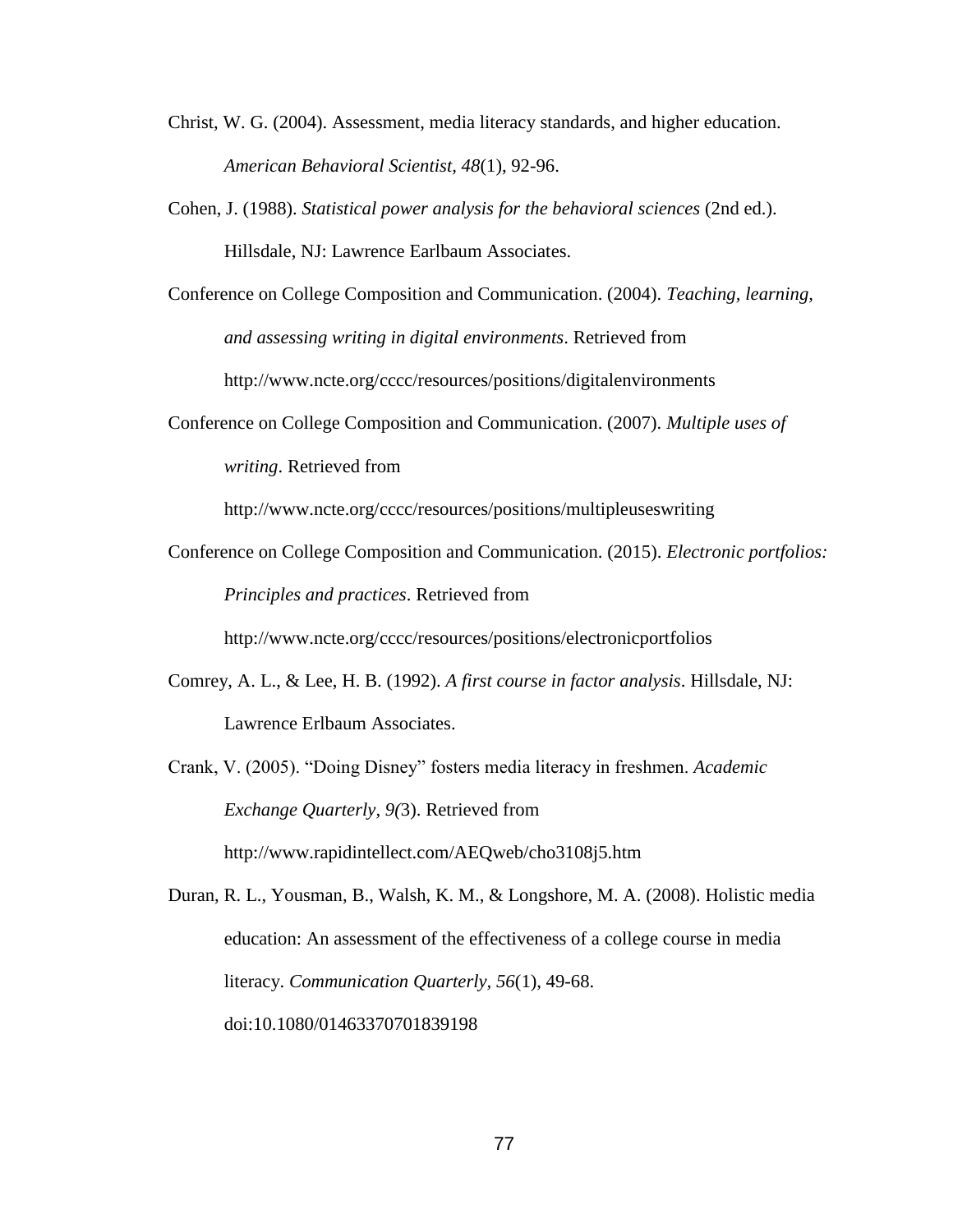- Engeln-Maddox, R., & Miller, S. A. (2008). Talking back to the media ideal: The development and validation of the Critical Processing of Beauty Images Scale. *Psychology of Women Quarterly, 32*, 159-171. doi:10.1111/j.1471- 6402.2008.00420.x
- Freire, P., & Macedo, D. (1987). *Literacy: Reading the word and the world*. Westport, CT: Bergin & Garvey.
- Gable, R. K., & Wolf, M. B. (1993). *Instrument development in the affective domain*. Boston: Kluwer Academic Publishers.
- Gee, J. P. (2015). *Literacy and education*. New York, NY: Routledge.
- Hobbs, R. (2011). What a difference ten years can make: Research possibilities for the future of media literacy education. *Journal of Media Literacy Education, 3*(1), 29- 31. Retrieved from http://jmle.org/index.php/JMLE/article/download/177/136
- Jolls, T., & Walkosz, B. J. (2014). Voices of media literacy. In B. S. De Abreu, & P Mihailidis (Eds.), *Media literacy education in action: Theoretical and pedagogical perspectives* (pp. 11-19). New York, NY: Routledge.
- Kirk, R. E. (1996). Practical significance: A concept whose time has come. *Educational and Psychological Measurement, 56*(5), 746-759.

Kubey, R. W. (2003). Why U.S. media education lags behind the rest of the Englishspeaking world. *Television & New Media, 4*(4), 351-370. doi:10.1177/1527476403255812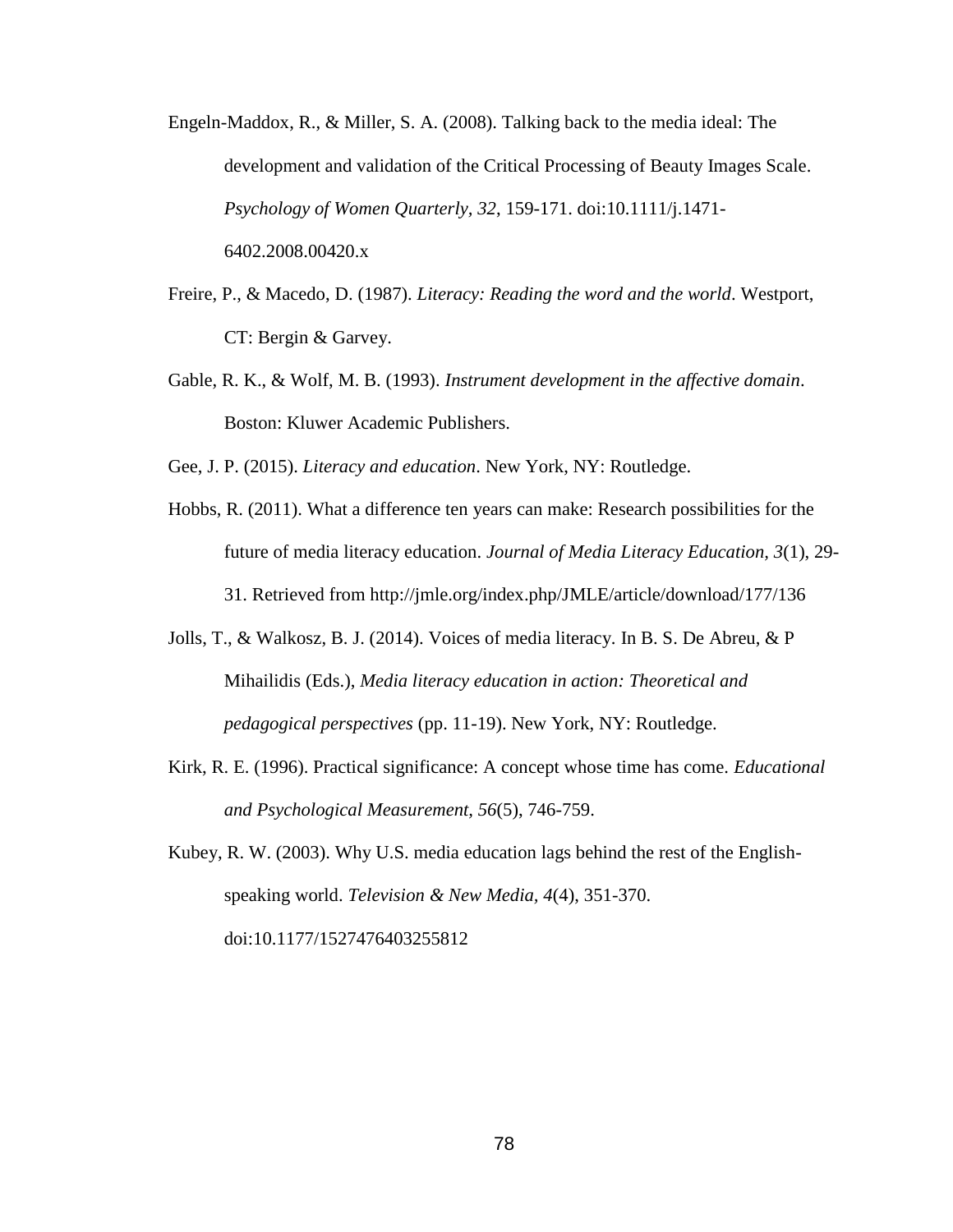- Livingstone, S., & Wang, Y. (2014). On the difficulties of promoting media literacy. In B. S. De Abreu, & P Mihailidis (Eds.), *Media literacy education in action: Theoretical and pedagogical perspectives* (pp. 162-172). New York, NY: Routledge.
- Martens, H. (2010). Evaluating media literacy education: Concepts, theories and future directions. *Journal of Media Literacy Education, 2*(1), 1-22.
- Mihailidis, P. (2011). (Re)mix, (re)purpose, (re)learn: Using participatory tools for media literacy learning outcomes in the classroom. *Action in Teacher Education, 33*(2), 172-183. doi:10.1080/01626620.2011.569421
- National Association for Media Literacy Education. (2007). *Media literacy defined.* Retrieved from http://namle.net/publications/media-literacy-definitions/
- National Association for Media Literacy Education. (2014). *MLE & Common Core Standards*. Retrieved from http://namle.net/publications/mle-common-corestandards/
- National Council for Teachers of English. (1996). *Resolution on viewing and visually representing as forms of literacy*. Retrieved from

http://www.ncte.org/positions/statements/visualformofliteracy

National Council for Teachers of English. (2005). *Position statement on multimodal literacies*. Retrieved from

http://www.ncte.org/positions/statements/multimodalliteracies

National Council for Teachers of English. (2013). *The NCTE definition of 21st century literacies*. Retrieved from

http://www.ncte.org/positions/statements/21stcentdefinition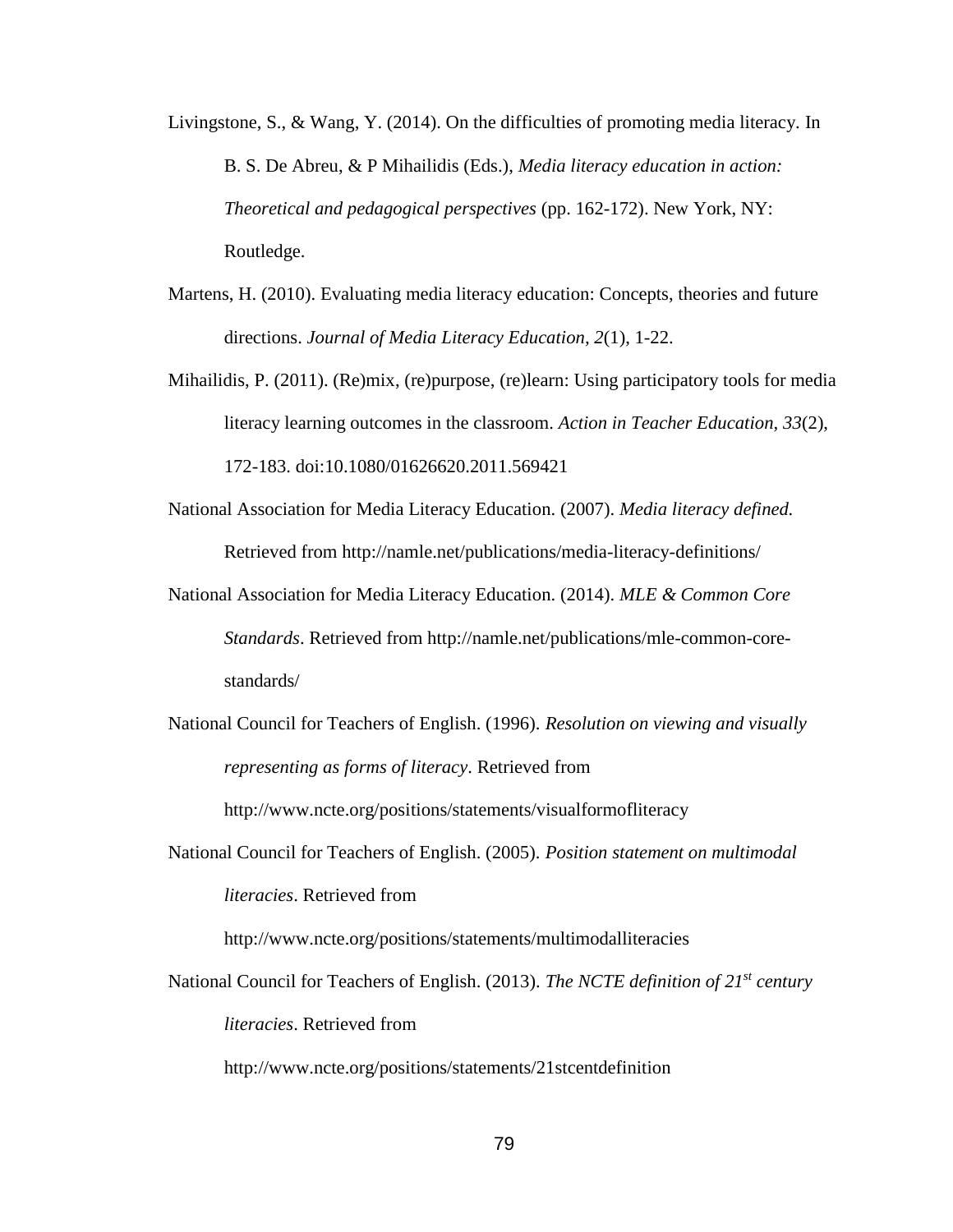Nunnally, J. C. (1978). *Psychometric theory* (2nd ed.). New York: McGraw Hill.

- Pernisco, N. (2014). Shrinking the Divide: Solving social inequalities through media literacy education. In B. S. De Abreu, & P Mihailidis (Eds.), *Media literacy education in action: Theoretical and pedagogical perspectives* (pp. 147-152). New York, NY: Routledge.
- Pew Research Internet Project. (2011). College students and technology. *Pew Research Center*. Retrieved from http://www.pewinternet.org/2011/07/19/college-studentsand-technology/

Pew Research Internet Project. (2014). 13 things to know about teens and technology. *Pew Research Center*. Retrieved from http://www.pewinternet.org/2014/07/23/13-things-to-know-about-teens-andtechnology/

Prensky, M. (2001). Digital natives, digital immigrants. *On the Horizon, 9*(5), 1-6. Retrieved from www.marcprensky.com/writing

Price, L. (2016). *Psychometric methods: Theory into practice*. New York, NY: Guilford.

- Primack, B. A., Gold, M. A., Switzer, G. E., Hobbs, R., Land, S. R., & Fine, M. J. (2006). Development and validation of a Smoking Media Literacy Scale for adolescents. *Archives of Pediatrics and Adolescent Medicine, 160*(4), 569-374. doi:10/1001/archpedi.160.4.369
- Quin, R., & McMahon, B. (1993). Evaluating standards in media education. *Canadian Journal of Educational Communication, 22*(1), 15-25.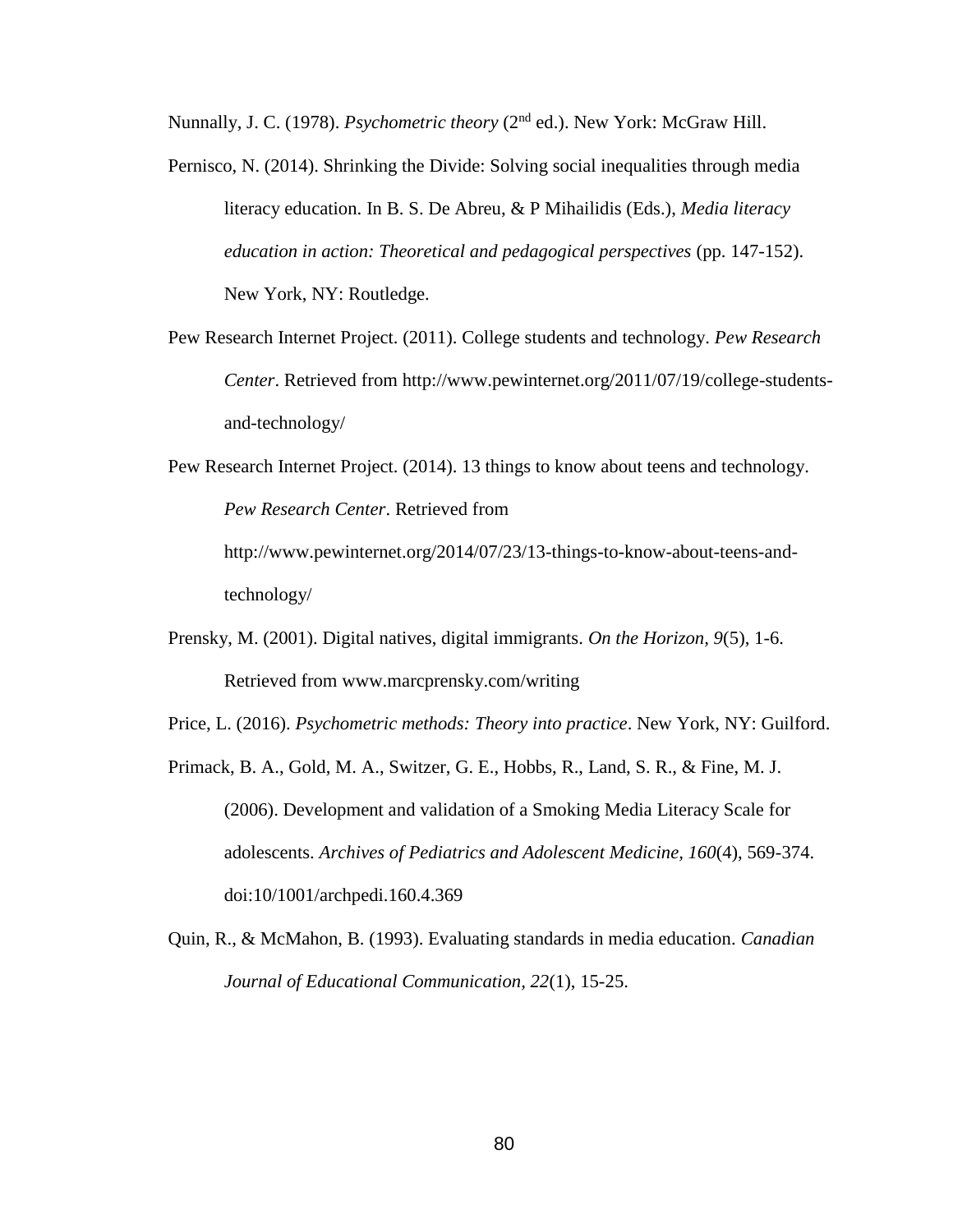- Schmidt, H. C. (2012). Media, millennials, and the academy: Understanding the state of media literacy within higher education. *Journal on Excellence in College Teaching, 23*(4), 54-75.
- Schmidt, H. C. (2013). Media literacy education from kindergarten to college: A comparison of how media literacy is addressed across the educational system. *Journal of Media Literacy Education, 5*(1), 296-309.
- Schwarz, G. (2014). Rhetoric in a new key: Media literacy education for the twenty-firstcentury university. In B. S. De Abreu, & P Mihailidis (Eds.), *Media literacy education in action: Theoretical and pedagogical perspectives* (pp. 213-218). New York, NY: Routledge.
- Silverblatt, A. (2014). Curriculum developments in higher education, media literacy. *The Praeger handbook of media literacy: Volume 1*. Santa Barbara, CA: Praeger.
- Silverblatt, A., Baker, F., Tyner, K., & Stuhlman, L. (2002). *Media literacy in U.S. institutions of higher education.* Retrieved from http://www2.webster.edu/medialiteracy/survey/survey\_Report.htm
- Tabachnick, B. G., & Fidell, L. S. (2013). *Using multivariate statistics*. Boston: Allyn and Bacon.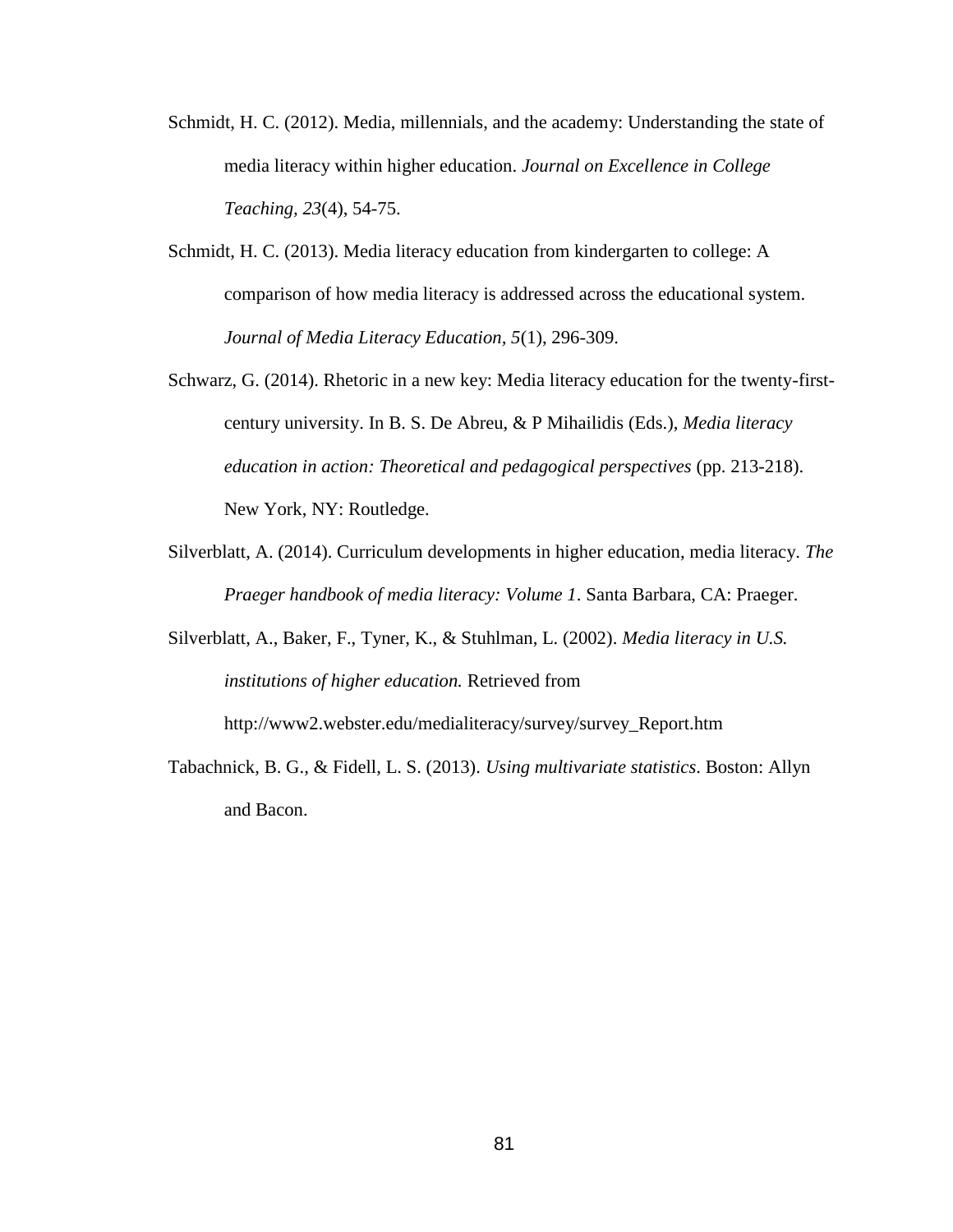#### **V. CONCLUSION**

The purpose of this dissertation was to begin working on the problem that there is no systematic media literacy curriculum in college (Christ, 2004; Martens, 2010; Schmidt, 2013; Schwarz, 2014). A review of literature shows that there are several places we can begin in order to rectify this problem; there are experts and theorists in the field with ideas about how we can revise media literacy curriculum in college. For example, many in the field are re-envisioning media literacy as disciplinary-specific rather than as a stand-alone subject (Anderson, 2008; Jolls and Walkosz, 2015; Schmidt, 2013; Schwarz, 2014; Silverblatt, 2014). But, to revise any curriculum or to develop standards for curriculum, it is necessary to impact change at the policy level (Arke & Primack, 2009; Livingstone & Wang, 2014). Assessments are necessary to do so, making development of the Critical Evaluation and Analysis of Media (CEAM) Scale crucial.

To address this gap, Research Question 1 asked if the CEAM scale has an effective structure for measuring self-reported practices of evaluating and analyzing visual media messages. The finding was that the scale does have an effective structure that makes sense in the broader research. More specifically, the data from the factor analysis suggests three specific competencies: (a) questioning credibility, (b) recognizing targeted audiences, and (c) recognizing technical design elements.

This structure is comparable to the structures found in other similar analyses (e.g. Arke & Primack, 2009; Vraga, 2016). The closest fit is Arke and Primack's (2009) fivefactor instrument which includes the factors of recall, purpose, viewpoint, technique, and evaluation. Of those five factors, Arke and Primack (2009) categorized the first two recall and purpose—as being elements of access, one aspect of NAMLE's definition that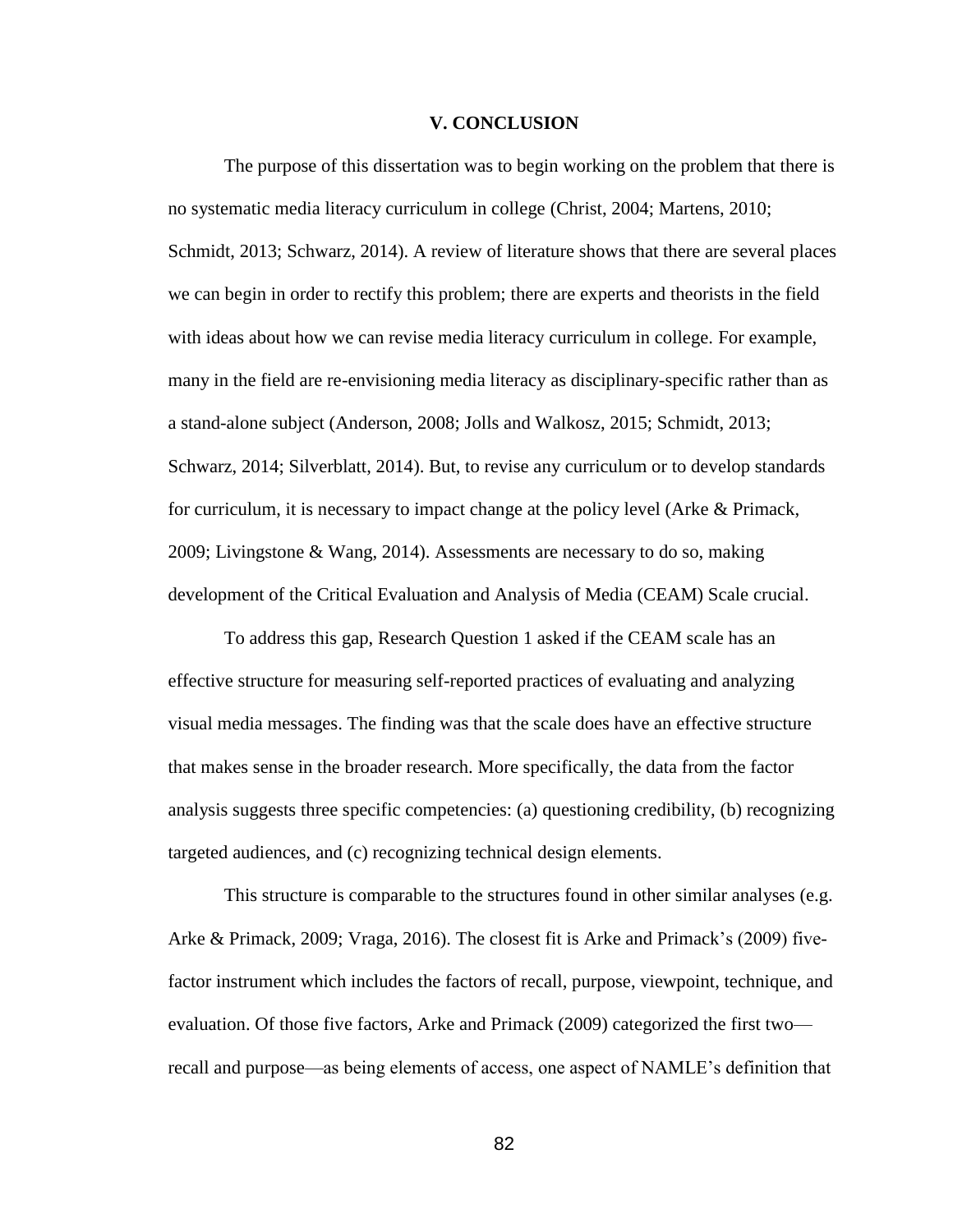was not included in this study. Arke and Primack (2009) categorized the other three factors as analysis and evaluation skills and aligned each with a key overarching subskill: (a) viewpoint with considering authorship, (b) technique with recognizing what techniques are used and toward what purpose, and (c) evaluation with questioning credibility. See Table 5.1 for a comparison. There is actually a near-perfect match.

| <b>Table 5.1</b> Drue Dy Drue Companion of Timarysis and Lyangaron I actor |                                |  |  |  |  |
|----------------------------------------------------------------------------|--------------------------------|--|--|--|--|
| Arke & Primack (2009)                                                      | Threadgill (2016)              |  |  |  |  |
| Viewpoint, Author/Audience                                                 | Recognizing Audience           |  |  |  |  |
| Technique, Techniques                                                      | Recognizing Design             |  |  |  |  |
| Evaluation, Credibility                                                    | <b>Questioning Credibility</b> |  |  |  |  |

**Table 5.1** Side-By-Side Comparison of Analysis and Evaluation Factors

However, Arke and Primack (2009) point out that one major limitation is their instrument only measures old media (print, television, and radio) and doesn't address new media (media available through the internet), whereas CEAM does address new media. Seeing that these factors are applicable to all media is a first step toward solidifying competencies to guide future research and assessment, an area researchers agree needs work (Christ, 2014; Hobbs, 2004; Livingstone & Wang, 2014; Schmidt, 2013).

Research Question 2 asked if the CEAM scale is a generalizable instrument for measuring self-reported practices of evaluating and analyzing visual media messages. As expected, the scale does differentiate well between students who have lower perceived media literacy levels and higher perceived media literacy levels. And, as is discussed above, the structure of the scale does make sense in the context of the theory and existing research. However, this analysis also yielded information about trends in how students may engage with different types of media at different levels of confidence. Most interestingly, the data from the item response theory analysis suggests that while students bring to college adequate practices in questioning credibility in news media, they need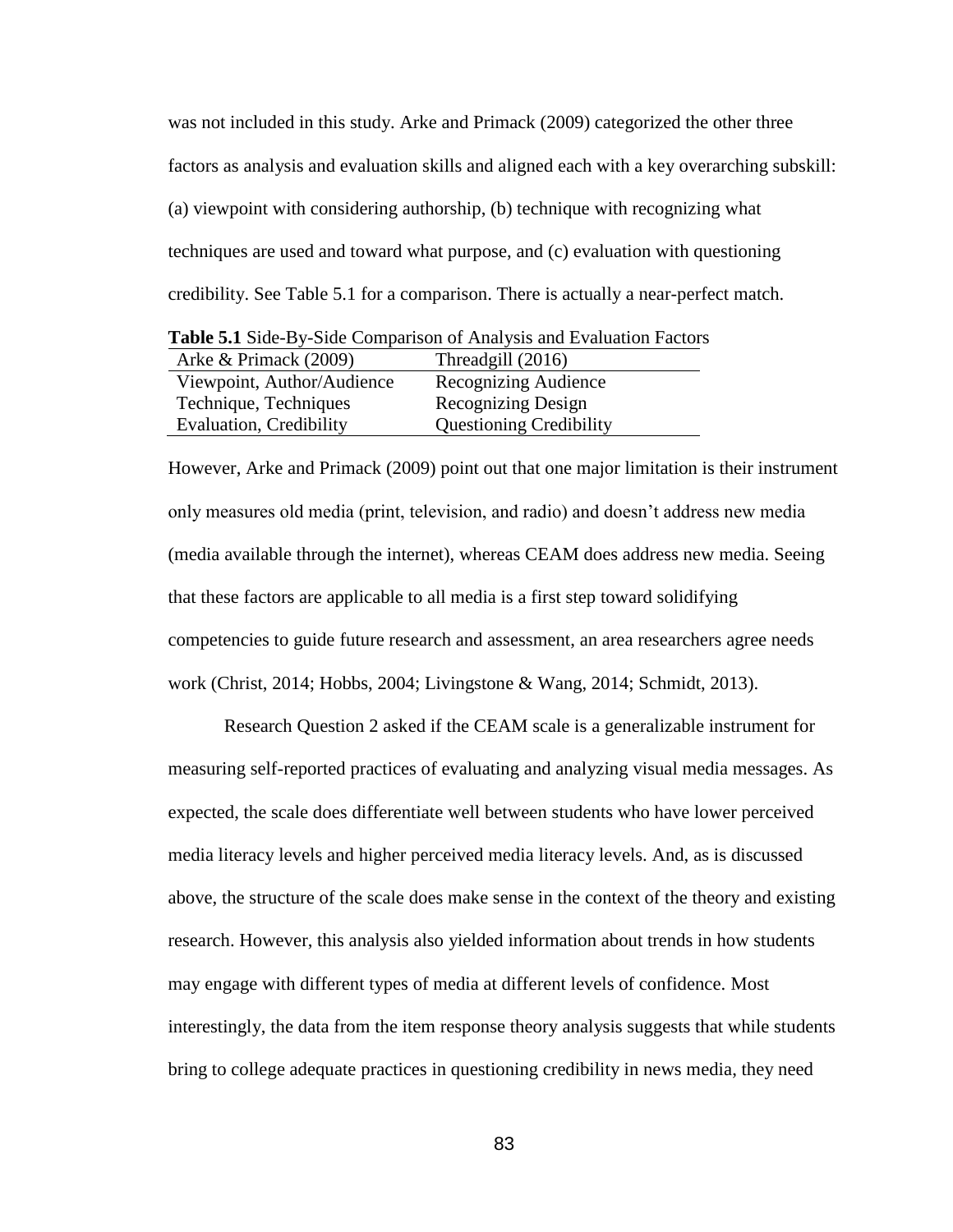improvement in questioning credibility in advertisement media. This finding supports findings from a survey conducted by Schmidt (2013) that instructors at all levels (kindergarten through college) reported teaching less about advertisements and entertainment media (especially television and music). Because instructors self-report not focusing much on the analysis and evaluation of advertisements, it might be useful to introduce professional development in this area.

In fact, professional development in media literacy education is an area that researchers and theorists agree needs our attention (Schmidt, 2013; Schwarz, 2014). As De Abreu and Mihailidis (2014) aptly argue,

"Media literacy is the field that will help us learn how to be critical, savvy, expressive, participatory, and engaged with media to help build a more vibrant, inclusive, and tolerant digital media culture. While media literacy takes many different shapes and forms, it is up to parents, teachers, scholars, and leaders to implement this movement that can help shape the future of teaching and learning about media's ever increasing role in the world" (p. xxviii).

While the task of providing media literacy education partly falls on the shoulders of teachers, professional development is needed to be sure teachers have the skills and knowledge to provide such education. This is especially true for new teachers. Schmidt (2013) found that more experienced teachers are more likely to include media literacy education than less experienced teachers, despite age or status as a "digital native" (Prensky, 2001) or "digital immigrant" (Prensky, 2001).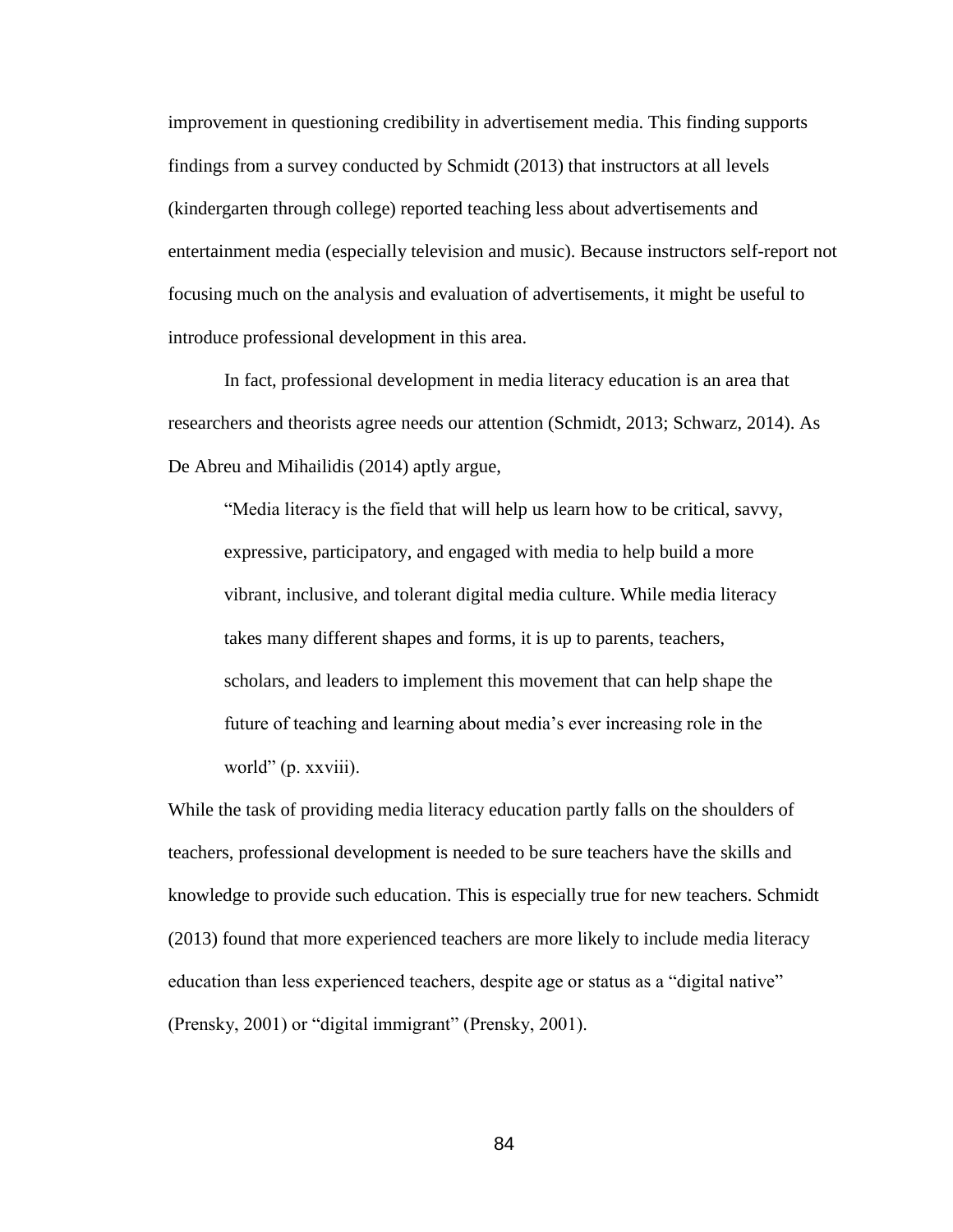Actually, Nasah et al. (2010) found that digital propensity relies not just on age as the digital native myth would suggest, but on a combination of age, gender, and socioeconomic status; they suggest that educators and policymakers consider more closely demographic implications when making decisions about media literacy education. So, if issues like socioeconomic status are at play, then it is important to consider previous access to and engagement with media that students may have had. However, researchers (Gee, 2014; Livingstone & Wang, 2014; Pernisco, 2014) agree that by itself improving equal access to media will not close gaps between students with different levels of preparation and privilege. As Livingstone and Wang (2014) argue, "gaps in media use exacerbate gaps in knowledge and participation, as the socially-advantaged keep up better with the relentless pace of socio-technical change" (p. 178).

For this reason, it was crucial that this dissertation end by establishing baseline information about the self-reported critical viewing practices of students enrolled in basic writing. Specifically, Research Question 3 asked if there is a difference between the selfreported critical viewing practices of students who are in their first semester and are enrolled in basic writing and students who are in their first semester and are enrolled in first-year composition. The findings from the independent samples t-test analysis suggest that students enrolling in basic writing courses may come to college with fewer selfreported critical viewing practices with regard to questioning credibility and recognizing technical design elements. However, because of small effect sizes in this study, further research is needed in this area. This is especially important because as Gee (2015) argues, students who are in sociocultural settings in which they have fewer opportunities to engage with traditional, digital, and media literacies will continue to fall further behind.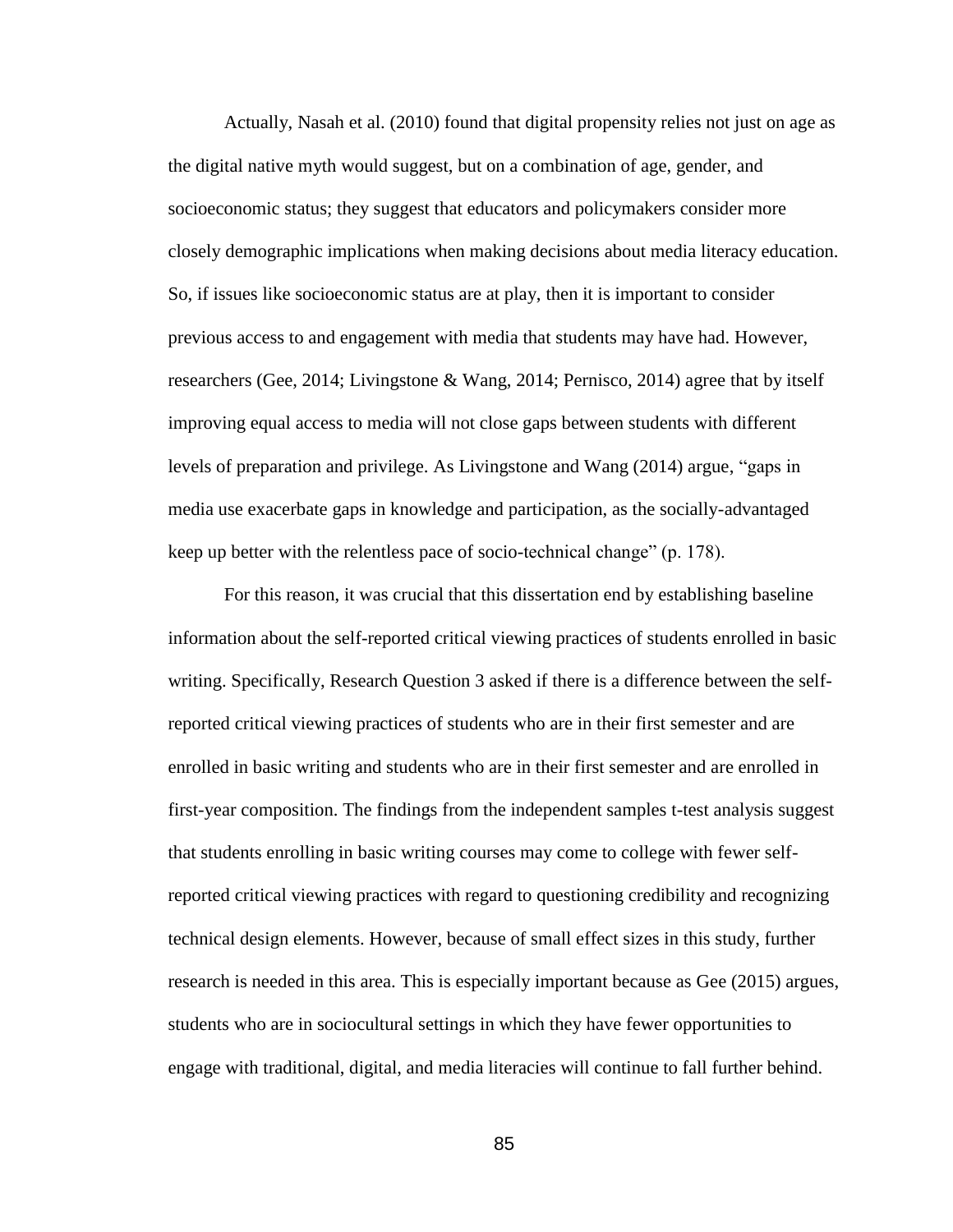Improved access combined with media literacy education for groups who are socially disadvantaged—such as those students who are traditionally underprepared for college can allow for a great diversity of voices in media (Pernisco, 2014), which leads to more responsible participation in a democratic and tolerant society (De Abreu & Mihailidis, 2014; Schwarz, 2014). The social mission of writing instruction—inspiring multi-skilled, critical, and responsible citizens with a conscience—is the reason above all else that media literacy education—which addresses each of these traits—belongs in the composition sequence.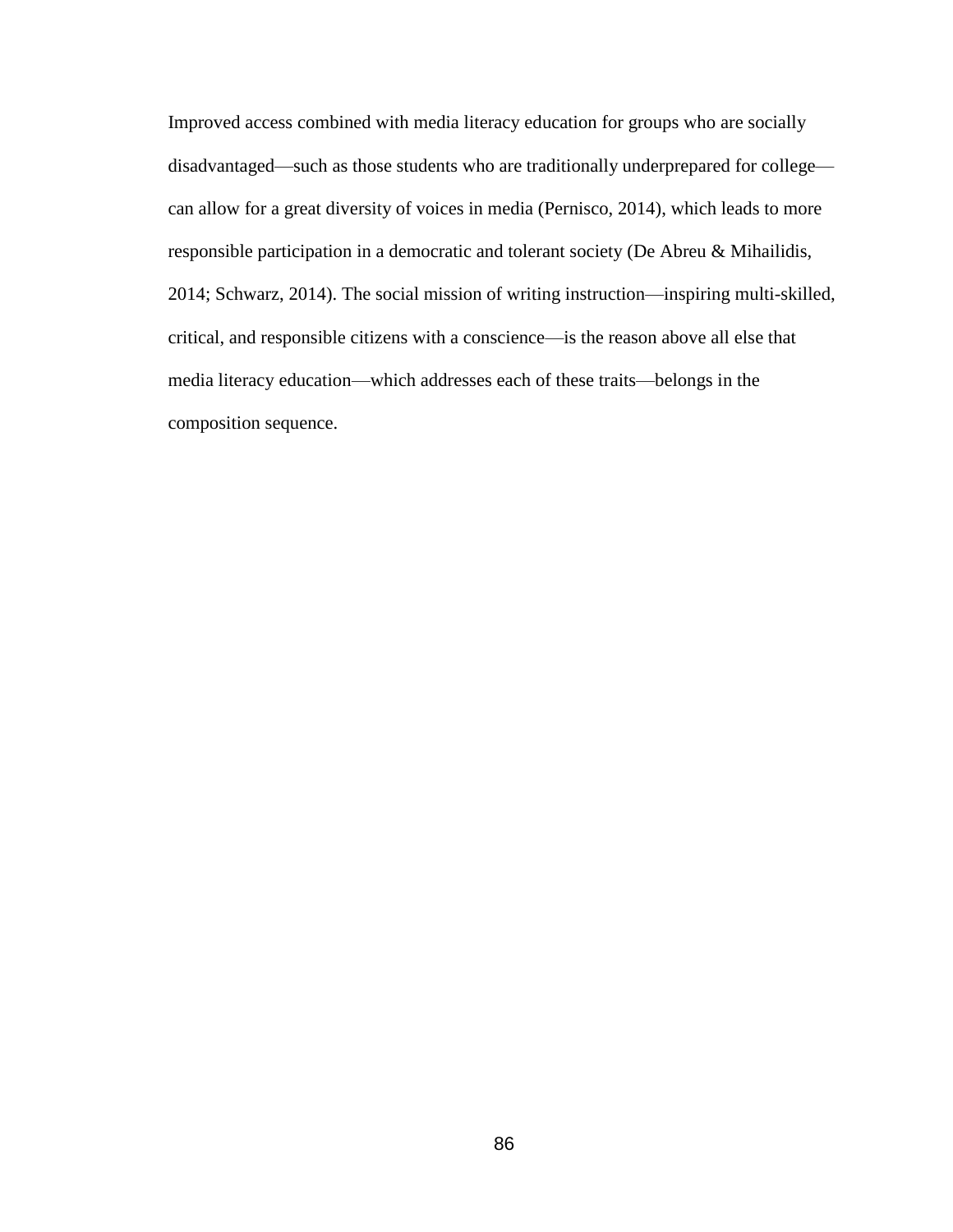#### **REFERENCES**

- Anderson, D. (2008). The low bridge to high benefits: Entry-level multimedia, literacies, and motivation. *Computers and Composition, 25*, 40-60.
- Arke, E., & Primack, B. (2009). Quantifying media literacy: Development, reliability, and validity of a new measure. *Educational Media International, 46*(1), 53-65.
- Bordac, S. (2009). Identifying undergraduate media literacy skills: An exploratory study of faculty perceptions. *Proceedings of the American Society for Information Science and Technology, 46*(1), 1-16.
- Brumberger, E. (2011). Visual literacy and the digital native: An examination of the millennial learner. *Journal of Visual Literacy, 30*(1), 19-46.
- Christ, W. G. (2004). Assessment, media literacy standards, and higher education. *American Behavioral Scientist, 48*(1), 92-96.
- De Abreu, B. S., & Mihailidis, P. (2014).Introduction. In B. S. De Abreu, & P Mihailidis (Eds.), *Media literacy education in action: Theoretical and pedagogical perspectives* (pp. xxiii-xxx). New York, NY: Routledge.
- Gee, J. P. (2015). *Literacy and education*. New York, NY: Routledge.
- Hobbs, R. (2004). Does media literacy work? An empirical study of learning how to analyze advertisements. *Advertising & Society Review, 5*(4), 1-28.
- Jolls, T., & Walkosz, B. J. (2014). Voices of media literacy. In B. S. De Abreu, & P Mihailidis (Eds.), *Media literacy education in action: Theoretical and pedagogical perspectives* (pp. 11-19). New York, NY: Routledge.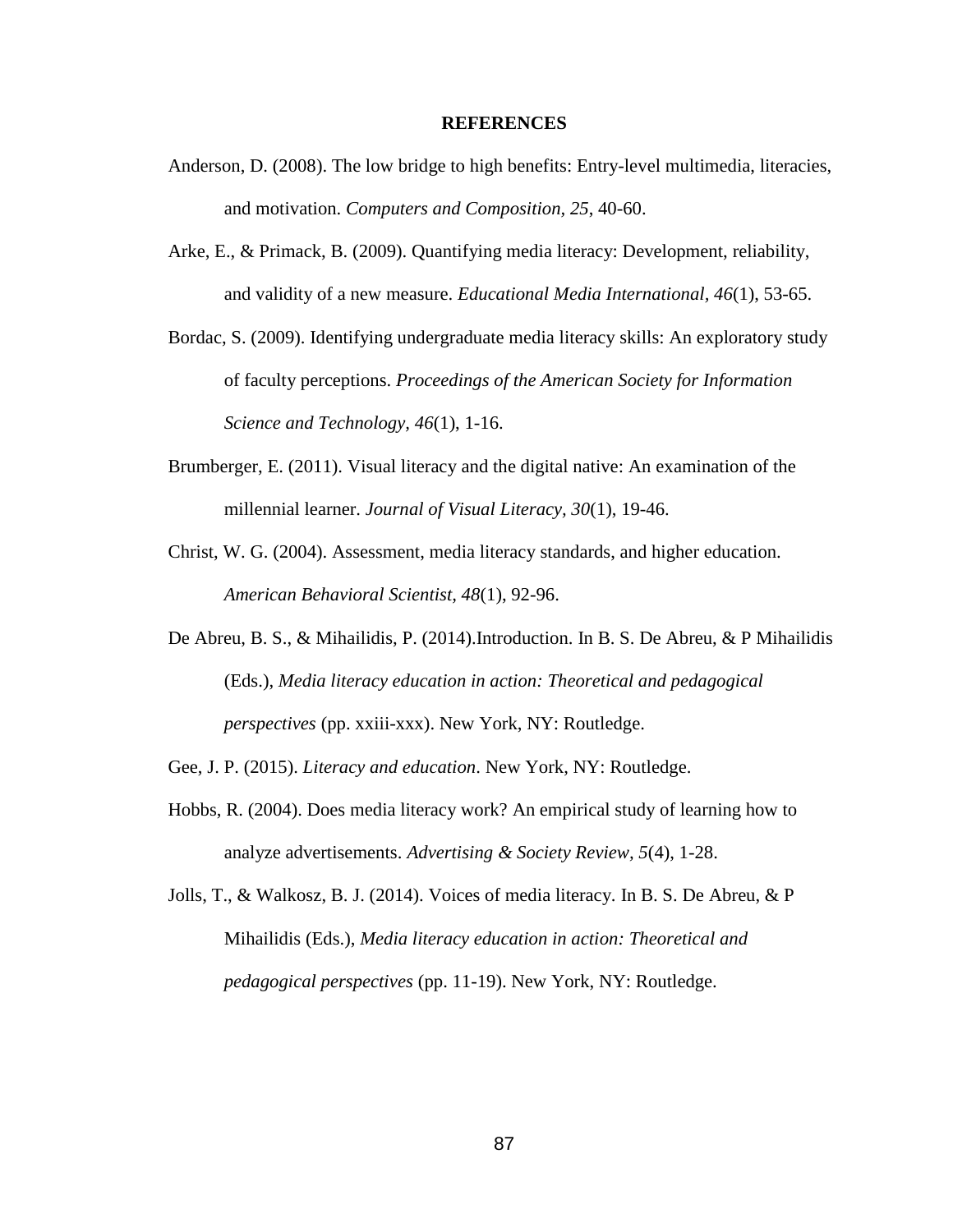- Livingstone, S., & Wang, Y. (2014). On the difficulties of promoting media literacy. In B. S. De Abreu, & P Mihailidis (Eds.), *Media literacy education in action: Theoretical and pedagogical perspectives* (pp. 162-172). New York, NY: Routledge.
- Martens, H. (2010). Evaluating media literacy education: Concepts, theories and future directions. *Journal of Media Literacy Education, 2*(1), 1-22.
- Nasah, A., DaCosta, B., & Kinsell, C. (2010). The digital literacy debate: An investigation of digital propensity and information and communication technology. *Education Technology Research Development, 58*(5), 531-555. doi:10.1007/s11423-010-9151-8
- Pernisco, N. (2014). Shrinking the Divide: Solving social inequalities through media literacy education. In B. S. De Abreu, & P Mihailidis (Eds.), *Media literacy education in action: Theoretical and pedagogical perspectives* (pp. 147-152). New York, NY: Routledge.
- Prensky, M. (2001). Digital natives, digital immigrants. *On the Horizon, 9*(5), 1-6. Retrieved from www.marcprensky.com/writing
- Schmidt, H. C. (2012). Media, millennials, and the academy: Understanding the state of media literacy within higher education. *Journal on Excellence in College Teaching, 23*(4), 54-75.
- Schmidt, H. C. (2013). Media literacy education from kindergarten to college: A comparison of how media literacy is addressed across the educational system. *Journal of Media Literacy Education, 5*(1), 296-309.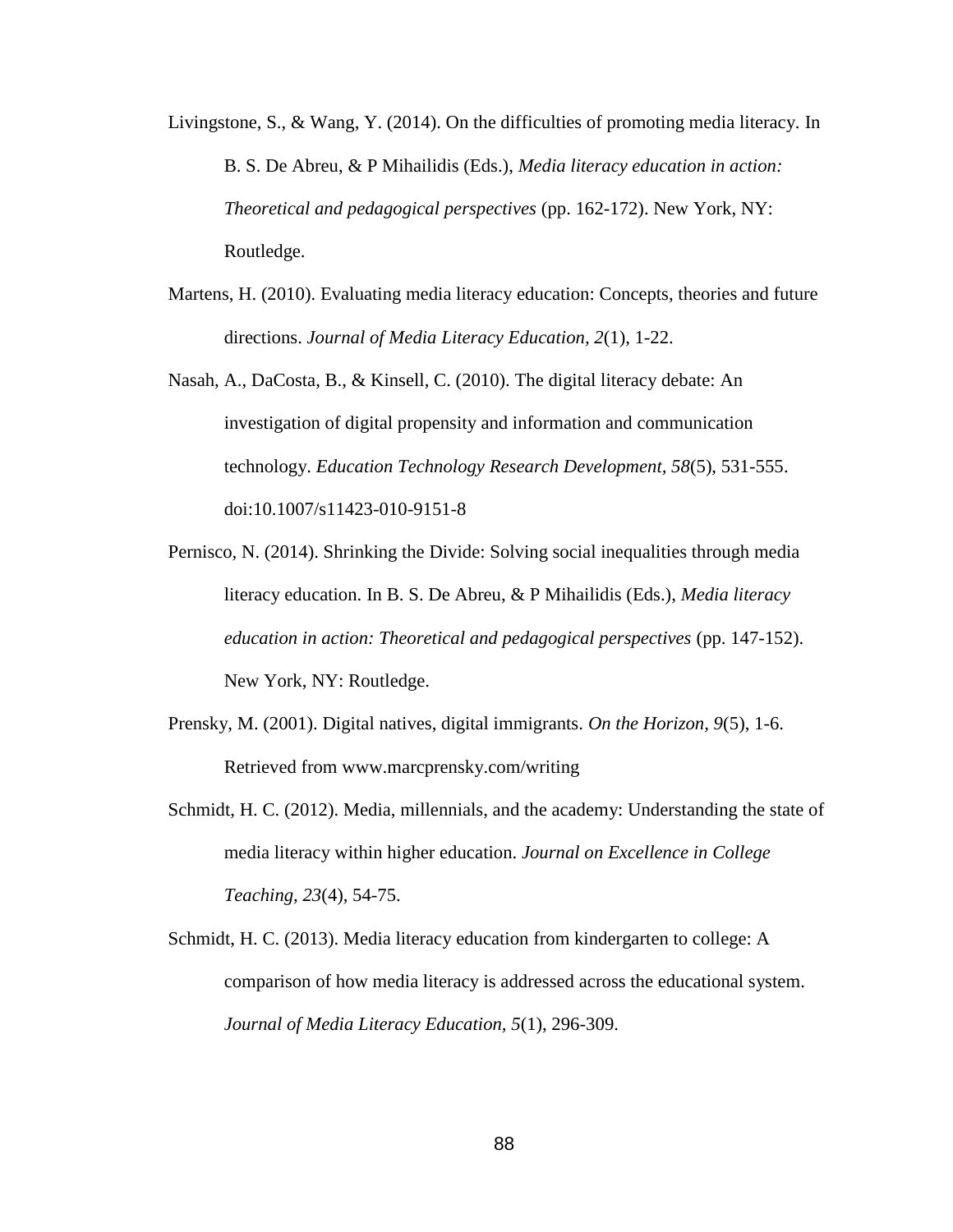- Schwarz, G. (2014). Rhetoric in a new key: Media literacy education for the twenty-firstcentury university. In B. S. De Abreu, & P Mihailidis (Eds.), *Media literacy education in action: Theoretical and pedagogical perspectives* (pp. 213-218). New York, NY: Routledge.
- Silverblatt, A. (2014). Curriculum developments in higher education, media literacy. *The Praeger handbook of media literacy: Volume 1*. Santa Barbara, CA: Praeger.
- Vraga, E, Tully, M, Kotcher, J. E., Smithson, A., Broeckelman-Post, M. (2016). A multidimensional approach to measuring news media literacy. *Journal of Media Literacy Education, 7*(3), 41-53.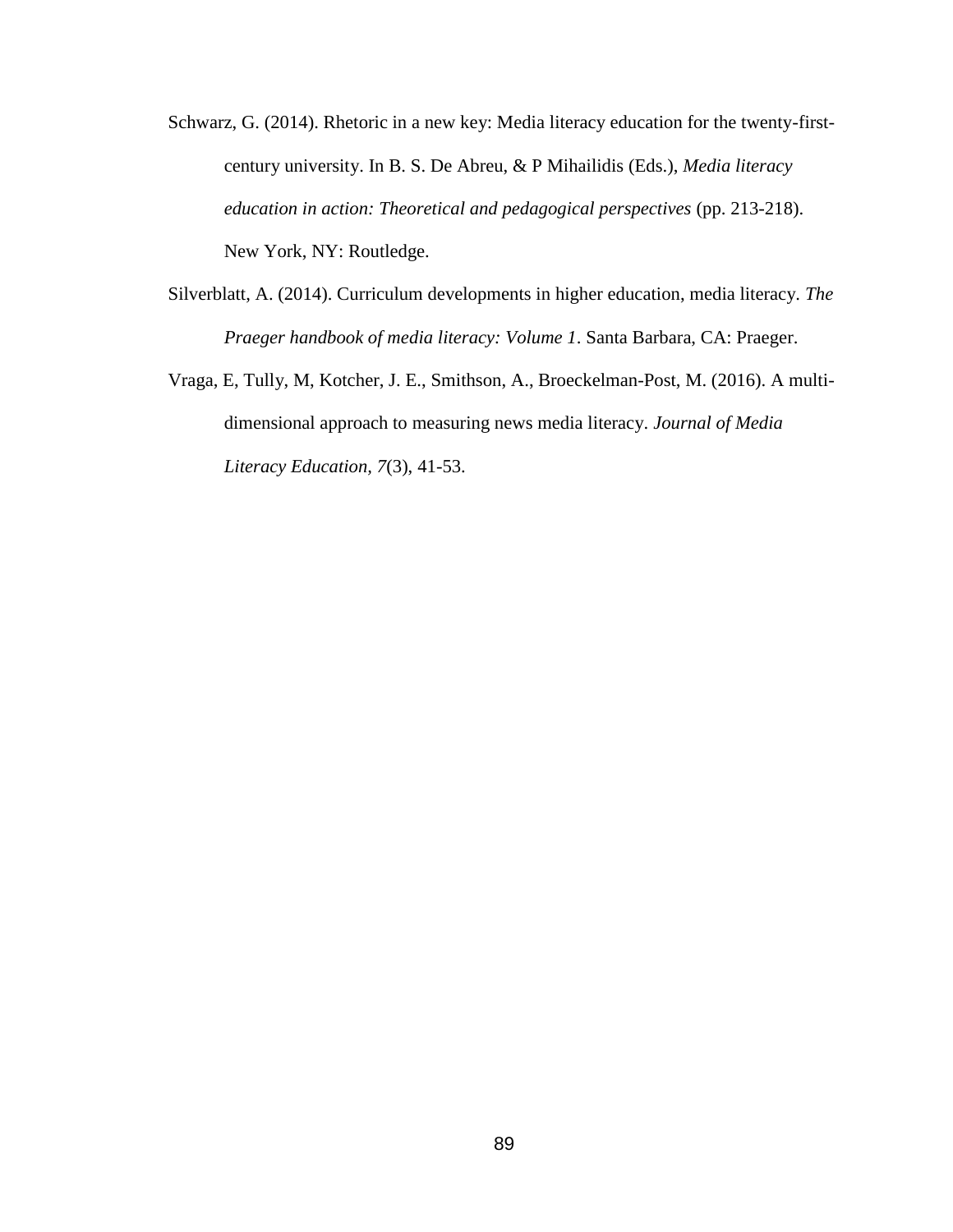## **APPENDIX SECTION**

## **CRITICAL EVALUATION AND ANALYSIS OF MEDIA (CEAM) SCALE (REVISED)**

\_\_\_\_\_\_\_\_\_\_\_\_\_\_\_\_\_\_\_\_\_\_\_\_\_\_\_\_\_\_\_\_\_\_\_\_\_\_\_\_\_\_\_\_\_\_\_\_\_\_\_\_\_\_\_\_\_\_\_\_\_\_\_\_\_\_\_\_\_\_\_\_

**Instructions:** Write and bubble in your student ID number on the scantron. As you read each statement, you may imagine you are using the technologies through which you most often access visual media (computer, tablet, phone, television, etc.). Additionally, you may imagine any topic, product, or story that interests you.

Please rate each statement on a scale of A to E with A being "strongly *disagree*" and E being "strongly *agree*." Bubble in your answers for each statement on the provided scantron. Answer each based on what is true of you most of the time, and answer each as quickly as possible.

|     | A                                                                                                                                                | B        | $\mathsf{C}$                                                                      | D     | E              |  |  |
|-----|--------------------------------------------------------------------------------------------------------------------------------------------------|----------|-----------------------------------------------------------------------------------|-------|----------------|--|--|
|     | strongly disagree                                                                                                                                | disagree | undecided                                                                         | agree | strongly agree |  |  |
| 1.  |                                                                                                                                                  |          | When I watch a commercial, I think about how the music makes me feel.             |       |                |  |  |
| 2.  | I think about how television shows, movies, or videos can be designed to elicit an<br>emotional response.                                        |          |                                                                                   |       |                |  |  |
| 3.  | I consider what viewpoints might be missing when I watch or read the news.                                                                       |          |                                                                                   |       |                |  |  |
| 4.  | I think about why some television shows, movies, or videos may appeal to<br>different audiences.                                                 |          |                                                                                   |       |                |  |  |
| 5.  | techniques have on me.                                                                                                                           |          | When watching television, movies, or videos, I think about the effect the editing |       |                |  |  |
| 6.  | When watching or reading a news story, I think about whether or not it would<br>appeal to diverse populations.                                   |          |                                                                                   |       |                |  |  |
| 7.  | I think about how news stories can be designed to sway me with facts and logic.                                                                  |          |                                                                                   |       |                |  |  |
| 8.  |                                                                                                                                                  |          | I distinguish between expert sources and non-expert sources in news stories.      |       |                |  |  |
| 9.  | If I see that a for-profit company is promoting a social cause in an advertisement,<br>I recognize that the company is still advertising itself. |          |                                                                                   |       |                |  |  |
| 10. | I think about how advertisements can be designed to sway me with facts and<br>logic.                                                             |          |                                                                                   |       |                |  |  |
| 11. | might have.                                                                                                                                      |          | When watching or reading the news, I think about different purposes the story     |       |                |  |  |